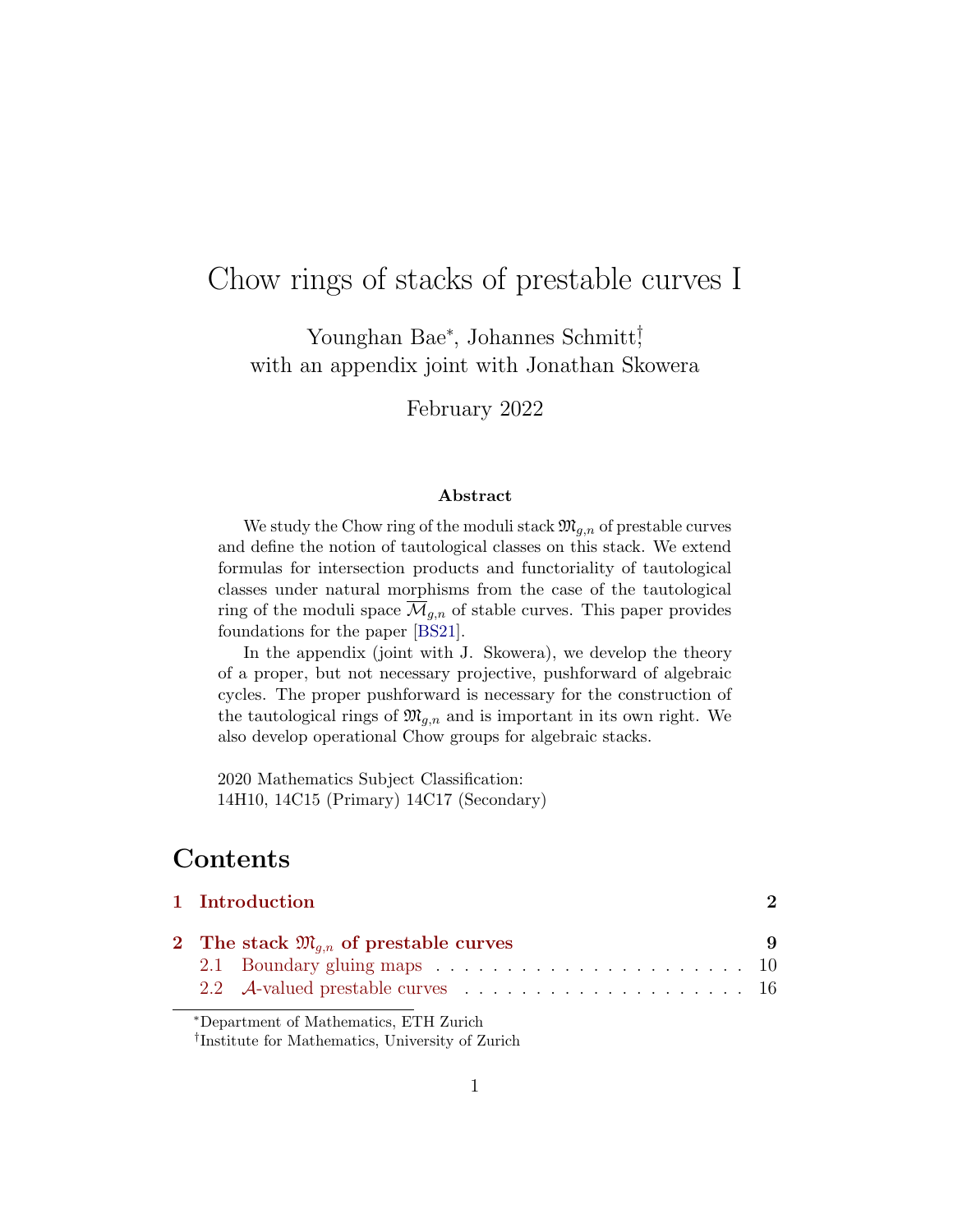| 3 Chow groups and the tautological ring of $\mathfrak{M}_{q,n}$                  | 20  |
|----------------------------------------------------------------------------------|-----|
| 3.1                                                                              |     |
| 3.2 Intersections and functoriality of tautological classes $\ldots$ $\ldots$ 23 |     |
| 4 Relation to previous works                                                     | 35  |
| A Chow groups of locally finite type algebraic stacks                            | 38  |
| B Proper pushforward of cycles (joint with J. Skowera)                           | 43  |
|                                                                                  | 43  |
| B.2 Properties of restricted Chow groups                                         | 48  |
|                                                                                  | 55  |
| B.4 Properties of proper pushforward 56                                          |     |
| C Operational Chow groups for algebraic stacks                                   | 60. |

# <span id="page-1-0"></span>1 Introduction

Let  $\overline{\mathcal{M}}_{q,n}$  be the moduli space of stable curves. It parameterizes tuples  $(C, p_1, \ldots, p_n)$  of a nodal curve C of arithmetic genus g with n distinct smooth marked points such that  $C$  has only finitely many automorphisms fixing the points  $p_i$ . After Mumford's seminal paper [\[Mum83\]](#page-70-0), there has been a substantial study of the structure of the tautological rings

$$
\mathrm{R}^*(\overline{\mathcal{M}}_{g,n})\subseteq \mathrm{CH}^*(\overline{\mathcal{M}}_{g,n})_\mathbb{Q}.
$$

The tautological rings form a system of subrings of  $\mathrm{CH}^*(\overline{\mathcal{M}}_{g,n})_\mathbb{Q}$  with explicit generators defined using the universal curve and the boundary gluing maps of the spaces  $\overline{\mathcal{M}}_{q,n}$ , see [\[GP03\]](#page-69-0).

A natural extension of  $\overline{\mathcal{M}}_{g,n}$  is the moduli stack  $\mathfrak{M}_{g,n}$  of marked prestable curves, in which we drop the condition of having only finitely many automorphisms. It is a smooth algebraic stack, locally of finite type over the base field k and containing  $\overline{\mathcal{M}}_{q,n}$  as an open substack. However, by allowing infinite automorphism groups, the stacks of prestable curves are no longer Deligne-Mumford stacks and not of finite type<sup>[1](#page-1-1)</sup>.

<span id="page-1-1"></span><sup>&</sup>lt;sup>1</sup>In fact, the stack  $\mathfrak{M}_{0,0}$  contains a finite type open substack which is not even a quotient stack, see [\[Kre13,](#page-70-1) Proposition 5.2].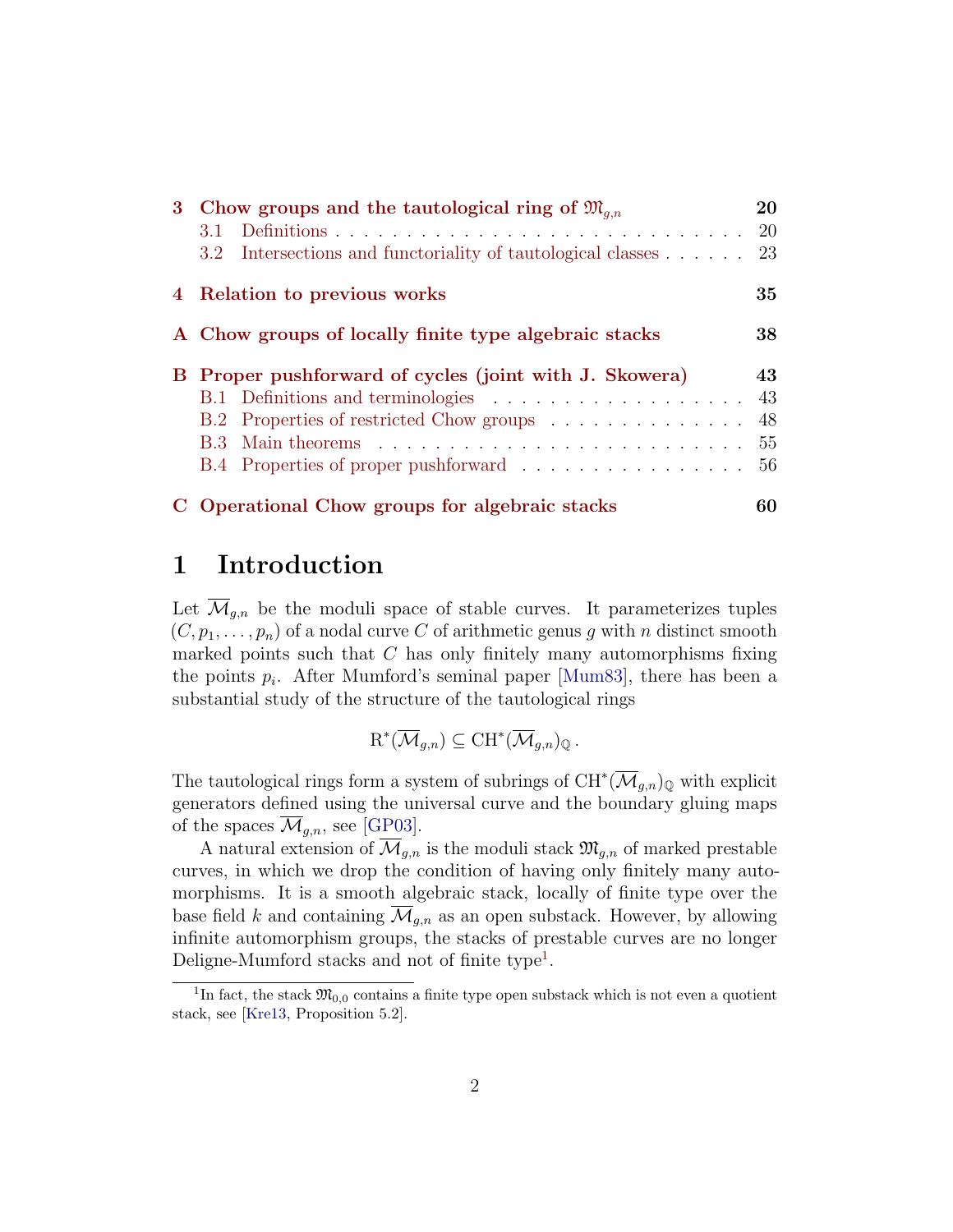A recent application of Chow groups of such non-finite type algebraic stacks appeared in the paper [\[BHP](#page-68-1)<sup>+</sup>20], which studied cycle classes and tautological rings for the universal Picard stack  $\mathfrak{Pic}_q$  over the stack  $\mathfrak{M}_q$ . The stack  $\mathfrak{Pic}_a$  parameterizes pairs  $(C, \mathcal{L})$  of a prestable curve C and a line bundle  $\mathcal L$  on C. In [\[BHP](#page-68-1)<sup>+</sup>20], results from [\[JPPZ20\]](#page-69-1) are used to prove a formula for the fundamental class of the closure of the zero section  $\{(C, \mathcal{O}_C)\}\subseteq \mathfrak{Pic}_g$ . By pulling back this equality under natural morphisms  $\overline{\mathcal{M}}_{g,n} \to \mathfrak{Pic}_g$ , new results about the classical double ramification cycles on the moduli of stable curves are established.

In the paper [\[BHP](#page-68-1)<sup>+</sup>20], the intersection theory of  $\mathfrak{Pic}_g$  is studied using a definition of operational Chow groups modelled on [\[Ful98,](#page-69-2) Chapter 17]. In our paper, we follow the approach [\[Kre99\]](#page-70-2) by Kresch, who developed a cycle theory for algebraic stacks of finite type over a field k. This theory has many structural advantages over the operational theory of  $[BHP^+20]$ , such as projective pushforwards and an excision sequence, and for a smooth stack always admits a natural map to this operational theory.[2](#page-2-0)

We extend Kresch's theory from the case of finite-type stacks to the case of algebraic stacks  $\mathfrak X$  locally of finite type over k (such as  $\mathfrak M_{g,n}$ ) by defining their Chow groups<sup>[3](#page-2-1)</sup> as the limit

$$
\operatorname{CH}_*(\mathfrak{X})=\varprojlim_{i\in I}\operatorname{CH}_*(\mathcal{U}_i),
$$

for  $(\mathcal{U}_i)_{i\in I}$  a directed system of finite-type open substacks covering  $\mathfrak{X}$ . Using this definition, we define the tautological ring  $\mathrm{R}^*(\mathfrak{M}_{g,n}) \subseteq \mathrm{CH}^*(\mathfrak{M}_{g,n}),$ extending the definition [\[GP03\]](#page-69-0) for the moduli spaces of stable curves.[4](#page-2-2)

### Proper pushforwards of Chow groups of algebraic stacks

When extending the definition of the tautological ring to the stacks of prestable curves, we immediately encounter a problem: for the spaces  $\overline{\mathcal{M}}_{q,n}$  of stable curves, these rings can be defined as the smallest system of subrings of  $CH<sup>*</sup>(\overline{\mathcal{M}}_{g,n})$  closed under pushforwards by gluing morphisms and the morphisms  $\vec{\mathcal{C}}_{q,n} = \vec{\mathcal{M}}_{q,n+1} \rightarrow \vec{\mathcal{M}}_{q,n}$  giving the universal curve over  $\vec{\mathcal{M}}_{q,n}$ . However,

<span id="page-2-0"></span><sup>2</sup>See Appendix [C](#page-59-0) for more details on the comparison of the definitions.

<span id="page-2-2"></span><span id="page-2-1"></span><sup>&</sup>lt;sup>3</sup>Unless stated otherwise, all Chow groups in the paper will be taken with Q-coefficients.

<sup>&</sup>lt;sup>4</sup>There is a small caveat: the intersection theory of  $CH^*(\mathfrak{M}_{1,0})$  is not covered by [\[Kre99\]](#page-70-2) because the stabilizer group at the general point is not a linear algebraic group. In this paper, we exclude this case.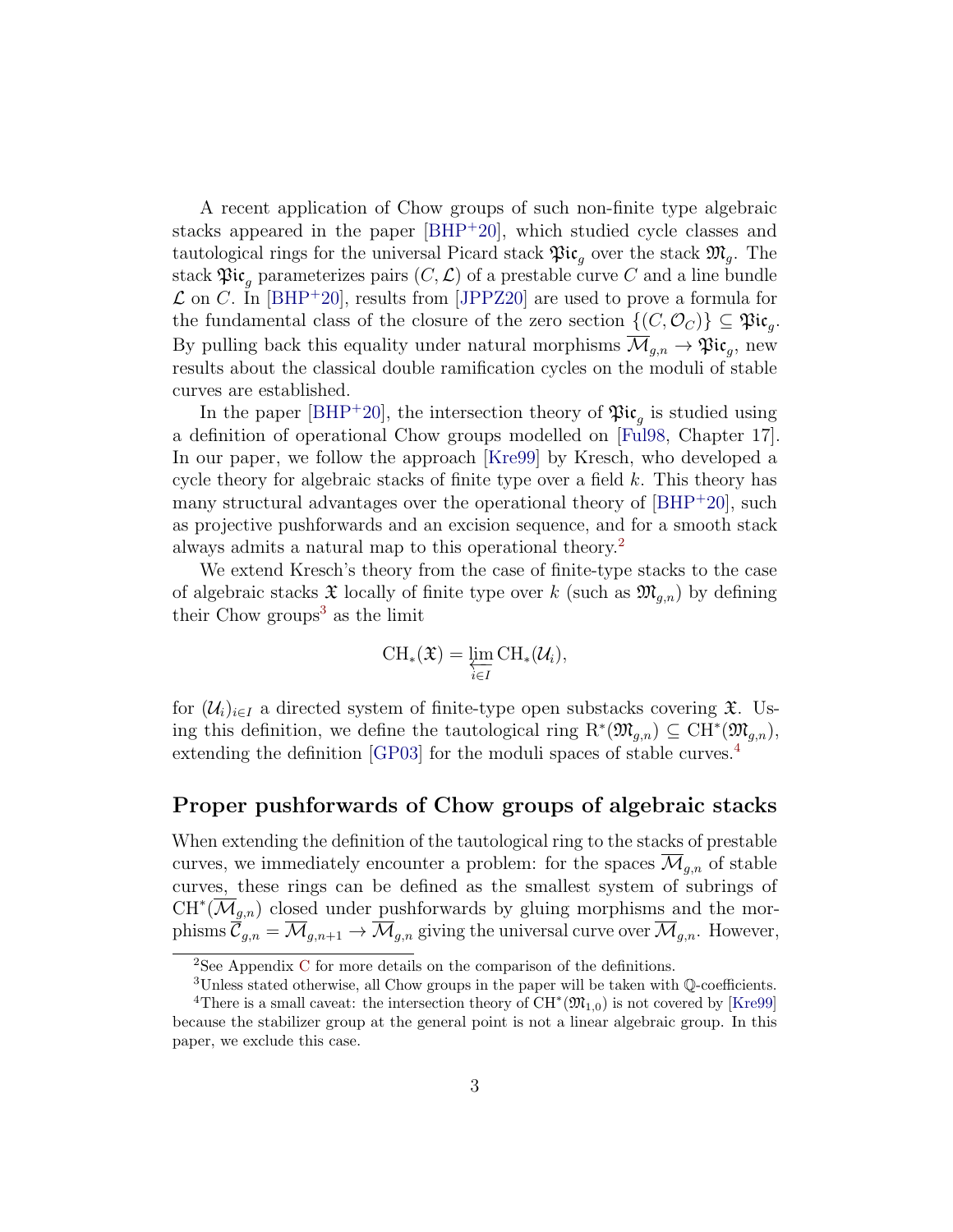for the stacks  $\mathfrak{M}_{q,n}$  of prestable curves, the analogous universal curve morphisms are in general proper, but not projective (see [\[Ful10b,](#page-69-3) Example 2.3]). Thus Kresch's Chow theory, which a priori only has projective pushforwards, cannot be applied immediately. Historically, this has been a major obstruction in the study of the Chow groups  $\mathrm{CH}^*(\mathfrak{M}_{g,n})$  and made it necessary to give many ad-hoc constructions of classes that are traditionally defined by proper pushforwards (see [\[Ful10c,](#page-69-4) [Ful10a\]](#page-69-5)).

To overcome this obstacle, joint with Skowera, we define proper pushforwards for cycle groups of algebraic stacks. The corresponding results are included as Appendix [B](#page-42-0) to our paper. We state here the main properties of this construction.

**Theorem 1.1** (see Theorem [B.17](#page-54-1) and Proposition [B.18\)](#page-55-1). Let Y be a stack stratified by global quotient stacks, and let  $f : X \to Y$  be a proper, representable morphism. Then there is a proper pushforward  $f_*: \text{CH}_d(X, \mathbb{Z}) \to$  $CH_d(Y, \mathbb{Z})$  for all d which is functorial (with respect to compositions) and compatible with flat pullbacks and refined Gysin pullbacks.

If, instead,  $f$  is proper and of relative Deligne-Mumford type, then there is a proper pushforward  $f_* : CH_d(X, \mathbb{Q}) \to CH_d(Y, \mathbb{Q})$  for all d, with the properties above.

#### The universal curve over the stack of prestable curves

A second problem that we encounter when generalizing the definition of the tautological ring of  $\mathcal{M}_{q,n}$  to  $\mathfrak{M}_{q,n}$  is that the universal curve  $\mathfrak{C}_{q,n} \to \mathfrak{M}_{q,n}$ is not given by the forgetful map  $\mathfrak{M}_{g,n+1} \to \mathfrak{M}_{g,n}$ . In particular, since the forgetful maps are in general not proper, we cannot define  $(\mathrm{R}^*(\mathfrak{M}_{g,n}))_{g,n}$  as the smallest system of subrings of  $(\mathrm{CH}^*(\mathfrak{M}_{g,n}))_{g,n}$  closed under gluing and forgetful pushforwards.

To overcome this issue (and give a modular interpretation of  $\mathfrak{C}_{q,n}$  as a stack of  $(n+1)$ -pointed curves), we use the notion of prestable curves with values in a semigroup  $\mathcal A$  from [\[BM96,](#page-68-2) [Cos06\]](#page-69-6). Given a suitable (commutative) semigroup<sup>[5](#page-3-0)</sup> A and an element  $a \in \mathcal{A}$ , these references define a stack  $\mathfrak{M}_{q,n,a}$  parameterizing tuples  $(C, p_1, \ldots, p_n, (a_{C_v})_v)$  of a prestable curve  $(C, p_1, \ldots, p_n)$  together with a value  $a_{C_v} \in \mathcal{A}$  for each component  $C_v$  of C such that all  $a_{C_v}$  sum up to a in A. Moreover, in contrast to the stack  $\mathfrak{M}_{q,n}$ , the definition of  $\mathfrak{M}_{q,n,a}$ 

<span id="page-3-0"></span><sup>&</sup>lt;sup>5</sup>See Section [2.2](#page-15-0) for the precise definition and technical conditions we require for these semigroups.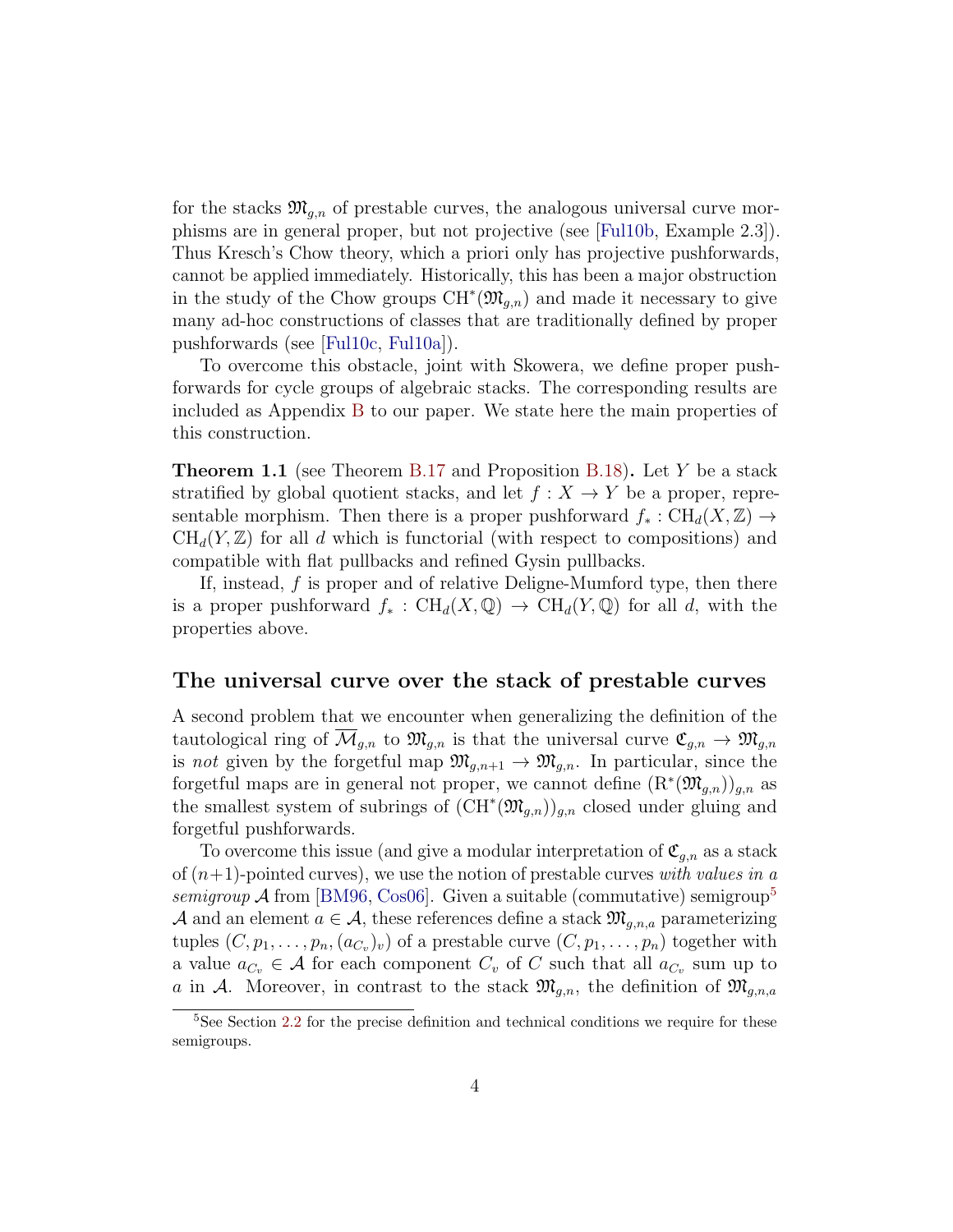includes a stability condition: any component  $C_v$  such that  $a_{C_v} = \mathbf{0} \in \mathcal{A}$  is the neutral element of  $A$  must actually be stable, i.e. have a finite group of automorphisms fixing all markings and nodes on  $C_v$ . The advantage of this stability condition is that the natural forgetful map  $\pi : \mathfrak{M}_{q,n+1,a} \to \mathfrak{M}_{q,n,a}$ , which forgets the last marking and contracts the component containing it if it becomes unstable, does define the universal curve over  $\mathfrak{M}_{q,n,a}$ .

Applying this machinery to a particularly simple semigroup, we obtain the desired modular interpretation of  $\mathfrak{C}_{g,n}$ . For this consider the semigroup

$$
\mathcal{A} = \{0, 1\} \text{ with } 0 + 0 = 0, 0 + 1 = 1 + 0 = 1 + 1 = 1.
$$

Then we show the following.

<span id="page-4-1"></span>**Proposition 1.2** (see Proposition [2.7,](#page-17-0) Corollary [2.8\)](#page-18-0). Let  $g, n \geq 0$  and consider the semigroup  $\mathcal{A} = \{0, 1\}$  above. Then the stack  $\mathfrak{M}_{g,n}$  is naturally contained inside  $\mathfrak{M}_{g,n,1}$  as the open substack of  $(C, p_1, \ldots, p_n, (a_{C_v})_v)$  such that  $a_{C_v} = 1$  for all v. Thus the universal curve  $\mathfrak{C}_{g,n}$  is naturally contained as an open substack of  $\mathfrak{M}_{q,n+1,1}$  sitting in the cartesian diagram

$$
\begin{array}{ccl}\mathfrak{C}_{g,n}&\subseteq&\mathfrak{M}_{g,n+1,1}\\ \big\downarrow&&\downarrow\pi\\ \mathfrak{M}_{g,n}&\subseteq&\mathfrak{M}_{g,n,1}\end{array}
$$

In particular, this proposition indeed gives an interpretation of  $\mathfrak{C}_{q,n}$  as a stack of  $(n + 1)$ -pointed prestable curves together with some additional structure (see the paragraph below Corollary [2.8](#page-18-0) for more details).

### Tautological rings of stacks of prestable curves

Having solved both the issues with proper pushforwards and the modular interpretation of the universal curve, we are now ready to define the tautological rings. Since the discussion in the last section shows that the spaces  $\mathfrak{M}_{a,n,a}$ appear naturally, we will in fact define the tautological rings for these spaces and obtain the rings for  $\mathfrak{M}_{g,n}$  by restriction. To write down the definition, we note that in addition to the forgetful maps

<span id="page-4-0"></span>
$$
\pi: \mathfrak{M}_{g,n+1,a} \to \mathfrak{M}_{g,n,a} \tag{1}
$$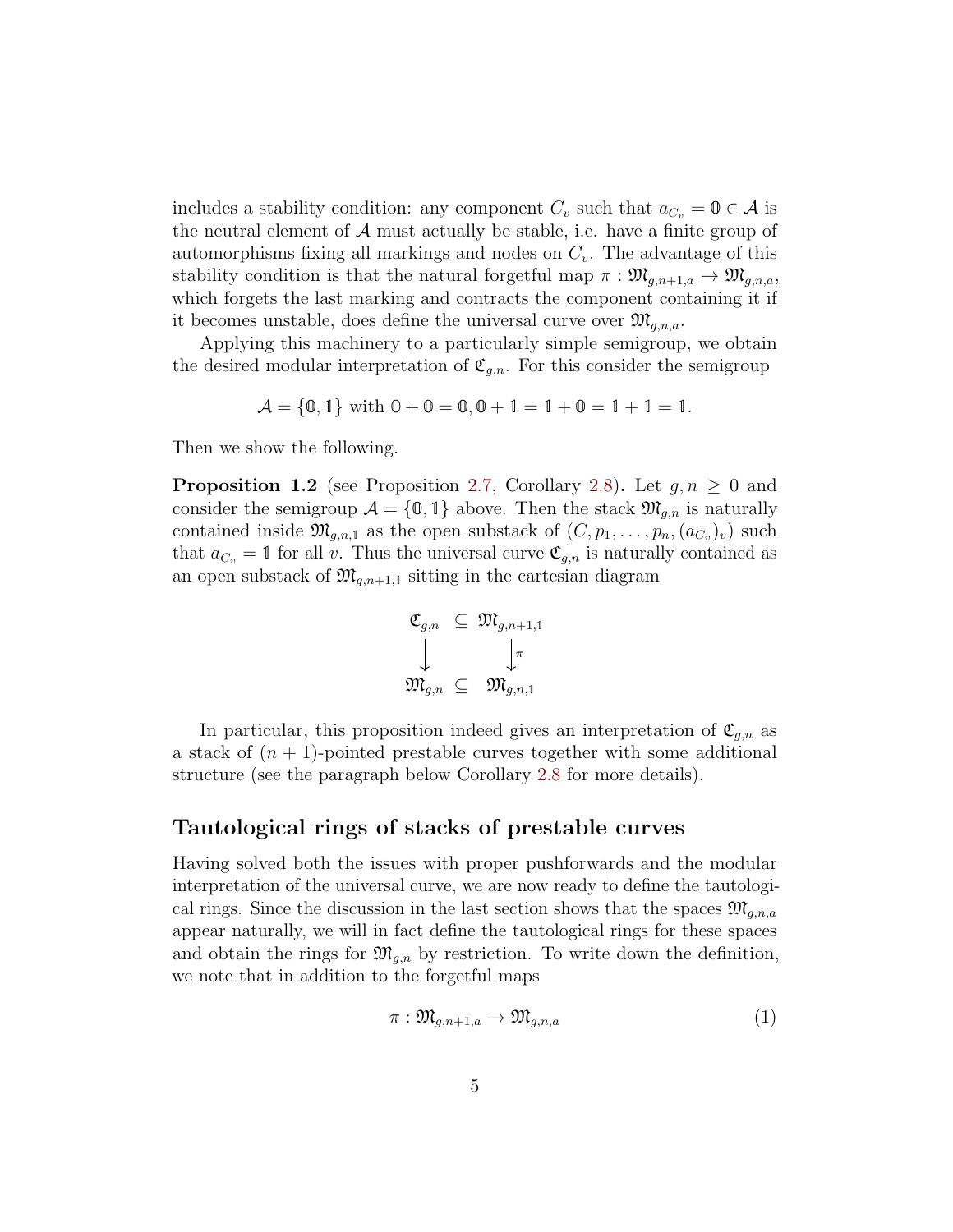mentioned above, there also exist gluing maps

<span id="page-5-0"></span>
$$
\xi_{\Gamma} : \mathfrak{M}_{\Gamma} = \prod_{v \in V(\Gamma)} \mathfrak{M}_{g(v),n(v),a(v)} \to \mathfrak{M}_{g,n,a}
$$
 (2)

for every prestable graph  $\Gamma$  together with an A-valuation  $a: V(\Gamma) \to A$ satisfying  $\sum_{v \in V(\Gamma)} a(v) = a$ . Here  $V(\Gamma)$  is the set of vertices of the graph  $\Gamma$ .

<span id="page-5-1"></span>**Definition 1.3.** The tautological rings  $(R^*(\mathfrak{M}_{g,n,a}))_{g,n,a}$  are defined as the smallest system of Q-subalgebras with unit of the Chow rings  $(\mathrm{CH}^*(\mathfrak{M}_{g,n,a}))_{g,n,a}$ closed under taking pushforwards by the natural forgetful and gluing maps [\(1\)](#page-4-0) and [\(2\)](#page-5-0).

The tautological ring  $\mathrm{R}^*(\mathfrak{M}_{g,n}) \subseteq \mathrm{CH}^*(\mathfrak{M}_{g,n})$  is defined as the image of the restriction of  $R^*(\mathfrak{M}_{g,n,1})$  to the open substack  $\mathfrak{M}_{g,n} \subseteq \mathfrak{M}_{g,n,1}$  from Proposition [1.2.](#page-4-1)

Just as for the moduli spaces of stable curves, we define  $\psi$  and  $\kappa$ -classes: given  $1 \leq i \leq n$  we set

$$
\psi_i = c_1(\sigma_i^* \omega_{\pi}) \in \mathrm{CH}^1(\mathfrak{M}_{g,n,a}),
$$

where  $\sigma_i: \mathfrak{M}_{g,n,a} \to \mathfrak{M}_{g,n+1,a}$  is the *i*-th universal section and  $\omega_{\pi}$  is the relative dualizing sheaf of  $\pi$ . Similarly, given  $m \geq 0$  we set

$$
\kappa_m = \pi_* \left( \psi_{n+1}^{m+1} \right) \in \mathrm{CH}^m(\mathfrak{M}_{g,n,a}).
$$

It is easy to see that both types of classes are in fact tautological. Given any  $\mathcal{A}$ -valued prestable graph  $\Gamma$ , consider the products

$$
\alpha = \prod_{v \in V} \left( \prod_{i \in H(v)} \psi_{v,i}^{a_i} \prod_{a=1}^{m_v} \kappa_{v,a}^{b_{v,a}} \right) \in \text{CH}^*(\mathfrak{M}_{\Gamma}). \tag{3}
$$

of  $\psi$  and  $\kappa$ -classes on the space  $\mathfrak{M}_{\Gamma}$  above. Then we define the *decorated* stratum class  $[\Gamma, \alpha]$  as the pushforward

$$
[\Gamma, \alpha] = (\xi_{\Gamma})_* \alpha \in \mathcal{R}^*(\mathfrak{M}_{g,n,a}).
$$

The following result (generalizing [\[GP03,](#page-69-0) Proposition 11]) show that these classes additively generate the tautological rings.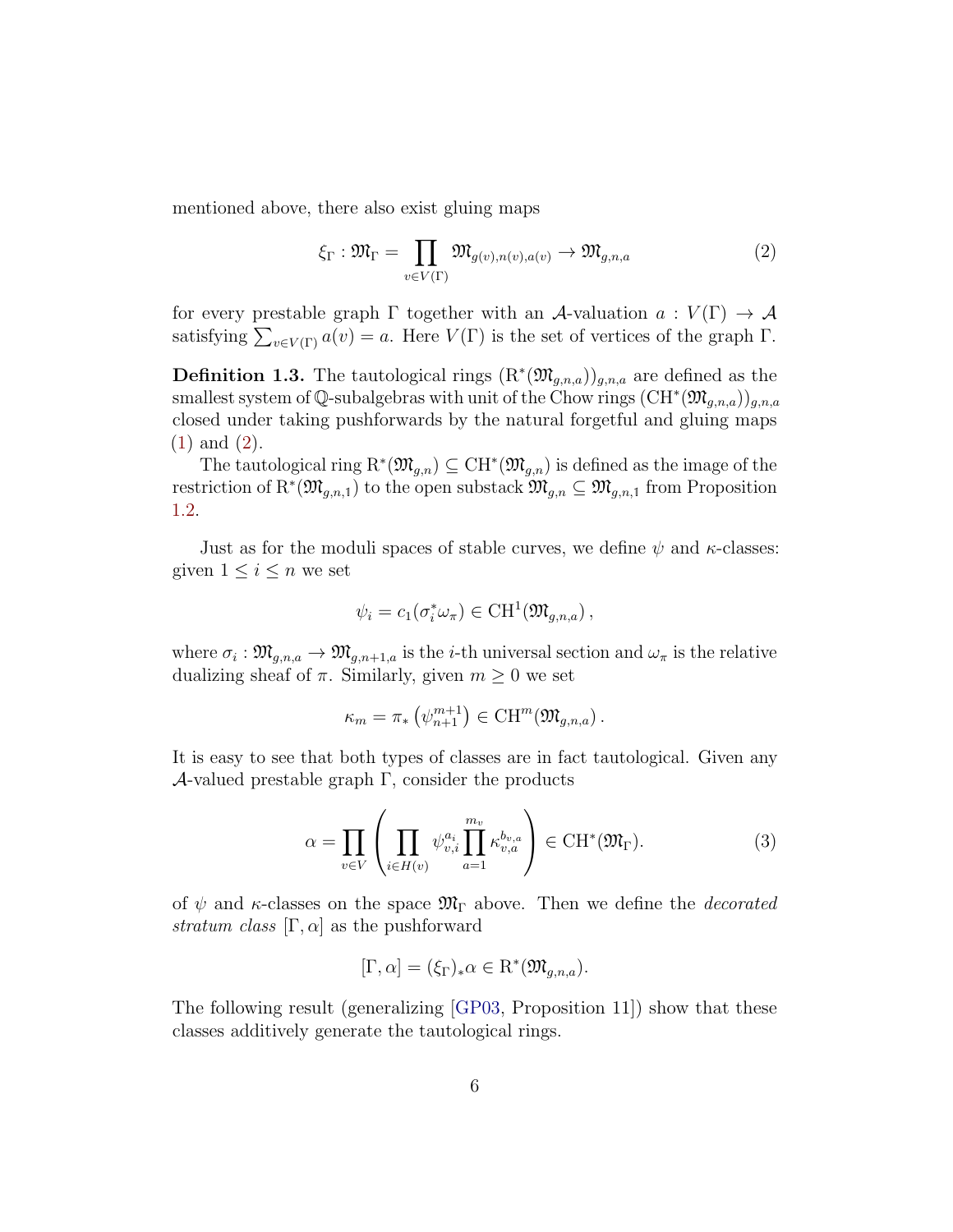<span id="page-6-1"></span>**Theorem 1.4.** The tautological ring  $\mathbb{R}^*(\mathfrak{M}_{g,n,a})$  is generated as a Q-vector space by the decorated strata classes  $[\Gamma, \alpha]$ . In addition to being closed under pushforwards by gluing and forgetful maps, the tautological rings are likewise closed under pullbacks by these maps, with explicit formulas describing all these operations on the generators  $[\Gamma, \alpha]$ .<sup>[6](#page-6-0)</sup>

This result gives an effective method to perform computations in the Chow rings of the stacks  $\mathfrak{M}_{q,n,a}$ . Moreover, it shows that while both the Chow and the tautological rings of these stacks are in general infinite-dimensional, the individual graded pieces of  $\mathbb{R}^*(\mathfrak{M}_{g,n,a})$  always have a finite set of generators.

## Relations to other work

In this section we explain how our results relate to previous results on the intersection theory of the stacks  $\mathfrak{M}_{a,n}$ .

As a first example, in [\[Gat03\]](#page-69-7) Gathmann used the pullback formula of  $\psi$ -classes along the stabilization morphism st:  $\mathfrak{M}_{g,1} \to \overline{\mathcal{M}}_{g,1}$  to prove certain properties of the Gromov-Witten potential. In Section [3.2](#page-22-0) we compute arbitrary pullbacks of tautological classes under the stabilization map, in particular recovering Gathmann's result.

In [\[Oes19\]](#page-70-3), Oesinghaus computed the Chow rings of the open locus  $\mathcal{T} \subset$  $\mathfrak{M}_{0,3}$  of curves with dual graph of the shape



This stack has a natural interpretation as the stack of expanded pairs appearing in [\[ACFW13\]](#page-68-3). Oesinghaus showed that the Chow ring of  $\mathcal T$  is given by the known algebra of quasi-symmetric functions QSym (see [\[LMvW13\]](#page-70-4) for an overview). The ring QSym has a natural basis  $M_J$  (as a Q-vector space) indexed by positive integer vectors  $J = (j_1, \ldots, j_k) \in \mathbb{Z}_{\geq 1}^k$  of some length  $k \geq 0$ , and the product  $M_J \cdot M_{J'}$  can be defined in terms of a certain shuffle *rule* on the vectors  $J, J'$  (see [\[Oes19,](#page-70-3) Proposition 2]).

Oesinghaus' proof worked by writing down an open exhaustion of  $\mathcal T$  by quotient stacks, allowing to write the Chow ring as a certain projective limit

<span id="page-6-0"></span><sup>6</sup>For the precise statement and formulas from the theorem, we refer the reader to Section [3.2.](#page-22-0)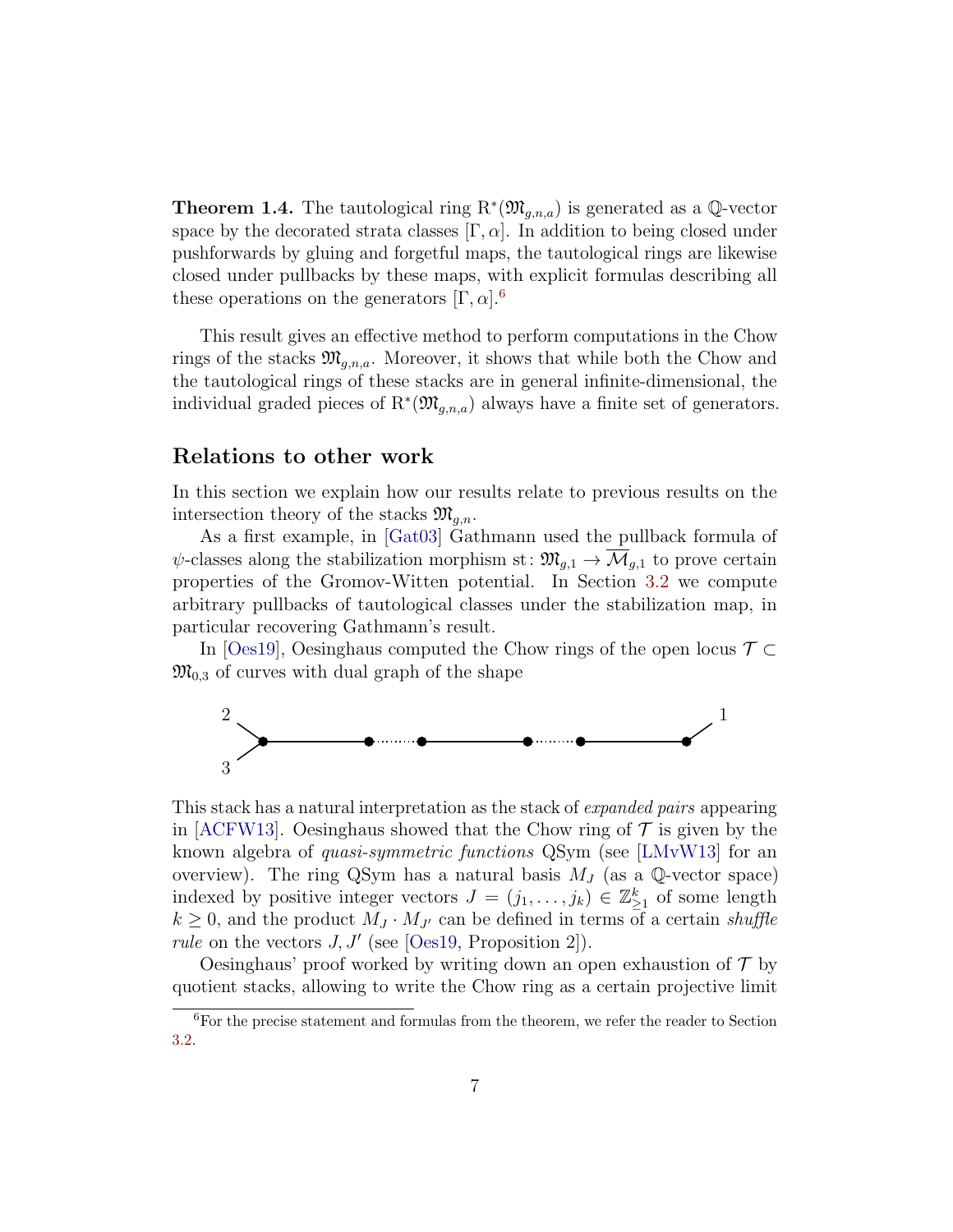of polynomial rings which is known to produce the algebra QSym. However, due to the nature of this proof, a geometric interpretation for the generators  $M_J$  was not immediately clear (see  $\lvert \text{Oes19}, \text{Remark 7} \rvert$ ). Using the techniques of our paper, we can now answer this question, showing that the generators  $M_J$  have a concrete interpretation as tautological classes.

**Proposition 1.5** (see Example [4.3\)](#page-34-1). For  $J = (j_1, \ldots, j_k) \in \mathbb{Z}_{\geq 1}^k$ , the generator  $M_J \in \text{QSym} \cong \text{CH}^*(\mathcal{T})$  is given by the restriction of the tautological class

<span id="page-7-0"></span>
$$
\sum_{3}^{2} \frac{(-\psi - \psi')^{j_1 - 1}}{2} \dots \dots \underbrace{(-\psi - \psi')^{j_\ell - 1}}_{\bullet} \dots \underbrace{(-\psi - \psi')^{j_k - 1}}_{\bullet} \longrightarrow \frac{1}{(4)}
$$

on  $\mathfrak{M}_{0,3}$ .

Furthermore, it is straightforward to see that the shuffle rule describing products  $M_J \cdot M_{J'}$  is an immediate consequence of the product formula for the tautological classes [\(4\)](#page-7-0). Oesinghaus also computes the Chow rings of the loci  $\mathfrak{M}_{0,2}^{\text{ss}}$  and  $\mathfrak{M}_{0,3}^{\text{ss}}$  of semistable curves in  $\mathfrak{M}_{0,2}$  and  $\mathfrak{M}_{0,3}$ , giving a description in terms of tensor products involving the rings QSym. Again we give a description in terms of tautological classes in Example [4.3.](#page-34-1)

### Tautological relations in genus zero

The present paper lays down the foundations of the theory of the Chow rings  $CH^*(\mathfrak{M}_{g,n})$ . In the second part [\[BS21\]](#page-68-0) we use results of this paper to fully determine the Chow rings of  $\mathfrak{M}_{0,n}$  for all n: we prove that all classes are tautological and we compute all relations among generators of the tautological ring.

#### Structure of the paper

In Section [2](#page-8-0) we establish basic properties of the stacks  $\mathfrak{M}_{q,n}$ . We discuss boundary gluing maps in Section [2.1,](#page-9-0) introduce the stacks of prestable curves with values in a semigroup in Section [2.2.](#page-15-0) In Section [3](#page-19-0) we establish basic properties of the Chow group of  $\mathfrak{M}_{g,n}$ . In Section [3.1](#page-19-1) we define Chow groups and tautological rings of such stacks. In Section [3.2](#page-22-0) we compute formulas for intersection products and pullbacks and pushforwards of tautological classes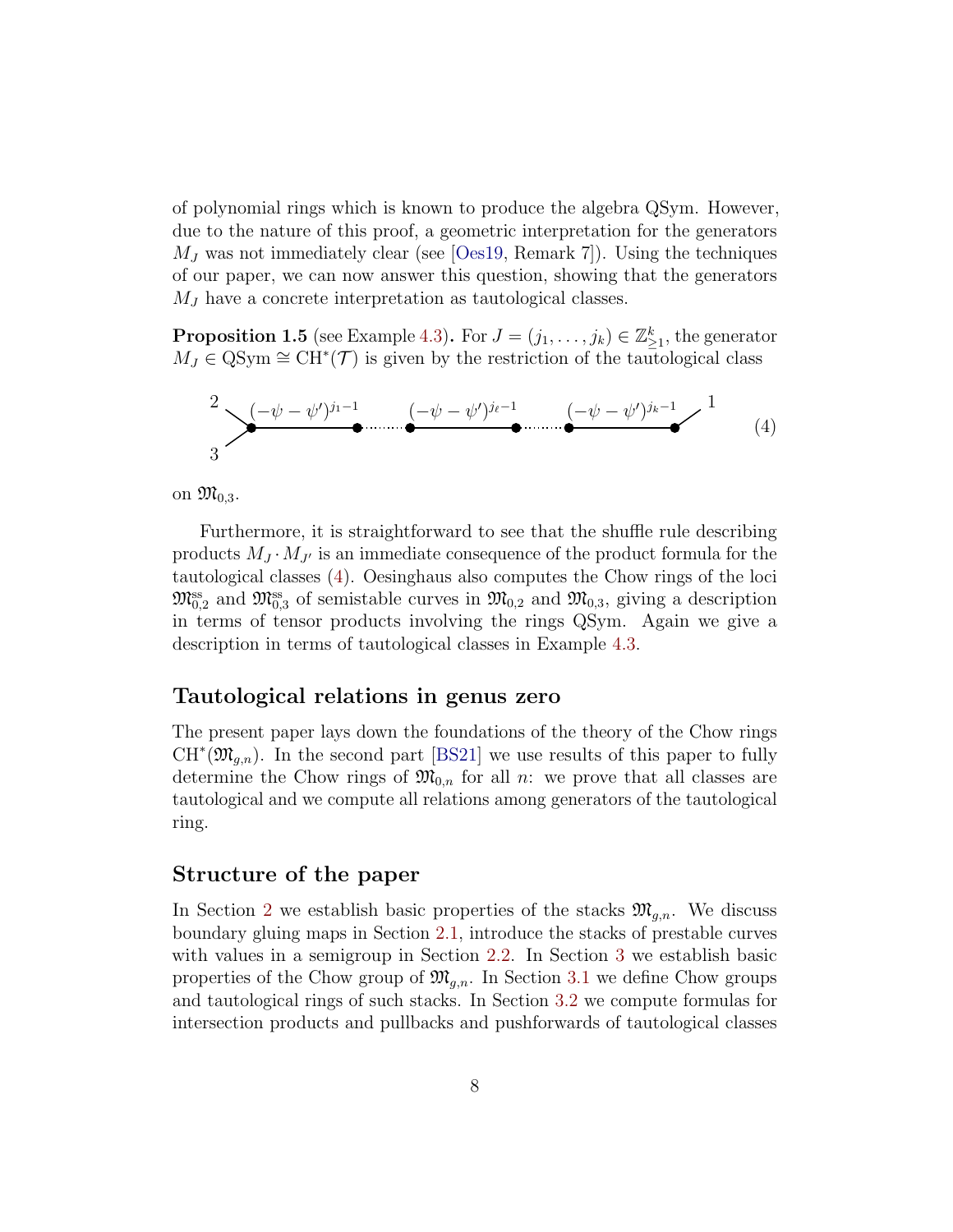under natural maps. In Section [4](#page-34-0) we compare our result with previous works by Gathmann [\[Gat03\]](#page-69-7), Pixton [\[Pix18\]](#page-70-5) and Oesinghaus [\[Oes19\]](#page-70-3).

In Appendix [A](#page-37-0) we give some general treatment of Chow groups of locally finite type algebraic stacks. We give a definition of such Chow groups based on [\[Kre99\]](#page-70-2) and show various basic properties. In Appendix [B](#page-42-0) (joint with J. Skowera) we construct proper pushforwards of cycles, show basic compatibility properties of these pushforwards and explain how they extend to the setting of algebraic stacks locally of finite type. Finally, in Appendix [C](#page-59-0) we give a definition and establish basic properties of operational Chow groups on locally finite type stacks, a technical tool needed for some of the computations in Section [3.2.](#page-22-0)

## Acknowledgements

We are indebted to Andrew Kresch for many stimulating conversations and considerable help and input concerning Chow groups of algebraic stacks. We are also grateful to Jakob Oesinghaus, Rahul Pandharipande and Rachel Webb for many interesting conversations. Finally, we want to thank the anonymous referee for an exceptionally thorough reading of the first version of this paper and numerous comments and suggestions that have helped to both improve the presentation as well as to clarify several technical issues.

Y. B. was supported by ERC Grant ERC-2017-AdG-786580-MACI and Korea Foundation for Advanced Studies (KFAS). J. S. was supported by the SNF Early Postdoc.Mobility grant 184245 and thanks the Max Planck Institute for Mathematics in Bonn for its hospitality.

The project has received funding from the European Research Council (ERC) under the European Union Horizon 2020 research and innovation program (grant agreement No. 786580).

# <span id="page-8-0"></span>2 The stack  $\mathfrak{M}_{q,n}$  of prestable curves

Throughout the paper we work over an arbitrary base field k. Let  $\mathfrak{M}_{g,n}$  be the moduli stack of prestable curves of genus  $g$  with  $n$  marked points. An object of  $\mathfrak{M}_{g,n}$  over a scheme S is a tuple

$$
(\pi: C \to S, p_1, \ldots, p_n: S \to C),
$$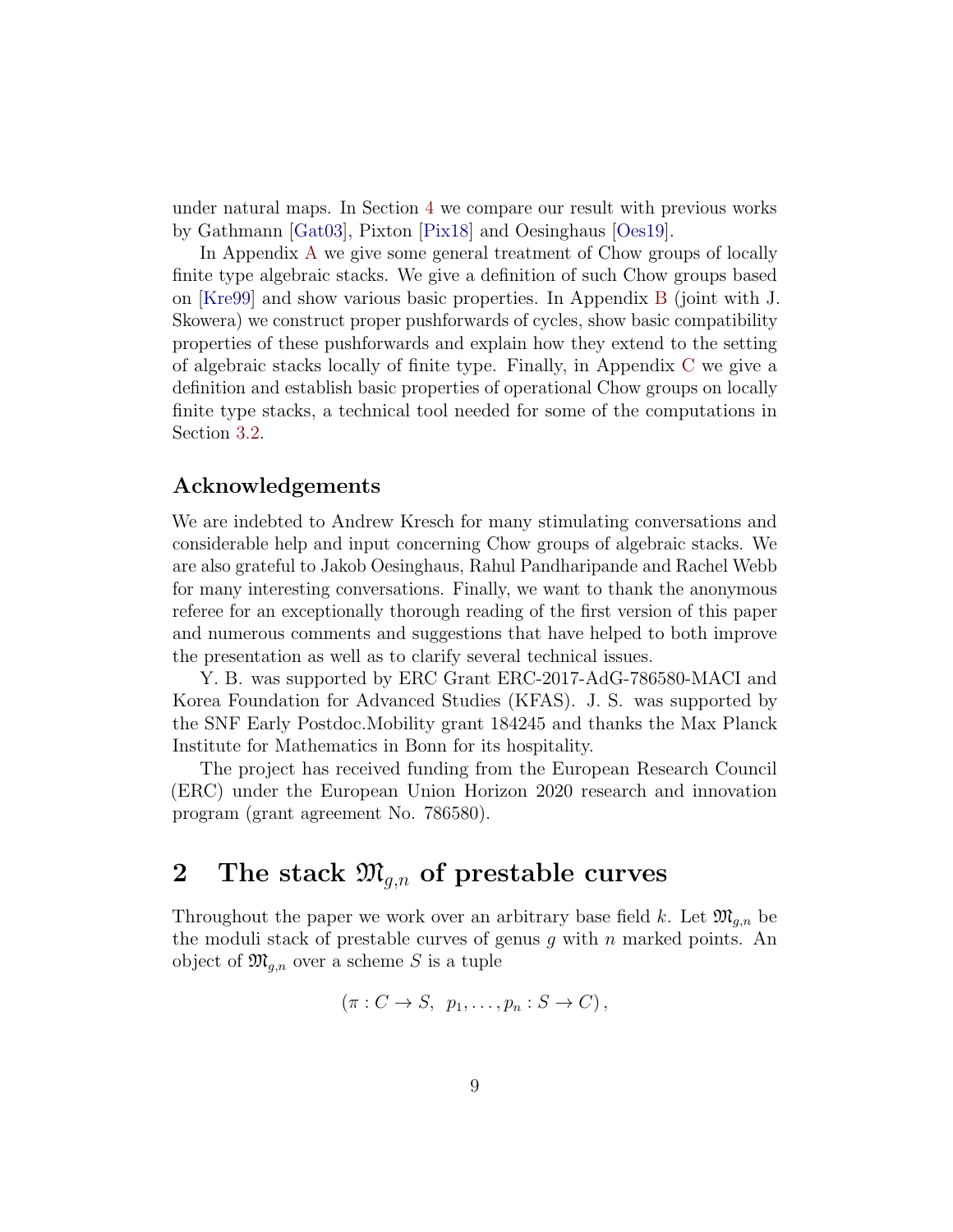where C is an algebraic space, the map  $\pi$  is a flat, proper morphism of finite presentation and relative dimension 1. The geometric fibers of  $\pi$  are connected. reduced curves of arithmetic genus  $g$  with at worst nodal singularities. The morphisms  $p_1, \ldots, p_n$  are disjoint sections of  $\pi$  with image in the smooth locus of  $\pi$ , see [\[Sta20,](#page-70-6) 0E6S].

This stack is quasi-separated, smooth and locally of finite type over k ([\[AK16\]](#page-68-4)) and of dimension  $3g - 3 + n$  ([\[Beh97\]](#page-68-5)). For  $2g - 2 + n > 0$  there is a natural stabilization morphism

$$
\operatorname{st}:\mathfrak{M}_{g,n}\to \overline{\mathcal{M}}_{g,n}
$$

which contracts unstable rational components. This morphism is flat by [\[Beh97,](#page-68-5) Proposition 3].

#### <span id="page-9-0"></span>2.1 Boundary gluing maps

A prestable graph  $\Gamma$  of genus q with n markings consists of the data

$$
\Gamma = (V, H, \ell : L \to \{1, \dots, n\}, g: V \to \mathbb{Z}_{\geq 0}, v: H \to V, \iota : H \to H)
$$

satisfying the properties:

- (i) V is a vertex set with a genus function  $g: V \to \mathbb{Z}_{\geq 0}$ ,
- (ii) H is a half-edge set equipped with a vertex assignment  $v : H \to V$  and an involution  $\iota$ ,
- (iii) E, the edge set, is defined by the 2-cycles of  $\iota$  in H (self-edges at vertices are permitted),
- (iv)  $L \subseteq H$ , the set of legs, is defined by the fixed points of  $\iota$  and corresponds to *n* markings via the bijection  $\ell : L \to \{1, \ldots, n\},\$
- (v) the pair  $(V, E)$  defines a connected graph satisfying the genus condition

$$
\sum_{v \in V} g(v) + h^{1}(\Gamma) = g,
$$

where  $h^1(\Gamma) = |E| - |V| + 1$  is the first Betti number of the graph  $\Gamma$ .

A prestable graph  $\Gamma$  is called *stable* if the following additional condition is satisfied: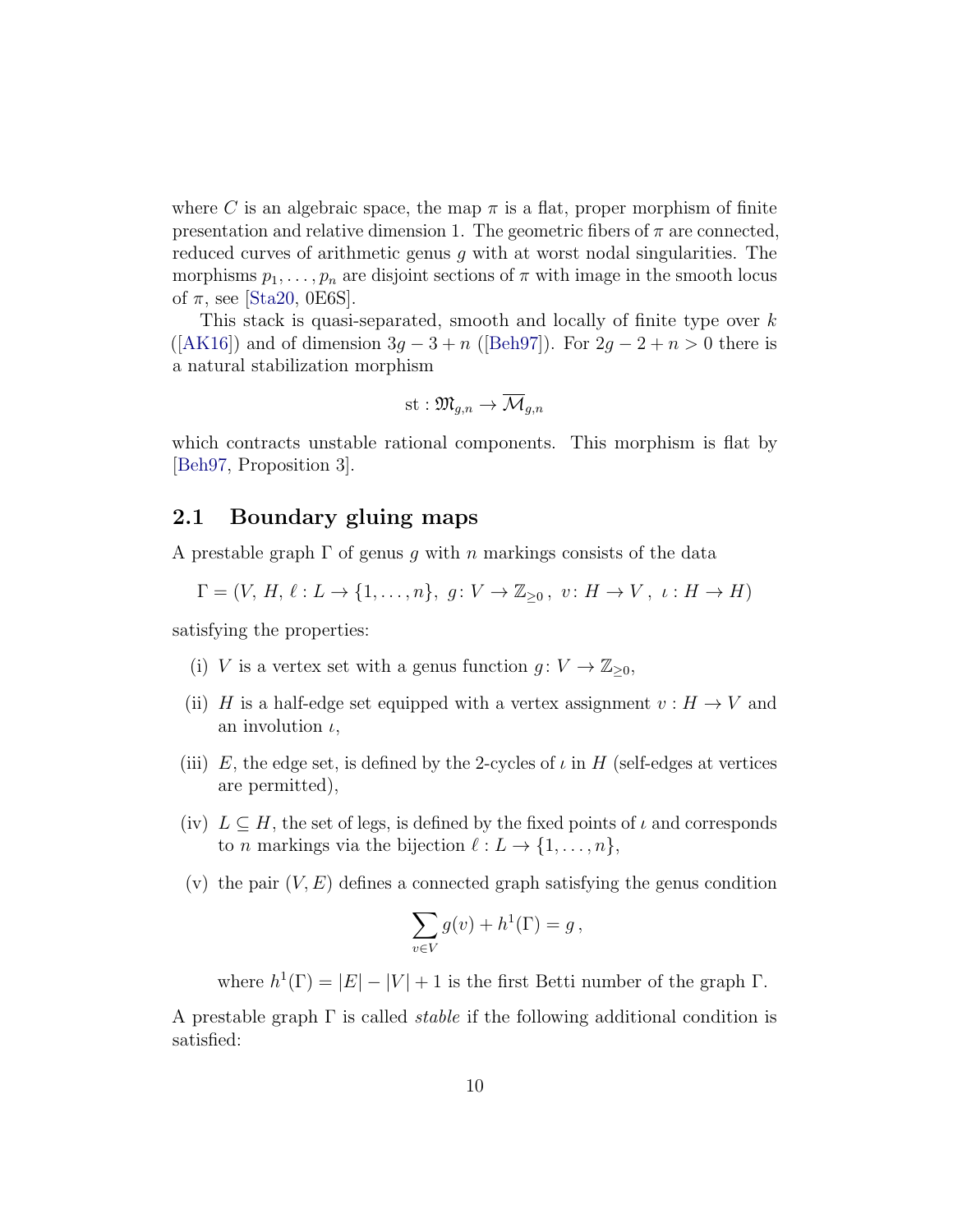(vi) for each vertex  $w \in V$ , we have

$$
2g(w) - 2 + n(w) > 0,
$$

where  $n(w) = |v^{-1}(w)|$  is the valence of w in  $\Gamma$ , i.e. the number of half-edges incident to w.

Given a second graph  $\Gamma' = (V', H', \ell', g', v', \iota')$  an *isomorphism*  $\varphi : \Gamma \to \Gamma'$  is the data of bijective maps

$$
\varphi_V: V \to V', \ \varphi_H: H \to H'
$$

which are compatible with the remaining data of the prestable graphs, in the sense that

$$
\ell' \circ \varphi_H|_L = \ell \, , \, g' \circ \varphi_V = g \, , \, v' \circ \varphi_H = \varphi_V \circ v \, , \, \iota' \circ \varphi_H = \varphi_H \circ \iota \, .
$$

For every vertex  $v \in V(\Gamma)$  let  $H(v)$  be the set of half-edges at v, with cardinality  $n(v)$ . Then there exists a natural gluing morphism

$$
\xi_\Gamma : \mathfrak{M}_\Gamma = \prod_{v \in V(\Gamma)} \mathfrak{M}_{g(v),n(v)} \to \mathfrak{M}_{g,n}\,,
$$

which assigns to a collection  $((C_v,(p_h)_{h\in H(v)})$  the curve  $(C, p_1, \ldots, p_n)$  obtained by identifying the markings  $p_h, p_{h'}$  for each pair  $(h, h')$  forming an edge of  $\Gamma$ . <sup>[7](#page-10-0)</sup> Restricting to the preimage of the open substack  $\overline{\mathcal{M}}_{g,n} \subset \mathfrak{M}_{g,n}$  we get the usual gluing maps

$$
\xi_{\Gamma} : \overline{\mathcal{M}}_{\Gamma} = \prod_{v \in V(\Gamma)} \overline{\mathcal{M}}_{g(v),n(v)} \to \overline{\mathcal{M}}_{g,n},
$$

Note that unless  $\Gamma$  is stable, the left hand side is empty.

On the other hand, given  $m \geq 0$  we have the forgetful morphism

$$
F_m: \mathfrak{M}_{g,n+m} \to \mathfrak{M}_{g,n}, (C, p_1, \ldots, p_n, q_1, \ldots, q_m) \mapsto (C, p_1, \ldots, p_n).
$$

Since the curve C remains prestable after forgetting a subset of the markings, there is no stabilization procedure in the morphism  $F_m$  and the underlying curve remains unchanged.

<span id="page-10-0"></span><sup>&</sup>lt;sup>7</sup>Note that while it is customary in the field to write the factors of the domain of  $\xi_{\Gamma}$  as  $\mathfrak{M}_{g(v),n(v)}$ , it would maybe be more appropriate to define prestable curves with markings indexed by the set  $H(v)$  and write  $\mathfrak{M}_{g(v),H(v)}$ , since otherwise we need to implicitly choose an ordering on the half-edges at v to define the map  $\xi_{\Gamma}$ . This does not affect the arguments presented below and the reader may assume that an arbitrary such an ordering is chosen.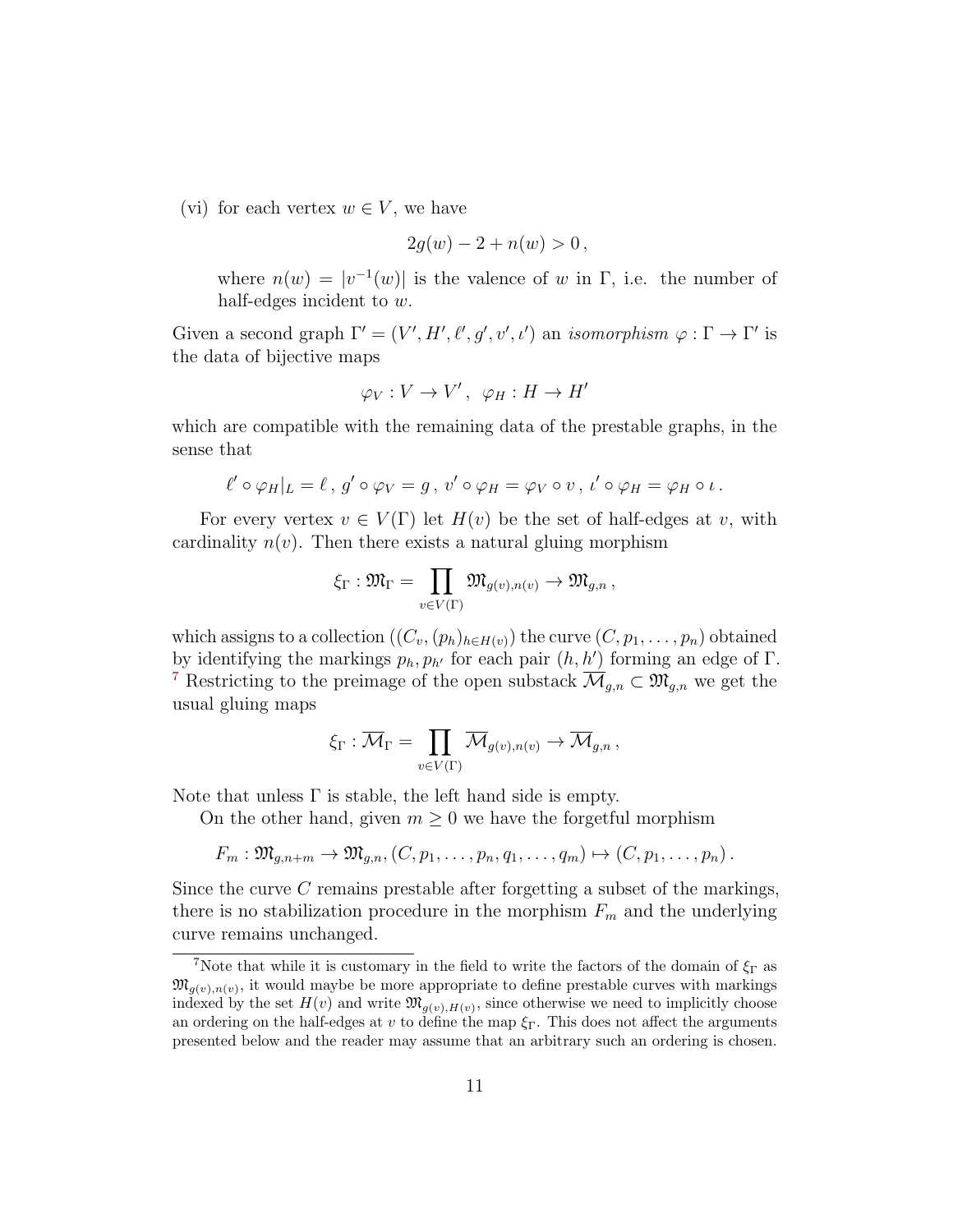<span id="page-11-2"></span>**Lemma 2.1.** The morphism  $F_m$  is smooth and representable of relative dimension m and the collection

$$
\left(F_m|_{\overline{\mathcal{M}}_{g,n+m}}:\overline{\mathcal{M}}_{g,n+m}\to \mathfrak{M}_{g,n}\right)_{m\in\mathbb{Z}_{\geq 0}}
$$

forms a smooth and representable cover of  $\mathfrak{M}_{q,n}$ . The complement of the image of  $\overline{\mathcal{M}}_{g,n+m}$  under  $F_m$  in  $\mathfrak{M}_{g,n}$  has codimension  $\lfloor \frac{m}{2} \rfloor$  $\frac{m}{2}$  + 1, except for finitely many m in the unstable setting  $2g - 2 + n \leq 0.8$  $2g - 2 + n \leq 0.8$ 

Proof. Except for the statement about the codimension of the complement of the image, this is [\[Beh97,](#page-68-5) Proposition 2]. To show the formula for the codimension, observe on the one hand that in a prestable graph  $\Gamma$ , every unstable vertex can be stabilized by adding at most two legs. Conversely, consider the prestable graph  $\Gamma_0$  formed by a central vertex of genus g with all  $n$  legs, connected via single edges to  $c$  outlying vertices of genus 0 with no legs. Then  $\Gamma_0$  belongs to a codimension c stratum and we need precisely 2c additional legs to stabilize it. Thus the stratum of  $\mathfrak{M}_{q,n}$  associated to  $\Gamma_0$ lies in the complement of  $F(\overline{\mathcal{M}}_{g,n+m})$  if and only if  $c \geq \lfloor \frac{m}{2} \rfloor + 1$ . The finitely many exceptions in the unstable range arise from the fact that the central vertex of  $\Gamma_0$  is not stable if  $2g - 2 + n + c < 0$ .  $\Box$ 

Let  $st_m(\Gamma)$  be the set of stable graphs  $\Gamma'$  in genus g with  $n+m$  markings obtained from a prestable graph  $\Gamma$  of genus g with n legs by adding m additional legs, labeled  $n+1, \ldots, n+m$ , at vertices of Γ. As explained above, for a fixed prestable graph  $\Gamma$  the set  $\text{st}_{m}(\Gamma)$  starts being nonempty for m sufficiently large.

Given  $\Gamma' \in st_m(\Gamma)$  there is a natural map

 $F_{\Gamma'\to\Gamma}:\overline{\mathcal{M}}_{\Gamma'}\to\mathfrak{M}_{\Gamma}$ 

which is just the product of forgetful maps  $F_{m_v}$ :  $\mathcal{M}_{g(v),n(v)+m_v} \to \mathfrak{M}_{g(v),n(v)}$ for each  $v \in V(\Gamma) = V(\Gamma')$ .

<span id="page-11-1"></span>**Lemma 2.2.** For every prestable graph  $\Gamma$  in genus q with n markings and every  $m \geq 0$  there is a fibre diagram

$$
\begin{array}{ccc}\n\coprod_{\Gamma' \in \text{st}_{m}(\Gamma)} \overline{\mathcal{M}}_{\Gamma'} & \xrightarrow{\coprod \xi_{\Gamma'}} & \overline{\mathcal{M}}_{g,n+m} \\
\downarrow & \downarrow & \downarrow \\
\mathfrak{M}_{\Gamma} & \xrightarrow{\xi_{\Gamma}} & \downarrow \\
\mathfrak{M}_{\Gamma} & \xrightarrow{\xi_{\Gamma}} & \mathfrak{M}_{g,n}\n\end{array} \tag{5}
$$

<span id="page-11-0"></span><sup>&</sup>lt;sup>8</sup>The exceptions occur for  $(q, n, m) = (1, 0, 0)$  and for  $q = 0, n \leq 2, m \leq 4$ . We leave it as an exercise to the reader to work out the codimension in these cases.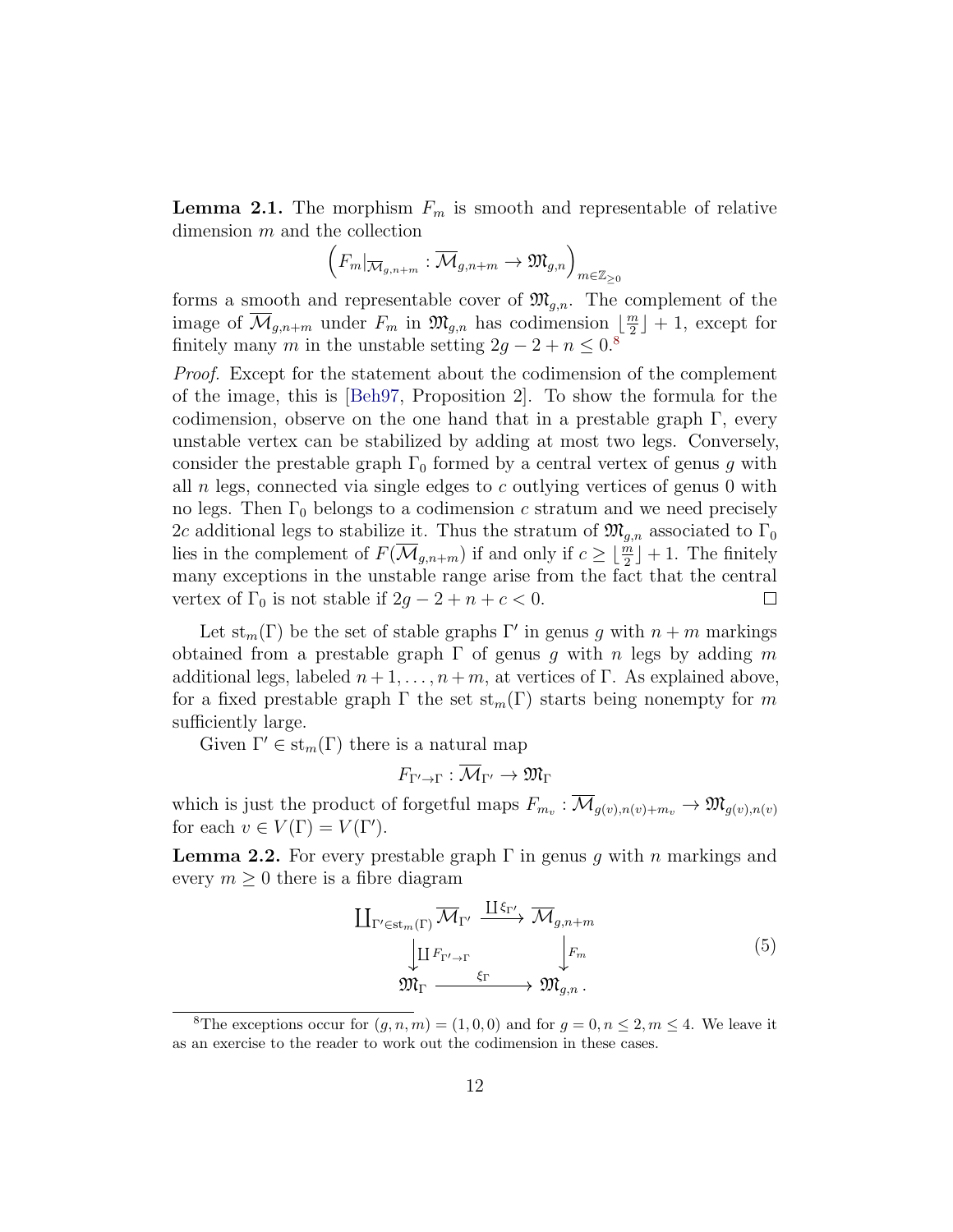In particular the map  $\xi_{\Gamma} : \mathfrak{M}_{\Gamma} \to \mathfrak{M}_{g,n}$  is representable, proper and a local complete intersection.

*Proof.* An object of the fibre product of  $\mathfrak{M}_{\Gamma}$  with  $\overline{\mathcal{M}}_{q,n+m}$  over a (connected) scheme  $S$  is given by

- a collection of families  $(C_v,(p_h)_{h\in H(v)})$  of prestable curves over S for each  $v \in V(\Gamma)$ ,
- a family  $(C', p'_1, \ldots, p'_n, q'_1, \ldots, q'_m)$  of stable curves over S,
- an isomorphism (of families of prestable curves)

$$
\varphi : C = \coprod_{v} C_{v} / (p_h \sim p_{h'}, (h, h') \in E(\Gamma)) \to C'
$$

satisfying  $\varphi(p_i) = p'_i$ .

By the assumption that S is connected, for each  $j = 1, \ldots, m$  there exists a unique  $v = v(j) \in V(\Gamma)$  such that  $q'_j \in \varphi(C_v)$  at each point of S. This uses that via  $\varphi$ , the smooth unmarked points of  $C_v$   $(v \in V(\Gamma))$  form a disjoint open cover of the smooth unmarked points of  $(C', p_1, \ldots, p_n)$  in which  $q'_j$  is always contained.

But for  $j, v$  as above, we obtain a section  $q_j = \varphi^{-1} \circ q'_j : S \to C_v$  landing in the smooth unmarked locus of  $C_v$ . Thus for every  $v \in V(\Gamma)$  this allows us to define a family

<span id="page-12-0"></span>
$$
\widehat{C}_v = (C_v, (p_h)_{h \in H(v)}, (q_j)_{v(j) = v}) \to S \tag{6}
$$

of prestable curves over S. From the fact that  $(C', p'_1, \ldots, p'_n, q'_1, \ldots, q'_m)$  is a family of stable curves, it follows that the family [\(6\)](#page-12-0) is actually a family of stable curves. Then one sees that the collection  $(C_v)_{v \in V(\Gamma')}$  is exactly an S-point of one of the spaces  $\overline{\mathcal{M}}_{\Gamma'}$  for the suitable  $\Gamma' \in \text{st}_m(\Gamma)$  for which the marking  $q_j$  is added at the vertex  $v(j) \in V(\Gamma') = V(\Gamma)$ .

The above operations defines a map from  $\mathfrak{M}_{\Gamma} \times_{\mathfrak{M}_{g,n}} \overline{\mathcal{M}}_{g,n+m}$  to the disjoint union of the  $\mathcal{M}_{\Gamma'}$  and clearly this disjoint union also maps to the fibre product using the maps  $F_{\Gamma'\to\Gamma}$  and  $\xi_{\Gamma'}$ . One verifies that these are inverse isomorphisms.

Since being proper and being a local complete intersection is local on the target and since the maps  $F_m$  form a smooth cover of  $\mathfrak{M}_{q,n}$ , these properties of  $\xi_{\Gamma}$  follow from the corresponding properties of the maps  $\xi_{\Gamma'}|_{\overline{\mathcal{M}}_{\Gamma'}}$ .  $\Box$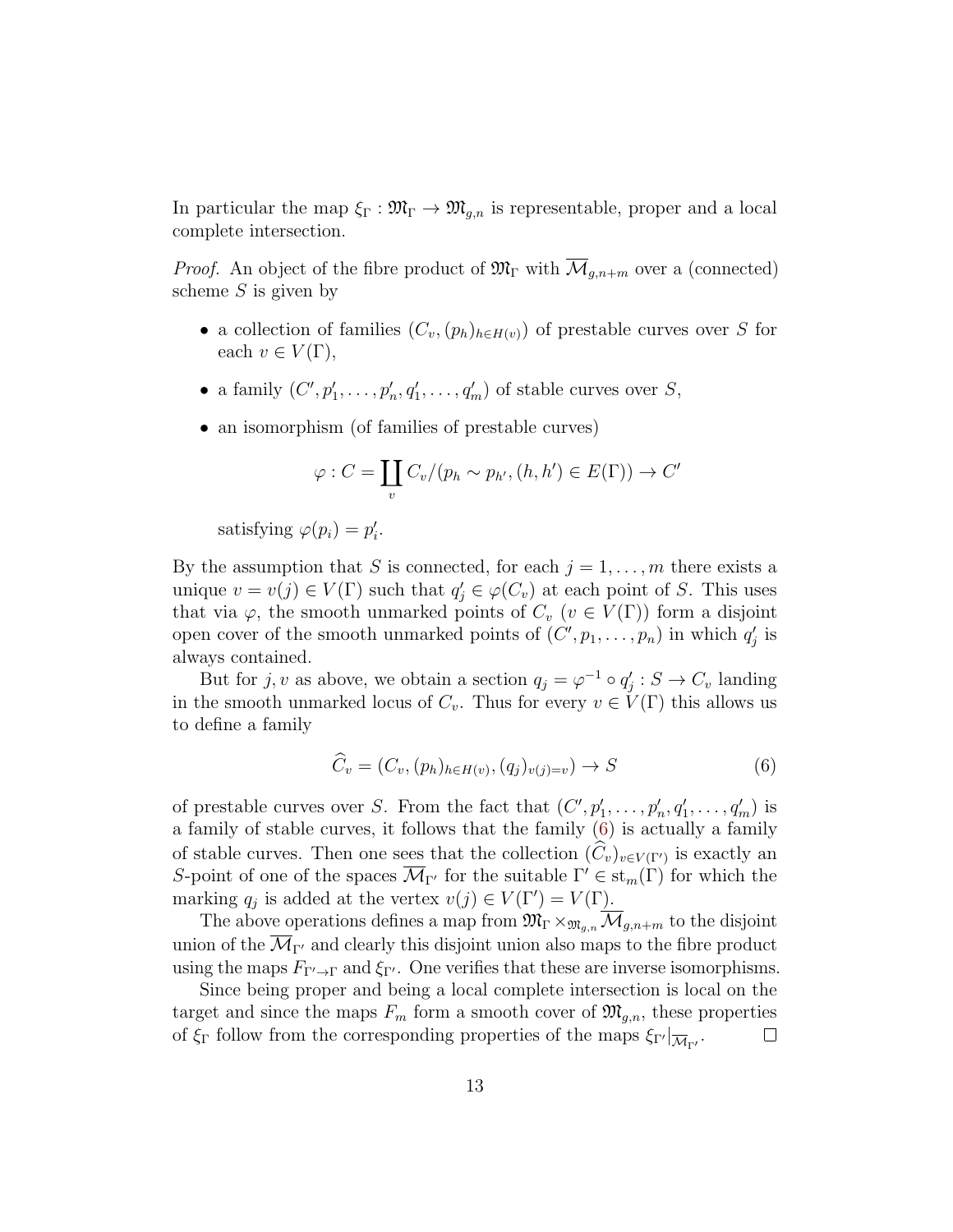Later we will need some stronger statements about the locus of curves whose prestable graph is exactly a given graph Γ. This locus is a locally closed substack  $\mathfrak{M}^{\Gamma}$  of  $\mathfrak{M}_{g,n}$  whose geometric points are precisely the curves  $(C, p_1, \ldots, p_n)$  with prestable graph isomorphic to Γ. However, since a family of prestable curves over an arbitrary base does not in general have a welldefined prestable graph, this definition is slightly tricky to write down in a functorial way. Thus we approach the definition from a different angle and then show that it defines the desired locus.

**Definition 2.3.** Let  $\Gamma$  be a prestable graph in genus q with n markings and let e be the number of edges of Γ. Then we define

$$
\mathfrak{M}^{\Gamma} = \operatorname{im}(\xi_{\Gamma}) \setminus \bigcup_{\Gamma': |E(\Gamma')| = e+1} \operatorname{im}(\xi_{\Gamma'}),
$$

where im denotes the stack theoretic image and the union goes over prestable graphs  $\Gamma'$  with precisely  $e + 1$  edges.

By definition, we have that  $\mathfrak{M}^{\Gamma}$  is a locally closed substack of  $\mathfrak{M}_{g,n}$ . In the following lemma, we check that its geometric points are as desired.

**Lemma 2.4.** The geometric points of  $\mathfrak{M}^{\Gamma}$  are precisely the  $(C, p_1, \ldots, p_n)$ with prestable graph isomorphic to Γ.

*Proof.* First we note that since  $\xi_{\Gamma}$  is proper, it is surjective onto its image. Then on the one hand each  $(C, p_1, \ldots, p_n)$  with prestable graph isomorphic to  $\Gamma$  is in  $\mathfrak{M}^{\Gamma}$ , since it is in the image of  $\xi_{\Gamma}$  but cannot be in the image of a gluing map for a graph  $\Gamma'$  with more than e edges (since its number of nodes is precisely e). Conversely, let  $(C_v)_v = (C_v,(p_h)_{h \in H(v)})_{v \in V(\Gamma)} \in \mathfrak{M}_{\Gamma}$ be a geometric point. Then if all  $C_v$  are smooth, its image  $\xi_{\Gamma}((C_v)_v)$  has prestable graph Γ. On the other hand, if any of the  $C_v$  are not smooth, then the prestable graph of  $\xi_{\Gamma}((C_v)_v)$  has at least  $e+1$  edges. By contracting all but  $e + 1$  of them, we obtain one of the prestable graphs  $\Gamma'$  in the definition of  $\mathfrak{M}^{\Gamma}$ , and it is easy to see that  $\xi_{\Gamma}((C_v)_v)$  is then in the image of  $\xi_{\Gamma'}$ .  $\Box$ 

We have the following neat description of  $\mathfrak{M}^{\Gamma}$  which is a generalization of [\[Ful10b,](#page-69-3) Lemma 5.1]. For the statement, let

$$
\mathfrak{M}^{\mathrm{sm}}_{g,n}\subset \mathfrak{M}_{g,n}
$$

be the open substack where the curve C is smooth. For  $g, n$  in the stable range, this is the usual stack  $\mathcal{M}_{g,n}$  of smooth curves, but since the latter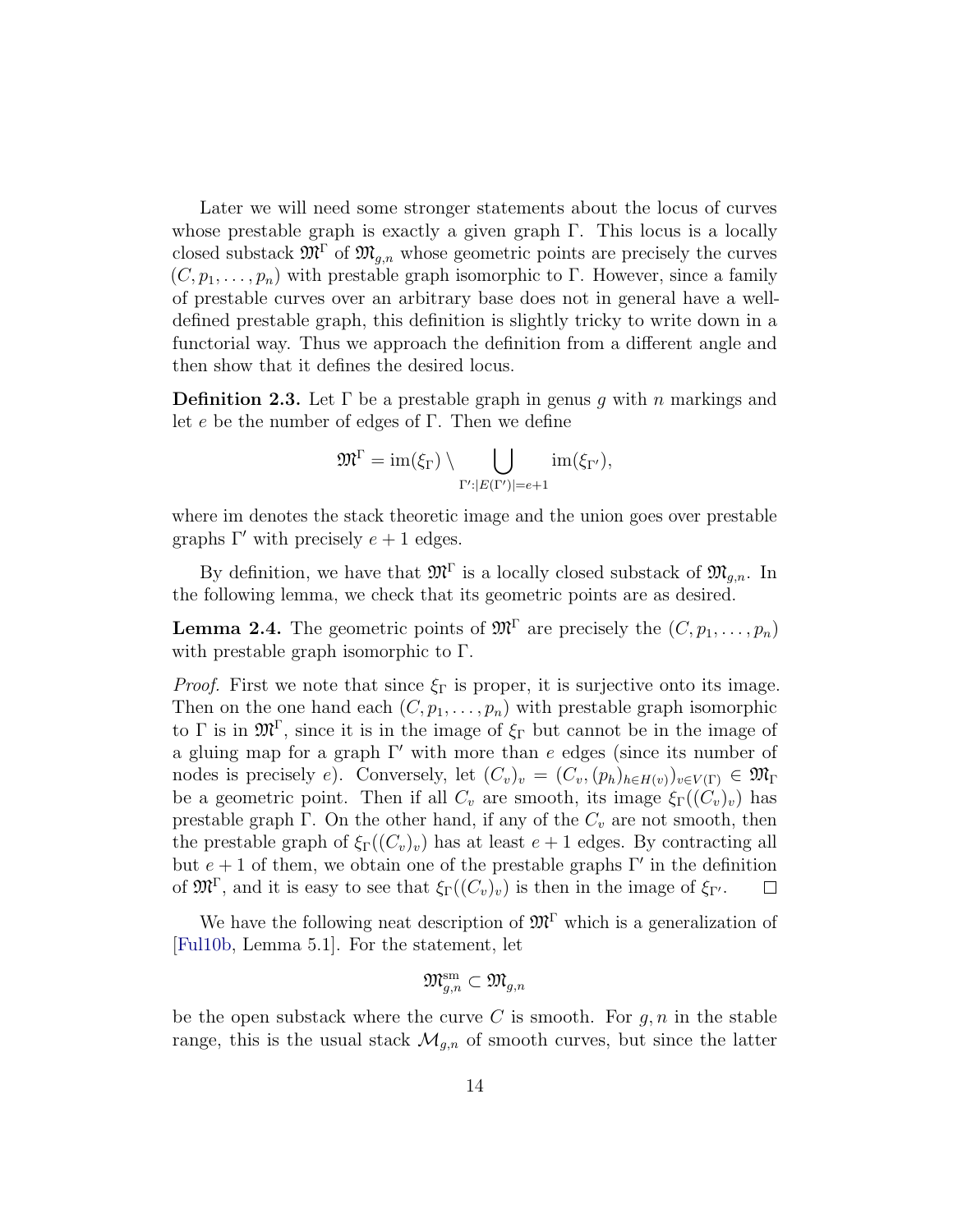might be defined to be empty for  $2g - 2 + n < 0$  we use the notation  $\mathfrak{M}_{g,n}^{\text{sm}}$ for clarity.

**Proposition 2.5.** For a prestable graph  $\Gamma$ , consider the open substack

$$
\mathfrak{M}^{\mathrm{sm}}_{\Gamma}=\prod_{v\in V(\Gamma)}\mathfrak{M}^{\mathrm{sm}}_{g(v),n(v)}\subset \mathfrak{M}_{\Gamma}.
$$

Then the restriction of the gluing map  $\xi_{\Gamma}$  to  $\mathfrak{M}_{\Gamma}^{\rm sm}$  factors through  $\mathfrak{M}^{\Gamma}$  and it is invariant under the natural action of  $Aut(Γ)$ . The induced map

<span id="page-14-1"></span>
$$
\mathfrak{M}_{\Gamma}^{\rm sm}/\text{Aut}(\Gamma) \xrightarrow{\xi_{\Gamma}} \mathfrak{M}^{\Gamma} \tag{7}
$$

from the quotient stack<sup>[9](#page-14-0)</sup> of  $\mathfrak{M}_{\Gamma}$  by Aut(Γ) is an isomorphism.

*Proof.* For each point  $(C_v)_v = (C_v, (p_h)_{h \in H(v)})_{v \in V(\Gamma)} \in \mathfrak{M}_{\Gamma}^{\rm sm}$ , the stabilizer  $Aut(\Gamma)_{(C_v)_v}$  under the action of  $Aut(\Gamma)$  is the set of automorphisms of  $\Gamma$  such that there exist compatible isomorphisms of the curves  $(C_v,(p_h)_{h\in H(v)})$ . The stabilizer group of  $[(C_v)_v] \in \mathfrak{M}_{\Gamma}^{\text{sm}}/\text{Aut}(\Gamma)$  is then an extension of the product of the automorphism groups of the  $(C_v, (p_h)_{h \in H(v)})$  by the group  $Aut(\Gamma)_{(C_v)_v}$ .

On the other hand, for the curve  $(C, p_1, \ldots, p_n)$  obtained from  $(C_v)_v$ by gluing and an element  $\sigma \in Aut(\Gamma)_{(C_v)_v}$ , the isomorphisms between the curves  $C_v$  that are compatible with  $\sigma$  can be glued to an automorphism of  $(C, p_1, \ldots, p_n)$ . From this it follows that there exists an exact sequence

$$
1 \to \prod_{v \in V(\Gamma)} \mathrm{Aut}(C_v, (p_h)_{h \in H(v)}) \to \mathrm{Aut}(C, p_1, \ldots, p_n) \to \mathrm{Aut}(\Gamma)_{(C_v)_v} \to 1.
$$

From this sequence we see that  $Aut(C, p_1, \ldots, p_n)$  is precisely the group extension defining the stabilizer of  $[(C_v)_v] \in \mathfrak{M}_{\Gamma}^{\text{sm}}/\text{Aut}(\Gamma)$  and hence  $\xi_{\Gamma}$ induces an isomorphism of each stabilizer. Thus the morphism  $\xi_{\Gamma}$  in [\(7\)](#page-14-1) is representable. It is easy to check that it is bijective on geometric points and it is separated by similar argument as in Lemma [2.2.](#page-11-1) So by [\[Sta20,](#page-70-6) 0DUD] it is enough to show that  $\xi_{\Gamma}$  is an étale morphism to conclude that it is an isomorphism.

<span id="page-14-0"></span> $9\text{Since } \mathfrak{M}_{\Gamma}^{\text{sm}}$  is not an algebraic space, one can either use the notion of group actions and quotients for algebraic stacks defined by Romagny [\[Rom05\]](#page-70-7) to make sense of the quotient  $\mathfrak{M}_{\Gamma}^{\rm sm}/\rm{Aut}(\Gamma)$  or one observes that  $\mathfrak{M}_{\Gamma}^{\rm sm}$  is itself a quotient stack and that the action of  $Aut(\Gamma)$  can be lifted compatibly to write  $\mathfrak{M}^{\text{sm}}_{\Gamma}/Aut(\Gamma)$  again as a quotient stack. See [\[Ful10b,](#page-69-3) Section 5] for more details.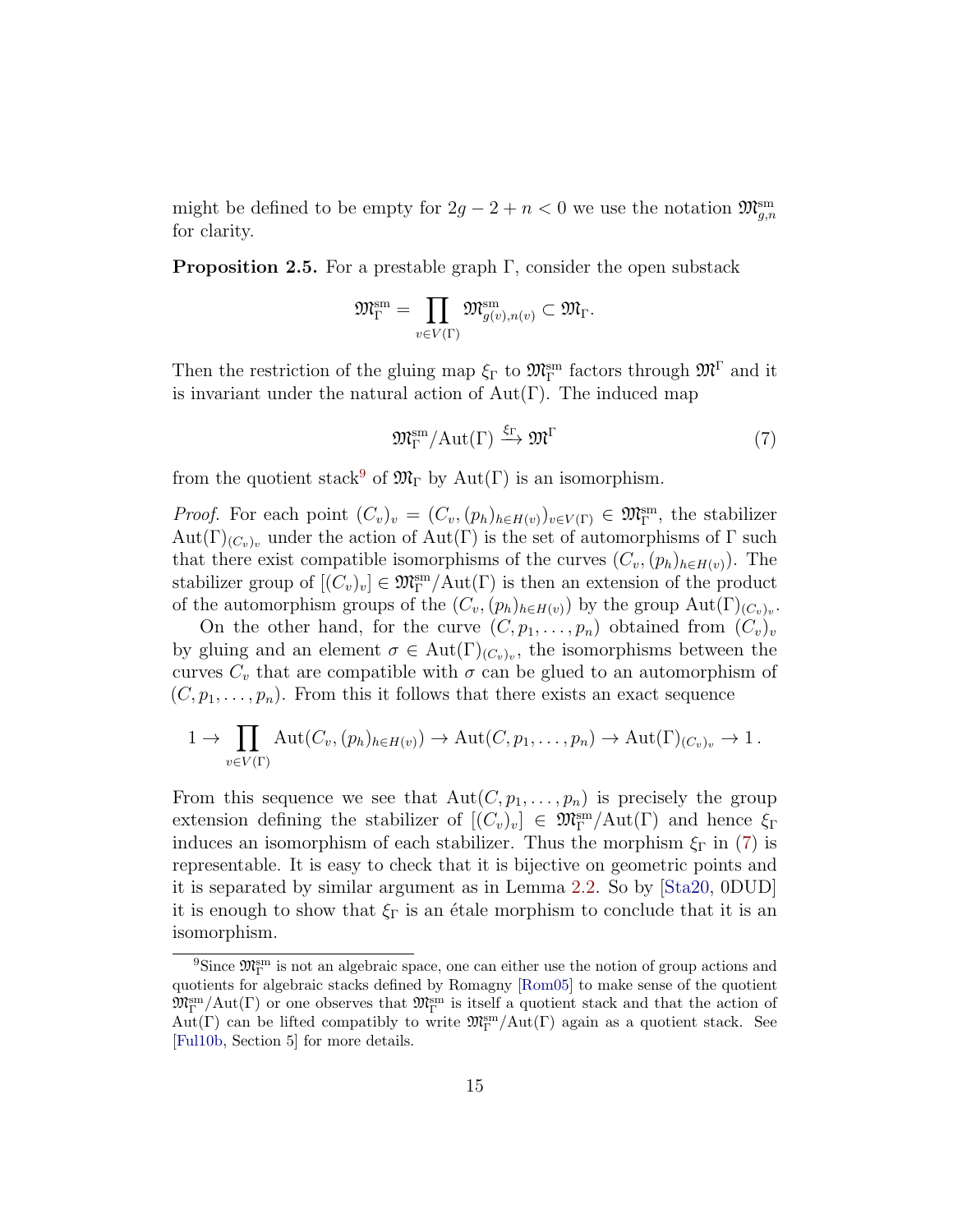Consider the atlas  $F_m$  restricted to  $\mathfrak{M}^{\Gamma}$ . Since being étale is local on the target, it is enough to show that  $\xi_{\Gamma}$  is étale on each atlas. On each atlas, the dimension of the fiber is constantly zero. The domain of  $\xi_{\Gamma}$  is smooth because it can be written as a quotient of a smooth algebraic space by a group scheme([\[Sta20,](#page-70-6) 0DLS]). Following a slight variation of the proof of [\[ACG11,](#page-68-6) Proposition 10.11, the stack  $\mathfrak{M}^{\Gamma}$  is also smooth. Since the domain and the target of  $\xi_{\Gamma}$  are smooth, the 'miracle flatness' ([\[Sta20,](#page-70-6) 00R3]) implies that  $\xi_{\Gamma}$  is flat. Furthermore the morphism is smooth because it is flat and each geometric fiber is smooth. Smooth and quasi-finite morphisms are *étale* and hence  $\xi_{\Gamma}$  is an isomorphism.  $\Box$ 

#### <span id="page-15-0"></span>2.2 A-valued prestable curves

For each g, n there exists the universal curve  $\mathfrak{C}_{g,n} \to \mathfrak{M}_{g,n}$ . For later applications, it will be necessary to compute with tautological classes on  $\mathfrak{C}_{q,n}$  (and tautological classes on the universal curve over  $\mathfrak{C}_{g,n}$ , etc). For the moduli spaces of stable curves, a separate theory is not necessary because the universal curve over  $\mathcal{M}_{q,n}$  is given by the forgetful map  $\mathcal{M}_{q,n+1} \to \mathcal{M}_{q,n}$ . The same is not true for  $\mathfrak{M}_{q,n}$ . Indeed, in Lemma [2.1](#page-11-2) we saw that the forgetful morphism  $\mathfrak{M}_{q,n+1} \to \mathfrak{M}_{q,n}$  is smooth, so it cannot be the universal curve over  $\mathfrak{M}_{q,n}$ . In this section we put an additional structure on prestable curves, called the A-value, which allows to give a modular interpretation of the universal curve as a stack of  $(n+1)$ -pointed curves with additional structure. This realization will be convenient to compute tautological classes on  $\mathfrak{C}_{q,n}$ .

So let us start by recalling the notion of prestable curves with values in a semigroup  $\mathcal A$  from [\[Cos06\]](#page-69-6). In what follows let  $\mathcal A$  be a commutative semigroup with unit  $0 \in \mathcal{A}$  such that

- A has indecomposable zero, i.e. for  $x, y \in A$  we have  $x + y = 0$  implies  $x=0, y=0,$
- A has finite decomposition, i.e. for  $a \in \mathcal{A}$  the set

$$
\{(a_1, a_2) \in \mathcal{A} \times \mathcal{A} : a_1 + a_2 = a\}
$$

is finite.

Classical examples include  $A = \{0\}$  or  $A = \mathbb{N}$ , but later we are going to work with

 $\mathcal{A} = \{0, 1\}$  with  $0 + 0 = 0, 0 + 1 = 1 + 0 = 1 + 1 = 1$ .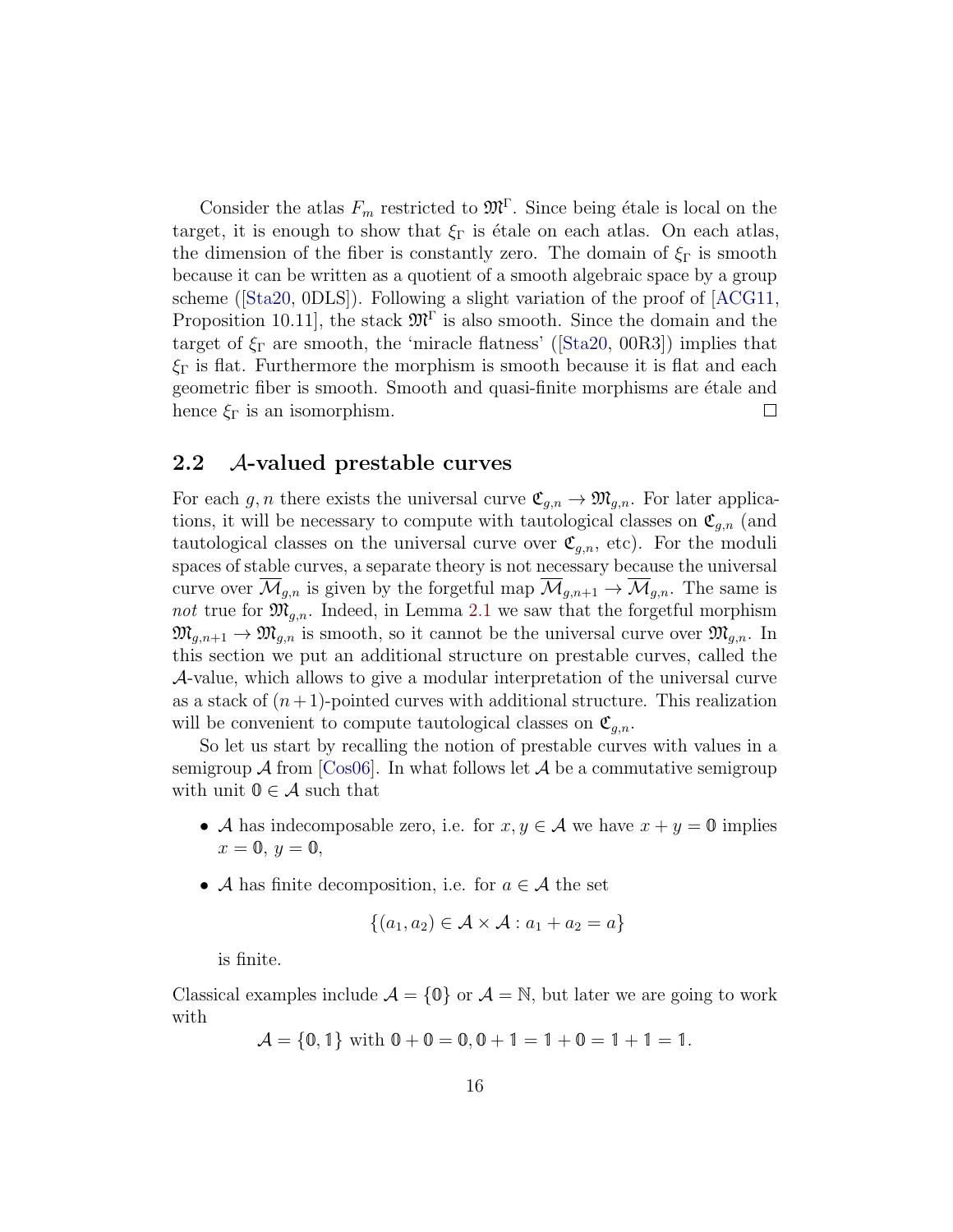Fixing A and an element  $a \in \mathcal{A}$ , Behrend-Manin [\[BM96\]](#page-68-2) and Costello [\[Cos06\]](#page-69-6) define an algebraic stack  $\mathfrak{M}_{a,n,a}$ . A geometric point corresponds to a prestable curve  $(C, p_1, \ldots, p_n)$  together with a map  $C_v \mapsto a_{C_v}$  from the set of irreducible components  $C_v$  of the normalization of C to A such that the sum of all  $a_{C_v}$  equals a. The curve must satisfy the stability condition that for each  $C_v$  either  $a_{C_v} \neq \mathbf{0}$  or that  $C_v$  is stable, in the sense that for  $g(C_v) = 0$  it carries three special points and for  $g(C_v) = 1$  it carries at least one special point. Over an arbitrary base scheme the definition of A-valued stable curves needs extra care, see [\[Cos06,](#page-69-6) p.569] for details. As an example, for any  $\mathcal A$  as above and  $a = 0$  we obtain  $\mathfrak{M}_{q,n,0} = \overline{\mathcal{M}}_{q,n}$ .

Our main motivation for considering the moduli spaces  $\mathfrak{M}_{g,n,a}$  is the fact that we have a forgetful morphism  $\pi : \mathfrak{M}_{g,n+1,a} \to \mathfrak{M}_{g,n,a}$  making  $\mathfrak{M}_{g,n+1,a}$ the universal curve over  $\mathfrak{M}_{q,n,a}$ . The image of a point

$$
(C, p_1, \ldots, p_n, p_{n+1}, (a_{C_v})_v) \in \mathfrak{M}_{g,n+1,a}
$$

under  $\pi$  is formed by first forgetting the marked point  $p_{n+1}$ . Then, if the component  $C_v$  of C containing  $p_{n+1}$  then becomes unstable<sup>[10](#page-16-0)</sup>, the component  $C_v$  of C is contracted. With this notation in place, we summarize the relevant properties of  $\mathfrak{M}_{q,n,a}$  from [\[Cos06\]](#page-69-6).

<span id="page-16-1"></span>**Proposition 2.6.** The stack  $\mathfrak{M}_{q,n,a}$  is a smooth, algebraic stack, locally of finite type and the morphism  $\mathfrak{M}_{g,n,a} \to \mathfrak{M}_{g,n}$  forgetting the values in A is  $\alpha$  etale and relatively a scheme of finite type. The universal curve over  $\mathfrak{M}_{q,n,a}$ is given by the forgetful morphism  $\pi : \mathfrak{M}_{g,n+1,a} \to \mathfrak{M}_{g,n,a}$ .

*Proof.* See Proposition 2.0.2 and 2.1.1 from [\[Cos06\]](#page-69-6).

 $\Box$ 

The fact that the universal curve is given by a moduli space of curves with an extra marked point turns out to be very convenient. Indeed, as discussed above this is not the case for the forgetful morphism  $\mathfrak{M}_{q,n+1} \to \mathfrak{M}_{q,n}$ . Indeed, it is easy to identify  $\mathfrak{M}_{g,n+1}$  as the open substack  $\mathfrak{M}_{g,n+1} \subset \mathfrak{C}_{g,n}$  given as the complement of the set of markings and nodes.

Many other constructions we saw for prestable curves work in the  $A$ valued setting. For instance, for  $g_1 + g_2 = g$ ,  $n_1 + n_2 = n$  and  $a_1, a_2 \in \mathcal{A}$  with  $a_1 + a_2 = a$ , we have a gluing morphism

$$
\xi:\mathfrak{M}_{g_1,n_1+1,a_1}\times \mathfrak{M}_{g_2,n_2+1,a_2}\to \mathfrak{M}_{g,n,a}.
$$

<span id="page-16-0"></span><sup>&</sup>lt;sup>10</sup>This happens precisely for  $a_{C_v} = \mathbf{0}$  and  $C_v$  being of genus 0 with at most two special points apart from  $p_{n+1}$ .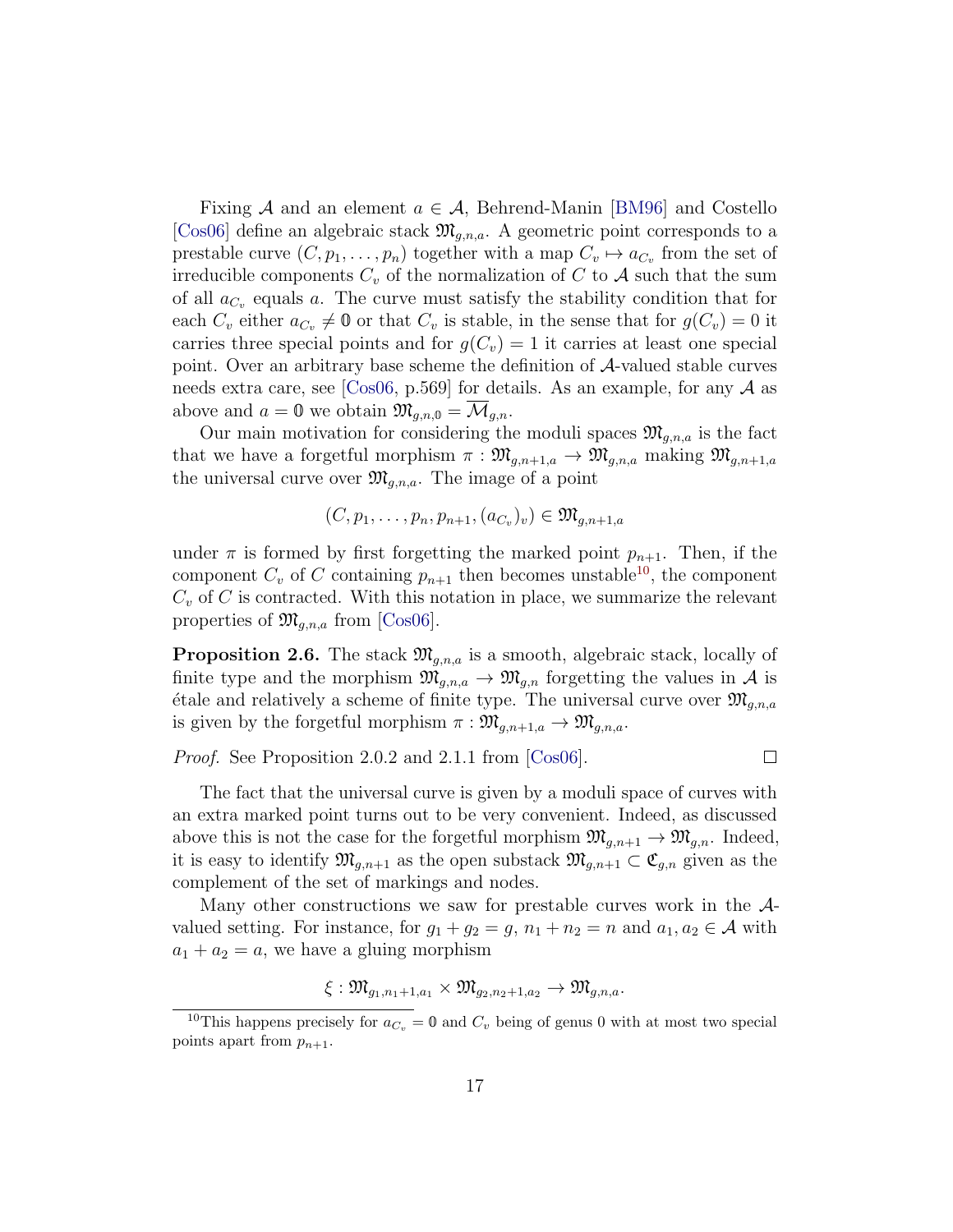These gluing maps are again representable, proper and local complete intersections. Indeed, we have a fibre diagram

$$
\begin{array}{c}\n\coprod_{a_1+a_2=a} \mathfrak{M}_{g_1,n_1+1,a_1}\times \mathfrak{M}_{g_2,n_2+1,a_2}\longrightarrow \mathfrak{M}_{g,n,a} \\
\downarrow \qquad \qquad \downarrow \qquad \qquad \downarrow \qquad \qquad \downarrow \qquad \qquad \mathfrak{M}_{g_1,n_1+1}\times \mathfrak{M}_{g_2,n_2+1}\longrightarrow \mathfrak{M}_{g,n}\n\end{array}
$$

and the map at the bottom has all these properties by Lemma [2.2.](#page-11-1) More generally, one defines the notion of an  $A$ -valued stable graph and the corresponding gluing map has all the desired properties.

The following result allows us to apply the machinery of Costello to the moduli spaces of prestable curves.

<span id="page-17-0"></span>**Proposition 2.7.** Let  $\mathcal{A} = \{0, 1\}$  with  $1 + 1 = 1$ , then given g, n the subset  $\mathfrak{Z}_{g,n} \subset \mathfrak{M}_{g,n,1}$  of A-valued curves  $(C, p_1, \ldots, p_n; (a_{C_v})_v)$  such that one of the values  $a_{C_v}$  equals 0 is closed. Let  $\mathfrak{U}_{g,n} = \mathfrak{M}_{g,n,1} \setminus \mathfrak{Z}_{g,n}$  be its complement. Then the composition

$$
\mathfrak{U}_{g,n}\hookrightarrow \mathfrak{M}_{g,n,1}\to \mathfrak{M}_{g,n}
$$

of the inclusion of  $\mathfrak{U}_{q,n}$  with the morphism  $\mathfrak{M}_{q,n,1} \to \mathfrak{M}_{q,n}$  forgetting the A-values defines an isomorphism  $\mathfrak{U}_{g,n} \cong \mathfrak{M}_{g,n}$ .

*Proof.* The underlying reason why  $\mathfrak{Z}_{g,n}$  is closed is that  $\mathfrak o$  is indecomposable in A : given a curve  $(C, p_1, \ldots, p_n; (a_{C_v})_v)$  such that some  $a_{C_v} = \mathbf{0}$ , any degeneration of this curve still has some component with value 0 since in a degeneration of  $C_v$ ,  $a_{C_v}$  must distribute to the components to which  $C_v$ degenerates.

More concretely, we can write  $\mathfrak{Z}_{g,n}$  as the union of images of gluing maps  $\xi_{\Gamma}$ for suitable  $\mathcal{A}$ -valued prestable graphs Γ. Indeed, we exactly have to remove the images of  $\xi_{\Gamma}$  for  $\Gamma$  of the form

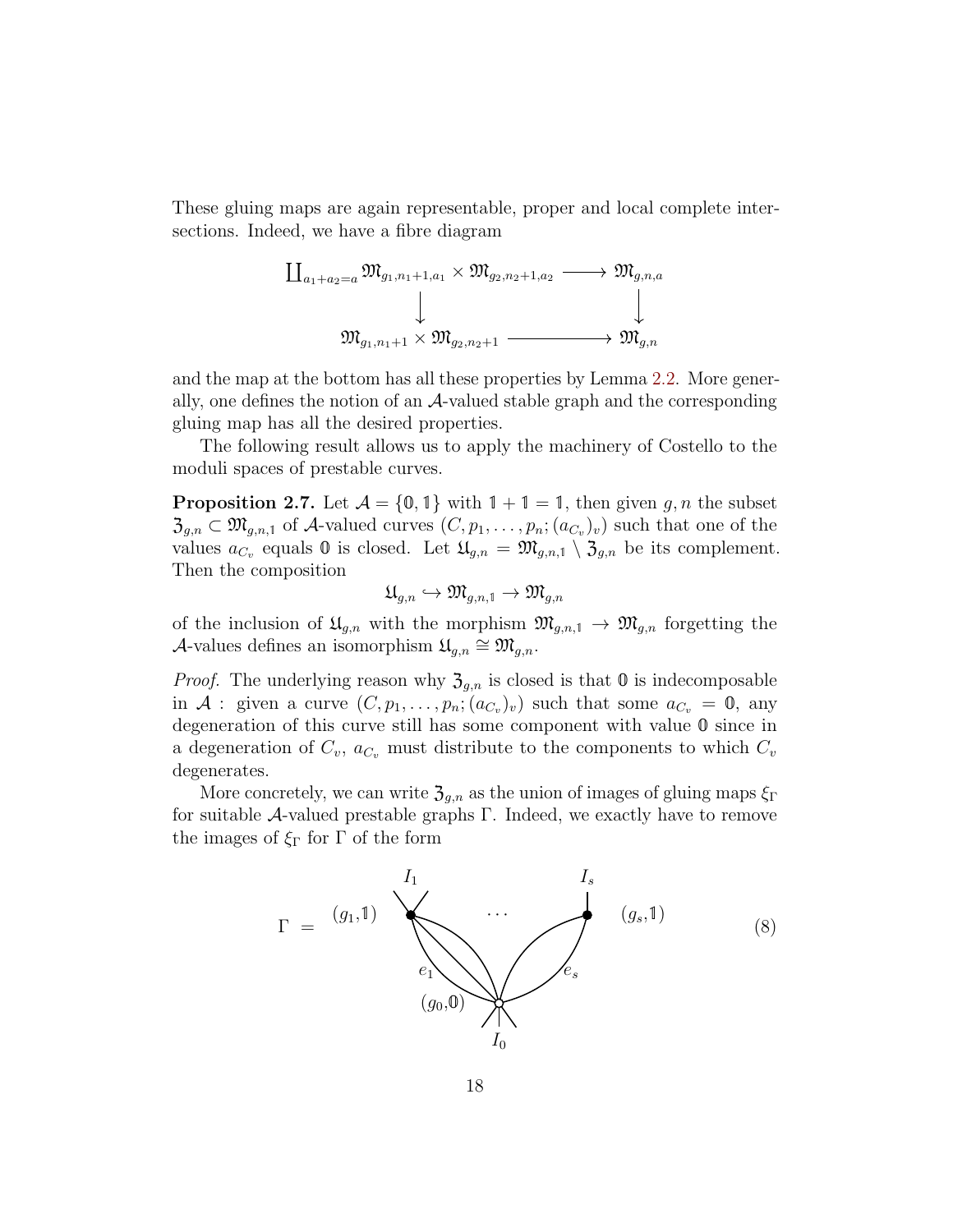where  $s \geq 1, e_1, \ldots, e_s \in \mathbb{Z}_{\geq 0}$ ,

$$
g_0 + g_1 + \ldots + g_s = g + \sum_{i=1}^s e_i - 1
$$

and  $I_0 \coprod I_1 \coprod \ldots \coprod I_s = \{1, \ldots, n\}.$  Note that for this locus to be nonempty, we must require  $g_0 > 0$  or  $|I_0| + \sum_i e_i > 2$ .

While the image of each  $\xi_{\Gamma}$  is closed, we use infinitely many of them. But in the open exhaustion of  $\mathfrak{M}_{g,n,1}$  by the substacks of curves with at most  $\ell$ nodes, each of these open substacks only intersects finitely many of the images of  $\xi_{\Gamma}$  nontrivially, so still the union of their images is closed.

The fact that  $\mathfrak{U}_{g,n} \to \mathfrak{M}_{g,n}$  is an isomorphism can be seen in different ways: its inverse is just given by the functor sending each prestable curve  $(C, p_1, \ldots, p_n)$  to itself with value  $a_{C_v} = 1$  on each component, i.e.

$$
\mathfrak{M}_{g,n} \to \mathfrak{U}_{g,n}, (C, p_1, \ldots, p_n) \mapsto (C, p_1, \ldots, p_n; (\mathbb{1})_v).
$$

Alternatively one observes that  $\mathfrak{U}_{g,n} \to \mathfrak{M}_{g,n}$  is étale, representable and a bijection on geometric points.  $\Box$ 

<span id="page-18-0"></span>**Corollary 2.8.** The universal curve  $\mathfrak{C}_{g,n} \to \mathfrak{M}_{g,n}$  is given by the morphism

$$
\pi: \mathfrak{M}_{g,n+1,1}\setminus \pi^{-1}(\mathfrak{Z}_{g,n})\rightarrow \mathfrak{M}_{g,n,1}\setminus \mathfrak{Z}_{g,n}
$$

forgetting the marking  $n + 1$  and contracting the component containing it if this component becomes unstable. The A-valued prestable graphs Γ appearing in  $\mathfrak{Z}_{g,n+1}$  but *not* contained in  $\pi^{-1}(\mathfrak{Z}_{g,n})$  are exactly of one of the three following forms

• for  $i = 1, \ldots, n$  the graphs

<span id="page-18-1"></span>
$$
\Gamma = \sum_{n+1}^{i} \underbrace{\searrow}_{(0,0)} \underbrace{\{1,\ldots,n\} \setminus \{i\}}_{(g,1)} \tag{9}
$$

corresponding to the n sections of the universal curve  $\pi : \mathfrak{C}_{g,n} \to \mathfrak{M}_{g,n}$ ,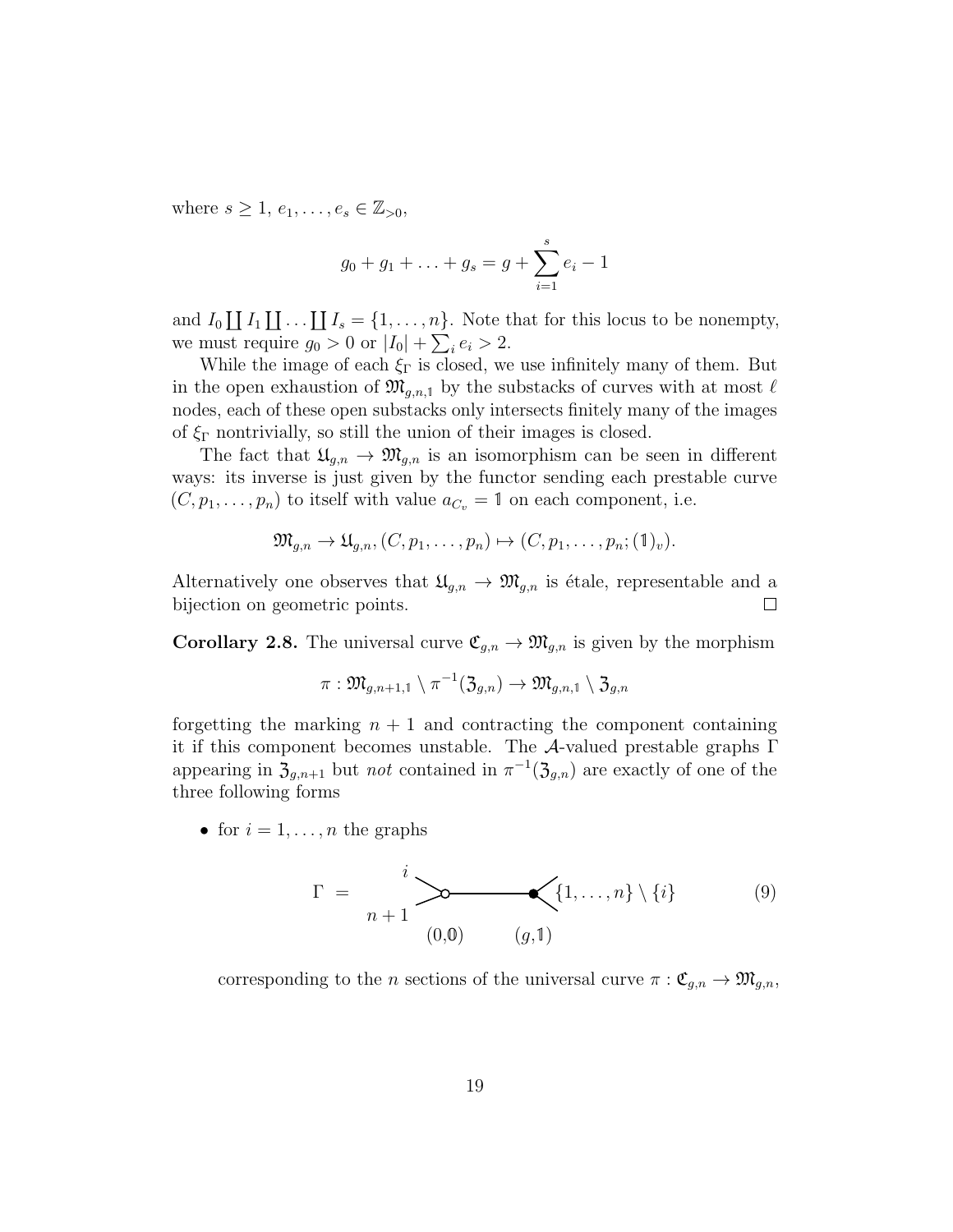• boundary divisors with edge subdivided, inserting a genus zero, value  $\mathbf 0$ vertex carrying  $n + 1$ 



where  $g_1 + g_2 = g$  and



corresponding to the locus of nodes inside the universal curve  $\pi : \mathfrak{C}_{g,n} \to$  $\mathfrak{M}_{q,n}.$ 

Corollary [2.8](#page-18-0) shows that in order to develop the intersection theory of  $\mathfrak{M}_{g,n}$  and  $\mathfrak{C}_{g,n}$ , it suffices to consider the general case of the intersection theory of  $\mathfrak{M}_{g,n,1}$  (or even more generally,  $\mathfrak{M}_{g,n,a}$  for any semigroup A and  $a \in \mathcal{A}$ ).

# <span id="page-19-0"></span>3 Chow groups and the tautological ring of  $\mathfrak{M}_{q,n}$

## <span id="page-19-1"></span>3.1 Definitions

In this paper, we want to study the Chow groups (with Q-coefficients) of the stacks  $\mathfrak{M}_{g,n}$  (and more generally, the stacks  $\mathfrak{M}_{g,n,a}$  for some element  $a \in \mathcal{A}$ in a semigroup  $\mathcal{A}$ ).

To define these Chow groups, recall that in [\[Kre99\]](#page-70-2) Kresch constructed Chow groups  $\text{CH}_*(\mathcal{X})$  for algebraic stacks X of finite type over a field k. Moreover, there is an intersection product on  $\text{CH}_{*}(\mathcal{X})$  when X is smooth and stratified by global quotient stacks<sup>[11](#page-19-2)</sup>, see [\[Kre99,](#page-70-2) Theorem 2.1.12]. This last

<span id="page-19-2"></span><sup>&</sup>lt;sup>11</sup>This means that there exists a stratification by locally closed substacks which are each isomorphic to a global quotient of an algebraic space by a linear algebraic group.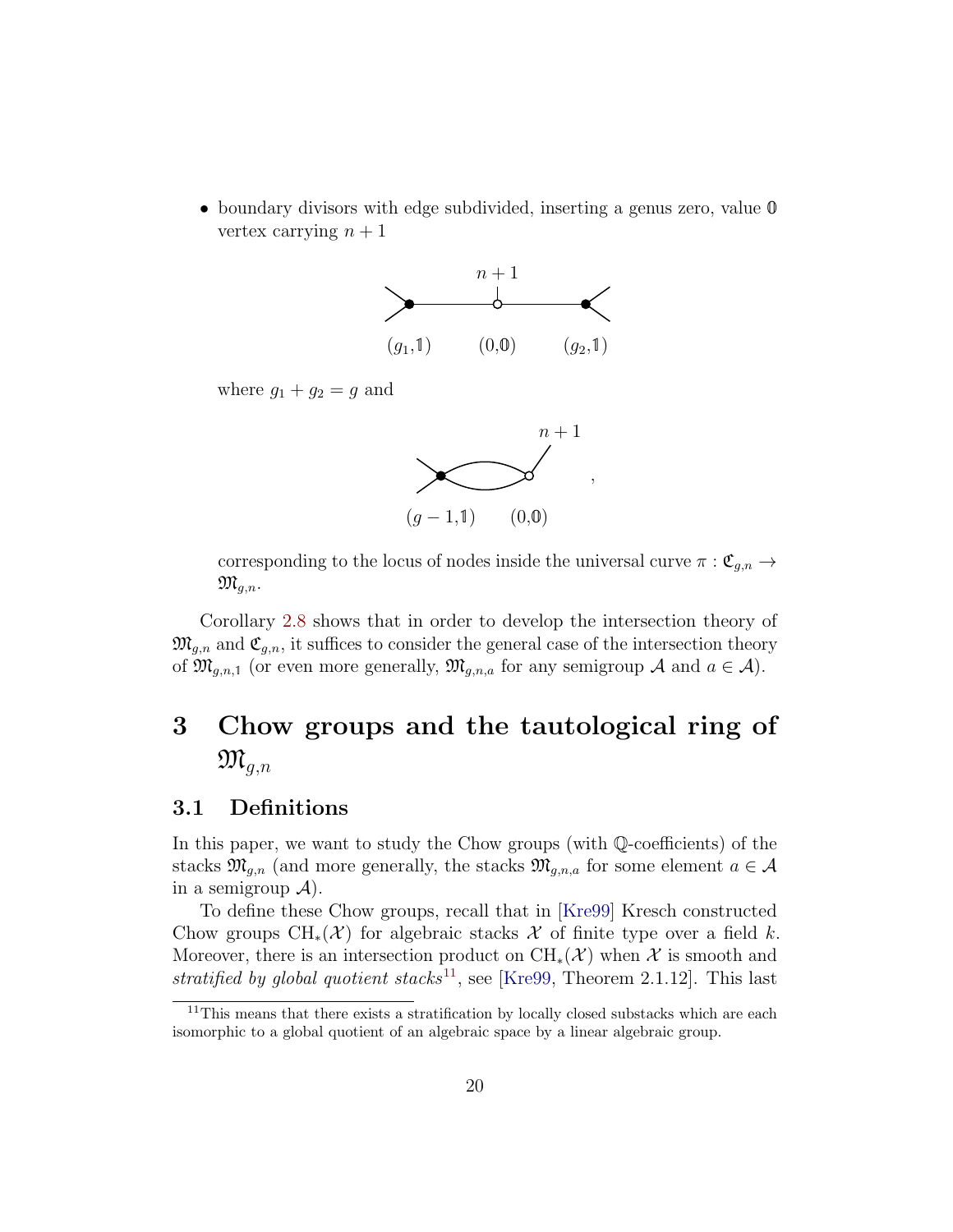condition can be checked point-wise: a reduced stack  $\mathcal X$  is stratified by global quotient stacks if and only if the stabilizers of geometric points of  $\mathcal X$  are affine  $(|Kre99, Proposition 3.5.9|).$ 

Now the spaces  $\mathfrak{M}_{a,n,a}$  are in general not of finite type (only locally of finite type) and so we need to extend the definition of Chow groups above. Assume that  $\mathfrak{M}$  is an algebraic stack, locally of finite type over a field k. Choose a directed system<sup>[12](#page-20-0)</sup>  $(\mathcal{U}_i)_{i\in I}$  of finite type open substacks of M whose union is all of  $\mathfrak{M}$ . Then we set

$$
\operatorname{CH}_*(\mathfrak{M}) = \varprojlim_{i \in I} \operatorname{CH}_*(\mathcal{U}_i),
$$

where for  $\mathcal{U}_i \subseteq \mathcal{U}_j$  the transition map  $\text{CH}_*(\mathcal{U}_j) \to \text{CH}_*(\mathcal{U}_i)$  is given by the restriction to  $\mathcal{U}_i$ . In other words, we have

$$
\mathrm{CH}_*(\mathfrak{M}) = \{ (\alpha_i)_{i \in I} : \alpha_i \in \mathrm{CH}_*(\mathcal{U}_i), \alpha_j |_{\mathcal{U}_i} = \alpha_i \text{ for } \mathcal{U}_i \subseteq \mathcal{U}_j \}.
$$

We give the details of this definition in Appendix [A](#page-37-0) and show that the Chow groups of locally finite type stacks inherit all the usual properties (e.g. flat pullback, projective pushforward, Chern classes of vector bundles and Gysin pullbacks) of the Chow groups from [\[Kre99\]](#page-70-2). Moreover, if  $\mathfrak{M}$  is smooth and has affine stabilizer groups at geometric points, the intersection products on the groups  $\text{CH}_*(\mathcal{U}_i)$  give rise to an intersection product on  $\text{CH}_*(\mathfrak{M})$ . In this case, for M equidimensional we often use the cohomological degree convention

$$
\mathrm{CH}^*(\mathfrak{M})=\mathrm{CH}_{\dim\mathfrak{M}-*}(\mathfrak{M}).
$$

**Proposition 3.1.** Let  $g, n \geq 0$ , let A be a semigroup with indecomposable zero and finite decomposition as in Section [2.2](#page-15-0) and  $a \in \mathcal{A}$ . Then the stacks  $\mathfrak{M}_{q,n}$  and  $\mathfrak{M}_{q,n,a}$  have well-defined Chow groups  $\text{CH}_*(\mathfrak{M}_{q,n})$  and  $\text{CH}_*(\mathfrak{M}_{q,n,a})$ . For  $(g, n) \neq (1, 0)$  the stabilizer groups of all geometric points of  $\mathfrak{M}_{g,n}$  and  $\mathfrak{M}_{q,n,a}$  are affine and so the Chow groups have an intersection product.

*Proof.* The stacks  $\mathfrak{M}_{g,n}$  and  $\mathfrak{M}_{g,n,a}$  are locally of finite type (and smooth) by Proposition [2.6](#page-16-1) and thus satisfy the conditions of Definition [A.1](#page-37-1) from the appendix. For the existence of intersection products, we need to check that geometric points have affine stabilizers. The stabilizer group of such a prestable curve is a finite extension of the automorphism groups of its

<span id="page-20-0"></span><sup>&</sup>lt;sup>12</sup>Recall that this means that for all  $\mathcal{U}_i, \mathcal{U}_j$  there exists a  $\mathcal{U}_k$  containing both of them.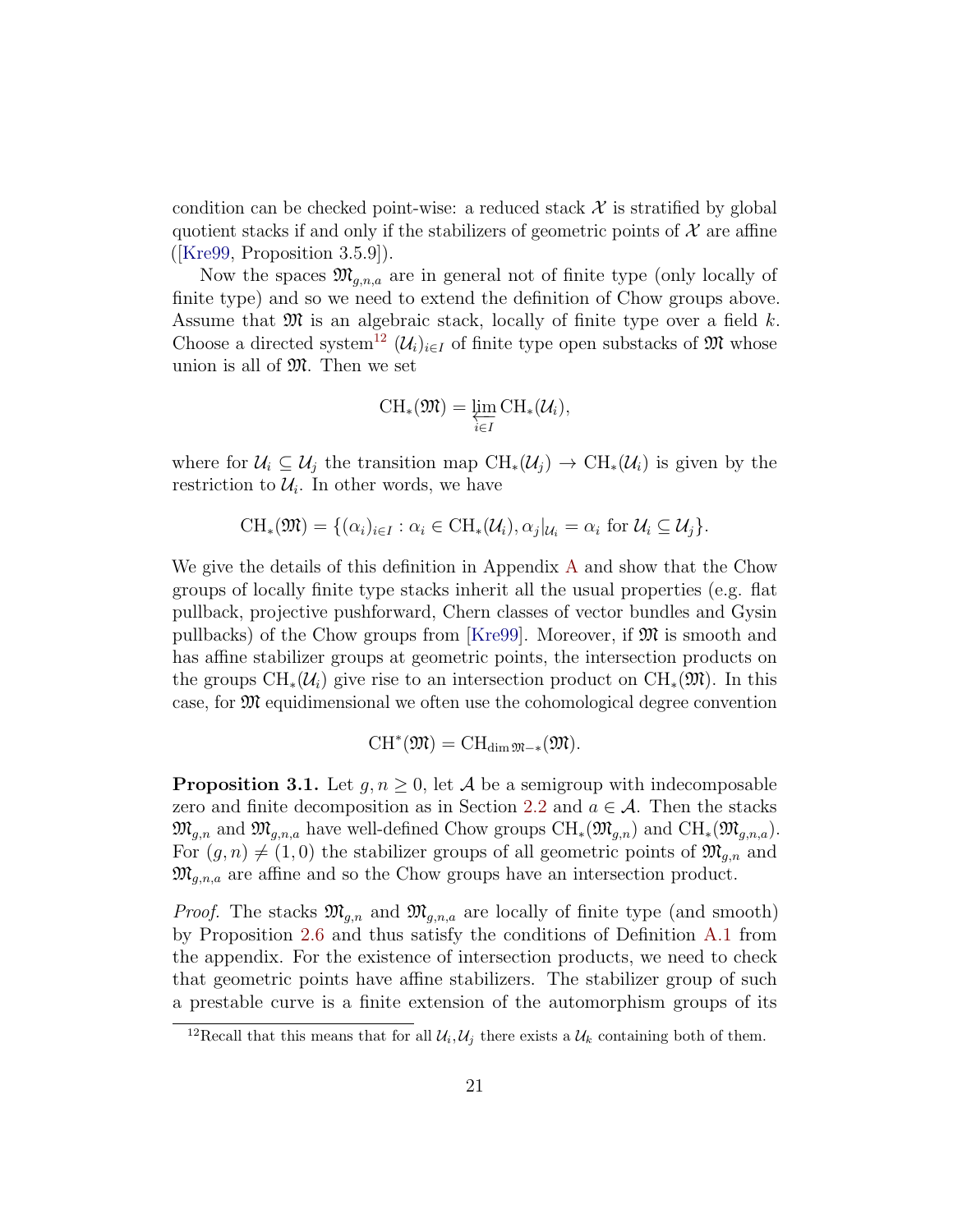components. The only non-finite automorphism groups that can occur here are in genus 0 (where they are subgroups of  $PGL<sub>2</sub>$  and thus affine) and in genus 1 with no special points. Since the prestable curves are assumed to be connected, the last case can only occur for  $(q, n) = (1, 0)$ .  $\Box$ 

Now recall from Definition [1.3](#page-5-1) that the tautological rings  $(\mathrm{R}^*(\mathfrak{M}_{g,n,a}))_{g,n,a}$ are defined as the smallest system of Q-subalgebras with unit of the Chow rings  $(\mathrm{CH}^*(\mathfrak{M}_{g,n,a}))_{g,n,a}$  closed under taking pushforwards by the natural forgetful and gluing maps.

We recall the following particular examples of tautological classes:

**Definition 3.2.** Let  $\pi : \mathfrak{M}_{g,n+1,a} \to \mathfrak{M}_{g,n,a}$  be the universal curve over  $\mathfrak{M}_{g,n,a}$ and for  $i = 1, \ldots, n$  let  $\sigma_i : \mathfrak{M}_{g,n,a} \to \mathfrak{M}_{g,n+1,a}$  be the section corresponding to the *i*-th marked points. Let  $\omega_{\pi}$  be the relative canonical line bundle on  $\mathfrak{M}_{q,n+1,a}$ . Then we define

$$
\psi_i = \sigma_i^* c_1 \left( \omega_{\pi} \right) \in \text{CH}^1(\mathfrak{M}_{g,n,a}) \text{ for } i = 1,\dots,n \tag{10}
$$

and

$$
\kappa_m = \pi_* \left( \psi_{n+1}^{m+1} \right) \in \mathrm{CH}^m(\mathfrak{M}_{g,n,a}). \tag{11}
$$

**Definition 3.3.** Let  $\Gamma$  be an A-valued prestable graph in genus g with n markings with total value  $a \in \mathcal{A}$ . For  $\mathfrak{M}_{\Gamma} = \prod_{v \in V(\Gamma)} \mathfrak{M}_{g(v),n(v),a(v)}$  a decoration  $\alpha$  on  $\Gamma$  is an element of CH<sup>\*</sup>( $\mathfrak{M}_{\Gamma}$ ) given by a product of  $\kappa$  and  $\psi$ -classes on the factors  $\mathfrak{M}_{g(v),n(v),a(v)}$  of  $\mathfrak{M}_{\Gamma}$ . Thus it has the form

<span id="page-21-0"></span>
$$
\alpha = \prod_{v \in V} \left( \prod_{i \in H(v)} \psi_{v,i}^{a_i} \prod_{a=1}^{m_v} \kappa_{v,a}^{b_{v,a}} \right) \in \text{CH}^*(\mathfrak{M}_{\Gamma}) \tag{12}
$$

where  $a_i, b_{v,a} \geq 0$  and  $m_v \geq 0$  are some integers. We define the decorated stratum class  $[\Gamma, \alpha]$  as the pushforward

$$
[\Gamma, \alpha] = (\xi_{\Gamma})_* \alpha \in \mathrm{CH}^*(\mathfrak{M}_{g,n,a}).
$$

One of the main goals of this section is to show that the set of tautological classes  $\mathrm{R}^*(\mathfrak{M}_{g,n,a}) \subseteq \mathrm{CH}^*(\mathfrak{M}_{g,n,a})$  is the Q-linear span of all classes  $[\Gamma, \alpha]$ .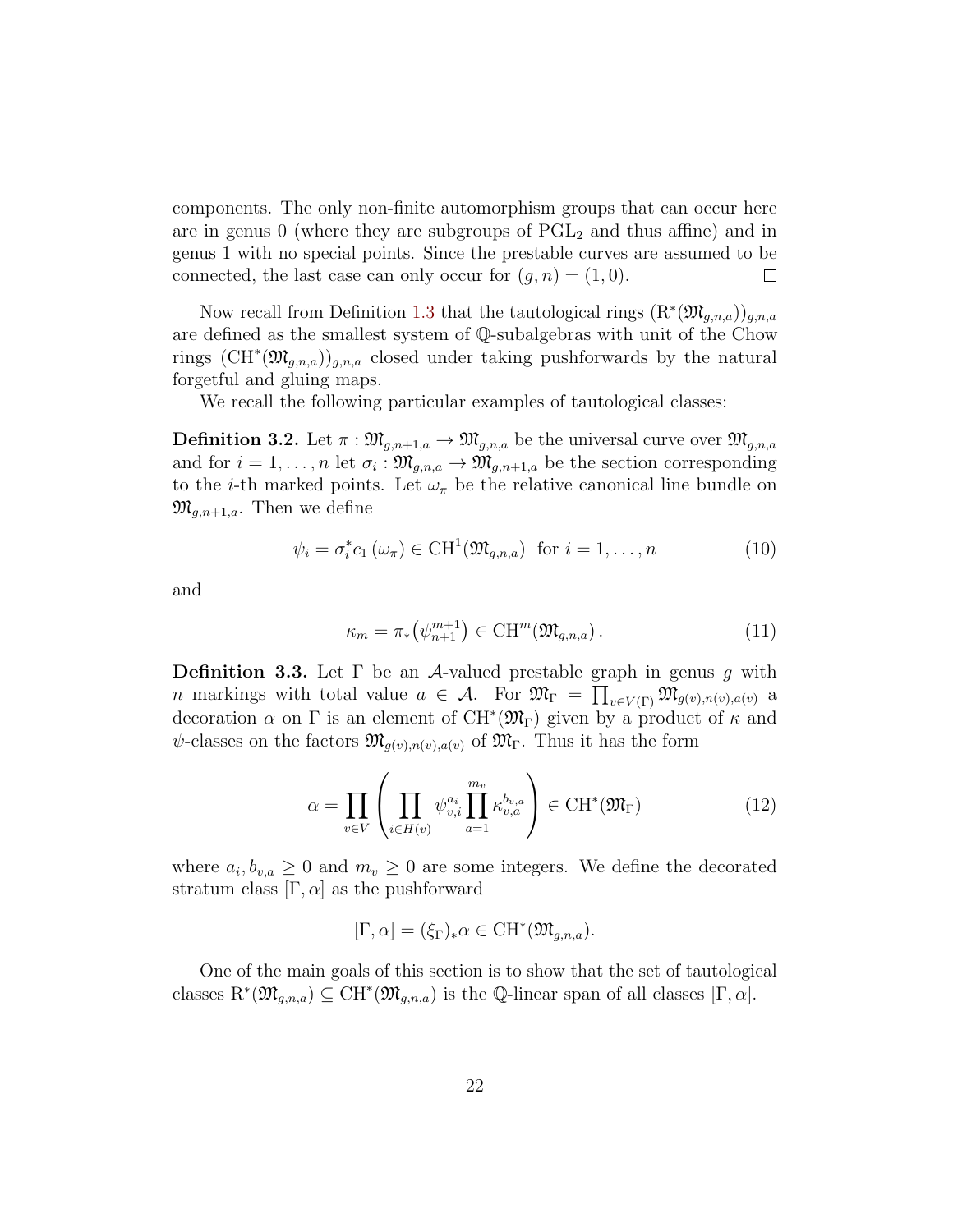**Remark 3.4.** We define tautological classes on the spaces  $\mathfrak{M}_{g,n}$  and  $\mathfrak{C}_{g,n}$  by seeing these stacks as open subsets of  $\mathfrak{M}_{g,n,1}$  and  $\mathfrak{M}_{g,n+1,1}$  for  $\mathcal{A} = \{0,1\}$  as in Corollary [2.8.](#page-18-0) Then tautological classes on  $\mathfrak{M}_{g,n}$  and  $\mathfrak{C}_{g,n}$  are given by the restrictions of tautological classes on  $\mathfrak{M}_{g,n,1}$  and  $\mathfrak{M}_{g,n+1,1}$ .

From the point of view of decorated strata classes, note that for  $\mathfrak{M}_{q,n}$ only A-valued prestable graphs where all values are 1 can contribute (and these are in natural bijections with prestable graphs without valuation). On the other hand, for  $\mathfrak{C}_{q,n}$  we can have vertices v with value 0 contributing nontrivial classes. This happens exactly for the graphs shown in Corollary [2.8,](#page-18-0) corresponding to the universal sections of  $\mathfrak{C}_{q,n} \to \mathfrak{M}_{q,n}$  and the loci of nodes inside  $\mathfrak{C}_{g,n}$  over boundary strata of  $\mathfrak{M}_{g,n}$ .

### <span id="page-22-0"></span>3.2 Intersections and functoriality of tautological classes

In this section we describe how the classes  $[\Gamma, \alpha]$  behave under taking intersections as well as pullbacks and pushforwards under natural gluing, forgetful and stabilization maps.

#### Pushforwards by gluing maps

Pushing forward by gluing maps is by far the easiest operation: given an A-valued graph  $\Gamma_0$  and classes  $[\Gamma_v, \alpha_v] \in \mathrm{R}^*(\mathfrak{M}_{g(v),n(v),a(v)})$  for  $v \in V(\Gamma_0)$ , the pushforward of the class

$$
\prod_{v \in V(\Gamma)} [\Gamma_v, \alpha_v] \in \mathrm{CH}^*(\mathfrak{M}_{\Gamma})
$$

is given by  $[\Gamma, \alpha]$  where  $\Gamma$  is obtained by gluing the  $\Gamma_i$  into the vertices of the outer graph  $\Gamma_0$  and  $\alpha$  is obtained by combining the decorations  $\alpha_v$  using that  $V(\Gamma) = \coprod_{v \in V(\Gamma_0)} V(\Gamma_v).$ 

#### Pullbacks by gluing maps and intersection products

The next natural question is how a class  $[B, \beta]$  pulls back along a gluing morphism  $\xi_A$  for an A-valued graph A. This operation allows a purely combinatorial description, generalizing the description in  $\mathcal{M}_{q,n}$  from [\[GP03\]](#page-69-0) (and already discussed for graphs A with exactly one edge in [\[Cos06,](#page-69-6) Section 4]). As combinatorial preparation, we recall the notion of morphisms of A-valued stable graphs.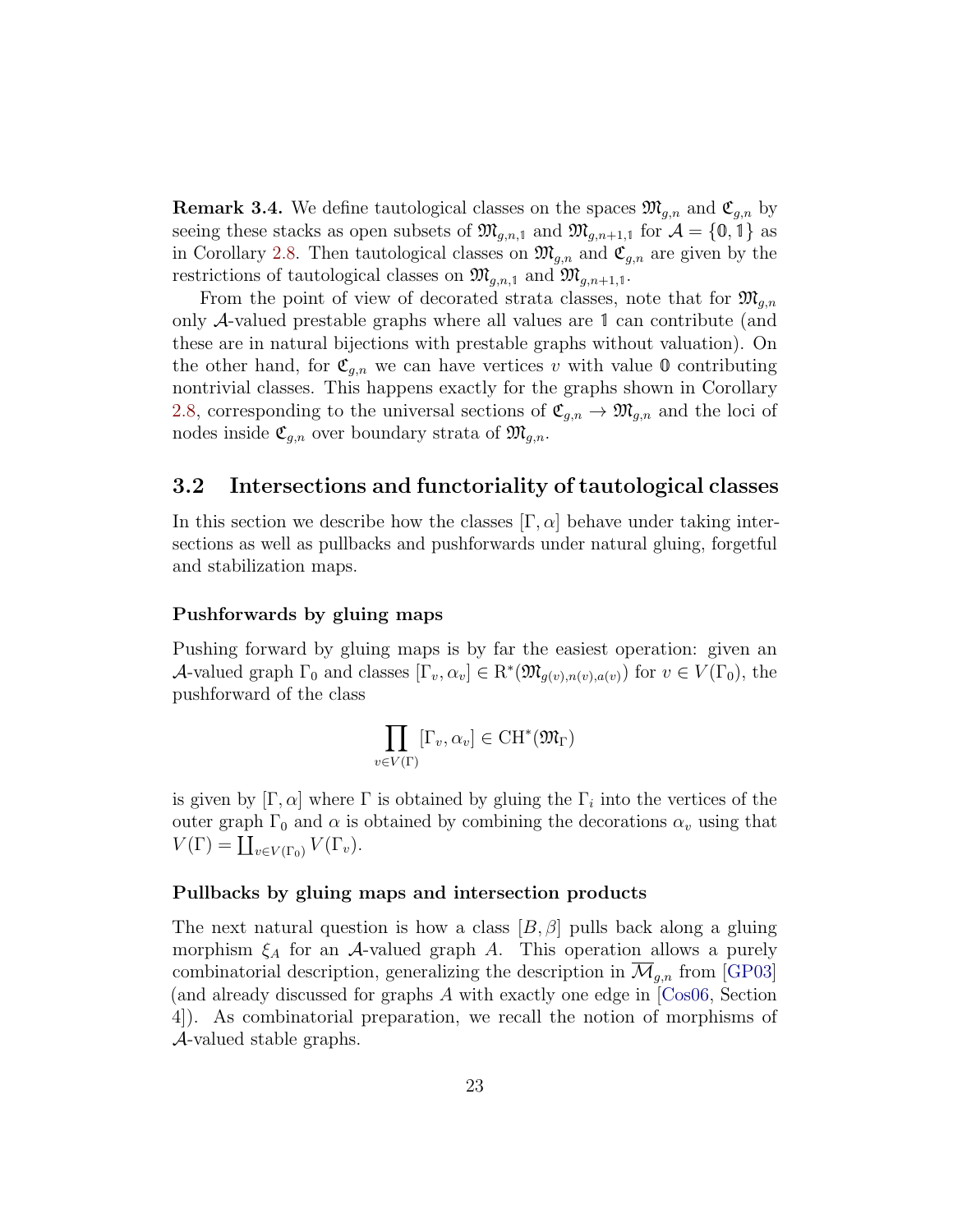**Definition 3.5.** An A-structure on an A-valued prestable graph  $\Gamma$  (write  $\Gamma \to A$ ) is a choice of subgraphs  $\Gamma_v$  of  $\Gamma$  such that  $\Gamma$  can be constructed by replacing each vertex v of A by the corresponding  $\mathcal{A}$ -valued graph  $\Gamma_v$ . More precisely, the data of  $\Gamma \to A$  is given by maps

$$
V(\Gamma) \to V(A)
$$
 and  $H(A) \to H(\Gamma)$ .

They must satisfy that  $V(\Gamma) \to V(A)$  is surjective, such that the preimage of  $v \in V(A)$  are the vertices of a subgraph  $\Gamma_v$  of  $\Gamma$  with total A-value  $a_v$ . The map  $H(A) \to H(\Gamma)$  of half-edges in the opposite direction is required to be injective, and allows one to see identify half-edges  $h \in H(v)$  of A with legs of the graph  $\Gamma_v$ . These maps must respect the incidence relation of half-edges and vertices and the pairs of half-edges forming edges. In particular, the injection of half-edges allows to see the set of edges  $E(A)$  of A as a subset of the set of edges  $E(\Gamma)$  of  $\Gamma$  (see e.g. [\[SvZ20,](#page-70-8) Definition 2.5] for more details in the case of stable graphs).

Given an A-structure  $\Gamma \to A$ , there exists a gluing morphism

$$
\xi_{\Gamma\to A}\colon \mathfrak{M}_\Gamma\to \mathfrak{M}_A\,.
$$

For a decoration  $\alpha$  on  $\mathfrak{M}_A$  as in [\(12\)](#page-21-0), it is easy to describe  $\xi_{\Gamma\to A}^* \alpha$  using that

- $\xi_{\Gamma\to A}^*\psi_{v,i} = \psi_{w,j}$  if  $\Gamma \to A$  maps half-edge i in A to half-edge j in  $\Gamma$ ,
- $\xi_{\Gamma\to A}^*\kappa_{v,\ell} = \sum_{w\mapsto v}\kappa_{w,\ell}$ , where the sum goes over vertices w of  $\Gamma$  mapping to the vertex v of A on which  $\kappa_{v,\ell}$  lives.

Both these properties follow immediately from the definitions<sup>[13](#page-23-0)</sup> of  $\kappa$  and  $\psi$ -classes.

Let  $f_A: \Gamma \to A$ ,  $f_B: \Gamma \to B$  be A and B-structures on the prestable graph Γ. The pair  $f = (f_A, f_B)$  is called a *generic*  $(A, B)$ -structure  $f = (f_A, f_B)$ on  $\Gamma$  if every half-edge of  $\Gamma$  corresponds to a half-edge of A or a half-edge of B. Given a second  $(A, B)$ -structure  $f' = (f'_A : \Gamma' \to A, f'_B : \Gamma' \to B)$ , and isomorphism from f to f' is an isomorphism  $\Gamma \to \Gamma'$  commuting with the maps to A, B. Let  $\mathcal{G}_{A,B}$  be the set of isomorphism classes of prestable graphs Γ together with a generic  $(A, B)$ -structures on Γ.

<span id="page-23-0"></span><sup>&</sup>lt;sup>13</sup>For the pullback of  $\kappa$ -classes the proof also uses Proposition [3.8](#page-25-0) below.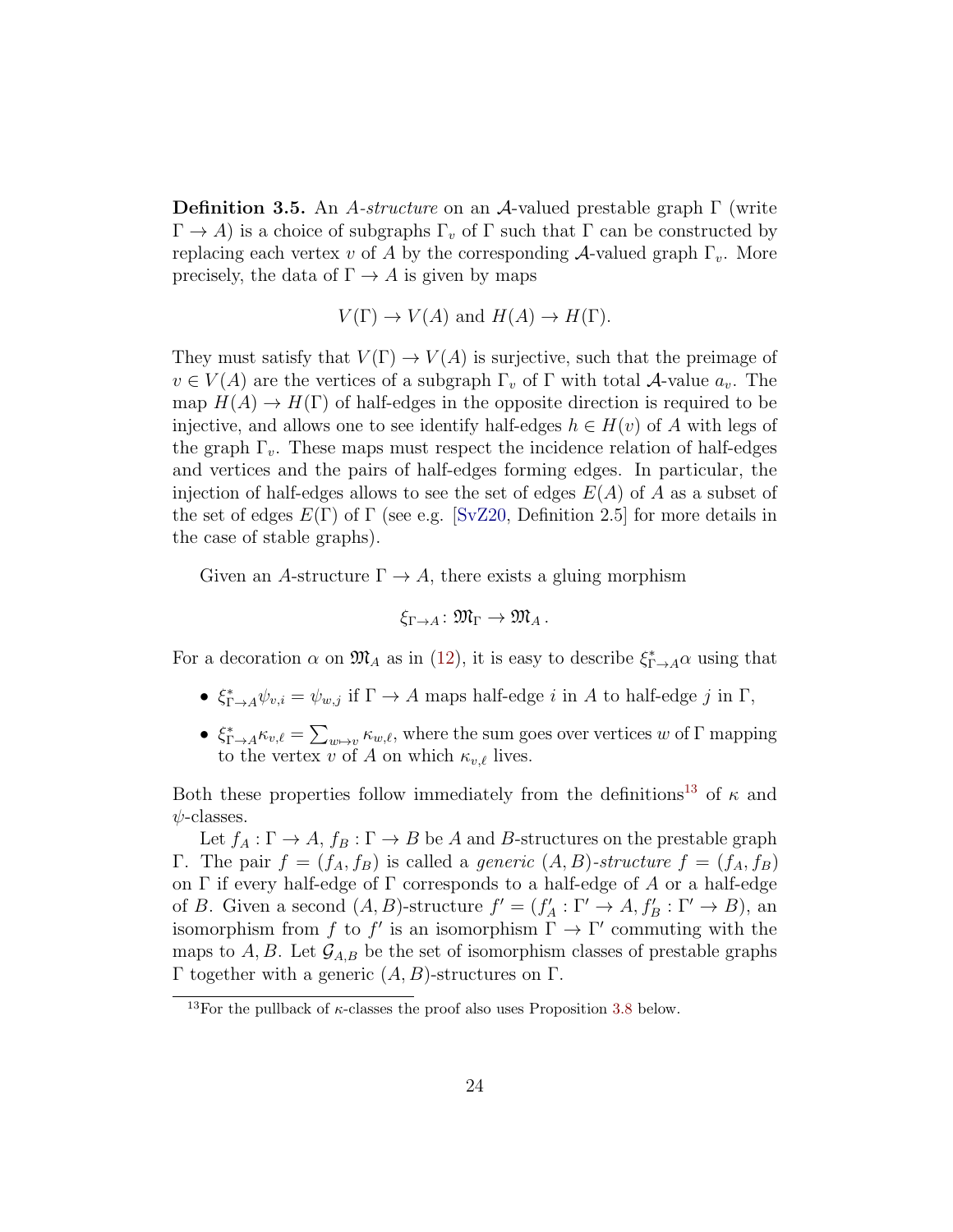**Proposition 3.6.** Let A, B be A-valued prestable graphs for  $\mathfrak{M}_{q,n,a}$ , then the fibre product of the gluing maps  $\xi_A : \mathfrak{M}_A \to \mathfrak{M}_{g,n,a}$  and  $\xi_B : \mathfrak{M}_B \to \mathfrak{M}_{g,n,a}$  is given by a disjoint union

$$
\begin{array}{ccc}\n\coprod_{\Gamma \in \mathcal{G}_{A,B}} \mathfrak{M}_{\Gamma} & \xrightarrow{\xi_{\Gamma \to B}} \mathfrak{M}_{B} \\
\downarrow^{\xi_{\Gamma \to A}} & \downarrow^{\xi_{B}} \\
\mathfrak{M}_{A} & \xrightarrow{\xi_{A}} \mathfrak{M}_{g,n,a}\n\end{array} \tag{13}
$$

of spaces  $\mathfrak{M}_{\Gamma}$  for the set of isomorphism classes of generic  $(A, B)$ -structures on prestable graphs Γ. The top Chern class of the excess bundle

$$
E_{\Gamma} = \xi_{\Gamma \to A}^{*} \mathcal{N}_{\xi_{A}} / \mathcal{N}_{\xi_{\Gamma \to B}} \tag{14}
$$

is given by

$$
c_{\text{top}}(E_{\Gamma}) = \prod_{e=(h,h')\in E(A)\cap E(B)\subset E(\Gamma)} -\psi_h - \psi_{h'},\tag{15}
$$

where the product is over the edges of  $\Gamma$  coming both from edges of A and edges of B in the generic  $(A, B)$ -structure.

Proof. The proof from [\[GP03,](#page-69-0) Proposition 9] of the analogous result for the moduli spaces of stable curves goes through verbatim (see also [\[SvZ20,](#page-70-8) Section 2] for a more detailed version of the argument).  $\Box$ 

Using the projection formula, we can then also intersect tautological classes.

<span id="page-24-0"></span>**Corollary 3.7.** Given decorated stratum classes  $[A, \alpha], [B, \beta]$  on  $\mathfrak{M}_{g,n,a}$ , their product is given by

$$
[A,\alpha] \cdot [B,\beta] = \sum_{\Gamma \in \mathcal{G}_{A,B}} (\xi_{\Gamma})_* \left( \xi_{\Gamma \to A}^* \alpha \cdot \xi_{\Gamma \to B}^* \beta \cdot c_{\text{top}}(E_{\Gamma}) \right). \tag{16}
$$

#### Pushforwards and pullbacks by forgetful maps of points

In this section, we look at the behaviour of tautological classes under the forgetful map  $\pi : \mathfrak{M}_{g,n+1,a} \to \mathfrak{M}_{g,n,a}$ , which is the universal curve over  $\mathfrak{M}_{g,n,a}$ . As such, it is both flat and proper, so we can compute pullbacks as well as pushforwards. We will start with pullbacks.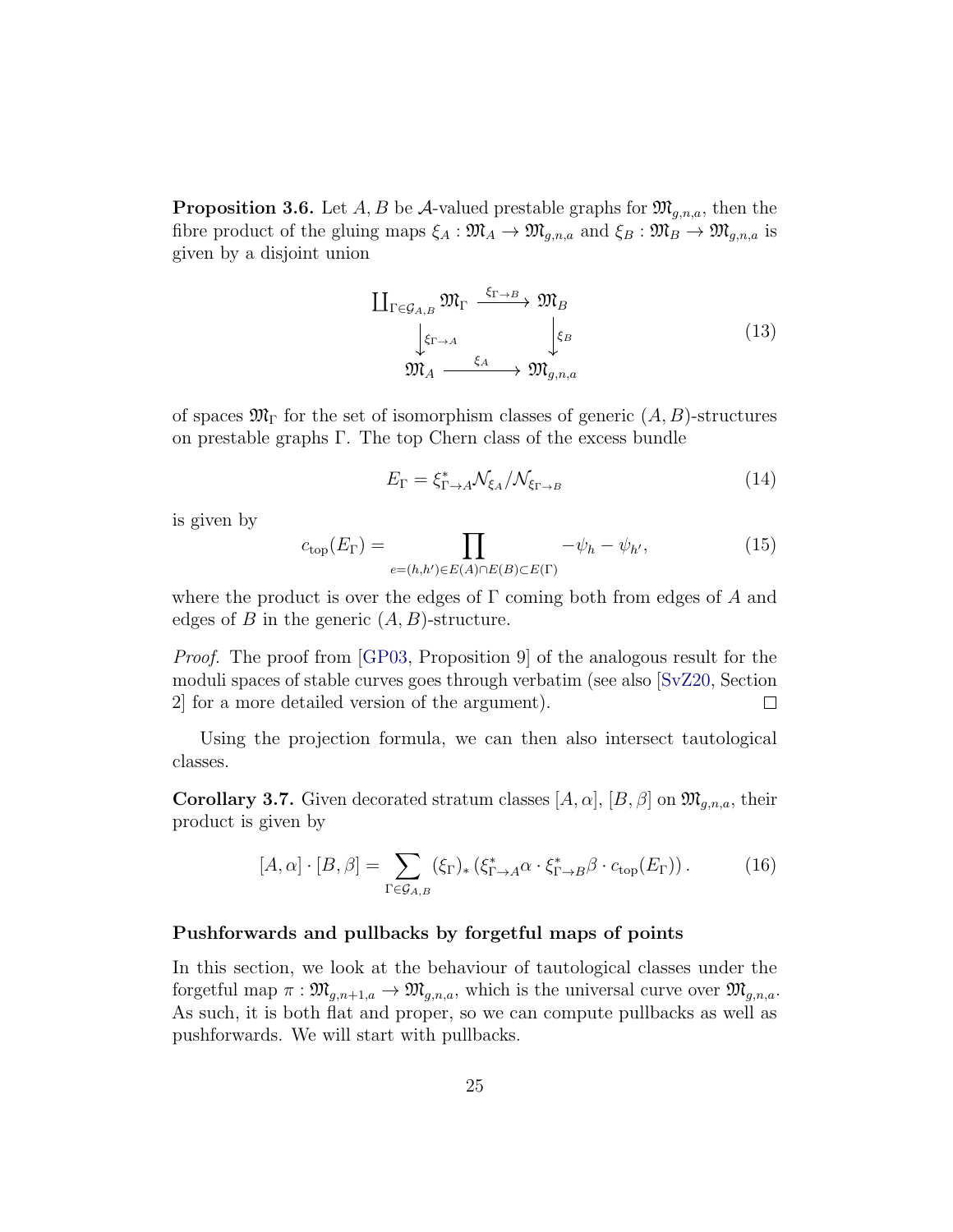<span id="page-25-0"></span>**Proposition 3.8.** Given an A-valued prestable graph  $\Gamma$  for  $\mathfrak{M}_{g,n,a}$ , we have a commutative diagram

<span id="page-25-2"></span>
$$
\begin{aligned}\n\coprod_{v \in V(\Gamma)} \mathfrak{M}_{\widehat{\Gamma}_v} & \xrightarrow{\xi_{\widehat{\Gamma}_v}} \mathfrak{M}_{g,n+1,a} \\
\downarrow^{\pi_v} & \downarrow^{\pi} \\
\mathfrak{M}_{\Gamma} & \xrightarrow{\xi_{\Gamma}} \mathfrak{M}_{g,n,a}\n\end{aligned} \tag{17}
$$

where the graph  $\widehat{\Gamma}_v$  is obtained from  $\Gamma$  by adding the marking  $n+1$  at vertex v and the map  $\pi_v$  is the identity on the factors of  $\mathfrak{M}_{\widehat{\Gamma}_v}$  for vertices  $w \neq v$  and the forgetful map of marking  $n + 1$  at the vertex v. The induced map

<span id="page-25-1"></span>
$$
\coprod_{v \in V(\Gamma)} \mathfrak{M}_{\widehat{\Gamma}_v} \to \mathfrak{M}_{\Gamma} \times_{\mathfrak{M}_{g,n,a}} \mathfrak{M}_{g,n+1,a} \tag{18}
$$

satisfies that the fundamental class on the left pushes forward to the fundamental class on the right.

*Proof.* This follows from the definition of the gluing map  $\xi_{\Gamma}$ : giving the map  $\xi_{\Gamma}$  is the same as giving the universal curve over  $\mathfrak{M}_{\Gamma}$  and this curve is obtained by gluing the universal curves  $\mathfrak{M}_{\widehat{\Gamma}_v}$  over the various factors along the half-edges connected in  $\Gamma$ . The map [\(18\)](#page-25-1) is obtained by taking, for each edge  $\{h_1, h_2\} \in E(\Gamma)$  the loci inside  $\mathfrak{M}_{\widehat{\Gamma}_{v_i}}$  where marking  $p_{n+1}$  and marking  $q_{h_i}$  are on a contracted component and identifying them. Thus, if  $p_{n+1}$  is not on a contracted component, the map is an isomorphism in a neighborhood. Therefore the map [\(18\)](#page-25-1) is an isomorphism at the general point of each component of the right hand side and the fundamental class pushes forwards to the fundamental class.  $\Box$ 

**Corollary 3.9.** Given a tautological class  $[\Gamma, \alpha]$  write  $\alpha = \prod_{v \in V(\Gamma)} \alpha_v$  with  $\alpha_v$  the factors of  $\alpha$  located at vertex v of Γ. Then we have

$$
\pi^*[\Gamma, \alpha] = \sum_{v \in V(\Gamma)} [\widehat{\Gamma}_v, (\pi_v^* \alpha_v) \cdot \prod_{w \neq v} \alpha_w].
$$

*Proof.* The class  $[\Gamma, \alpha]$  is represented by  $\xi_{\Gamma*}(\alpha \cap [\mathfrak{M}_{\Gamma}])$  where  $\alpha$  is an oper-ational [C](#page-59-0)how class in  $\text{CH}^*_{\text{OP}}(\mathfrak{M}_{\Gamma})$ . We refer the reader to Appendix C for definitions and properties of these operational classes. By Proposition [3.8](#page-25-0) the diagram [\(17\)](#page-25-2) together with the map [\(18\)](#page-25-1) satisfies assumptions in Lemma [C.8.](#page-66-0) Therefore the equality follows from Lemma [C.8.](#page-66-0)  $\Box$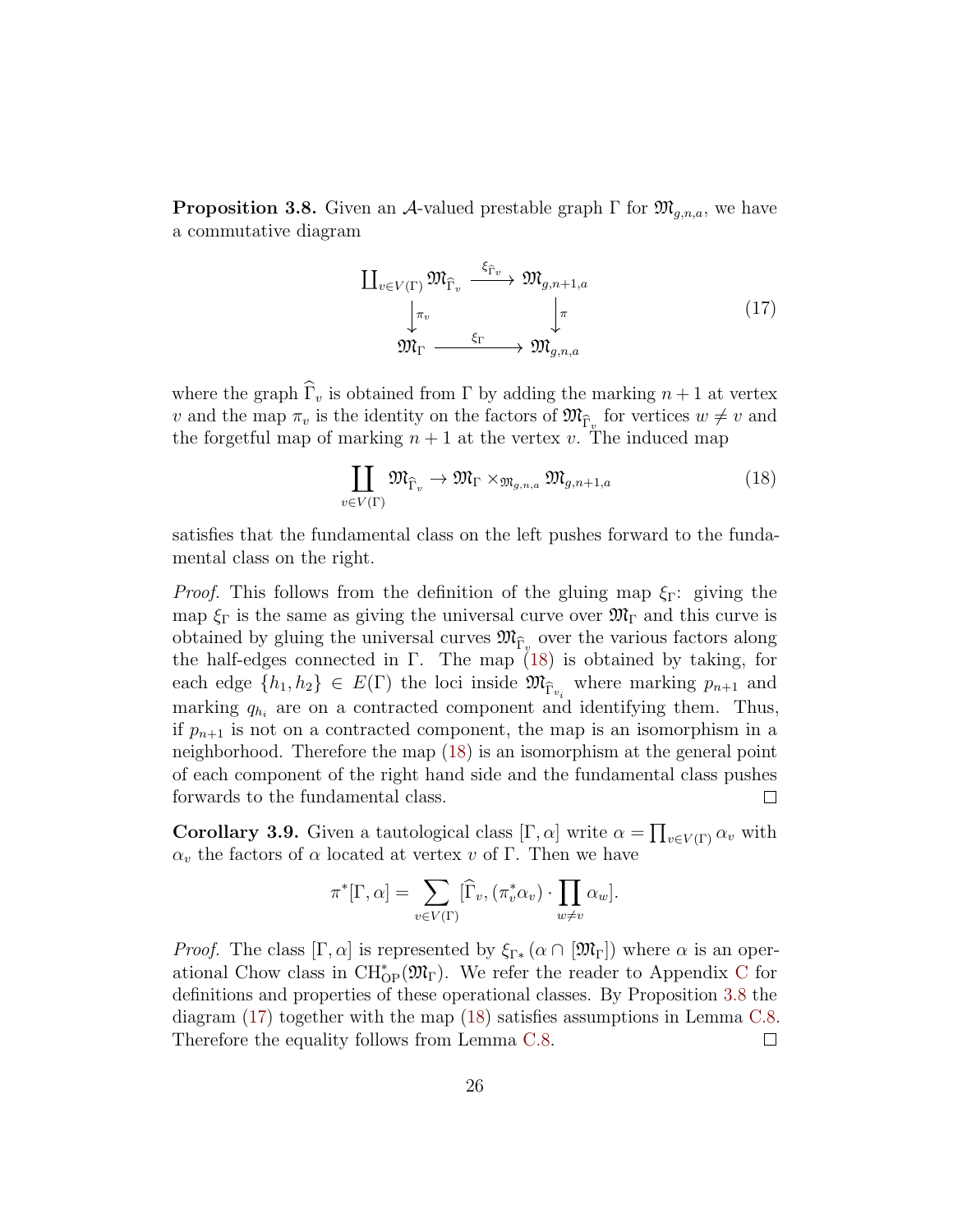The above corollary shows that to finish our understanding of pullbacks of tautological classes, it suffices to understand how  $\kappa$  and  $\psi$ -classes pull back.

<span id="page-26-1"></span>**Proposition 3.10.** For the universal curve morphism  $\pi : \mathfrak{M}_{g,n+1,a} \to \mathfrak{M}_{g,n,a}$ we have

$$
\pi^* \psi_i = \psi_i - D_{i, n+1},\tag{19}
$$

$$
\pi^* \kappa_a = \kappa_a - \psi_{n+1}^a \,, \tag{20}
$$

where  $D_{i,n+1} \subset \mathfrak{M}_{q,n+1,a}$  is the image of the section  $\sigma_i$  of  $\pi$  corresponding to the i-th marked point. It can be seen as the tautological class corresponding to the (undecorated) graph [\(9\)](#page-18-1) above.

Proof. The statement is a generalization of the classical pullback formulas for  $\overline{\mathcal{M}}_{g,n}$  (which are the case  $\mathcal{A} = \{0\}$ ). A convenient way to prove it is to use that

<span id="page-26-0"></span>
$$
\psi_i = -\pi_*(D_{i,n+1}^2). \tag{21}
$$

To show this, we note that  $\sigma_i$  can be identified with the gluing map

$$
\sigma_i\colon \mathfrak{M}_{g,n,a}\times \overline{\mathcal{M}}_{0,\{\bullet,i,n+1\},0}\to \mathfrak{M}_{g,n+1,a},
$$

where we glue the *i*-th marking on  $\mathfrak{M}_{g,n,a}$  with the marking  $\bullet$  on  $\overline{\mathcal{M}}_{0,\{\bullet,i,n+1\},0}$ . Then indeed the locus  $D_{i,n+1}$  is the image of the above gluing map (similar to the usual case of stable maps) and equation [\(21\)](#page-26-0) follows from Corollary [3.7.](#page-24-0) On the other hand, it can also be seen directly from the fact that  $\sigma_i$  is a closed embedding with normal bundle  $\sigma_i^*(\omega_{\pi}^{\vee})$ .

Now we have a commutative diagram

$$
\mathfrak{M}_{g,n+2,a} \xrightarrow{\pi_{n+1}} \mathfrak{M}_{g,n+1,a} \downarrow^{\pi_{n+2}} \qquad \qquad \downarrow^{\pi} \mathfrak{M}_{g,n+1,a} \xrightarrow{\pi} \mathfrak{M}_{g,n,a}
$$
\n
$$
(22)
$$

and the space in the upper left maps birationally to the fibre product of the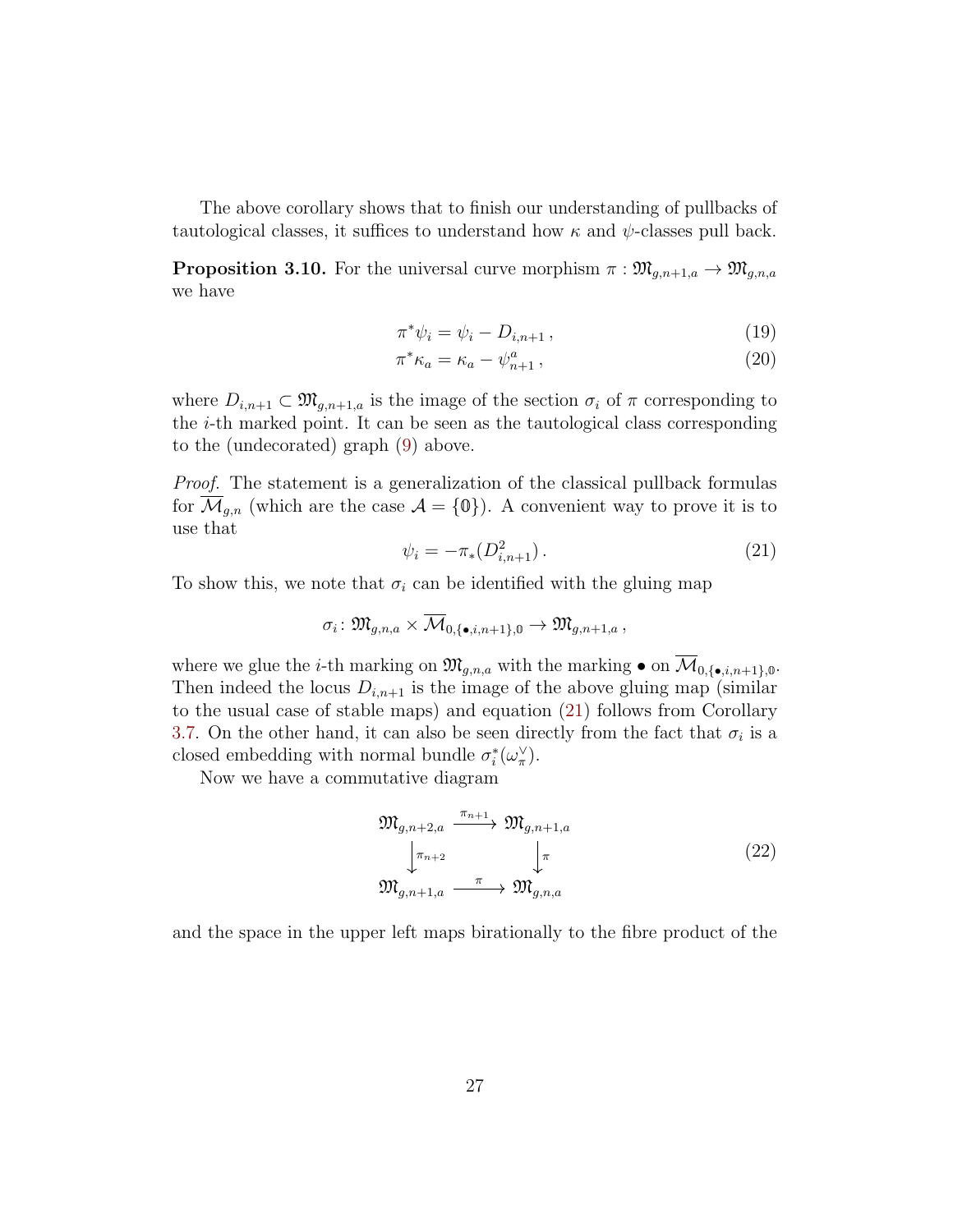two forgetful maps. Then

$$
\pi^* \psi_i = -\pi^* \pi_* D_{i,n+1}^2 = -(\pi_{n+1})_* (\pi_{n+2}^* D_{i,n+1}^2)
$$
  
= -(\pi\_{n+1})\_\*  

$$
\begin{pmatrix} n+2 \\ n+2 \\ (g,a) \\ (g,a) \\ (0,0) \end{pmatrix} \begin{pmatrix} i \\ n+1 \\ (g,a) \\ (g,a) \\ (0,0) \end{pmatrix} + \sum_{(p+1) \in \mathbb{Z}} \begin{pmatrix} i \\ n+1 \\ n+2 \\ (g,a) \\ (0,0) \end{pmatrix}^2
$$
  
=  $\psi_i - 2D_{i,n+1} + D_{i,n+1} = \psi_i - D_{i,n+1}.$ 

Similarly, using the same diagram, the definition of  $\kappa_a$  and the pullback formula for  $\psi$ , one concludes the pullback formula for  $\kappa_a$ .  $\Box$ 

We now turn to the question how to push forward tautological classes  $[\Gamma, \alpha] \in \mathbb{R}^*(\mathfrak{M}_{g,n+1,a})$  under the map  $\pi$ .

<span id="page-27-0"></span>**Proposition 3.11.** Let  $[\Gamma, \alpha] \in \mathbb{R}^*(\mathfrak{M}_{g,n+1,a})$  with  $\alpha = \prod_{v \in V(\Gamma)} \alpha_v$ . Let  $v \in V(\Gamma)$  be the vertex incident to  $n+1$  and let  $\Gamma'$  be the graph obtained from  $\Gamma$  by forgetting the marking  $n+1$  and stabilizing if the vertex v becomes unstable. There are two cases:

• if the vertex  $v$  remains stable, then

$$
\pi_*[\Gamma,\alpha] = (\xi_{\Gamma'})_* \left( (\pi_v)_* \alpha_v \cdot \prod_{w \neq v} \alpha_w \right),
$$

where  $\pi_v$  is the forgetful map of marking  $n + 1$  of vertex v.

• if the vertex v becomes unstable, then  $g(v) = 0$ ,  $n(v) = 3$  and  $a(v) = 0$ . If  $\alpha_v \neq 1$  then  $[\Gamma, \alpha] = 0$ . Otherwise, we have

$$
\pi_*[\Gamma, \alpha] = [\Gamma', \prod_{w \neq v} \alpha_w].
$$

Proof. The result follows from the fact that the composition of the gluing map  $\xi_{\Gamma}$  and the forgetful map  $\pi$  factors through the gluing map  $\xi_{\Gamma'}$  downstairs. In the second part, we use that  $\mathfrak{M}_{0,3,0} = \overline{\mathcal{M}}_{0,3}$  = Spec k, so any nontrivial decoration by  $\kappa$  and  $\psi$ -classes on this space vanishes.  $\Box$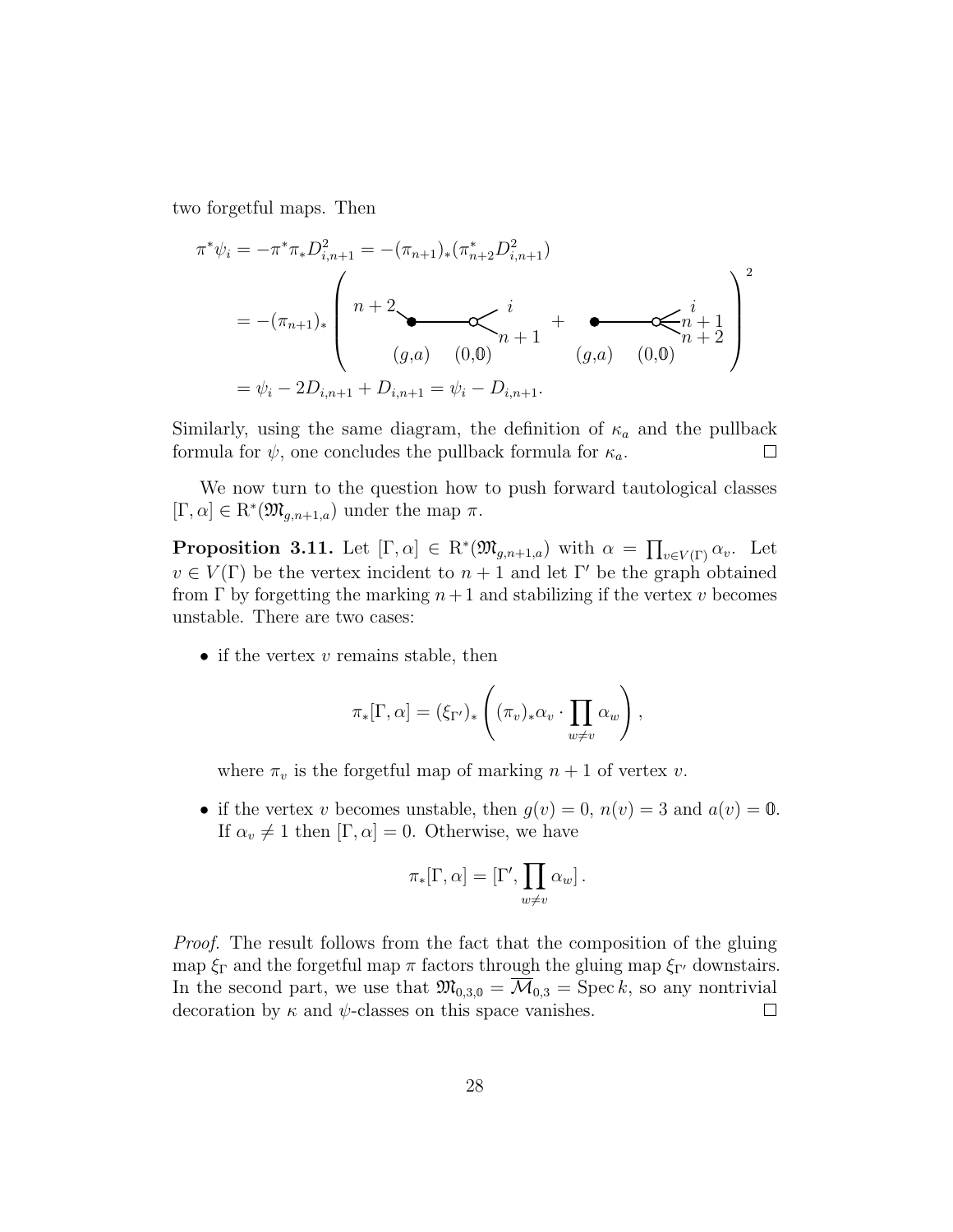The proposition allows us to reduce to computing forgetful pushforwards of products of  $\kappa$  and  $\psi$ -classes. As in the case of  $\overline{\mathcal{M}}_{q,n}$ , these can be computed using the projection formula. Indeed, given a product

$$
\alpha = \prod_a \kappa_a^{e_a} \cdot \prod_{i=1}^n \psi_i^{\ell_i} \cdot \psi_{n+1}^{\ell_{n+1}} \in \mathcal{R}^*(\mathfrak{M}_{g,n+1,a})
$$

we can use Proposition [3.10](#page-26-1) and the known intersection formulas on  $\mathfrak{M}_{q,n+1,a}$ to write it as

$$
\alpha = \pi^* \left( \prod_a \kappa_a^{e_a} \cdot \prod_{i=1}^n \psi_i^{\ell_i} \right) \cdot \psi_{n+1}^{\ell_{n+1}} + \text{boundary terms.}
$$

Using the projection formula we conclude

$$
\pi_*(\alpha) = \left(\prod_a \kappa_a^{e_a} \cdot \prod_{i=1}^n \psi_i^{\ell_i}\right) \cdot \kappa_{\ell_{n+1}-1} + \pi_*(\text{boundary terms}),
$$

where  $\kappa_0 = 2g - 2 + n$  and  $\kappa_{-1} = 0$ . The boundary terms are handled by induction on the degree together with Proposition [3.11.](#page-27-0)

Together with the previous results of this section, this shows that the Q-linear span of the decorated strata classes  $[\Gamma, \alpha]$  in  $\mathrm{CH}^*(\mathfrak{M}_{g,n,a})$  is closed under intersections as well as pushforwards under gluing and forgetful maps. Thus, by definition, it equals the tautological ring of  $\mathfrak{M}_{q,n,a}$ , so that we finished the proof of Theorem [1.4.](#page-6-1)

#### Pullbacks by forgetful maps of A-values

**Proposition 3.12.** For the map  $F_A: \mathfrak{M}_{q,n,a} \to \mathfrak{M}_{q,n}$  forgetting the A-values on all components of the curve, without stabilizing, we have

$$
F_{\mathcal{A}}^*[\Gamma,\alpha] = \sum_{\substack{(a_v)_{v \in V(\Gamma)} \\ \sum_v a_v = a}} [\Gamma_{(a_v)_v},\alpha],
$$

where the sum is over tuples  $(a_v)_v$  of elements of A summing to a, such that the A-valuation  $v \mapsto a_v$  on the vertices v of Γ gives a well-defined A-valued graph  $\Gamma_{(a_v)_v}$ .

*Proof.* The fibre product of  $F_A$  and a gluing map  $\xi_{\Gamma}$  is the disjoint union of the gluing maps  $\xi_{\Gamma_{(av)v}}$ . A short computation shows that  $F_A^*\psi_i = \psi_i$  and  $F_{\mathcal{A}}^* \kappa_a = \kappa_a.$  $\Box$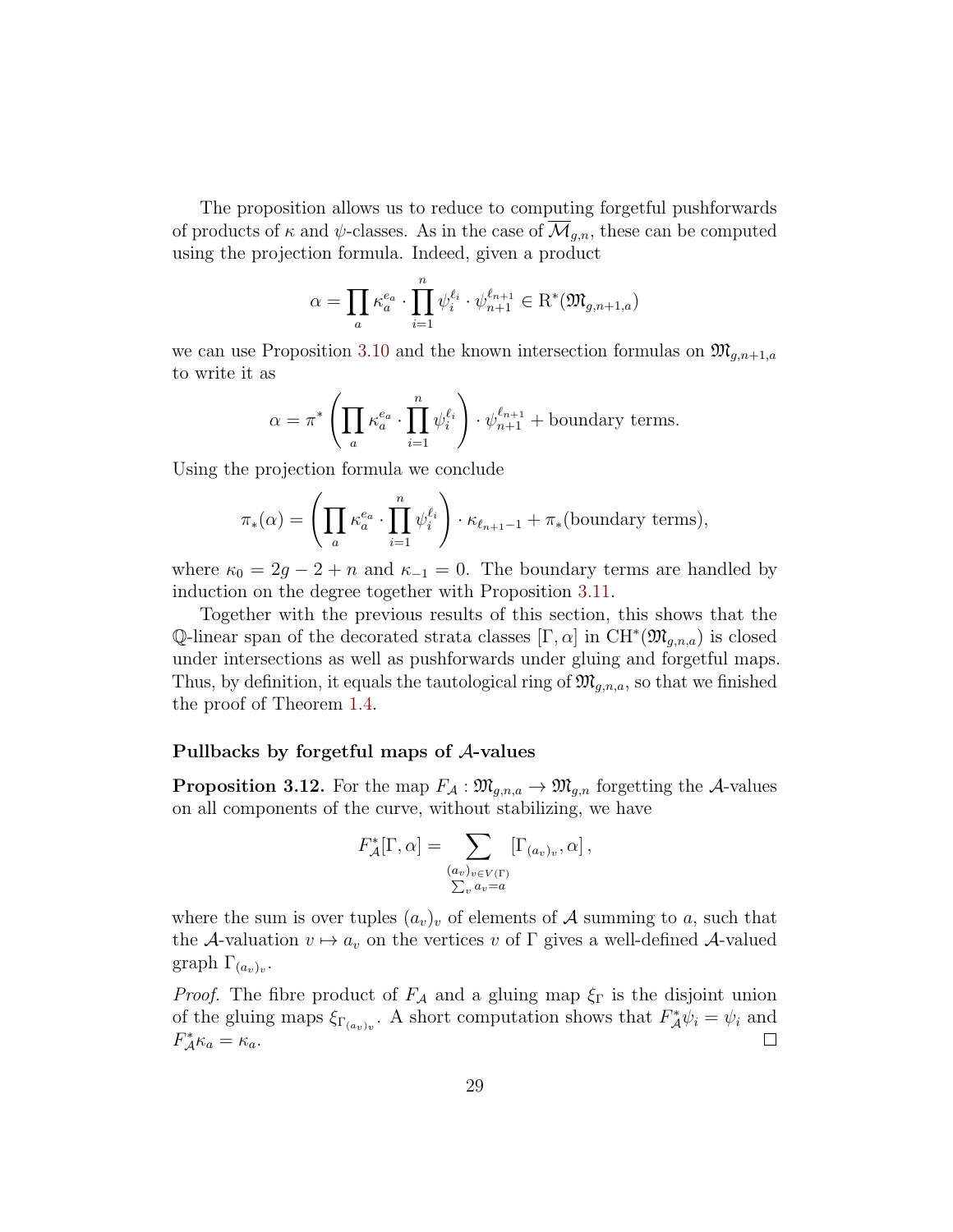#### Pullback by stabilization map

We saw before that the stabilization morphism st :  $\mathfrak{M}_{g,n} \to \overline{\mathcal{M}}_{g,n}$  is flat, so we can ask how to pull back tautological classes along this morphism. We start by computing the pullback of gluing maps under st.

**Proposition 3.13.** Given a stable graph  $\Gamma$  in genus g with n marked points (for  $2g - 2 + n > 0$ ), we have a commutative diagram

<span id="page-29-0"></span>
$$
\mathfrak{M}_{\Gamma} \xrightarrow{\prod_{v} \text{st}_{v}} \overline{\mathcal{M}}_{\Gamma}
$$
\n
$$
\downarrow^{\xi_{\Gamma}} \qquad \qquad \downarrow^{\xi_{\Gamma}}
$$
\n
$$
\mathfrak{M}_{g,n} \xrightarrow{\text{st}} \overline{\mathcal{M}}_{g,n}
$$
\n
$$
(23)
$$

where  $st_v: \mathfrak{M}_{g(v),n(v)} \to \mathcal{M}_{g(v),n(v)}$  is the stabilization morphism at vertex v. Moreover, the induced map

<span id="page-29-1"></span>
$$
\mathfrak{M}_{\Gamma} \to \mathfrak{M}_{g,n} \times_{\overline{\mathcal{M}}_{g,n}} \overline{\mathcal{M}}_{\Gamma} \tag{24}
$$

is proper and birational. In particular

<span id="page-29-2"></span>
$$
\mathrm{st}^*\left[\Gamma, \prod_v \alpha_v\right] = (\xi_\Gamma)_* \left(\prod_v \mathrm{st}_v^* \alpha_v\right). \tag{25}
$$

Proof. The commutativity of the diagram [\(23\)](#page-29-0) follows from the definition of the stabilization. The map  $(24)$  is easily seen to be birational and its properness follows from the diagram



and the cancellation property of proper morphisms (in the diagram, the map  $\xi_{\Gamma}$  and pr<sub>1</sub> are proper). Equation [\(25\)](#page-29-2) again follows by an application of Lemma [C.8.](#page-66-0)  $\Box$ 

The proposition above reduces the pullback of tautological classes under st to computing the pullback of  $\kappa$  and  $\psi$ -classes.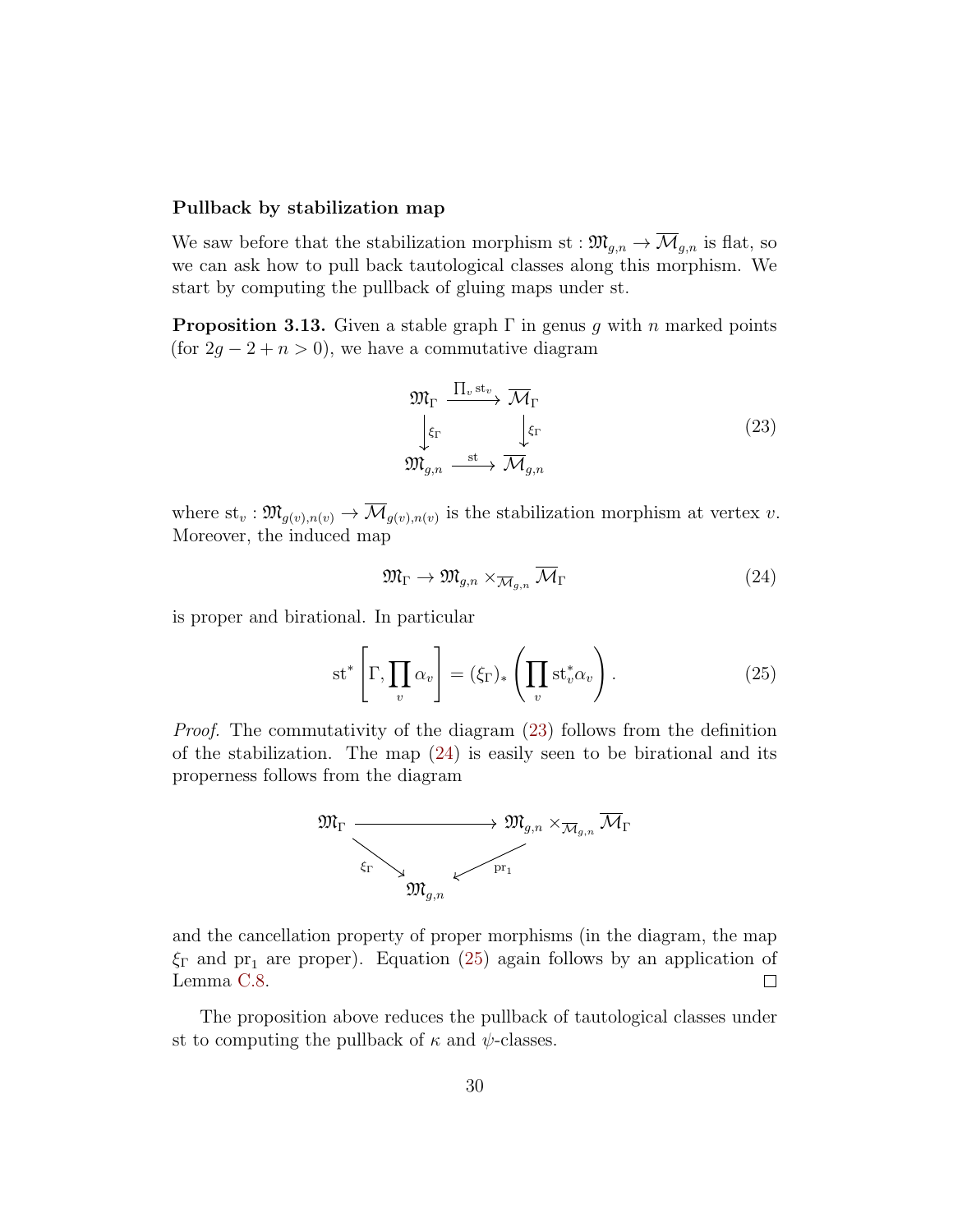<span id="page-30-1"></span>**Proposition 3.14.** Let  $g, n$  with  $2g - 2 + n > 0$  and let  $\mathcal{A} = \{0, 1\}$ . Then for  $1 \leq i \leq n$  and the stabilization map  $st_{\mathcal{A}}: \mathfrak{M}_{g,n,1} \to \overline{\mathcal{M}}_{g,n}$  we have

<span id="page-30-0"></span>
$$
\operatorname{st}_{\mathcal{A}}^*\psi_i = \psi_i - \sum_{(0,1)}^i \underbrace{\bullet \bullet \bullet}_{(g,1)} + \sum_{(0,1)}^i \underbrace{\bullet \bullet \bullet}_{(g,0)}.
$$
 (26)

Proof. Consider the commutative diagram

$$
\mathfrak{M}_{g,n+1,1} \xrightarrow{c} \mathfrak{M}_{g,n,1} \times_{\overline{\mathcal{M}}_{g,n}} \overline{\mathcal{M}}_{g,n+1} \xrightarrow{\text{st}_{\mathcal{A}}} \overline{\mathcal{M}}_{g,n+1}
$$
\n
$$
\downarrow \qquad \qquad \downarrow \qquad \qquad \downarrow \qquad (27)
$$
\n
$$
\mathfrak{M}_{g,n,1} \xrightarrow{\text{st}_{\mathcal{A}}} \overline{\mathcal{M}}_{g,n}
$$

where the right square is cartesian and the map  $c$  is the map contracting the unstable components of the universal curve  $\mathfrak{M}_{q,n+1,1} \to \mathfrak{M}_{q,n,1}$ . By the cancellation property of proper morphisms, the map  $c$  is proper and easily seen to be birational.

For computing the pullback of  $\psi_i$  under st<sub>A</sub>, we use that  $\psi_i = -\pi_*(D_{i,n+1}^2)$ on  $\overline{\mathcal{M}}_{g,n}$ , where  $D_{i,n+1} \subset \overline{\mathcal{M}}_{g,n+1}$  is the image of the *i*-th section. By Lemma [C.8,](#page-66-0) we have

$$
st_{\mathcal{A}}^*\psi_i = -st_{\mathcal{A}}^*\pi_*(D_{i,n+1}^2) = (\pi_{\mathcal{A}})_*\left((c \circ \widehat{st}_{\mathcal{A}})^*D_{i,n+1}\right)^2.
$$

The composition  $c \circ \hat{\text{st}}_{\mathcal{A}}$  is just the usual stabilization map and the pullback of  $D_{i,n+1}$  under this map is the sum of three boundary divisors of  $\mathfrak{M}_{q,n+1,1}$ : their underlying graph is the same as for  $D_{i,n+1}$  and the A-values correspond to the three different ways  $0 + 1 = 1 + 0 = 1 + 1$  to distribute the value 1 to the two vertices. A short computation using the rules for intersection and pushforward presented earlier gives the formula [\(26\)](#page-30-0).  $\Box$ 

The formula for the pullback of  $\kappa$ -classes is more involved and we need to introduce a bit of notation to state it. Fix  $g, n$  with  $2g - 2 + n > 0$ , then for  $k \geq 0$  let  $\widehat{G}_k, G_k$  be the following  $(n + 1)$  and n-pointed prestable graphs in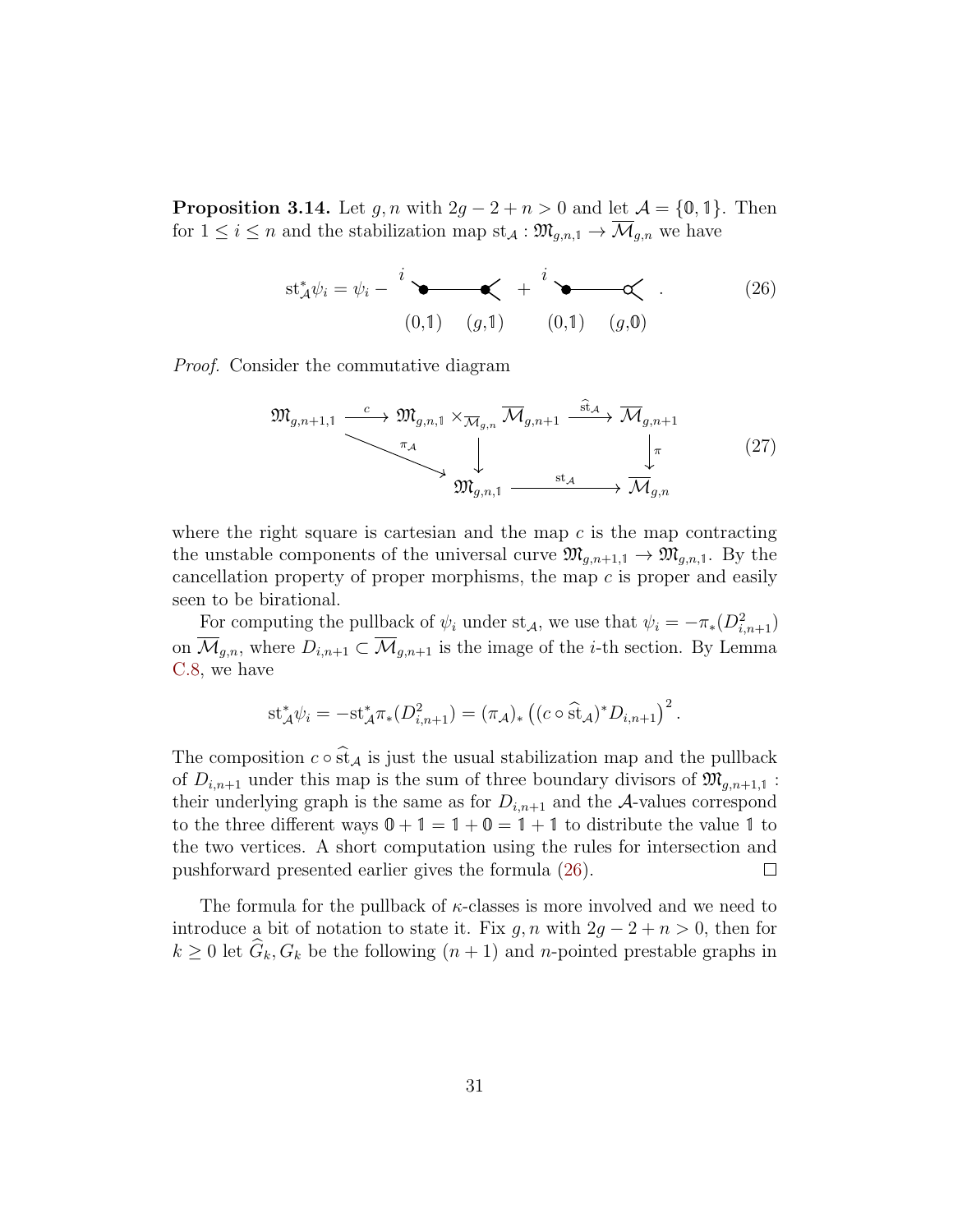genus g with  $k$  edges

$$
\widehat{G}_k = \qquad n+1 \xrightarrow{\begin{array}{c} v_0 \\ h_0 \\ 0 \end{array}} \qquad \qquad \underbrace{\qquad \qquad}_{0} \qquad \qquad \qquad \cdots \qquad \qquad \underbrace{\qquad}_{g} \{1, \ldots, n\} \ ,
$$
\n
$$
G_k = \qquad \qquad \underbrace{\qquad \qquad}_{0} \qquad \qquad \qquad \qquad \qquad}_{0} \qquad \qquad \cdots \qquad \underbrace{\qquad}_{g} \{1, \ldots, n\} \ .
$$

Here  $v_0$  is the leftmost vertex and, for  $k \geq 1$ ,  $h_0$  is the unique half-edge incident to this vertex. For  $k = 0$ , the graphs  $G_k, G_k$  are the trivial graphs, respectively.

Also, in the proposition below we consider the power series

$$
\Phi(t) = \frac{\exp(t) - 1}{t} = 1 + \frac{t}{2} + \frac{t^2}{6} + \dots
$$

We use the notation  $[\Phi(t)]_{t^a \mapsto \kappa_a}$  to indicate that in the power series  $\Phi$  the term  $t^a$  is substituted with the class  $\kappa_a$ , getting the mixed-degree Chow class

$$
[\Phi(t)]_{t^a \mapsto \kappa_a} = 1 + \frac{\kappa_1}{2} + \frac{\kappa_2}{6} + \dots
$$

<span id="page-31-1"></span>**Proposition 3.15.** For g, n with  $2g - 2 + n > 0$  the stabilization morphism st :  $\mathfrak{M}_{g,n} \to \overline{\mathcal{M}}_{g,n}$  satisfies the following equality of mixed-degree Chow classes on  $\mathfrak{M}_{g,n}$ :

$$
st^* [\Phi(t)]_{t^a \mapsto \kappa_a}
$$
  
= [\Phi(t)]\_{t^a \mapsto \kappa\_a} + \sum\_{k \ge 1} (\xi\_{G\_k})\_\* \left( \left( [\Phi(t)]\_{t^a \mapsto \kappa\_{v\_0, a}} + \psi\_{h\_0}^{-1} \right) \cdot \text{Cont}\_{E(G\_k)} \right). (28)

Here  $\text{Cont}_{E(G_k)}$  is the mixed-degree class

<span id="page-31-0"></span>
$$
\operatorname{Cont}_{E(G_k)} = \prod_{(h,h') \in E(G_k)} -\Phi(\psi_h + \psi_{h'})
$$

on  $\mathfrak{M}_{G_k}$ . In the formula above, the term  $\psi_{h_0}^{-1}$  $_{h_0}^{-1}$  is understood to vanish unless it pairs with a term of  $\text{Cont}_{E(G_k)}$  containing a positive power of  $\psi_{h_0}$  and we have  $\kappa_{v_0,0} = 2 \cdot 0 - 2 + 1 = -1$ .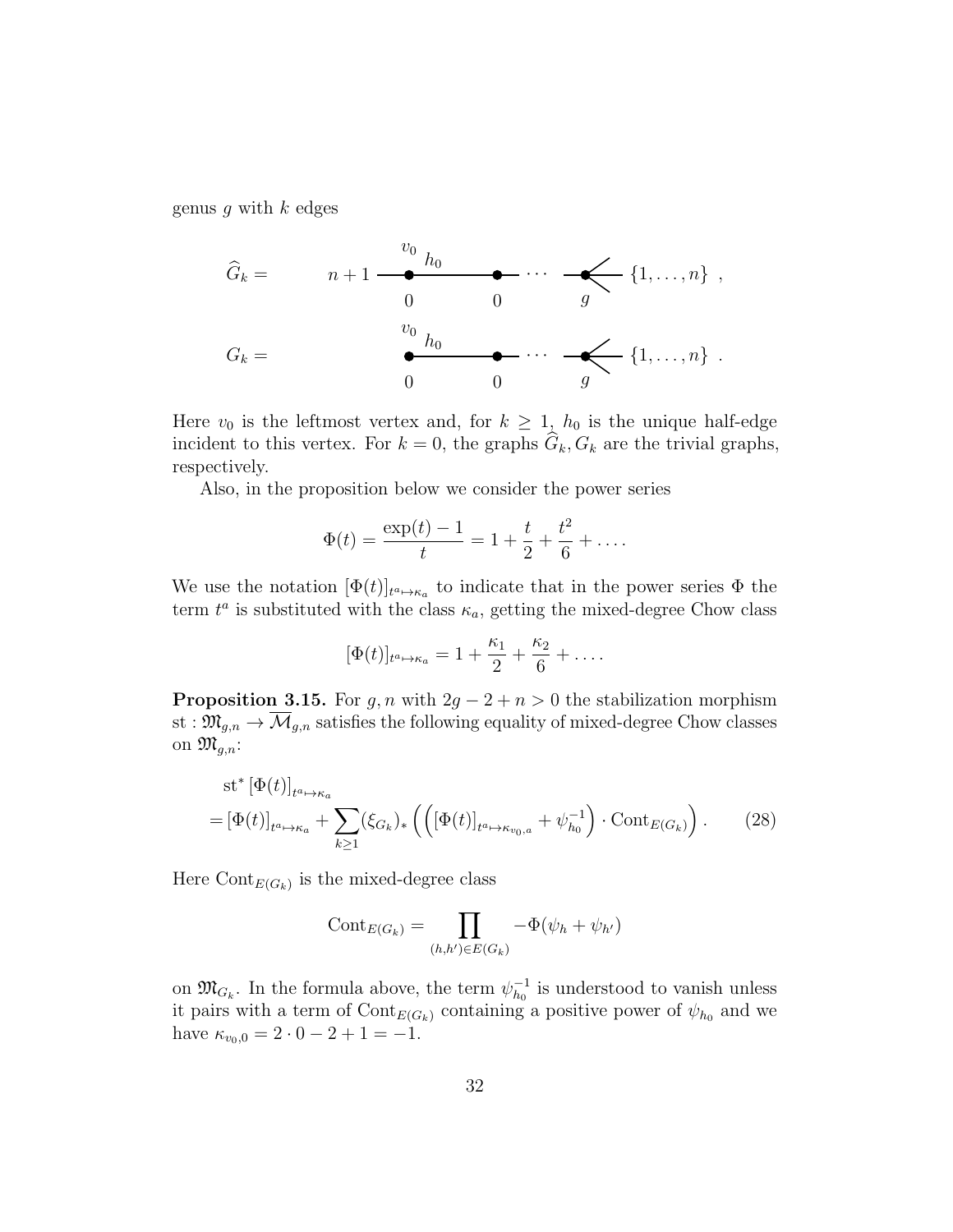To obtain the pullback of an individual class  $\kappa_a$  under st we take the degree a part of [\(28\)](#page-31-0) and obtain a formula of the form

$$
st^*\kappa_a = \kappa_a + boundary corrections.
$$

As an example, for  $a = 1, 2$  we obtain

$$
st^*\kappa_1 = \kappa_1 + [G_1]
$$

and

$$
st^*\kappa_2 = \kappa_2 - 3[G_1, \kappa_{v_0,1}] + 2[G_1, \psi_{h_0}] + [G_1, \psi_{h_1}] - 3[G_2]
$$

where  $e = (h_0, h_1)$  is the unique edge of the graph  $G_1$ .

Proof of Proposition [3.15.](#page-31-1) Consider the following commutative diagram

$$
\mathfrak{M}_{g,n+1,1} \quad \supset \quad \mathfrak{C}_{g,n} \xrightarrow{\widehat{\mathrm{st}}} \overline{\mathcal{M}}_{g,n+1}
$$
\n
$$
\downarrow^{\pi'} \qquad \qquad \downarrow^{\pi} \qquad \qquad (29)
$$
\n
$$
\mathfrak{M}_{g,n,1} \quad \supset \quad \mathfrak{M}_{g,n} \xrightarrow{\mathrm{st}} \overline{\mathcal{M}}_{g,n}.
$$

Then as  $\mathfrak{C}_{g,n}$  maps proper and birationally to the fibre product in the right diagram, we have

<span id="page-32-0"></span>
$$
\operatorname{st}^* \kappa_a = \operatorname{st}^* \pi_* \psi_{n+1}^{a+1} = \pi'_* \widehat{\operatorname{st}}^* \psi_{n+1}^{a+1} = \pi'_* \left( \psi_{n+1} - [\widehat{G}_1] \right)^{a+1} . \tag{30}
$$

Here we use that computations in  $\mathfrak{C}_{g,n}$  can be performed in  $\mathfrak{M}_{g,n+1,1}$  together with the pullback formula from Proposition [3.14](#page-30-1) (noting that the third term in [\(26\)](#page-30-0) vanishes since it lies in the complement of the open substack  $\mathfrak{C}_{g,n} \subset$  $\mathfrak{M}_{q,n+1,1}$ ).

From now on it will be more convenient working with mixed-degree classes and exponentials. In this language, equation [\(30\)](#page-32-0) translates to

<span id="page-32-1"></span>
$$
\mathrm{st}^*[\Phi(t)]_{t^a \mapsto \kappa_a} = \pi'_* \exp(\psi_{n+1} - [\hat{G}_1]) = \pi'_* \left( \exp(\psi_{n+1}) \cdot \exp(-[\hat{G}_1]) \right). \tag{31}
$$

The occurrence of the power series  $\Phi$  is due to the discrepancy between the degree a of  $\kappa_a$  on the left of [\(30\)](#page-32-0) and the degree  $a+1$  of the term on the right. Using the rules for intersections of tautological classes, one shows

$$
\exp(-[\hat{G}_1]) = \sum_{k \ge 1} (\xi_{\hat{G}_k})_* \left( \prod_{(h,h') \in E(\hat{G}_k)} - \Phi(\psi_h + \psi_{h'}) \right). \tag{32}
$$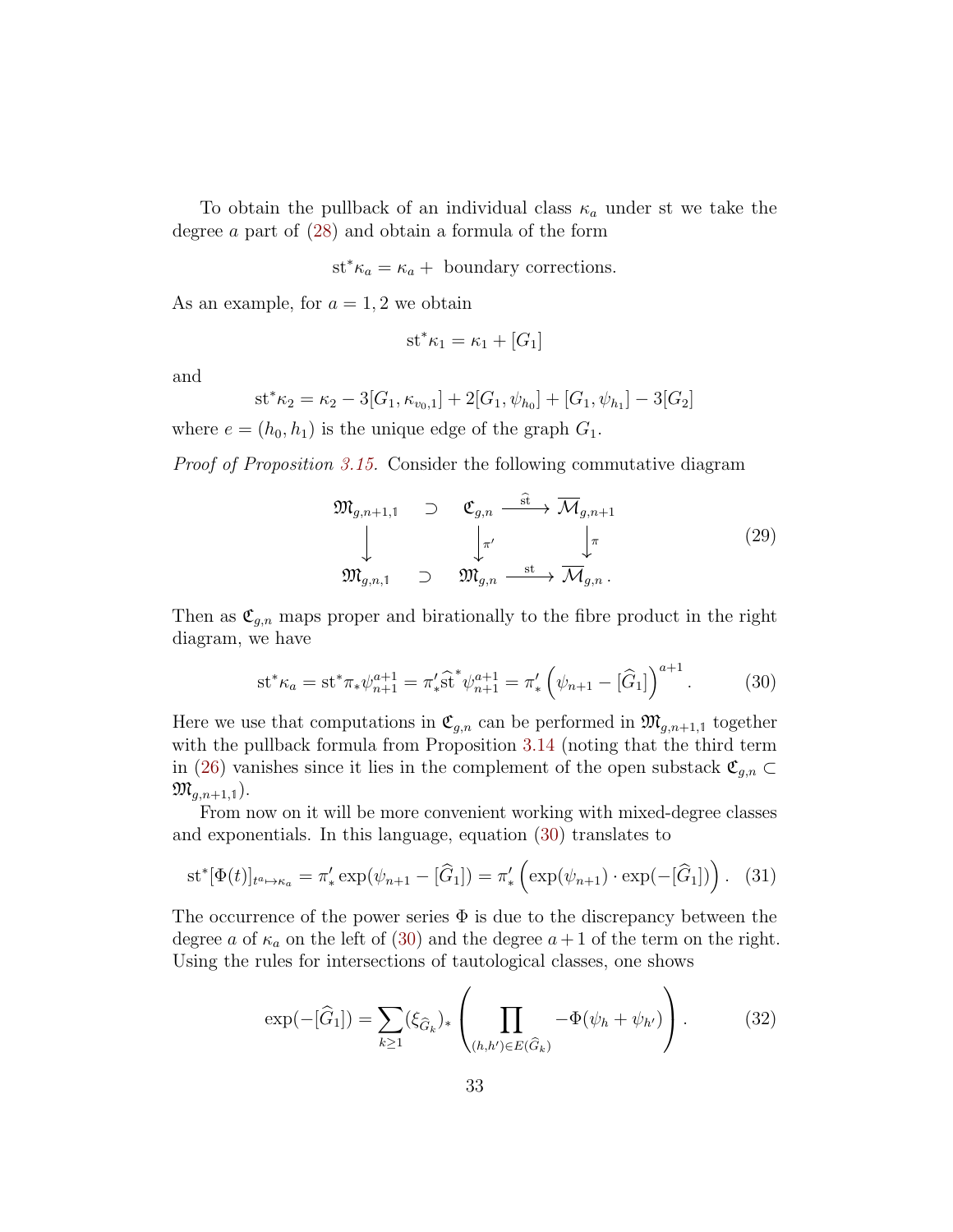Now in the pushforward [\(31\)](#page-32-1) the only terms supported on the trivial graph are those from

$$
\pi'_*(\exp(\psi_{n+1})) = [\Phi(t)]_{t^a \mapsto \kappa_a},
$$

explaining the first term of the answer. All other terms of the product of the exponentials are supported on some  $\widehat{G}_k$  for  $k \geq 1$ , where marking  $n + 1$  is on a rational component with just one other half-edge  $h_0$ . Using the formulas for the pushforward by the forgetful map  $\pi'$  from Proposition [3.11,](#page-27-0) the only nontrivial pushforward we have to compute is the one by the universal curve  $\pi_{0,1} : \mathfrak{C}_{0,1} \to \mathfrak{M}_{0,1}$ , corresponding to forgetting  $n+1$  on the 2-marked genus 0 component  $v_0$  of  $\widehat{G}_k$ . Here, a short computation shows

<span id="page-33-0"></span>
$$
(\pi_{0,1})_* \psi_1^a \psi_2^b = \psi_1^a \kappa_{b-1} + \delta_{a,0} \psi_1^{a-1}
$$
\n(33)

where  $\delta_{a,0}$  is the Kronecker delta and we have the convention  $\kappa_{-1} = \psi_1^{-1} = 0$ . Applying this formula for the pushforward, the first term in [\(33\)](#page-33-0) gives rise to the term of the result involving  $[\Phi(t)]_{t^a \mapsto \kappa_{v_0,a}}$ , where again  $\Phi$  appears due to the shift of degree from b to  $b - 1$  in [\(33\)](#page-33-0). The second term of (33) gives rise to the term involving  $\psi_{h_0}^{-1}$  $_{h_0}^{-1}$ , where due to the Kronecker delta  $\delta_{a,0}$  only the constant term of  $\exp(\psi_{n+1})$  survives in the pushforward.  $\Box$ 

Remark 3.16. The following is a nontrivial check and application of the computations from the last sections: for  $g, n, m$  with  $2g - 2 + n > 0$ , consider the diagram

$$
\overline{\mathcal{M}}_{g,n+m}
$$
\n
$$
\downarrow F_m
$$
\n
$$
\mathfrak{M}_{g,n} \xrightarrow{\pi} \overline{\mathcal{M}}_{g,n}
$$
\n
$$
(34)
$$

where  $F_m$  is the map forgetting the last m markings (without stabilizing the curve), the map st is the stabilization map and their composition  $\pi$  is the "usual" forgetful map between moduli spaces of stable curves. The pullback of tautological classes under  $\pi$  is known classically and the pullback by the two other maps has been computed in the previous sections. Since the pullbacks must be compatible, this gives rise to tautological relations, which we can verify in examples.

For instance, for the class  $\kappa_1 \in \mathrm{CH}^1(\overline{\mathcal{M}}_{g,n})$  we have

$$
\pi^* \kappa_1 = \kappa_1 - \sum_{i=n+1}^{n+m} \psi_i + \sum_{\substack{I \subset \{n+1,\dots,n+m\} \\ |I| \ge 2}} D_{0,I}
$$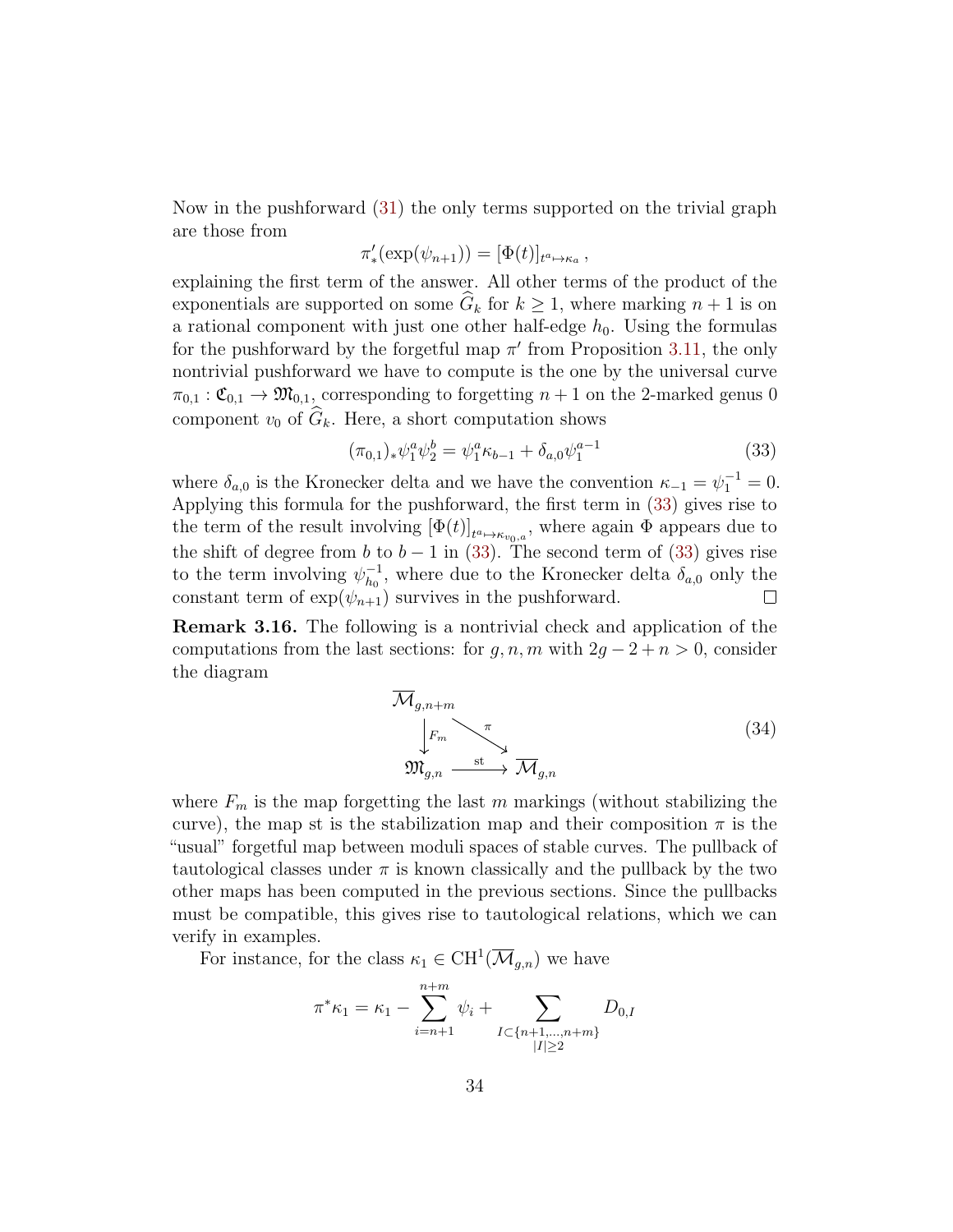where  $D_{0,I} \subset \overline{\mathcal{M}}_{q,n+m}$  is the boundary divisor of curves with a rational component carrying markings I. On the other hand we have

$$
st^*\kappa_1 = \kappa_1 + [G_1] = \kappa_1 + D_{0,\emptyset}
$$
  

$$
\pi^*st^*\kappa_1 = \kappa_1 - \sum_{i=n+1}^{n+m} \psi_i + \sum_{\substack{I \subset \{n+1,\dots,n+m\} \\ |I| \ge 2}} D_{0,I}.
$$

So indeed we get the same answer.

# <span id="page-34-0"></span>4 Relation to previous works

In this section we review several results in the literature relating to our study of the intersection theory of the stacks  $\mathfrak{M}_{g,n}$ .

Example 4.1. In [\[Gat03,](#page-69-7) Lemma 1], Gathmann used the pullback formula of  $\psi$ -classes along the stabilization morphism st:  $\mathfrak{M}_{q,1} \to \mathcal{M}_{q,1}$  to prove certain properties of the Gromov–Witten potential. It coincides with our calculation in Proposition [3.14.](#page-30-1)

**Example 4.2.** In [\[Pix18\]](#page-70-5), Pixton introduces classes  $[\Gamma] \in \mathrm{R}^*(\overline{\mathcal{M}}_{g,n})$  indexed by *prestable* graphs of genus  $q$  with  $n$  legs. In his construction, chains of unstable vertices encode insertions of  $\kappa$  and  $\psi$ -classes in such a way that the formula for products  $[\Gamma] \cdot [\Gamma']$  takes a particularly simple shape. While it is not a priori obvious how to relate his classes to the corresponding boundary strata classes  $[\Gamma] \in \mathbb{R}^*(\mathfrak{M}_{g,n})$  in the moduli stack of prestable curves, this is a question which we plan to investigate in future work.

<span id="page-34-1"></span>Example 4.3. In [\[Oes19\]](#page-70-3), Oesinghaus computes the Chow ring (with integral coefficients) of a certain open substack  $\mathcal{T}$  of  $\mathfrak{M}_{0,3}$ , defined by the condition that the curve is semistable (i.e. every component of the curve has at least two distinguished points) and that the markings 2, 3 are on a stable component of the curve. As a consequence, the prestable graphs of geometric points of  $\mathcal T$  are all of the form

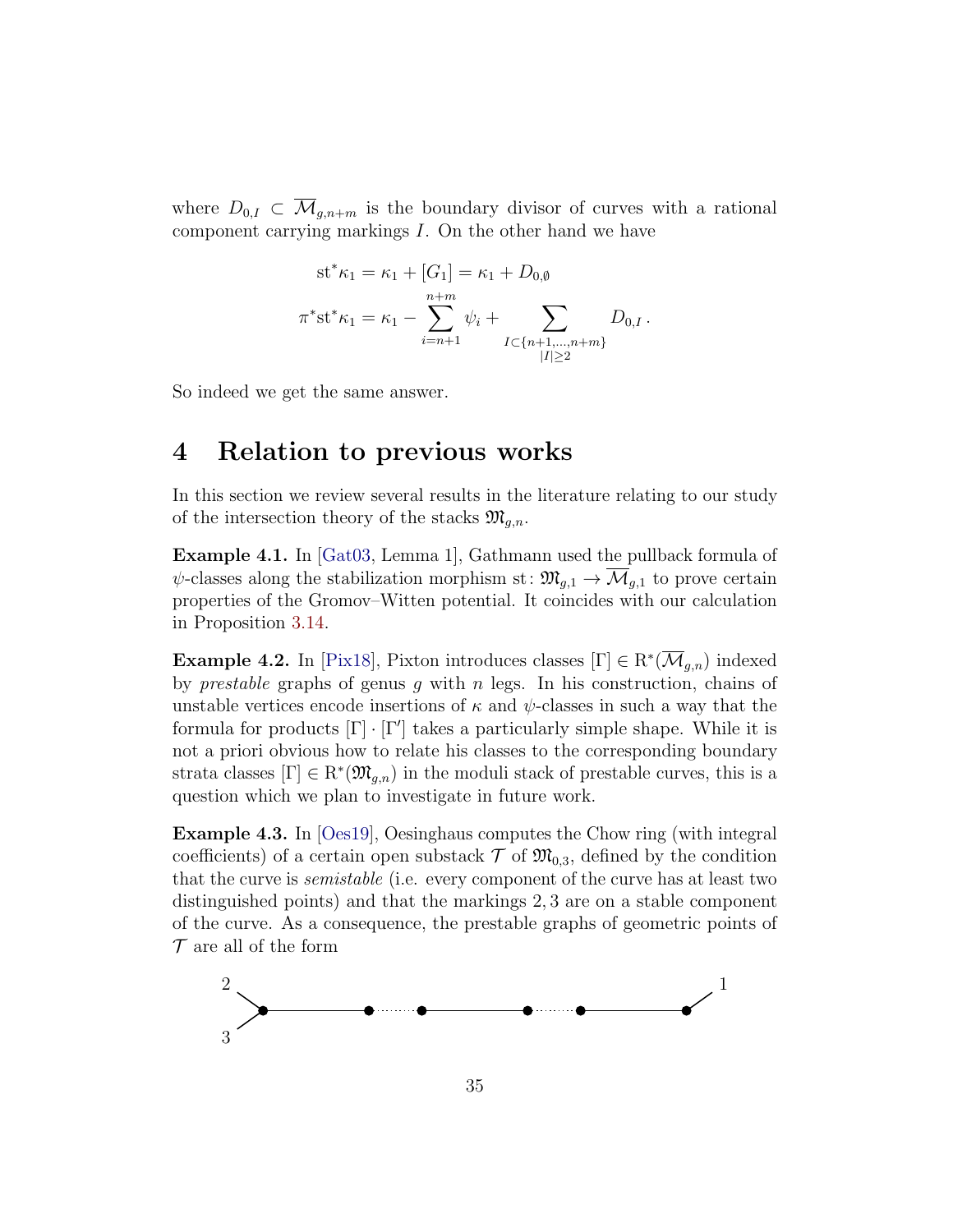where we denote by  $\Gamma_k$  the graph of the shape above with k edges (for  $k \geq 0$ ). The stack  $\mathcal T$  has an atlas given by

$$
\pi_n: \mathcal{A}^n = [\mathbb{A}^n/\mathbb{G}_m^n] \to \mathcal{T} \text{ for } n \ge 1.
$$

Since  $\mathcal{A}^n$  is a vector bundle over  $B\mathbb{G}_m^n$ , its Chow group<sup>[14](#page-35-0)</sup> is given by

$$
CH^*(\mathcal{A}^n) = \mathbb{Q}[\alpha_1,\ldots,\alpha_n],
$$

where  $\alpha_{\ell}$  is the class of the  $\ell$ -th coordinate hyperplane

$$
\iota_{\ell}: [V(x_i)/\mathbb{G}_m^n] \hookrightarrow \mathcal{A}^n.
$$

From a computation in [\[Oes19,](#page-70-3) Lemma 1] it follows that the first Chern class of the normal bundle of  $\iota_{\ell}$  is given by the restriction

$$
c_1(\mathcal{N}_{\iota_{\ell}}) = \iota_{\ell}^* \alpha_{\ell}
$$

of  $\alpha_{\ell}$  to this hyperplane. Using the charts  $\pi_n$ , Oesinghaus shows that the Chow ring  $CH^*(\mathcal{T})$  is given by the ring QSym of quasi-symmetric functions on the index set  $\mathbb{Z}_{>0}$ . QSym can be seen as the subring of  $\mathbb{Q}[\alpha_1, \alpha_2, \ldots]$  with additive basis given by

$$
M_J = \sum_{i_1 < \ldots < i_k} \alpha_{i_1}^{j_1} \cdots \alpha_{i_k}^{j_k} \text{ for } k \ge 1, J = (j_1, \ldots, j_k) \in \mathbb{Z}_{\ge 1}^k. \tag{35}
$$

Under the isomorphism  $CH^*(\mathcal{T}) \cong QSym$ , the element  $M_J$  is a basis element of degree  $\sum_{\ell} j_{\ell}$  in the Chow group of  $\mathcal{T}$ . The pullback

$$
\pi_n^*: CH^*(\mathcal{T}) \to CH^*(\mathcal{A}^n) = \mathbb{Q}[\alpha_1, \ldots, \alpha_n]
$$

is induced by the map sending  $\alpha_m$  to zero for  $m > n$ . In particular, it is easy to see that it is injective in Chow-degree at most  $n$ .

With these preparations in place, we can now identify the generators  $M_J$ of  $CH^*(\mathcal{T})$  with tautological classes. Indeed, we claim that  $M_J$  corresponds to the class supported on the stratum  $\mathfrak{M}^{\Gamma_k}$  given by

$$
\sum_{3}^{2} \frac{(-\psi - \psi')^{j_1 - 1}}{2} \dots \underbrace{(-\psi - \psi')^{j_\ell - 1}}_{\bullet} \underbrace{(-\psi - \psi')^{j_k - 1}}_{\bullet} \longrightarrow \frac{1}{(36)}
$$

<span id="page-35-0"></span><sup>14</sup>For the comparison with Oesinghaus' results we formulate everything in terms of Q-coefficients since this is the convention of the present paper.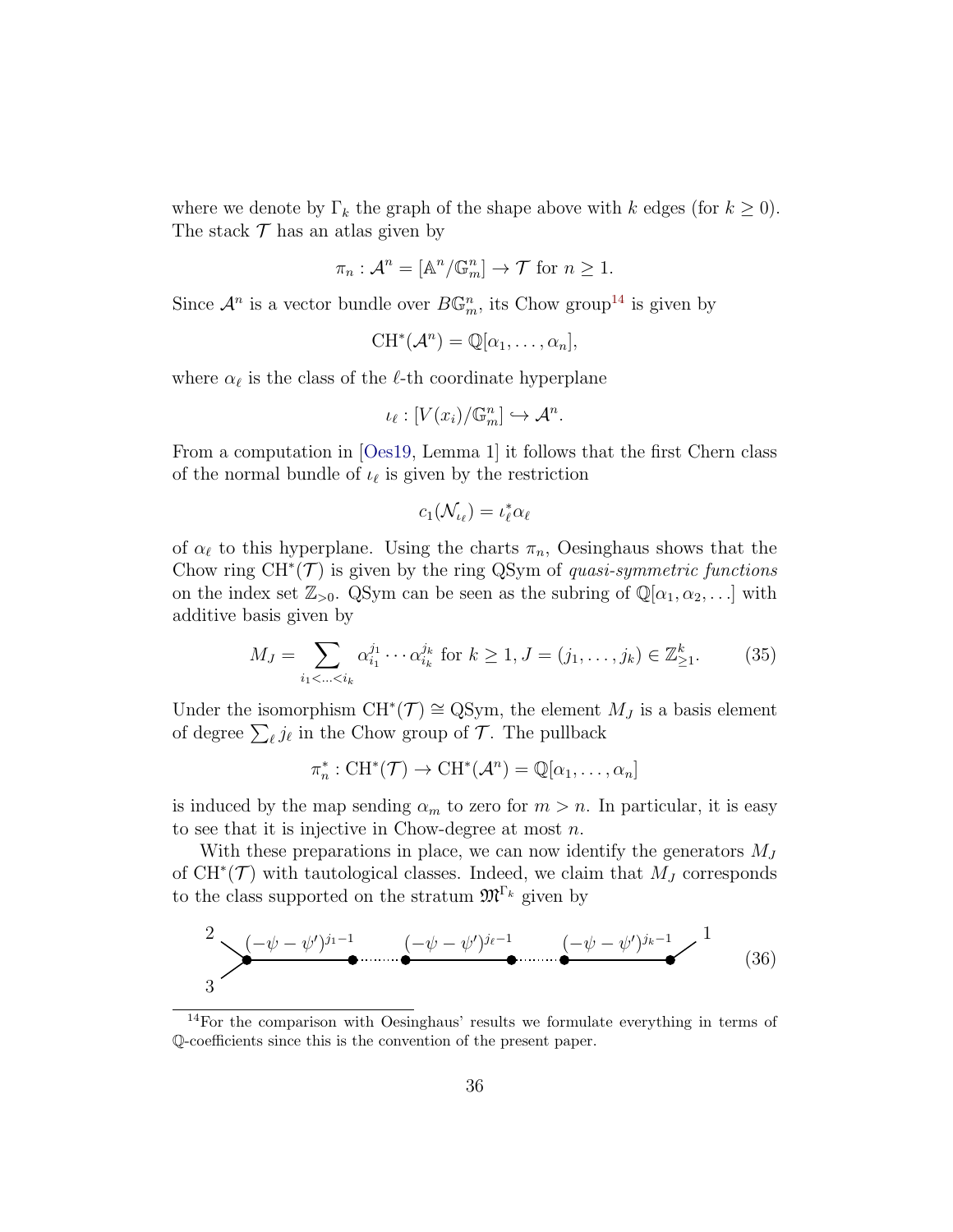To see this, we note that from the definition of the charts  $\pi_n$  in [\[Oes19,](#page-70-0) Section] 3.3] one can show that we have a fibre diagram

<span id="page-36-0"></span>
$$
\bigcup_{1 \leq i_1 < \dots < i_k \leq n} V(x_{i_1}, \dots, x_{i_k}) \longrightarrow \mathbb{A}^n
$$
\n
$$
\downarrow \qquad \qquad \downarrow \qquad \qquad \downarrow
$$
\n
$$
\downarrow \qquad \qquad \downarrow \qquad \qquad \downarrow
$$
\n
$$
\mathfrak{M}_{\Gamma_k} \xrightarrow{\xi_{\Gamma_k}} \mathfrak{M}_{0,3} \qquad (37)
$$

As a first example, this implies that  $[\Gamma_k, 1] = (\xi_{\Gamma_k})_*[\mathfrak{M}_{\Gamma_k}]$  corresponds to the class

$$
\sum_{1 \leq i_1 < \dots < i_k \leq n} \alpha_{i_1} \cdots \alpha_{i_k}
$$

on  $\mathcal{A}^n$ , which indeed is equal to  $\pi_n^*(M_{(1,\ldots,1)})$ . For the comparison of more complicated classes, we observe that the decorations  $(-\psi - \psi')^{j_{\ell}-1}$  are the  $(j_{\ell}-1)$ -st powers of the Chern class of the normal bundle associated to the  $\ell$ -th edge of  $\Gamma_k$ . On the other hand, in the diagram [\(37\)](#page-36-0) the function  $x_{i_\ell}$ around the linear subspace  $V(x_{i_1},...,x_{i_k})$  is the smoothing parameter for the  $\ell$ -th node of the curve and the first Chern class of the normal bundle to the locus  $V(x_{i_\ell})$  where the  $\ell$ -th node persists is given by (the restriction of)  $\alpha_{i_\ell}$ . Since  $V(x_{i_1},...,x_{i_k})$  has class  $\alpha_{i_1}\cdots\alpha_{i_k}$  in  $\mathcal{A}_n$ , we conclude that the element [\(36\)](#page-35-0) of  $\text{CH}^*(\mathcal{T})$  pulls back via  $\pi_n$  to

$$
\sum_{1 \leq i_1 < \dots < i_k \leq n} \alpha_{i_1} \cdots \alpha_{i_k} \cdot \alpha_{i_1}^{j_1 - 1} \cdots \alpha_{i_k}^{j_k - 1} = M_J|_{\mathcal{A}_n} \, .
$$

This shows the desired correspondence because this holds for all  $n$  and  $\pi_n^*$  is injective in degree at most n.

Using the correspondence, it is straightforward to see that the product formula for expressing  $M_J \cdot M_{J'}$  in terms of basis elements  $M_{J_i}$  discussed in [\[Oes19,](#page-70-0) Proposition 2] follows from the product formula for decorated strata classes discussed in Section [3.2.](#page-22-0)

In [\[Oes19\]](#page-70-0), Oesinghaus also computes the Chow group of the semistable loci  $\mathfrak{M}_{0,2}^{ss}$  and  $\mathfrak{M}_{0,3}^{ss}$  and there are correspondence results to the tautological generators of these spaces closely parallel to the above discussion. We leave the details to the interested reader.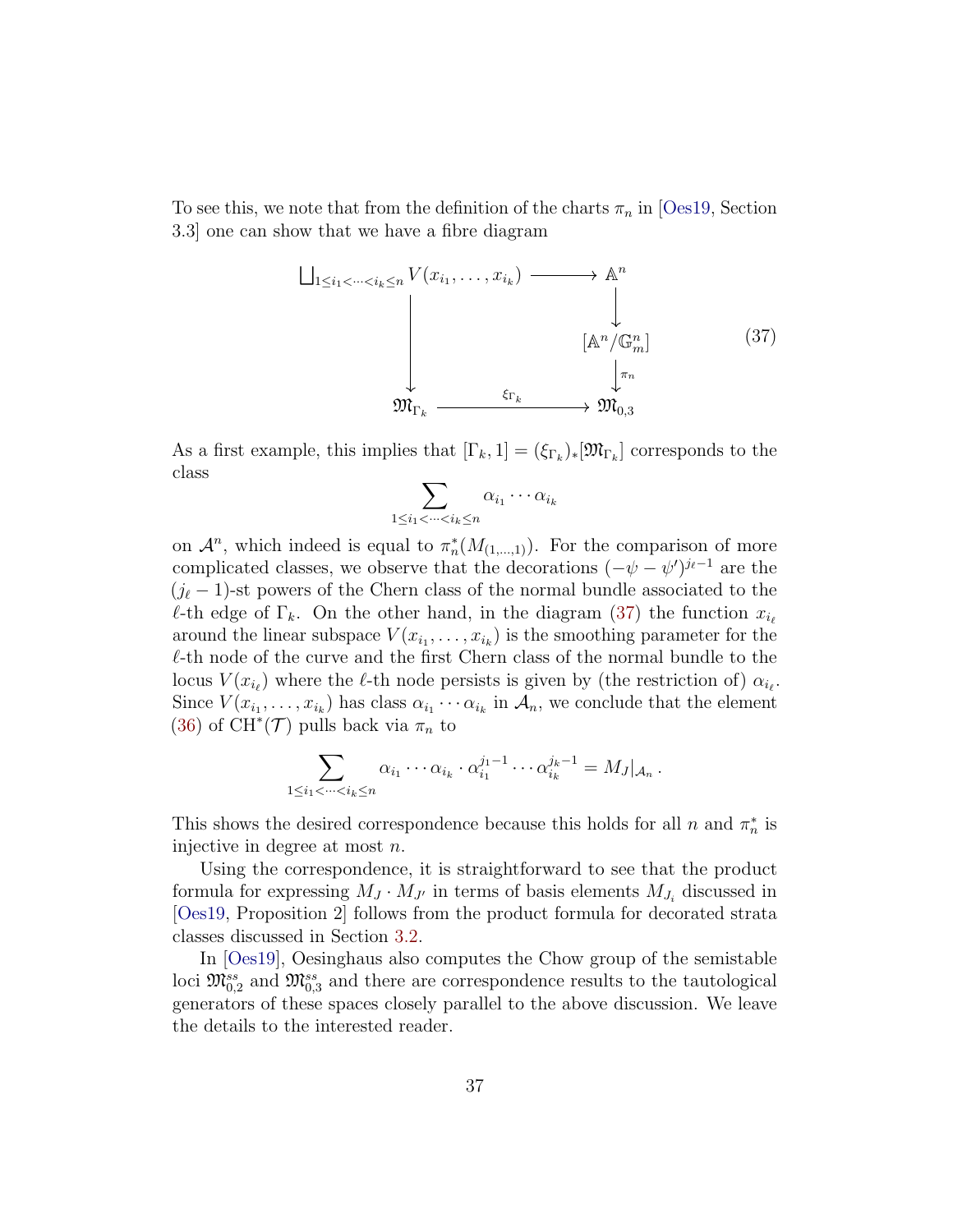# A Chow groups of locally finite type algebraic stacks

The Chow group of a finite type algebraic stack over a field  $k$  is defined in [\[Kre99\]](#page-70-1). We extend this notion to an algebraic stack which is not necessarily of finite type over  $k$ .

<span id="page-37-1"></span>**Definition A.1.** Let  $\mathfrak{M}$  be an algebraic stack, locally of finite type over a field k. Choose  $(\mathcal{U}_i)_{i\in I}$  a directed system<sup>[15](#page-37-0)</sup> of finite type open substacks of  $\mathfrak{M}$ whose union is all of  $\mathfrak{M}$ . Then we define

$$
\operatorname{CH}_*(\mathfrak{M}) = \varprojlim_{i \in I} \operatorname{CH}_*(\mathcal{U}_i),
$$

where for  $\mathcal{U}_i \subseteq \mathcal{U}_j$  the transition map  $\text{CH}_*(\mathcal{U}_j) \to \text{CH}_*(\mathcal{U}_i)$  is given by the restriction to  $\mathcal{U}_i$ . In other words, we have

$$
\mathrm{CH}_*(\mathfrak{M}) = \{ (\alpha_i)_{i \in I} : \alpha_i \in \mathrm{CH}_*(\mathcal{U}_i), \alpha_j |_{\mathcal{U}_i} = \alpha_i \text{ for } \mathcal{U}_i \subseteq \mathcal{U}_j \}.
$$

For the existence of a system  $(\mathcal{U}_i)_{i\in I}$  as above, observe that since  $\mathfrak{M}$ is locally of finite type, we can simply take the system of all finite type substacks  $\mathcal{U} \subset \mathfrak{M}$ . Moreover, given any two systems  $(\mathcal{U}_i)_{i \in I}$ ,  $(\mathcal{U}'_i)_{i \in I'}$ , one uses Noetherian induction to show that they mutually dominate each other. By standard arguments, the Chow group  $\text{CH}_*(\mathfrak{M})$  is independent of the choice of  $(\mathcal{U}_i)_{i\in I}$ .

From the definition as a limit one sees that the Chow groups  $\text{CH}_{*}(\mathfrak{M})$ inherit all the usual properties (e.g. flat pullback, projective pushforward, Chern classes of vector bundles and Gysin pullbacks) of the Chow groups from [\[Kre99\]](#page-70-1). Moreover, if  $\mathfrak{M}$  is smooth and has affine stabilizer groups at geometric points, the intersection products on the groups  $\text{CH}_*(\mathcal{U}_i)$  give rise to an intersection product on  $\text{CH}_*(\mathfrak{M})$ . In this case, if  $\mathfrak{M}$  is equidimensional we often use the cohomological degree convention

$$
\operatorname{CH}^*(\mathfrak{M})=\operatorname{CH}_{\dim\mathfrak{M}-*}(\mathfrak{M})\,.
$$

The Chow group of a locally finite type algebraic stack is defined as taking a projective limit. Since taking projective limits is not an exact functor and does not commute with tensor products, some of the properties of Chow groups

<span id="page-37-0"></span><sup>&</sup>lt;sup>15</sup>Recall that this means that for all  $\mathcal{U}_i, \mathcal{U}_j$  there exists a  $\mathcal{U}_\ell$  containing both of them.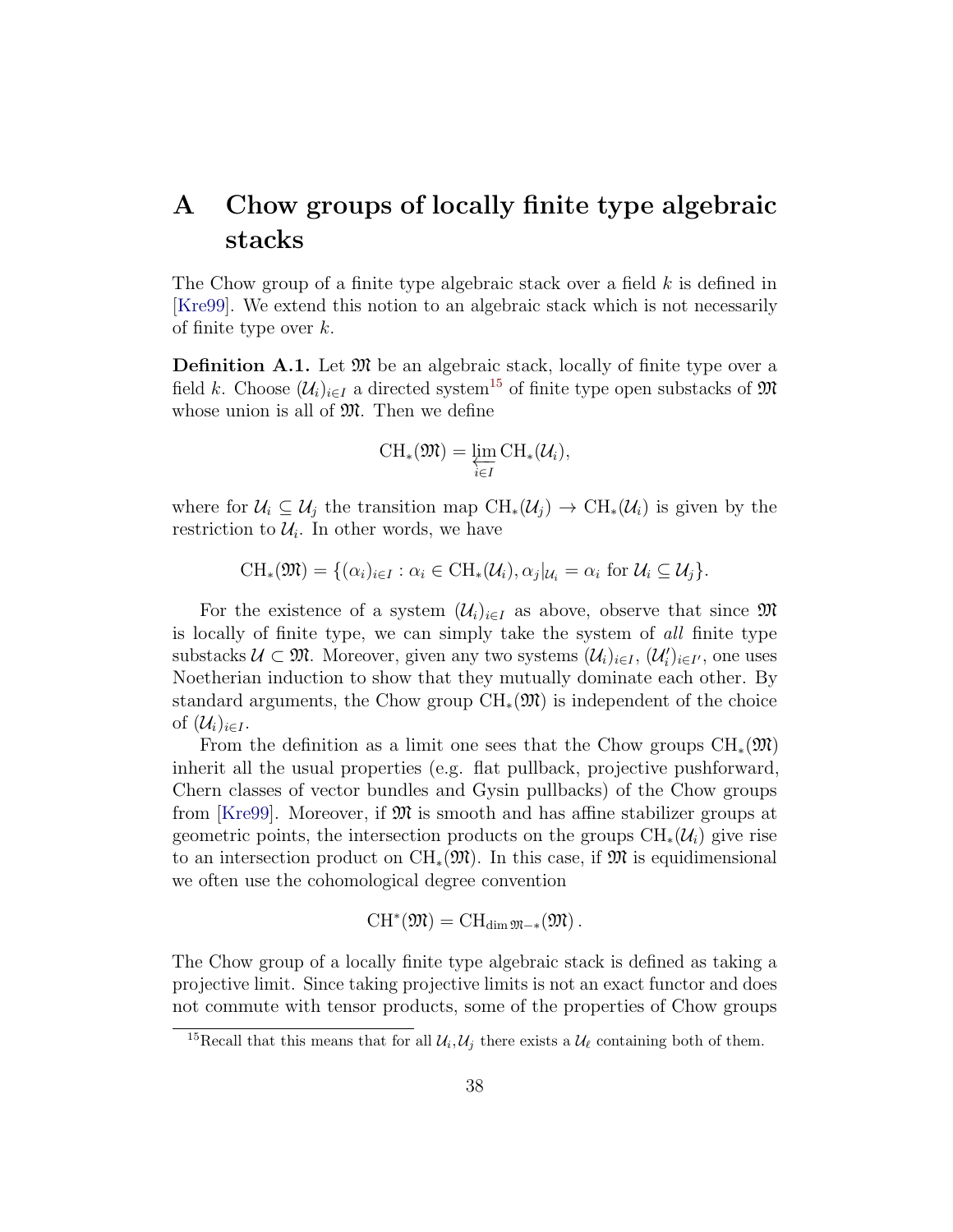of finite type algebraic stacks do not (obviously) extend. In the following definition we present two finiteness assumptions on locally finite type stacks, which guarantee that the Chow groups we define continue to have some nice properties (like having an excision sequence).

**Definition A.2.** Let  $\mathfrak{M}$  be an equidimensional algebraic stack, locally finite type over a field  $k$ .

- a) We say  $\mathfrak{M}$  is *Lindelöf* if every cover of  $\mathfrak{M}$  by open substacks has a countable subcover.
- b) We say that  $\mathfrak{M}$  has a good filtration by finite type substacks<sup>[16](#page-38-0)</sup> if there exists a collection  $(\mathcal{U}_m)_{m\in\mathbb{N}}$  of open substack of finite type on  $\mathfrak{M}$  which is increasing (i.e.  $\mathcal{U}_m \subset \mathcal{U}_\ell$  for  $m < \ell$ ) and such that  $\dim(\mathfrak{M} \setminus \mathcal{U}_m) <$  $\dim \mathfrak{M} - m$ .

**Lemma A.3.** A locally finite type algebraic stack  $\mathfrak{M}$  over k is Lindelöf if and only if it has a countable cover  $(\mathcal{U}_i)_{i\in\mathbb{N}}$  by finite type open substacks  $\mathcal{U}_i \subseteq \mathfrak{M}$ . In this case the cover  $\mathcal{U}_i$  can be chosen to be increasing. In particular, if  $\mathfrak{M}$ has a good filtration by finite type substacks it is automatically Lindelöf.

*Proof.* If  $\mathfrak{M}$  is Lindelöf, its cover by the system of all finite type substacks has a countable subcover. Conversely assume that  $(\mathcal{U}_i)_{i\in\mathbb{N}}$  is a countable cover of M by finite type open substacks. Given any open cover  $(\mathcal{V}_j)_{j\in J}$  of M, each single open  $\mathcal{U}_i$  is covered by finitely many elements  $\mathcal{V}_{j_{i,\ell}}$  of the second cover via Noetherian induction. Then the system  $(\mathcal{V}_{j_{i,\ell}})_{i,\ell}$  is a countable subcover.  $\Box$ 

- **Example A.4.** a) The stacks  $\mathfrak{M}_{g,n}$  of prestable curves have a good filtration by finite type substacks, given by the loci  $\mathfrak{M}_{g,n}^{\leq e}$  of curves having at most e nodes.
	- b) The universal Picard stack  $\mathfrak{Pic}_{q,n}$  over  $\mathfrak{M}_{q,n}$  parameterizing tuples

$$
(C,p_1,\ldots,p_n,\mathcal{L})
$$

of a prestable marked curve and a line bundle  $\mathcal L$  on  $C$  is Lindelöf, but does not have a good filtration by finite type substacks.

Indeed, we do get a countable cover  $(\mathcal{U}_m)_{m\in\mathbb{N}}$  by finite type substacks, where  $\mathcal{U}_m$  is the set of  $(C, p_1, \ldots, p_n, \mathcal{L})$  such that C has at most m nodes

<span id="page-38-0"></span><sup>16</sup>This definition is taken from [\[Oes19,](#page-70-0) Definition 5].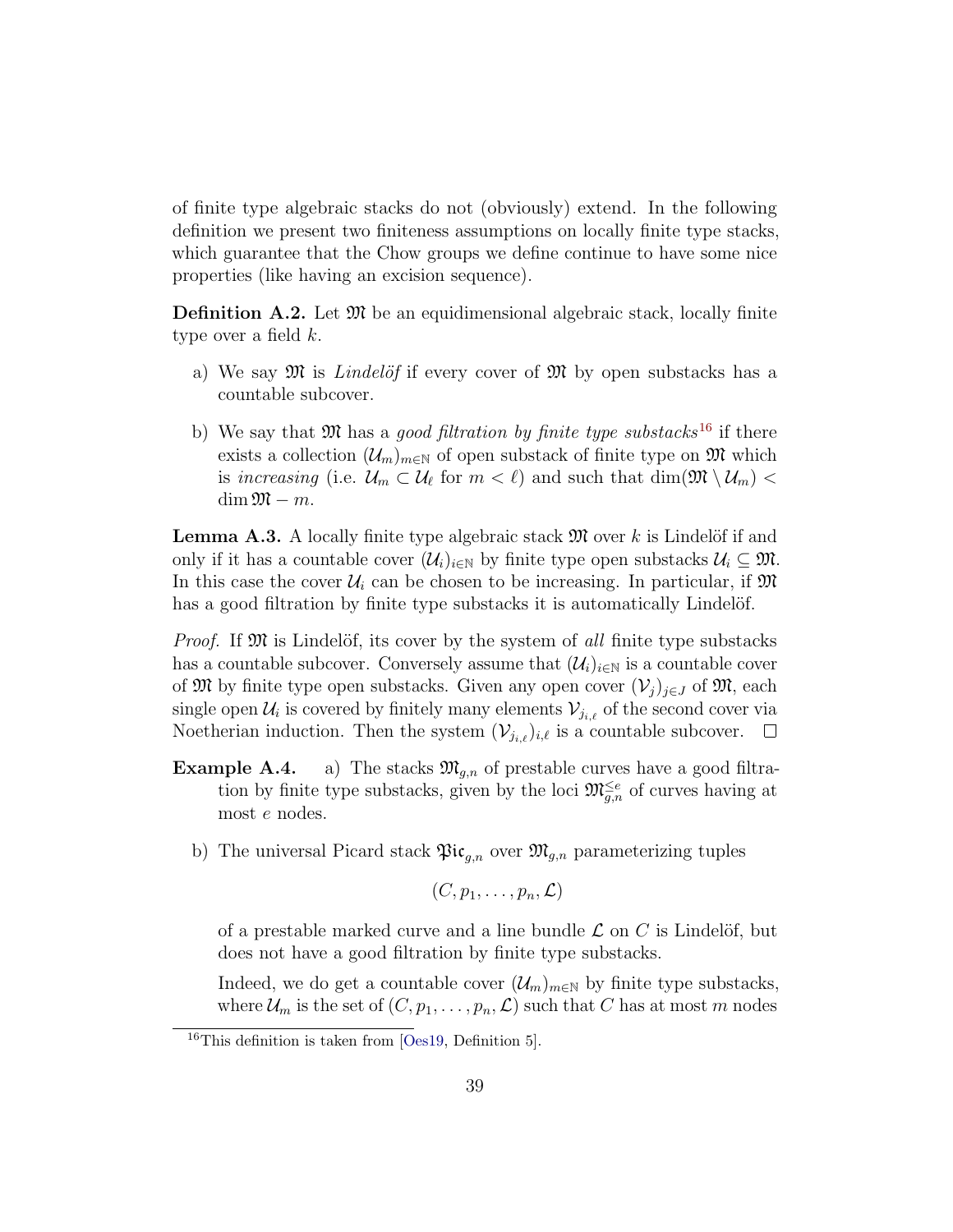and such that the absolute value of the degree of  $\mathcal L$  on any component of  $C$  is at most  $m$ . This cover is increasing, but does not satisfy that  $\dim(\mathfrak{Pic}_{a,n} \setminus \mathcal{U}_m)$  goes to  $-\infty$ .

The fact that no good filtration can exist follows from the observation that  $\mathfrak{Pic}_{a,n}$  has infinitely many boundary divisors (corresponding to ways that the degree of  $\mathcal L$  can split up on the components of a curve with two components) and no finite type stack  $\mathcal{U}_1$  can contain all generic points of these divisors.

The paper [\[BHP](#page-68-0)<sup>+</sup>20] studied cycles and relations in the operational [C](#page-59-0)how ring  $\text{CH}^*_{\text{op}}(\mathfrak{Pic}_{g,n})$ , see Section C for details. While we do not pursue this direction of study in the current paper, the Picard stack is one of our main motivations for introducing the property of being Lindelöf.

c) For completeness, let us mention that an example of an irreducible scheme which is not Lindelöf is the *line with uncountably many origins*, obtained from the disjoint union of uncountably many copies of the affine line by identifying them away from the origin.

When  $\mathfrak{M}$  has a good filtration  $(\mathcal{U}_m)_{m\in\mathbb{N}}$  by finite type substacks, for fixed d we have

$$
\text{CH}^d(\mathfrak{M}) = \text{CH}^d(\mathcal{U}_m)
$$

for  $m > d$ . This implies that, as long as we are interested in a fixed codimension, all computations can be carried out on a finite type stack and thus essentially all results for the Chow groups of such stacks carry over (e.g. the excision sequence, including the version extended on the left by one higher Chow group from [\[Kre99,](#page-70-1) Proposition 4.2.1]).

For stacks which are Lindelöf, we get at least the first three terms of the excision sequence.

<span id="page-39-0"></span>**Proposition A.5.** Let  $\mathfrak{M}$  be an equidimensional algebraic stack, locally finite type over a field k which is Lindelöf. Let  $j : \mathfrak{Z} \to \mathfrak{M}$  be a closed substack with complement  $i : \mathfrak{V} = \mathfrak{M} \setminus \mathfrak{Z} \to \mathfrak{M}$ . Then there exists a complex

<span id="page-39-1"></span>
$$
\text{CH}_{*}(3) \xrightarrow{j_{*}} \text{CH}_{*}(\mathfrak{M}) \xrightarrow{i^{*}} \text{CH}_{*}(\mathfrak{V}) \to 0
$$
 (38)

which is exact at  $\text{CH}_{*}(\mathfrak{V})$ , i.e. i<sup>\*</sup> is surjective. If moreover the stack  $\mathfrak{V}$  is a countable (finite or infinite) disjoint union of quotient stacks, the sequence is also exact at  $\text{CH}_*(\mathfrak{M}).$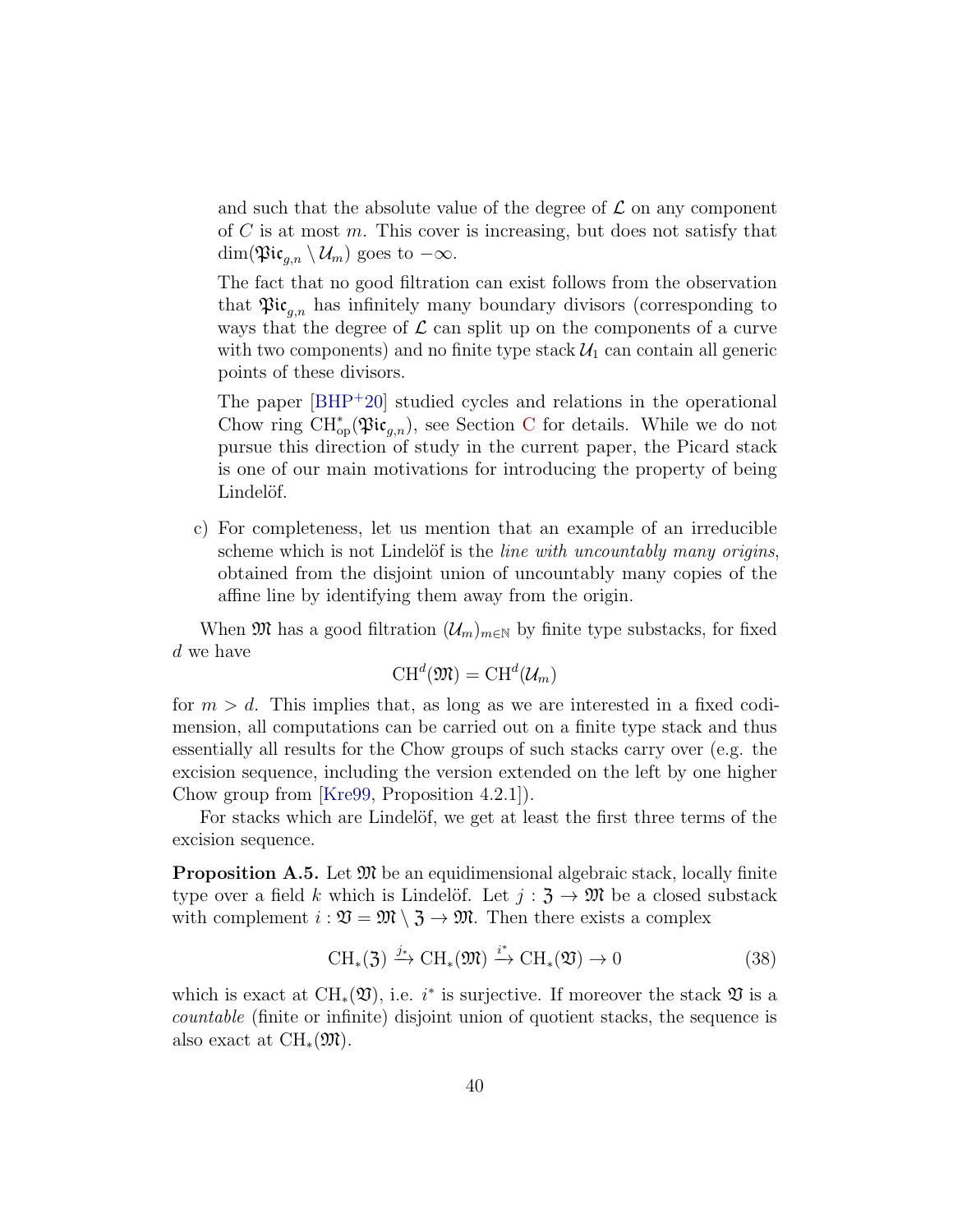Note that while the condition on  $\mathfrak V$  being a countable union of quotient stacks might sound far-fetched, this is the situation that we would encounter e.g. by taking  $\mathfrak{M}$  to be the boundary of the Picard stack  $\mathfrak{Pic}_{q,n}$  and taking  $\mathfrak{Z} \subset \mathfrak{M}$  the closed substack where the curve has at least 2 nodes.

*Proof of Proposition [A.5.](#page-39-0)* Let  $(\mathcal{U}_m)_{m\in\mathbb{N}}$  be an increasing cover of M by finite type substacks. Denote by  $\mathfrak{M}_m$ ,  $\mathfrak{Z}_m$ ,  $\mathfrak{V}_m$  the intersections of  $\mathfrak{M}, \mathfrak{Z}, \mathfrak{V}$  with  $\mathcal{U}_m$ and by  $j_m, i_m$  the restrictions of j, i. Then by the usual excision sequence for finite-type stacks we have that

<span id="page-40-0"></span>
$$
0 \to \mathrm{CH}_*(\mathfrak{Z}_m)/\ker((j_m)_*) \xrightarrow{(j_m)_*} \mathrm{CH}_*(\mathfrak{M}_m) \xrightarrow{i_m^*} \mathrm{CH}_*(\mathfrak{V}_m) \to 0.
$$
 (39)

are exact sequences. From another application of the excision sequence we see that the restriction maps

$$
\text{CH}_{*}(\mathfrak{Z}_{m}) \to \text{CH}_{*}(\mathfrak{Z}_{m'})
$$
 for  $m' < m$ 

are surjective. This implies that the system  $(\text{CH}_{*}(\mathfrak{Z}_m)/\ker((j_m)_{*}))_m$  is Mittag-Leffler (see [\[Sta20,](#page-70-2) [Tag 0596\]](https://stacks.math.columbia.edu/tag/0596)). Then it follows from [\[Sta20,](#page-70-2) [Tag 0598\]](https://stacks.math.columbia.edu/tag/0598) that we obtain an exact sequence

$$
0 \to \varprojlim_m(\mathrm{CH}_*(\mathfrak{Z}_m)/\ker((j_m)_*)) \to \mathrm{CH}_*(\mathfrak{M}) \to \mathrm{CH}_*(\mathfrak{U}) \to 0.
$$

This finishes the proof of exactness of [\(38\)](#page-39-1) at  $\text{CH}_{*}(\mathfrak{U})$ .

If  $\mathfrak V$  is a countable disjoint union of quotient stacks, we can modify the exact sequence [\(39\)](#page-40-0), extending it to the left to obtain

$$
0 \to \mathrm{CH}_{*}(\mathfrak{V}_{m}, 1)/\ker(\partial_{m}) \xrightarrow{\partial_{m}} \mathrm{CH}_{*}(\mathfrak{Z}_{m}) \xrightarrow{(j_{m})_{*}} \ker(i_{m}^{*}) \to 0. \qquad (40)
$$

We claim that the directed system

$$
(K_m)_m = (\mathrm{CH}_*(\mathfrak{V}_m, 1)/\ker(\partial_m))_m
$$

is Mittag-Leffler, i.e. that for  $m$  fixed, the images of the restriction maps  $K_{m'} \to K_m$  stabilize for  $m' \gg m$ . This follows from two easy observations:

• Since by construction  $\mathfrak{V}_m = \mathfrak{V} \cap \mathcal{U}_m$  is of finite type, it is supported on a finite number of connected components  $\mathfrak{V}^1, \ldots, \mathfrak{V}^{e_m}$  of  $\mathfrak{V}$ .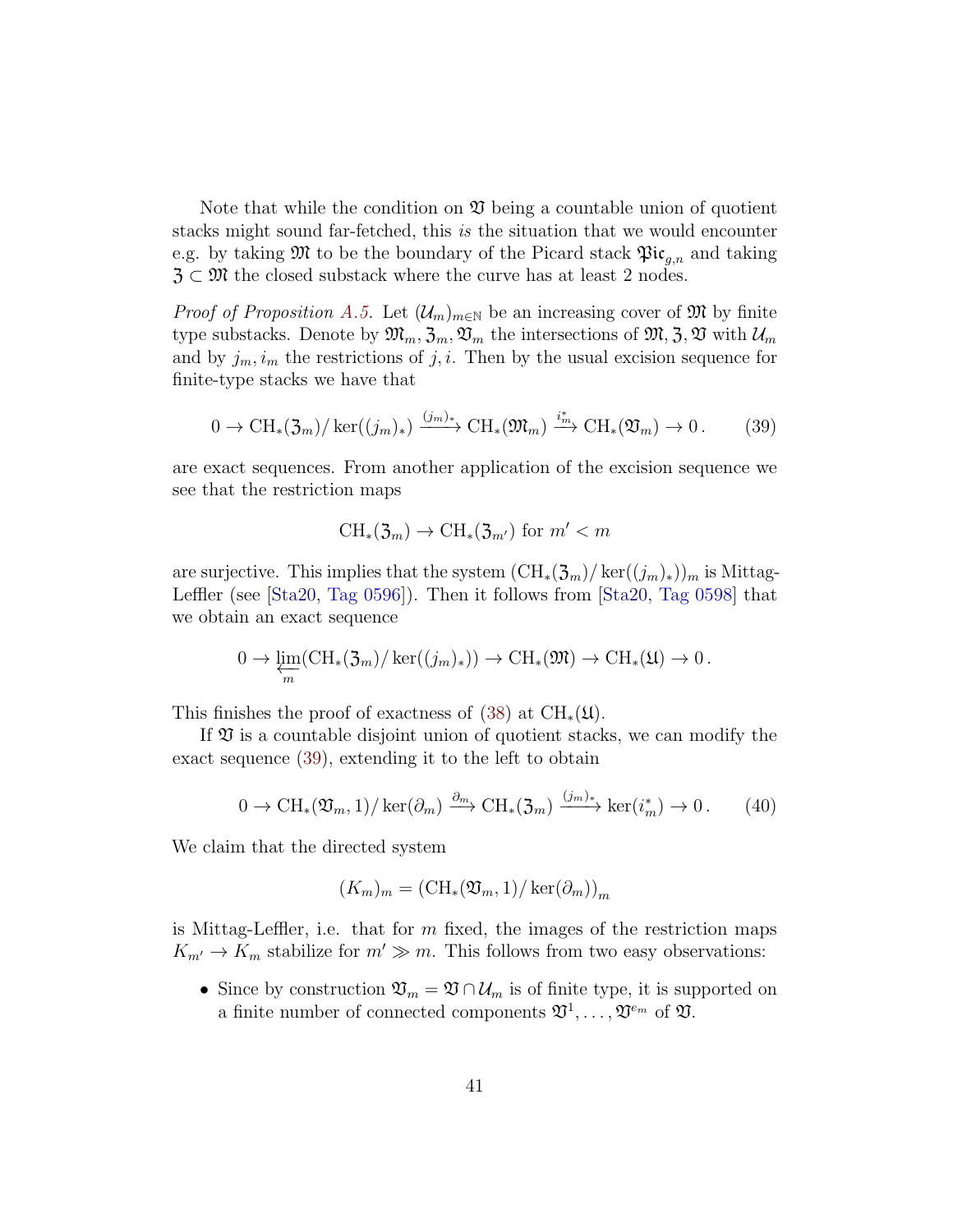• Since the stacks  $\mathcal{U}_m$  cover  $\mathfrak{M}$ , we know by Noetherian induction that for  $m' \gg m$  the stack  $\mathfrak{V}_{m'}$  contains the union of  $\mathfrak{V}^1, \ldots, \mathfrak{V}^{e_m}$ , so that we have

$$
K_{m'} = \bigoplus_{i=1}^{e_m} \operatorname{CH}_*(\mathfrak{V}^i, 1) \oplus \operatorname{CH}_*\left(\mathfrak{V}_{m'} \setminus \bigcup_{i=1}^{e_m} \mathfrak{V}^i, 1\right)
$$

.

Under the map  $K_{m'} \to K_m$ , the second direct summand always maps to zero (since it is supported on a different connected component). Thus indeed for  $m' \gg m$ , the image of  $K_{m'} \to K_m$  stabilizes to the image of the restriction morphism

$$
\bigoplus_{i=1}^{e_m} \mathrm{CH}_*(\mathfrak{V}^i, 1) \to \mathrm{CH}_*(\mathfrak{V}_m, 1) = K_m.
$$

We conclude that the system  $(K_m)_m$  is Mittag-Leffler, so again using [\[Sta20,](#page-70-2) [Tag 0598\]](https://stacks.math.columbia.edu/tag/0598) we obtain an exact sequence

$$
0 \to \varprojlim_{m}(K_{m}) \to \mathrm{CH}_{*}(\mathfrak{Z}) \to \varprojlim_{m} \ker(i_{m}^{*}) = \ker(i^{*}) \to 0,
$$

where we use that taking directed inverse limits is left-exact to identify the limit of ker $(i_m^*)$  as ker $(i^*)$ . Thus we conclude that CH<sub>\*</sub>(3) surjects onto the kernel of  $i^*$ , obtaining exactness of [\(38\)](#page-39-1) at CH<sub>\*</sub>( $\mathfrak{M}$ ).  $\Box$ 

Remark A.6. In the context of algebraic spaces, a different definition of Chow groups for locally finite type spaces is presented in [\[Sta20,](#page-70-2) [Tag 0EDZ\]](https://stacks.math.columbia.edu/tag/0EDZ). It works directly with formal linear combinations of cycles where locally only finitely many of the coefficients are nonzero. We expect that adapting the definitions of [\[Kre99\]](#page-70-1), one can give a similar definition in the case of algebraic stacks locally of finite type. It seems likely that for stacks which are far away from being finite type (e.g. stacks not being Lindelöf) these alternative Chow groups have better formal properties than the groups we construct, since e.g. in the setting of algebraic spaces they satisfy an excision sequence without such assumptions on the ambient space (see [\[Sta20,](#page-70-2) [Tag 0EP9\]](https://stacks.math.columbia.edu/tag/0EP9)). The advantage of Definition [A.1](#page-37-1) is that it does not require us to reprove the standard constructions and properties of Chow groups since they descend easily to the projective limit. We do expect that the alternative definition of Chow groups modeled on [\[Sta20,](#page-70-2) [Tag 0EDZ\]](https://stacks.math.columbia.edu/tag/0EDZ) coincides with our definition for algebraic stacks locally of finite type over a field which have a good filtration by finite type substacks.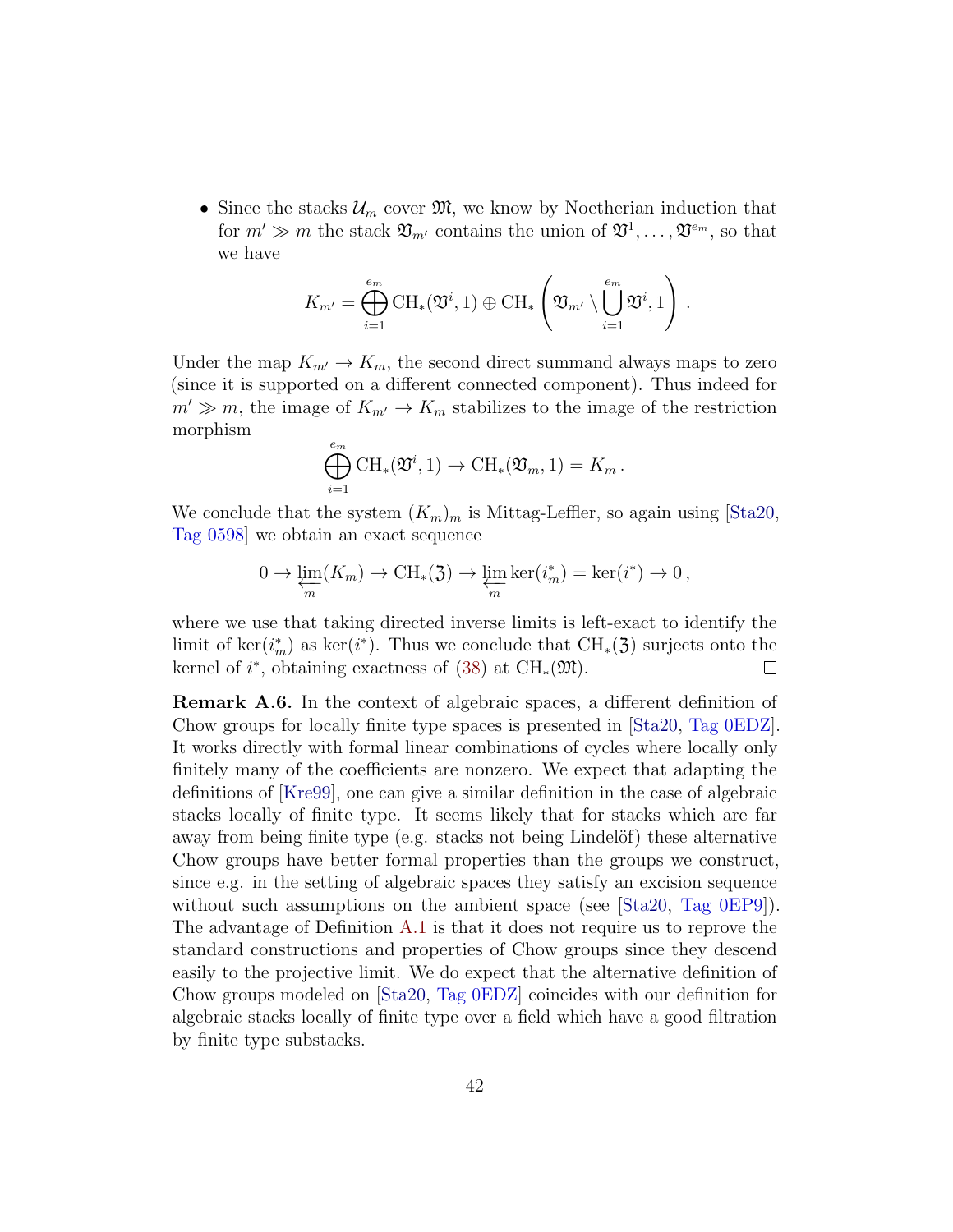# B Proper pushforward of cycles (joint with J. Skowera)

It is known that algebraic stacks of finite type over a field which can be stratified by locally closed substacks which are global quotient stacks admit an intersection theory with integral coefficients. The theory includes a pushforward operation for projective morphisms [\[Kre99\]](#page-70-1). In the definition of the tautological ring we frequently use pushforwards along forgetful and morphisms. For the moduli stacks of prestable curves, these morphisms are proper, but not projective. A priori this is a problem. Here we show that the pushforward operation for integral coefficients may be extended to proper representable morphisms. If the coefficients are rational, there is also a pushforward for morphisms of relative Deligne-Mumford type.

#### B.1 Definitions and terminologies

Let a base field  $k$  be fixed. In this section stacks are algebraic stacks of finite type over  $k$ . All morphisms are morphisms over  $k$ . A morphism of stacks  $X \to Y$  is projective if it can be factored up to 2-isomorphism through a closed immersion into the projective bundle  $\mathbb{P}(\mathcal{E}) \to Y$  for a coherent sheaf  $\mathcal E$ of  $\mathcal{O}_Y$ -modules.

We briefly recall the construction of the Chow groups of an algebraic stack Y of finite type over k. A representative of a d-cycle is a pair  $(f, \alpha)$  for a projective morphism  $f: X \to Y$  from an algebraic stack X and a naive cycle  $\alpha \in \mathrm{CH}_{d+\mathrm{rk}\, E}^{\circ}(E)$  on a vector bundle  $E \to X$  of constant rank. The Chow groups of  $Y$  are

$$
\mathrm{CH}_d(Y) = \lim_{X \to Y \in \mathfrak{A}_Y} \left[ \widehat{\mathrm{CH}}_d(X) / \widehat{B}_d(X) \right]
$$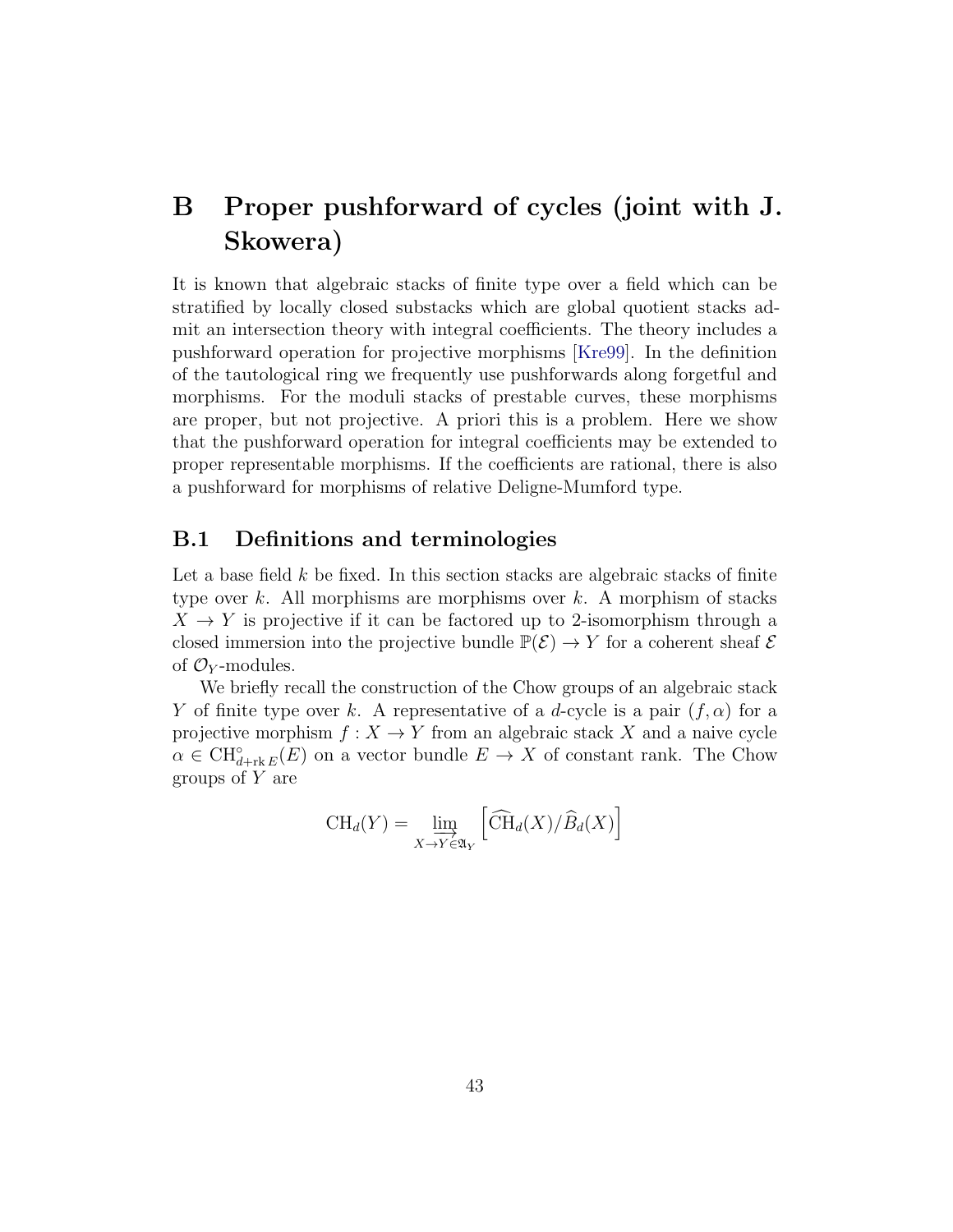where

$$
\widehat{CH}_d(X) = \lim_{E \in \mathfrak{B}_X} CH_{d+rk}^{\circ} E
$$
\n
$$
CH_d^{\circ}(E) = Z_d(E)/\delta \text{Rat}_d(E)
$$
\n
$$
Z_d(E) = d\text{-dimensional cycles}
$$
\n
$$
\text{Rat}_d(E) = \bigoplus_{Z} k(Z)^*, Z \subset E \text{ integral closed, } \dim Z = d+1
$$
\n
$$
Ob(\mathfrak{A}_Y) = \{X \to Y \mid \text{ projective}\}
$$
\n
$$
Mor(X, X') = \{X \to X' \mid Y \text{-isom. onto an open and closed substack of } X'\}
$$
\n
$$
Ob(\mathfrak{B}_X) = \{E \to X \mid \text{ vector bundle of constant rank}\}
$$
\n
$$
Mor(E, F) = \{E \to F \mid \text{ surjective vector bundle morphism } \}.
$$

The subgroup  $\widehat{B}_d(X)$  is defined to be

$$
\widehat{B}_d(X) = \coprod_{\substack{p_1, p_2: W \to X \\ g \circ p_1 \cong g \circ p_2}} \coprod_{E, F \in \mathfrak{B}_X} Z_{E, F},
$$

$$
Z_{E,F} = \left\{ p_{2*} \beta_2 - p_{1*} \beta_1 \middle| \begin{array}{c} \beta_1 \in \text{CH}_{d+\text{rk}\,E}^{\circ}(p_1^*E), \quad \beta_2 \in \text{CH}_{d+\text{rk}\,F}^{\circ}(p_2^*F) \\ \beta_1 \sim \beta_2 \text{ in } \widehat{\text{CH}}_d(W) \end{array} \right\}
$$

where the first union is over *projective* morphisms and introduces a dependence on the morphism  $g: X \to Y$  through the constraint  $g \circ p_1 \cong g \circ p_2$ . This accomplishes in a single step what the original definition [\[Kre99,](#page-70-1) Definition 2.1.4(iii)] does in two by assuming the vector bundles to be of constant rank.

The above definition facilitates projective pushforwards: the cycle  $(g, \alpha)$ pushes forward under f to  $(f \circ g, \alpha)$ . A projective morphism  $S \to U$  to an open substack  $U \subset Y$  can be realized as the pullback of a projective morphism to Y [\[Kre99,](#page-70-1) Corollary 2.3.2]. It is unknown whether this property can be extended to proper morphisms.

<span id="page-43-0"></span>**Definition B.1.** Let  $f : X \to Y$  be a morphism of algebraic stacks. We further define restricted Chow groups formed from the pullbacks of vector bundles,

$$
\operatorname{CH}_{d}^{f}(X) = \lim_{Y' \to Y \in \mathfrak{A}_{Y}} \left[ \widehat{\operatorname{CH}}_{d}^{f'}(X') / \widehat{B}_{d}^{f'}(X') \right],
$$

where  $f' : X' \to Y'$  is the pullback of f by the projective morphism  $Y' \to Y'$ Y. Recall that the restricted Edidin–Graham–Totaro Chow groups [\[Kre99,](#page-70-1)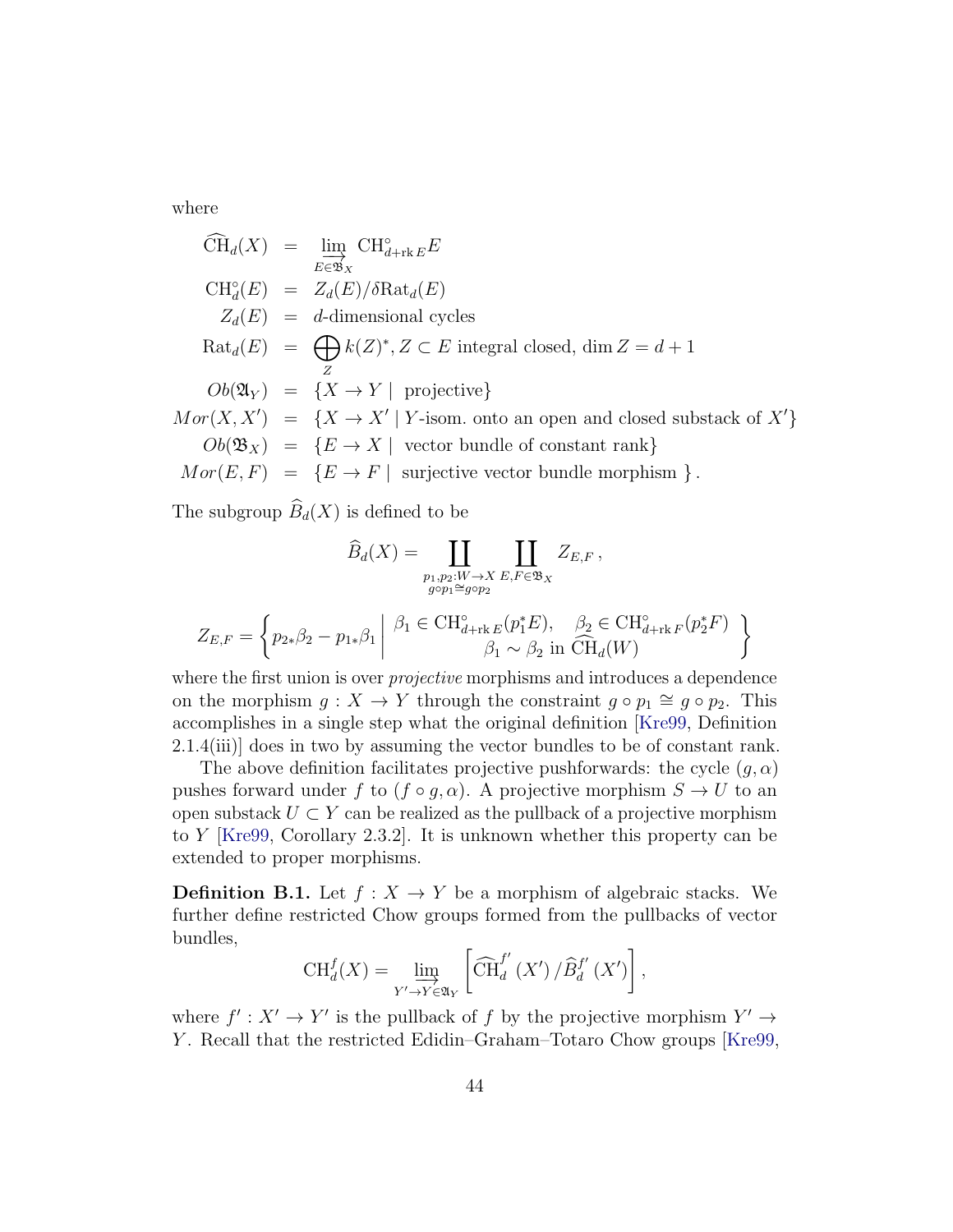Definition 2.1.4(iv)] are the groups defined by

<span id="page-44-1"></span>
$$
\widehat{\text{CH}}_{d}^{f'}(X') = \varinjlim_{E \in \mathfrak{B}_{Y'}} \text{CH}_{d+\text{rk } E}^{\circ}(f'^*E). \tag{41}
$$

The quotient group

$$
\widehat{B}_d^{f'}X' = \coprod_{\substack{p_1, p_2: W \to Y' \\ g \circ p_1 \cong g \circ p_2}} \coprod_{E, F \in \mathfrak{B}_{Y'}} Z_{E, F}^f,
$$

where

$$
Z_{E,F}^f = \left\{ p'_{2*} \beta_2 - p'_{1*} \beta_1 \middle| \begin{array}{c} \beta_1 \in \text{CH}_{d+{\rm rk}\, E}^{\circ}(p'^{*} f'^{*} E), \ \beta_2 \in \text{CH}_{d+{\rm rk}\, F}^{\circ}(p'^{*} f'^{*} F) \\ \beta_1 \sim \beta_2 \text{ in } \widehat{\text{CH}}_{d}^{f''}(W') \end{array} \right\} ,
$$

depends on the notation,

$$
W' \xrightarrow{\frac{p'_1}{p'_2}} X' \xrightarrow{g'} X
$$
  

$$
\downarrow f'' \qquad \qquad \downarrow f' \qquad \qquad \downarrow f
$$
  

$$
W \xrightarrow{\frac{p_1}{p_2}} Y' \xrightarrow{g} Y.
$$

Recall that we only consider vector bundles of constant rank. Therefore a cycle in  $\text{CH}_d^f(X)$  is represented by  $(g, \alpha')$ ,  $\alpha' \in \text{CH}_{d+\text{rk } E'}^{\circ}(E')$  as in the pullback diagram:

<span id="page-44-0"></span>
$$
E' \longrightarrow X' \longrightarrow X
$$
  
\n
$$
\downarrow f'' \qquad \downarrow f' \qquad \downarrow f \text{ rep}
$$
  
\n
$$
E \xrightarrow{\pi} Y' \xrightarrow{g \text{ proj}} Y.
$$
 (42)

There is a natural morphism from the restricted Chow groups to the usual Chow groups

$$
\iota_f: \operatorname{CH}_d^f(X) \to \operatorname{CH}_d(X).
$$

When f is proper and representable, the cycles in  $\text{CH}^f_d(X)$  can be pushed forward between naive Chow groups by direct generalization of the definition of pushforward for Deligne-Mumford stacks [\[Vis89,](#page-71-0) Definition 3.6]. If E is a vector bundle on  $Y'$ , then  $f_*$  pushes the class represented by a cycle  $\alpha \in \mathrm{CH}_*^{\circ}(E')$  forward to  $f''_{*}(\alpha) \in \mathrm{CH}_*^{\circ}(E)$  in the notation of diagram [\(42\)](#page-44-0).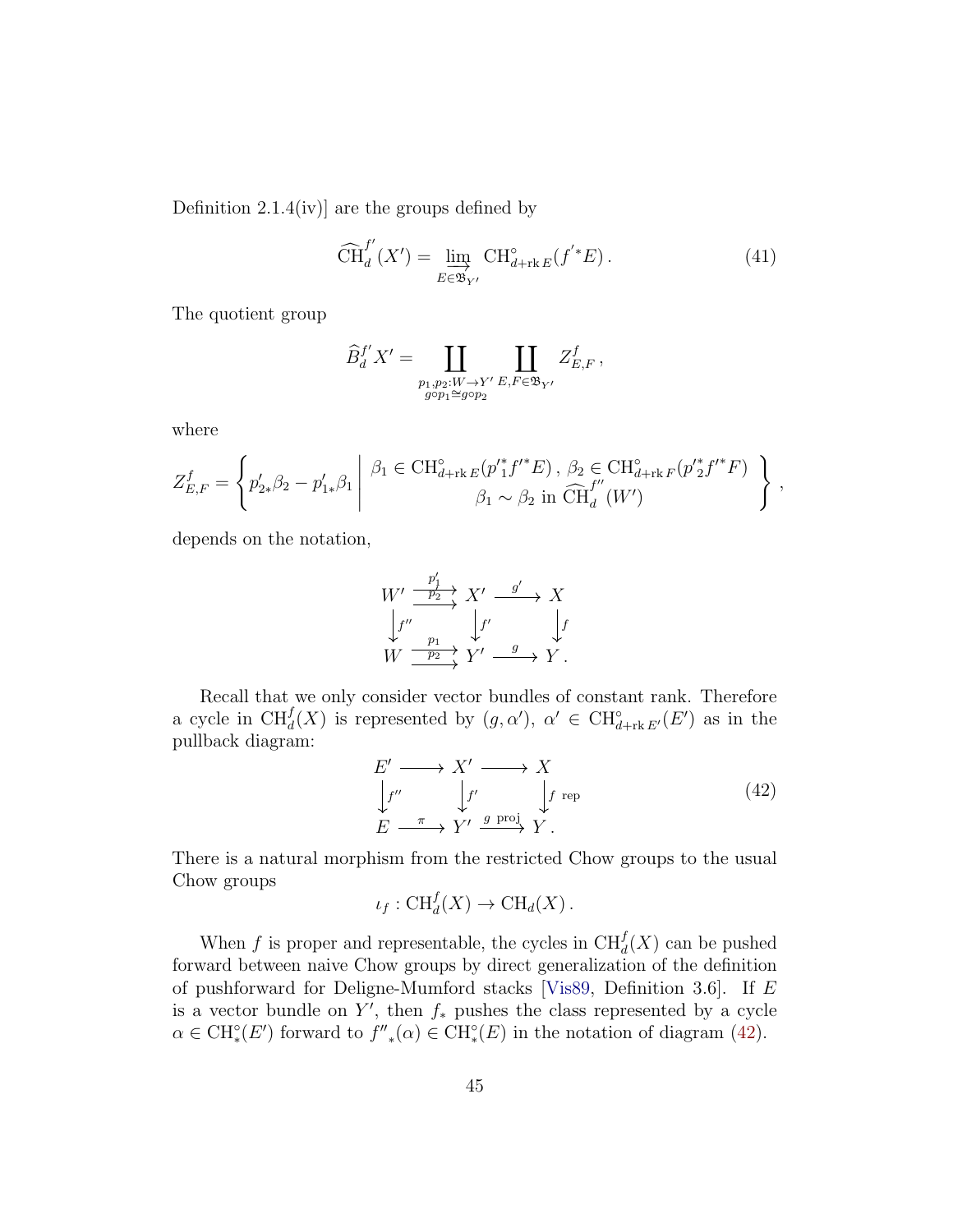**Lemma B.2.** If  $f : X \to Y$  is a proper, representable morphism, then there is a proper pushforward  $f_*: \mathrm{CH}_d^f(X) \to \mathrm{CH}_d(Y)$  for all d.

A morphism  $f: X \to Y$  of stacks is *of relative Deligne-Mumford type* if any morphism  $T \to Y$  from a scheme T to Y pulls back to a Deligne-Mumford stack  $X \times_Y T$ . Note that representable morphisms are of relative Deligne-Mumford type. The proper pushforward of naive Chow groups  $CH<sup>o</sup>(-)$ <sub>Q</sub> along relative Deligne-Mumford type morphism is defined as follows: for  $f: X \to Y$ a relative Deligne-Mumford type, proper morphism between algebraic stacks, we construct a pushforward map

<span id="page-45-0"></span>
$$
f_*\colon Z_*(X)_{\mathbb{Q}} \to Z_*(Y)_{\mathbb{Q}}\,. \tag{43}
$$

To define [\(43\)](#page-45-0), the degree of f defined in [\[Vis89\]](#page-71-0) should be extended to this setting. We first consider the case when  $X$  is an integral algebraic stack and Y is the image of f. For a smooth surjective morphism  $u: U \to Y$  from an integral scheme U, consider the cartesian diagram



Since f is relative Deligne-Mumford type, the fiber product  $U_X$  is a Deligne-Mumford stack. Moreover  $U_X$  is reduced because  $U_X \to X$  is smooth and X is reduced. Let  $U_X = \bigcup_i U_i$  be a finite number of irreducible components of U and let  $f_i' : U_i \to U$  be the restriction of  $f'$  to each irreducible component. We define

$$
\deg f = \begin{cases} \sum_i \deg f'_i, & \text{when } \dim X = \dim Y \\ 0, & \text{otherwise} \end{cases}
$$

where deg  $f'_i$  is the degree of  $f'_i$  between Deligne-Mumford stacks defined in [\[Vis89\]](#page-71-0)<sup>[17](#page-45-1)</sup>. This definition is independent of the choice of a smooth atlas u. For an arbitrary Q-linear combination of integral cycles  $Z = \sum_j a_j \cdot Z_j$  the map [\(43\)](#page-45-0) is defined by

$$
[Z] \mapsto \sum_j a_j \deg(f|_{Z_j}) \cdot [f(Z_j)].
$$

<span id="page-45-1"></span><sup>&</sup>lt;sup>17</sup>For a proper Deligne-Mumford type morphism, the degree is a rational number in general.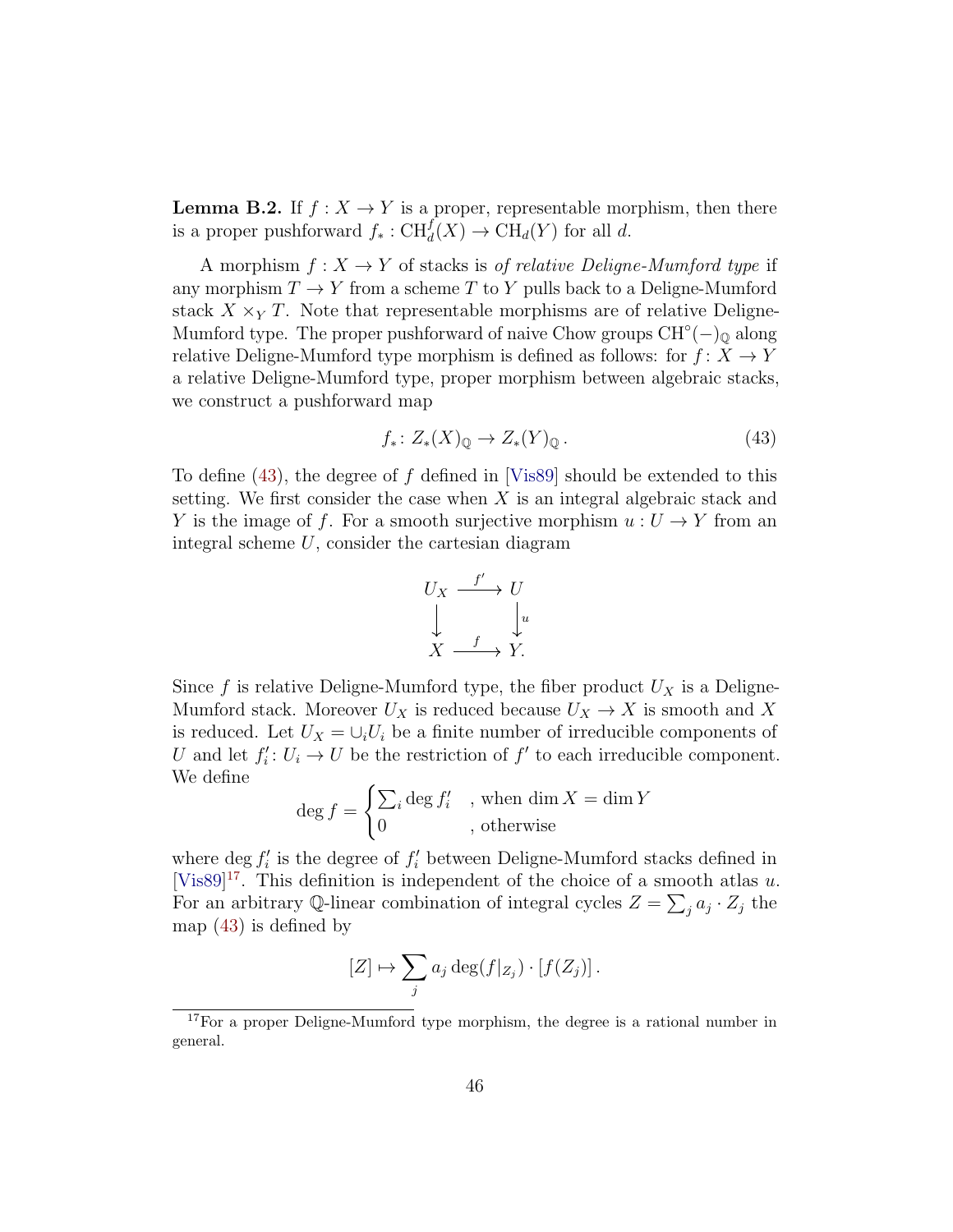It is straightforward to check that  $f_*$  is functorial.

Similarly, we can define a proper pushforward

$$
f_*\colon \text{Rat}_*(X) \to \text{Rat}_*(Y)
$$

on the space of rational equivalences. Let  $Z \subseteq X$  be an integral closed substack of dimension  $d+1$  and let  $\varphi \in k(Z)^*$ , giving an element  $(Z, \varphi) \in$  $\text{Rat}_{d}(Y)$ . Then for  $Z' = f(Z) \subseteq Y$  we set  $f_{*}(Z, \varphi) = 0$  if  $\dim Z' < \dim Z$ and  $f_*(Z,\varphi)=(Z',N_{k(Z)/k(Z') }(\varphi))$  otherwise, where  $N_{k(Z)/k(Z')}$  is the norm map of the finite field extension  $k(Z)/k(Z')$ .

Before continuing, we want to argue that this pushforward of rational equivalences is compatible with taking smooth covers. Indeed, given a smooth surjective morphism  $U \to Y$  of relative dimension e consider the fibre diagram

$$
\begin{array}{ccc}\nV & \xrightarrow{\hat{f}} & U \\
\downarrow & & \downarrow \\
X & \xrightarrow{f} & Y\n\end{array}
$$

.

Pullbacks to  $U, V$  induce maps  $\text{Rat}_*(Y) \to \text{Rat}_{*+e}(U)$  and  $\text{Rat}_*(X) \to$  $\text{Rat}_{*+e}(V)$  and we claim that the natural diagram

<span id="page-46-0"></span>
$$
\operatorname{Rat}_{*+e}(V) \xrightarrow{\widehat{f}_{*}} \operatorname{Rat}_{*+e}(U)
$$
\n
$$
\uparrow \qquad \qquad \uparrow \qquad (44)
$$
\n
$$
\operatorname{Rat}_{*}(X) \xrightarrow{f_{*}} \operatorname{Rat}_{*}(Y)
$$

commutes. To see this, let  $Z \subseteq X$  be an integral closed substack, write  $Z' =$  $f(Z)$  and denote by  $Z_V, Z'_U$  their preimages in V, U. Then  $\dim(Z') < \dim(Z)$ if and only if  $\dim(Z'_U) < \dim(Z_V)$ . On the other hand, when we have equality of dimensions and denote by  $Z_{V,i}$ ,  $Z'_{U,i}$  the irreducible components of  $Z_V, Z'_U,$ it holds that  $k(Z_{V,i}) = k(Z) \otimes_{k(Z')} k(Z'_{U,i})$ . Then we claim that for  $\varphi \in k(Z)$ we have

<span id="page-46-1"></span>
$$
N_{k(Z)/k(Z')}(\varphi) = N_{k(Z_{V,i})/k(Z'_{U,i})}(\varphi) ,
$$
\n(45)

which finishes the proof of the commutativity of the diagram  $(44)$ . But indeed, the claim [\(45\)](#page-46-1) follows from the definition of the norm, since the determinant of an endomorphism of a vector space over some field  $K$  is unchanged by tensoring with an extension field of K.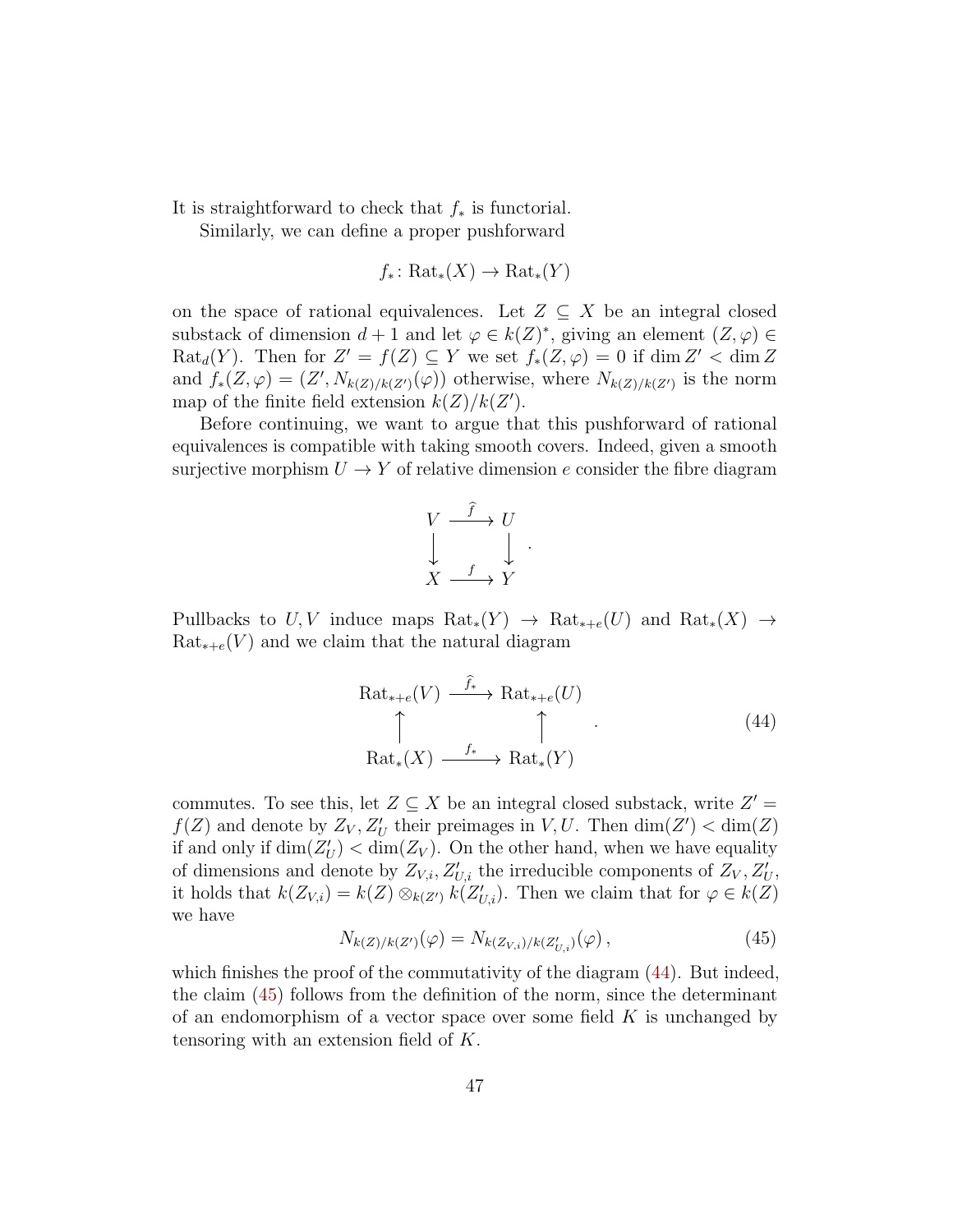**Lemma B.3.** The pushforward  $f_*$  commutes with the boundary map  $\delta$  and thus passes through rational equivalence.

Proof. We first argue that it is enough to prove the compatibility on a smooth atlas of Y. Let  $U \to Y$  be a smooth atlas of relative dimension e, then we have a commutative diagram

$$
0 \longrightarrow Z_*(Y) \longrightarrow Z_{*+e}(U) \longrightarrow Z_{*+2e}(U \times_Y U),
$$
  

$$
\delta \uparrow \qquad \qquad \delta \uparrow \qquad \qquad \delta \uparrow
$$
  

$$
0 \longrightarrow \text{Rat}_*(Y) \longrightarrow \text{Rat}_{*+e}(U) \longrightarrow \text{Rat}_{*+2e}(U \times_Y U)
$$

where the rows are equalizer sequences. There is a similar diagram for the induced map  $U \times_Y X \to X$ , and this diagram maps to the diagram above via the proper pushforward  $f_*$ . But then due to the injectivity of the map  $Z_*(Y) \to Z_{*+e}(U)$ , the claimed equality of maps

$$
f_* \circ \delta = \delta \circ f_* : \text{Rat}_*(X) \to Z_*(Y)
$$

can be checked on U. Thus we can reduce to checking the lemma for a target which is a scheme, in which case the corresponding argument was given in the proof of [\[Vis89,](#page-71-0) Proposition 3.7].[18](#page-47-0)  $\Box$ 

### B.2 Properties of restricted Chow groups

**Definition B.4** ( $[Tot99]$ ). An approximating vector bundle of X in codimension d is a vector bundle  $E \to X$  such that  $E \setminus S$  is an algebraic space for a closed substack S with  $\text{codim}_E S > d$ . It is called approximating, because  $CH_j(X) \longrightarrow CH_{j+\text{rk }E}^{\circ}(E)$  for large enough j ([\[Kre99,](#page-70-1) Corollary 2.4.9]).

Let  $X = [\widehat{X}/G]$  be a global quotient stack. Then for any d, X has an approximating vector bundle in codimension  $d$  which is the pullback of  $\text{Hom}_k(k^{N+n}, W)$  from BG for a faithful representation W of G of dimension nand N large ([\[Tot99,](#page-71-1) Remark 1.4]).

<span id="page-47-1"></span>**Lemma B.5.** Let  $f : X \to Y$  be a representable morphism. Let  $(g, \alpha)$  be a cycle in  $\text{CH}_d(X)$  or  $\text{CH}_d^f(X)$  and let F be an approximating vector bundle

<span id="page-47-0"></span><sup>&</sup>lt;sup>18</sup>We want to thank Andrew Kresch and Rachel Webb for many helpful discussions on technical details of this proof.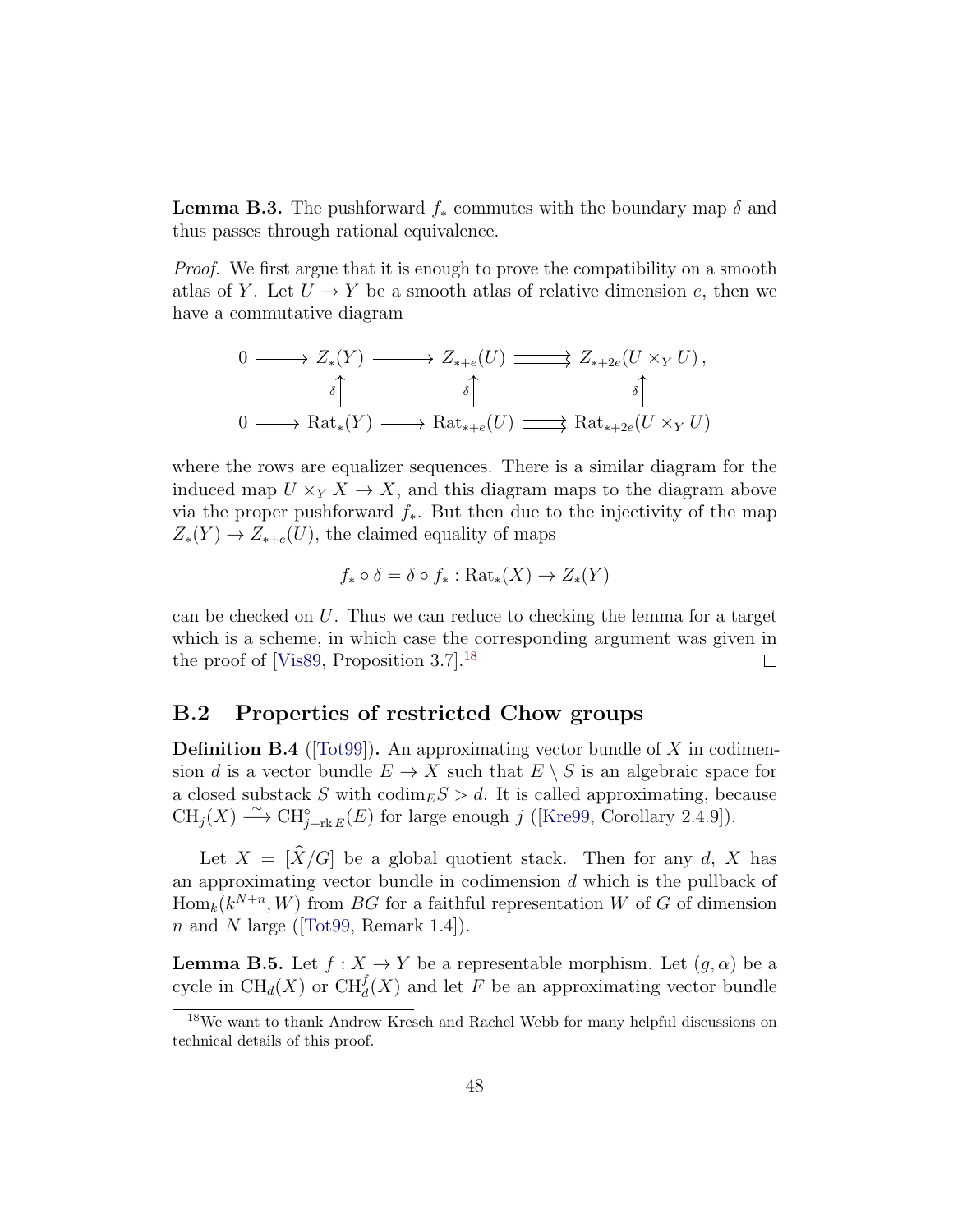of X in codimension  $D$ , respectively the pullback by  $f$  of an approximating vector bundle on  $Y$  in codimension  $D$ . When  $D$  is sufficiently large, we have  $(g, \alpha) \sim (1_X, \delta)$  for some naive cycle  $\delta \in CH^{\circ}_{d+rk} F(F)$ . In fact, the natural map  $\text{CH}_{d+\text{rk }F}^{\circ}(F) \to \text{CH}_d(X), \delta \mapsto (1_X, \delta)$  is an isomorphism.

*Proof.* We consider the case of  $\text{CH}_d(X)$ , the case of  $\text{CH}_d^f(X)$  is analogous. Let  $\alpha \in \mathrm{CH}_{d+\mathrm{rk}\, E}^{\circ}(E)$  be a representative of a cycle in  $\mathrm{CH}_{d}(X)$ . Consider the following cartesian diagram

$$
E \oplus H \xrightarrow{q} H \xrightarrow{s} F
$$
  
\n
$$
\downarrow p
$$
  
\n
$$
E \xrightarrow{v.b.} X' \xrightarrow{g \text{ proj}} X.
$$

Let  $S \subset F$  be a closed substack with  $\operatorname{codim}_F S > D$  and such that  $F \setminus S$  is an algebraic space. Then the intersection of S with any fibre of  $F \to X$  has codimension at least  $D - \dim(X)$  inside the fibre, and thus, after taking the cartesian diagram with  $g: X' \to X$ , we have

$$
codim_H s^{-1}(S) > D - dim(X).
$$

Moreover, since s is projective we know that  $H$  is an algebraic space away from  $s^{-1}(S)$ . Let  $r = \text{rk } F$ , then for  $D > \dim(X) + \dim(X') - d$ , we have that  $\text{CH}_{d+r}(H) \cong \text{CH}_{d+r}^{\circ}(H)$  and likewise  $\text{CH}_{d+r+\text{rk }E}(E \oplus H) \cong \text{CH}_{d+r+\text{rk }E}^{\circ}(E \oplus H)$ . Since the pullback  $q^*$  on the usual Chow groups is an isomorphism by [\[Kre99,](#page-70-1) Theorem 2.1.12 (vi)], we conclude that

$$
q^* : \operatorname{CH}_{d+r}^\circ(H) \to \operatorname{CH}_{d+r+\operatorname{rk} E}^\circ(E \oplus H)
$$

is an isomorphism.

Now starting with the cycle  $\alpha$  on E, we have that  $\beta = p^*\alpha$  is a cycle on  $E \oplus H$ . Since the map  $q^*$  above is an isomorphism, there exist a unique  $\gamma \in \mathrm{CH}_{d+r}^{\circ}(H)$  such that  $\beta = q^*\gamma$ . Then on the one hand we have  $(g, \alpha) \sim$  $(g, \beta) \sim (g, \gamma)$  by [\[Kre99,](#page-70-1) Remark 2.1.5]. On the other hand, defining  $\delta = s_*\gamma$ we have  $(g, \gamma) \sim (1_X, \delta)$  as in [\[Kre99,](#page-70-1) Remark 2.1.16], concluding the proof. Going through this construction, the association  $(g, \alpha) \mapsto (1_X, \delta)$  gives a well-defined map, and it is immediate to check that it gives the inverse to the natural homomorphism  $\text{CH}^{\circ}_{d+\text{rk }F}(F) \to \text{CH}_d(X)$ .  $\Box$ 

<span id="page-48-0"></span>**Proposition B.6.** If Y is a global quotient stack and  $f : X \to Y$  is representable, then for all d the natural morphism  $\iota_f: \mathrm{CH}_d^f(X) \to \mathrm{CH}_d(X)$  is an isomorphism.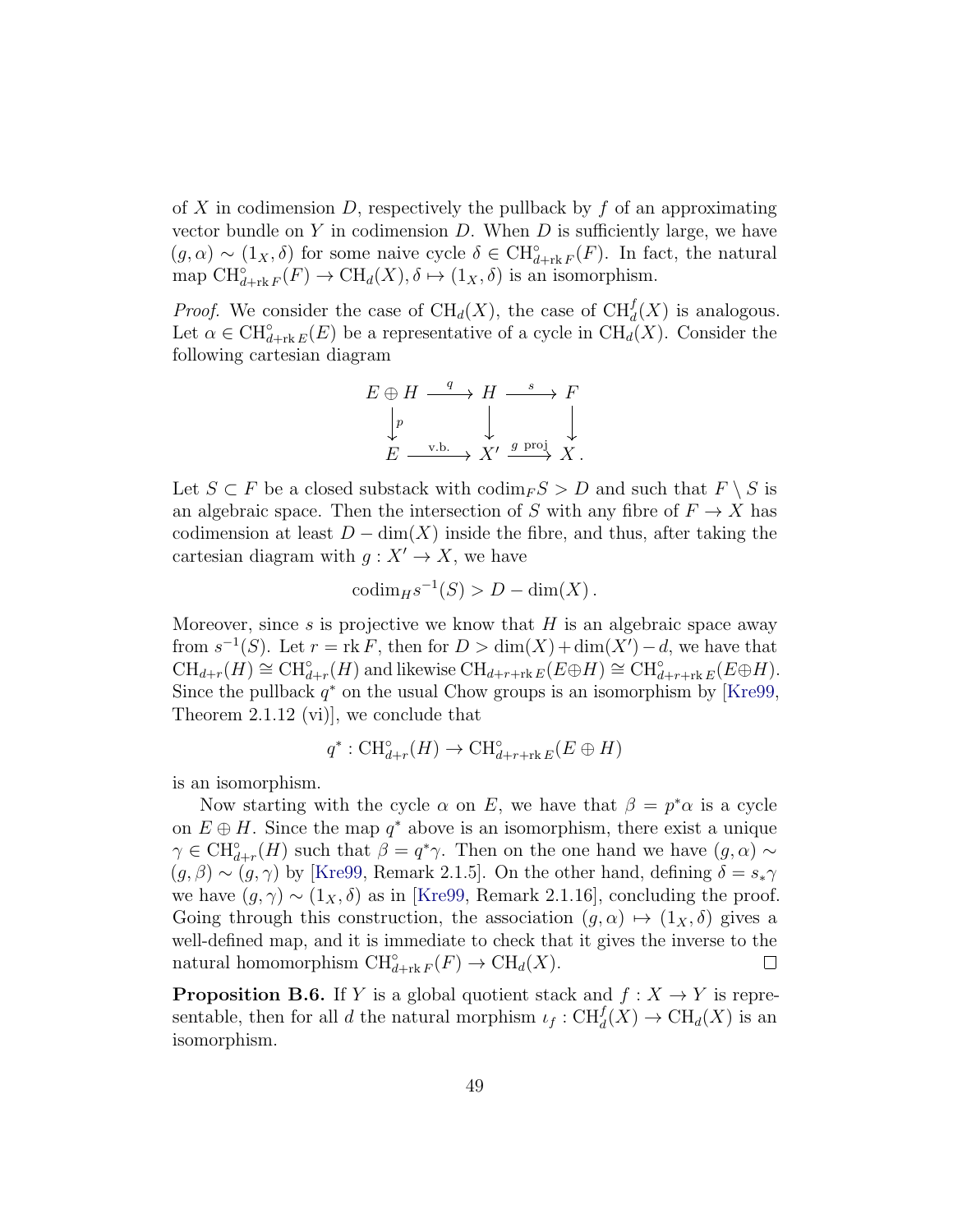*Proof.* In the notation of [\(42\)](#page-44-0), let F be the pullback of an approximating vector bundle on Y. Then  $\iota_f$  factors as

$$
\operatorname{CH}^f_d(X) \stackrel{\sim}{\to} \operatorname{CH}^{\circ}_{d+\operatorname{rk} F}(F) \stackrel{\sim}{\to} \operatorname{CH}_{d+\operatorname{rk} F}(F) \stackrel{\sim}{\leftarrow} \operatorname{CH}_d(X).
$$

The association  $(g, \alpha) \mapsto (1_X, \delta)$  of Lemma [B.5](#page-47-1) defines the first isomorphism. Its inverse is the inclusion  $\text{CH}_{d+\text{rk }F}^{\circ}(F) \to \text{CH}_{d}^{f}(X)$ . The second map is an isomorphism because F is an algebraic space in dimension  $d + \text{rk } F$  ([\[Kre99,](#page-70-1) Theorem  $2.1.12(i)$ ]. The third map is an isomorphism by homotopy invariance. [\[Kre99,](#page-70-1) Corollary 2.4.9].  $\Box$ 

**Proposition B.7.** If  $f : X \to Y$  is of relative Deligne-Mumford type and Y is a global quotient stack, then the natural morphism  $\iota_f: \mathrm{CH}_d^f(X, \mathbb{Q}) \to$  $CH_d(X, \mathbb{Q})$  is an isomorphism for all d.

*Proof.* By the fact that  $\text{CH}^{\circ}_{d}(X,\mathbb{Q}) \cong \text{CH}_{d}(X,\mathbb{Q})$  for any Deligne-Mumford stack X [\[Kre99,](#page-70-1) Theorem 2.1.12(ii)], the morphism  $\iota_f$  factors in the same way as  $\iota_f$  in Proposition [B.6](#page-48-0) over Q.  $\Box$ 

Let  $f: X \to Y$  be a proper morphism of relative Deligne-Mumford type and let  $h: W \to Y$  be a morphism of algebraic stacks. Consider the following cartesian diagram



For each d, the groups  $\text{CH}^f_d(X)$  satisfy the following properties:

- (i) Let the above morphism  $h : W \rightarrow Y$  be a flat morphism of relative dimension  $r$ . Then there is a functorial pullback homomorphism  $\mathrm{CH}_d^f(X) \to \mathrm{CH}_{d+r}^{\tilde{f}}(V).$
- (ii) Let the above morphism  $h : W \to Y$  be a projective morphism, then there is a functorial pushforward homomorphism  $\text{CH}^{\tilde{f}}_d(V) \to \text{CH}^f_d(X)$ .
- (iii) The homomorphisms (i) and (ii) are compatible with the natural morphism from restricted Chow groups to the usual Chow groups; that is,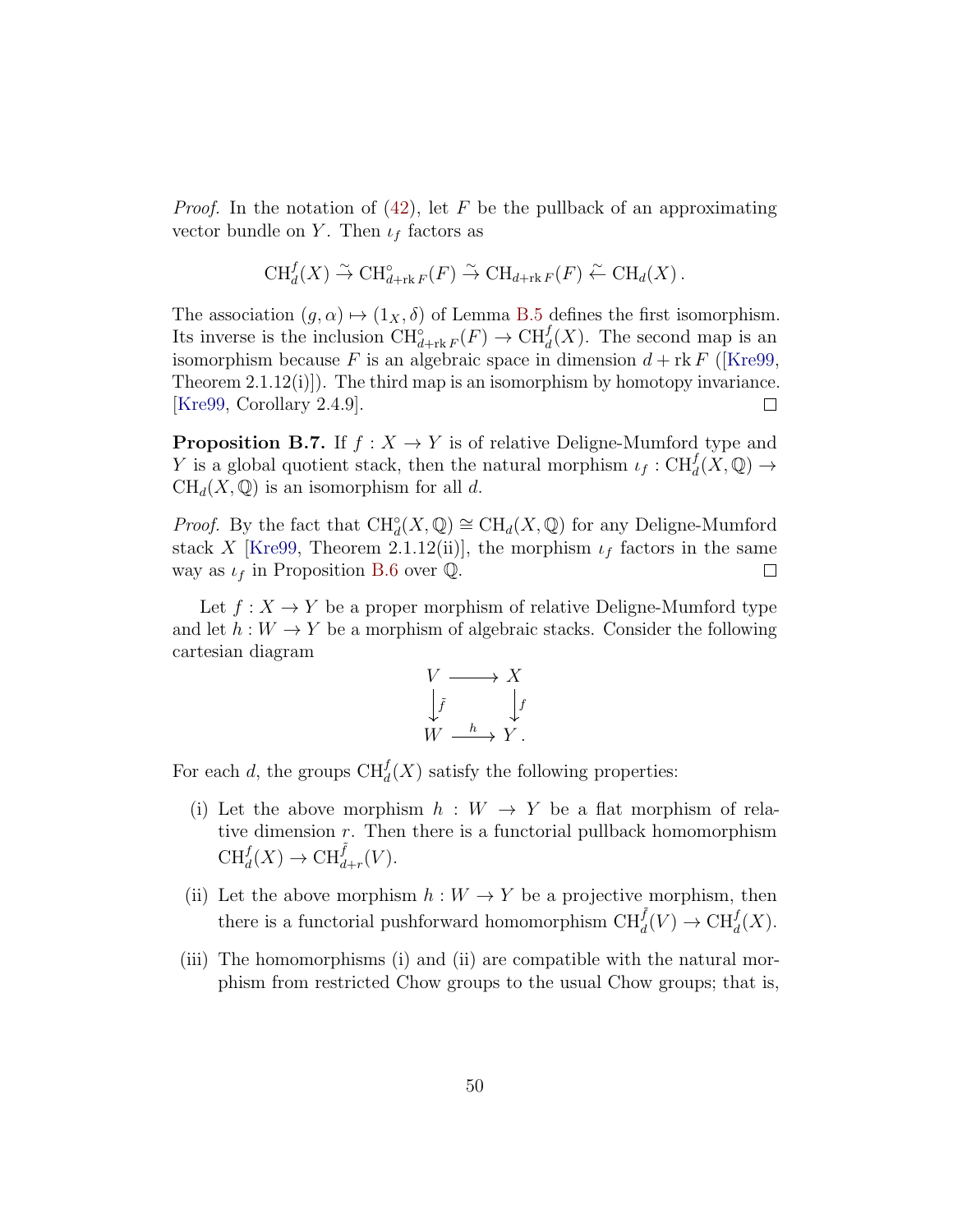we have commutative diagrams

$$
\begin{array}{ccc}\n\text{CH}_{d}^{f}(X) & \xrightarrow{h^{*}} \text{CH}_{d+r}^{\tilde{f}}(V) & & \text{CH}_{d}^{\tilde{f}}(V) \xrightarrow{h_{*}} \text{CH}_{d}^{f}(X) \\
\downarrow & & \downarrow & & \downarrow & & \downarrow \\
\text{CH}_{d}(X) & \xrightarrow{h^{*}} \text{CH}_{d+r}(V) & & & \text{CH}_{d}(V) \xrightarrow{h_{*}} \text{CH}_{d}(X)\n\end{array}
$$

.

<span id="page-50-0"></span>**Proposition B.8** (Excision). Let  $i: Z \rightarrow Y$  be a closed substack, and  $j: U \to Y$  its complement. Let  $Z' \to X$  be the preimage of Z under f, and let U' be its complement. Let  $f' = f|_{Z'}$  and  $\tilde{f} = f|_{U'}$ :

$$
Z' \longrightarrow X \longleftarrow U'
$$
  
\n
$$
\downarrow f' \qquad \downarrow f \qquad \downarrow f
$$
  
\n
$$
Z \xrightarrow{i} Y \longleftarrow{j} U.
$$

Then for each d the flat pullback and projective pushforward fit together into an exact sequence

$$
\operatorname{CH}^{f'}_d(Z') \xrightarrow{i_*} \operatorname{CH}^f_d(X) \xrightarrow{j^*} \operatorname{CH}^{\widetilde{f}}_d(U') \longrightarrow 0.
$$

Proof. This is [\[Kre99,](#page-70-1) Proposition 2.3.6] where constructions are performed in the lower level  $(Y, Z, U)$  and pulled back by f.  $\Box$ 

Recall that the excision sequence for Chow groups may be extended using underlined Chow groups. Imitating the definition of Chow groups, these were defined in [\[Kre99\]](#page-70-1), beginning with a "naive" variant  $A_d^{\circ}$  $_d^{\circ}(X)$  in [\[Kre99,](#page-70-1) Definition 4.1.3], which satisfies functoriality under proper pushforwards and flat pullbacks. As before, the theory is extended via limits over projective morphisms  $Z \to X$  and vector bundles on Z in [\[Kre99,](#page-70-1) Corollary 4.1.10]. Here we define their restricted analogues.

**Definition B.9.** Let  $f : X \to Y$  be a morphism of algebraic stacks. Let

$$
\underline{A}_d^f(X) = \lim_{Y' \in \mathfrak{A}_Y} \left[ \underline{\widehat{A}}_d^{f'}(X') / \underline{\widehat{B}}_d^{f'}(X') \right]
$$

where  $\widehat{\underline{A}}^{\mathfrak{f}'}_{d}$  $d_d$  is defined in analogy with equation [\(41\)](#page-44-1). The quotient group

$$
\underline{\widehat{B}}^{f'}_d X' = \coprod_{\substack{p_1, p_2: W \rightarrow Y' \\ g \circ p_1 \cong g \circ p_2}} \coprod_{E, F \in \mathfrak{B}_{Y'}} \underline{Z}^f_{E, F} \, ,
$$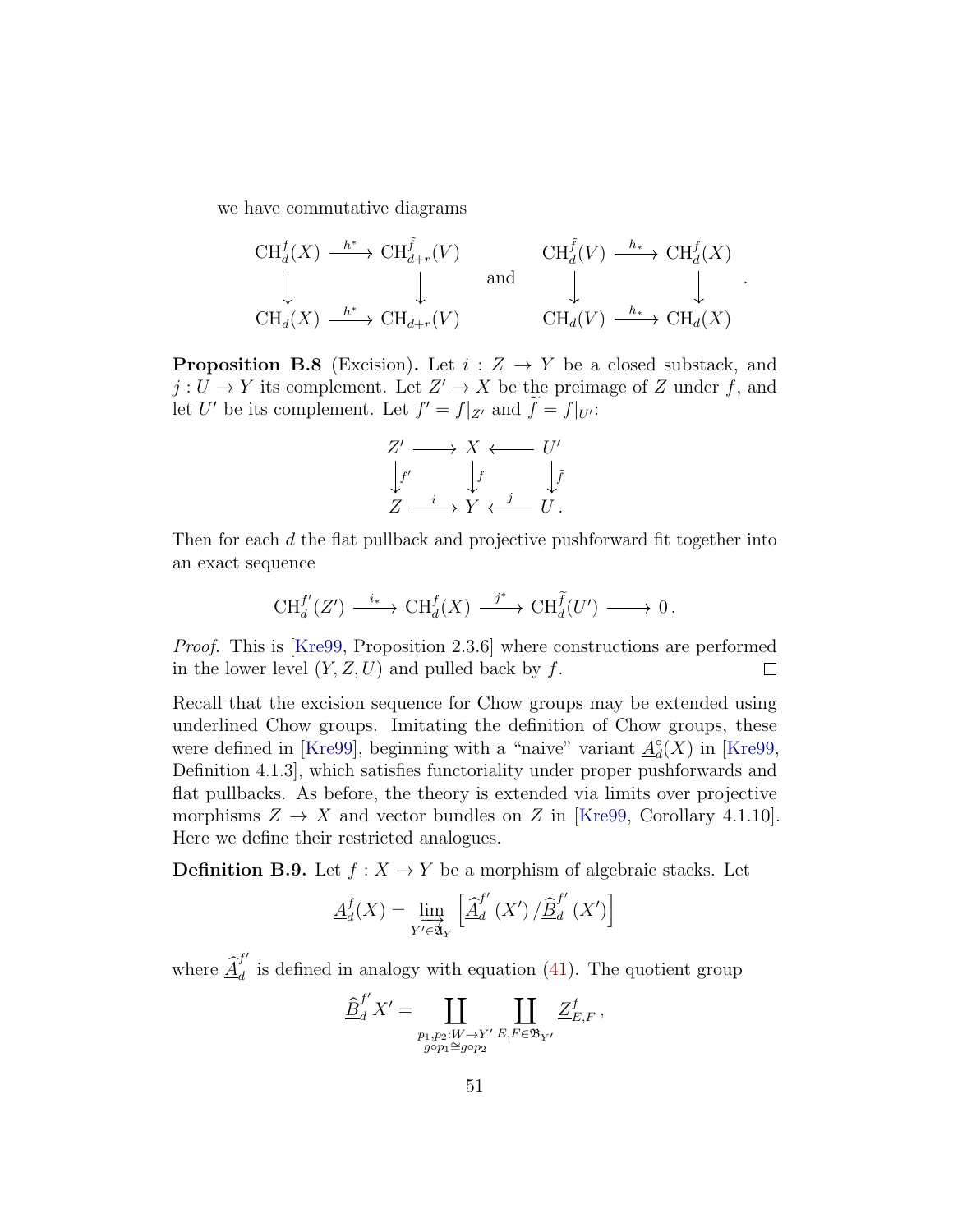where

$$
\underline{Z}_{E,F}^{f} = \left\{ p'_{2*} \beta_2 - p'_{1*} \beta_1 \middle| \beta_1 \in \underline{A}_{d+1k}^{\circ} E(p'^{*} f'^{*} E), \ \beta_2 \in \underline{A}_{d+1k}^{\circ} F(p'^{*} f'^{*} F) \atop \beta_1 \sim \beta_2 \text{ in } \underline{\hat{A}}_d^{f''}(W') \right\},
$$

depends on the diagram used in the Definition [B.1.](#page-43-0) There is a natural homomorphism  $\iota_f : \underline{A}_d^f$  $d_d(X) \to \underline{A}_d(X).$ 

<span id="page-51-0"></span>**Proposition B.10.** Let  $p: E \to Y$  be a vector bundle on a Deligne-Mumford stack. Then the natural flat pullback map  $p^* : \underline{A}_d^{\circ}$  $d_{d}(Y,\mathbb{Q}) \to \underline{A}_{d+\mathrm{rk}\, E}^{\circ}(E,\mathbb{Q})$  is a surjection for all d.

*Proof.* First, we note that the existence of the map  $p^*$  follows directly from the definition of  $\underline{A}_d^{\circ}$  $\alpha_d^{\circ}$ , as was observed in [\[Kre99,](#page-70-1) Remark 4.1.4]. To show that it is surjective, we first reduce to the case of global quotient stacks of the form  $[W/G]$  for a scheme W and a finite group G. Assuming the proposition holds for such quotient stacks, let  $U \subset Y$  be such a stack, non-empty and open in Y. Such U always exists by [\[LMB00,](#page-70-3) Corollaire 6.1.1]. By naturality of the long exact sequence in [\[Kre99,](#page-70-1) equation (4.2.1)], there are morphisms

$$
\begin{array}{ccc}\n\mathbf{A}_{*}^{\circ}(Z,\mathbb{Q}) & \longrightarrow & \mathbf{A}_{*}^{\circ}(Y,\mathbb{Q}) & \longrightarrow & \mathbf{A}_{*}^{\circ}(U,\mathbb{Q}) & \longrightarrow & \mathrm{CH}_{*}^{\circ}(Z,\mathbb{Q}) \\
\downarrow & & \downarrow & & \downarrow & & \downarrow \\
\mathbf{A}_{*}^{\circ}(E|_{Z},\mathbb{Q}) & \longrightarrow & \mathbf{A}_{*}^{\circ}(E,\mathbb{Q}) & \longrightarrow & \mathbf{A}_{*}^{\circ}(E|_{U},\mathbb{Q}) & \longrightarrow & \mathrm{CH}_{*}^{\circ}(E|_{Z},\mathbb{Q})\n\end{array}
$$

where  $Z = Y \setminus U$ . The rightmost morphism is an isomorphism by homotopy invariance of Deligne-Mumford stacks with rational coefficients. By noetherian induction on  $Y$ , the leftmost vertical morphism is surjective. Hence  $\underline{A}_{*}^{\circ}(Y,\mathbb{Q}) \to \underline{A}_{*}^{\circ}(E,\mathbb{Q})$  is a surjection by the four lemma.

For the base case, consider a quotient  $[W/G]$  with vector bundle E. Then E has the form  $[V/G]$  for a vector bundle  $V \to W$ . There is a diagram

$$
\begin{array}{ccc}\n\text{CH}_{*}(W;1)_{\mathbb{Q}} & \xrightarrow{\sim} & \text{CH}_{*}(V;1)_{\mathbb{Q}} \\
\uparrow & & \uparrow & \\
\underline{A}^{\circ}_{*}(W,\mathbb{Q}) & \xrightarrow{s^{*}} & \underline{A}^{\circ}_{*}(V,\mathbb{Q}) \\
q^{*}\uparrow \downarrow q^{*} & & r^{*}\uparrow \downarrow r^{*} \\
\underline{A}^{\circ}_{*}([W/G],\mathbb{Q}) & \xrightarrow{p^{*}} & \underline{A}^{\circ}_{*}(E,\mathbb{Q})\n\end{array}
$$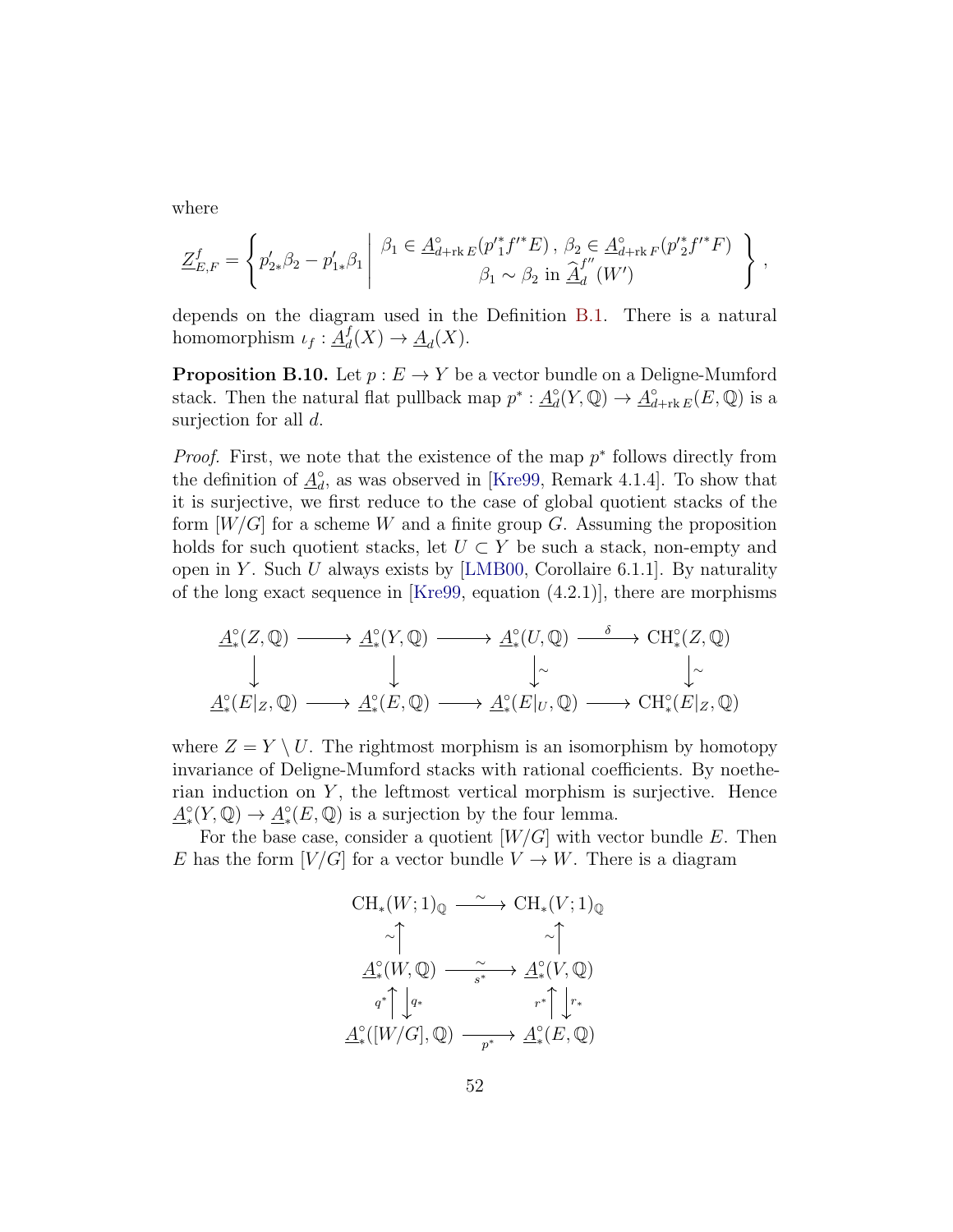The upper square vertical isomorphisms follow from the natural isomorphism for schemes  $\underline{A}^{\circ}_{*}(-) \longrightarrow \text{CH}_{*}(-;1)$ , see [\[Kre99,](#page-70-1) Proposition 4.1.7]. The lower squares exist, because the quotient morphisms are flat and proper, and they commute by compatibility of pullback and pushforward. The morphism  $r_*$  is surjective, because  $r_* \circ r^*$  is multiplication by |G|. But  $r_* = p^* \circ q_* \circ (s^*)^{-1}$ , so  $p^*$  must also be surjective. By similar reasoning  $p^*$  is injective, hence an isomorphism.  $\Box$ 

Using Proposition [B.10,](#page-51-0) we can generalize Lemma [B.5](#page-47-1) to the setting of underlined Chow groups.

<span id="page-52-2"></span>**Lemma B.11.** Let  $f: X \to Y$  be a representable (resp. relative Deligne-Mumford type) morphism and let F be the pullback by f of an approximating vector bundle on Y in codimension D. Let furthermore  $(q, \alpha)$  be a cycle in  $\underline{A}_d(X)$  or  $\underline{A}_d^f$  $d_d(X)$  (resp. a cycle in  $\underline{A}_d(X,\mathbb{Q})$ ). When D is sufficiently large, we have  $(g, \alpha) \sim (1_X, \delta)$  for some naive cycle  $\delta \in \underline{A}_d^{\delta}$  $\int_{d+\text{rk }F}^{\circ}(F)$  (resp.  $\delta \in \underline{A}_d^{\circ}$  $\mathcal{L}_{d+\text{rk }F}^{\circ}(F,\mathbb{Q})$ . In fact, in this case the natural maps

<span id="page-52-1"></span>
$$
j: \underline{A}^{\circ}_{d+rk}F(F) \to \underline{A}_d(X), \quad j_f: \underline{A}^{\circ}_{d+rk}F(F) \to \underline{A}^f_d(X) \tag{46}
$$

are isomorphisms.

Proof. To show the lemma, one repeats the proof of Lemma [B.5](#page-47-1) verbatim, replacing (naive) Chow groups with (naive) underlined Chow groups. In the last step of the argument, we need to show that the pullback  $q^*$  under a vector bundle map  $q : E \oplus H \to H$  induces an isomorphism of naive underlined Chow groups in the correct degree, for  $f$  representable. To see this, we note that  $E \oplus H$  and H are algebraic spaces away from a high-codimension subset and so by the excision sequence for naive underlined Chow groups([\[Kre99,](#page-70-1) equation (4.2.1)]) these groups are unchanged by restricting to these open subspaces. Then the isomorphism follows by identifying naive and non-naive underlined Chow groups of these algebraic spaces([\[Kre99,](#page-70-1) Corollary 4.1.10]) and using that pullback by a vector bundle induces an isomorphism for the latter ([\[Kre99,](#page-70-1) Proposition  $4.3.1$ ]).<sup>[19](#page-52-0)</sup>

On the other hand, in case  $f$  is of relative Deligne-Mumford type, we need to show that  $q^*$  gives a surjection, which follows from Proposition [B.10.](#page-51-0)  $\Box$ 

<span id="page-52-0"></span> $19$ Note that while these results are stated with scheme assumptions, their proofs (in particular Remark 4.1.2 of [\[Kre99\]](#page-70-1)) can be generalized to algebraic spaces. We thank Andrew Kresch for pointing this out.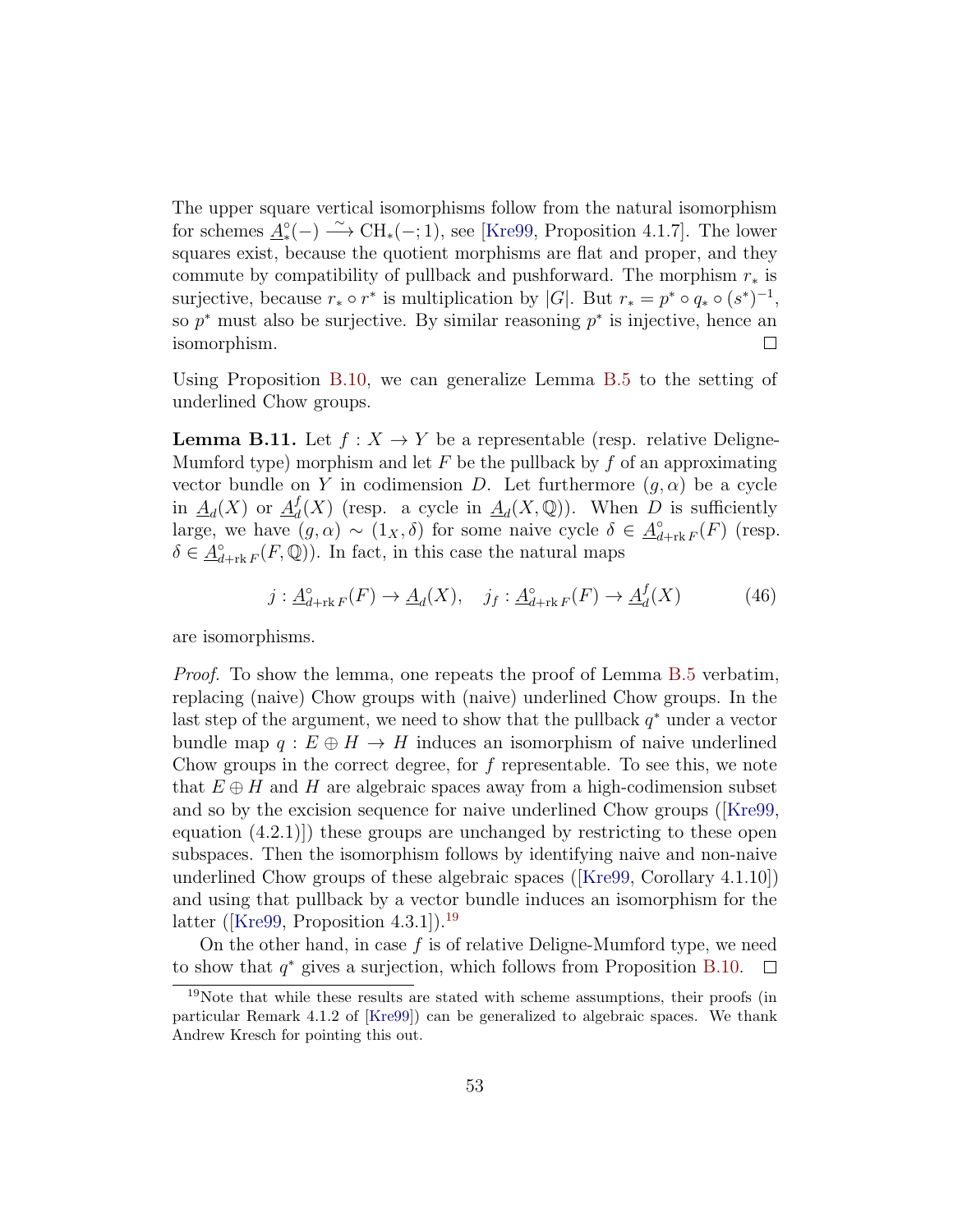<span id="page-53-2"></span>**Proposition B.12.** If  $f : X \to Y$  is representable and  $Y = [V/G]$  is the global quotient stack of a quasi-projective scheme  $V$  by a linear algebraic group G acting linearly on U. Then the natural morphism  $\iota_f : \underline{A}_d^f$  $d_d(X) \to \underline{A}_d(X)$  is an isomorphism for all d.

Proof. The assumptions on Y imply that it possesses approximating vector bundles which are algebraic spaces away from subsets of arbitrarily large codimension by using [\[EG98,](#page-69-0) Lemma 9, Proposition 23]. Let  $F$  be the pullback by f of such a vector bundle, then the map  $\iota_f$  is simply the composition  $\iota_f = j \circ j_f^{-1}$  $f^{-1}$  for the isomorphisms  $j, j_f$  from equation [\(46\)](#page-52-1).  $\Box$ 

For relative Deligne-Mumford type morphisms, we have a weaker property which is enough for our purpose.

<span id="page-53-3"></span>**Proposition B.13.** If  $f: X \to Y$  is of relative Deligne-Mumford type and Y is a global quotient stack, the natural morphism  $\iota_f : \underline{A}_d^f$  $d_d(X, \mathbb{Q}) \to \underline{A}_d(X, \mathbb{Q})$ is a surjection for all d.

*Proof.* Let  $(g, \alpha) \in \underline{A}_d(X, \mathbb{Q})$ . By Lemma [B.11,](#page-52-2)  $(g, \alpha) \sim (1_X, \delta)$  for some naive cycle  $\delta$  on the pullback of a vector bundle on Y by f. Then  $(1_X, \delta)$ maps to  $(g, \alpha)$  under  $\iota_f$ .  $\Box$ 

<span id="page-53-0"></span>Proposition B.14. With the notation of Proposition [B.8,](#page-50-0) there is a connecting homomorphism  $\delta_f$  fitting into a commutative diagram with the connecting homomorphism of [\[Kre99,](#page-70-1) equation  $(4.2.2)$ ],

$$
\underline{A}_d^{\widetilde{f}}(U') \stackrel{\delta_f}{\longrightarrow} \mathrm{CH}_d^{f'}(Z')
$$
  

$$
\downarrow \qquad \qquad \downarrow
$$
  

$$
\underline{A}_d(U') \stackrel{\delta}{\longrightarrow} \mathrm{CH}_d(Z').
$$

*Proof.* The construction of  $\delta$  in [\[Kre99,](#page-70-1) equation (4.2.2)] goes through for restricted Chow groups.  $\Box$ 

Propositions [B.8](#page-50-0) and [B.14](#page-53-0) fit together in an exact sequence.

<span id="page-53-1"></span>**Proposition B.15.** With the notation of Proposition [B.8,](#page-50-0) let  $U$  be a global quotient stack. Then there is an exact sequence

$$
\underline{A}_d^{\widetilde{f}}(U') \xrightarrow{\delta_f} \mathrm{CH}^{f'}_d(Z') \to \mathrm{CH}^f_d(X) \to \mathrm{CH}^{\widetilde{f}}_d(U') \to 0.
$$

*Proof.* The proof is completely analogous to the proof of [\[Kre99,](#page-70-1) Proposition] 4.2.1].  $\Box$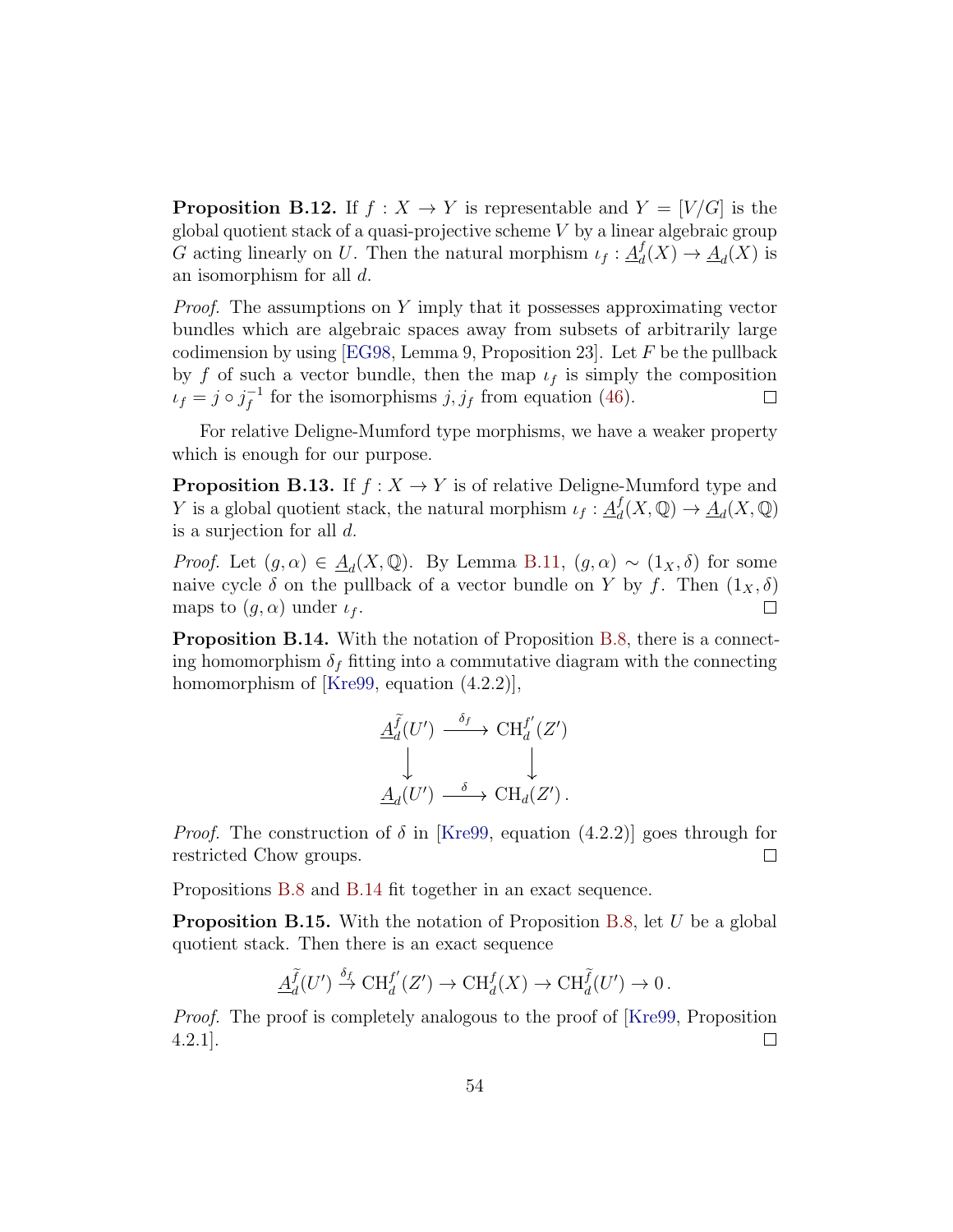#### B.3 Main theorems

Recall that a stack admits a stratification by global quotient stacks if and only if every geometric stabilizer is affine [\[Kre99,](#page-70-1) Proposition 3.5.9].

**Proposition B.16.** Let  $Y$  be a stack stratified by global quotient stacks and let  $f: X \to Y$  be representable. Then  $\text{CH}^f_d(X) \to \text{CH}_d(X)$  is an isomorphism for all  $d$ . If, alternatively,  $f$  is of relative Deligne-Mumford type, then  $\text{CH}^f_d(X,\mathbb{Q}) \to \text{CH}_d(X,\mathbb{Q})$  is an isomorphism for all d.

Proof. The proof proceeds by Noetherian induction. Using the same notation as Proposition [B.8,](#page-50-0) let  $U$  be a nonempty global quotient stack. There is a morphism from the exact sequence of Proposition [B.15](#page-53-1) to the exact sequence of [\[Kre99,](#page-70-1) Proposition 4.2.1]

$$
\begin{array}{ccc}\n\Delta_d^{\widetilde{f}}(U') & \xrightarrow{\delta_f} & \text{CH}^{f'}_d(Z') & \longrightarrow & \text{CH}^f_d(X) & \longrightarrow & \text{CH}^{\widetilde{f}}_d(U') & \longrightarrow & 0 \\
\downarrow_{c'} & \downarrow_a & \downarrow_b & \downarrow_c \\
\Delta_d(U') & \xrightarrow{\delta} & \text{CH}_d(Z') & \longrightarrow & \text{CH}_d(X) & \longrightarrow & \text{CH}_d(U') & \longrightarrow & 0.\n\end{array}
$$

The morphism  $\alpha$  is an isomorphism by the induction hypothesis, and morphism c by Proposition [B.6.](#page-48-0) Then  $c'$  is an isomorphism by Proposition [B.12](#page-53-2) if  $f$ is representable, and is a surjection by Proposition [B.13](#page-53-3) if  $f$  is of relative Deligne-Mumford type where all Chow groups are taken with Q-coefficients. By the five lemma, b is also an isomorphism.  $\Box$ 

<span id="page-54-0"></span>**Theorem B.17.** Let Y be an algebraic stack stratified by global quotient stacks and let  $f: X \to Y$  be a proper, representable morphism. Then there is a proper pushforward  $f_* : CH_d(X) \to CH_d(Y)$  for all d. If, instead, f is proper and of relative Deligne-Mumford type, then there is a proper pushforward  $f_*: \text{CH}_d(X, \mathbb{Q}) \to \text{CH}_d(Y, \mathbb{Q})$  for all d.

Proof. The pushforward arises from the factorization



In case  $f$  is of relative Deligne-Mumford type, Chow groups should be taken with  $\mathbb{Q}$ -coefficients.  $\Box$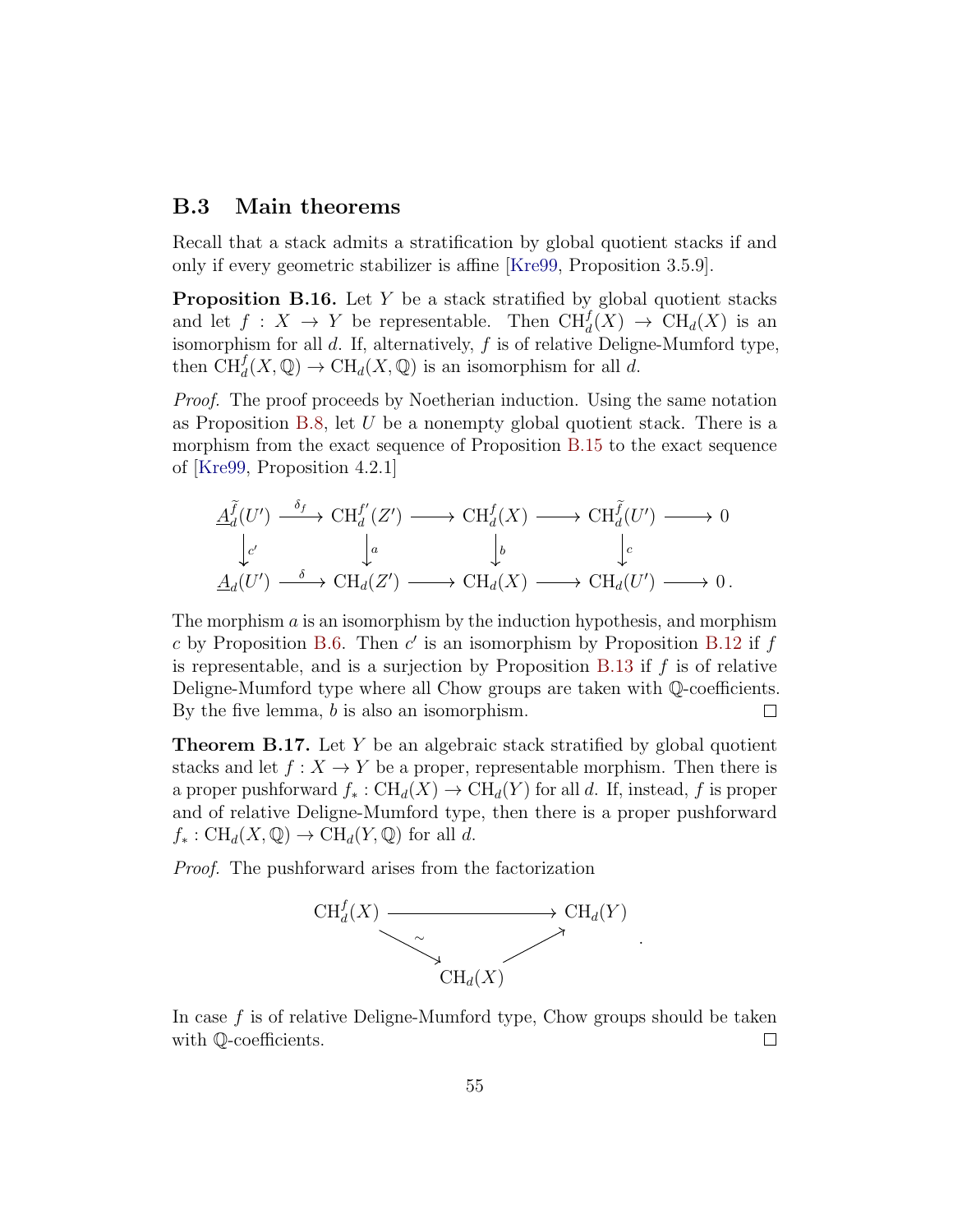### B.4 Properties of proper pushforward

The proper pushforward satisfies the following expected properties.

<span id="page-55-2"></span>**Proposition B.18.** Let Y be an algebraic stack stratified by global quotient stacks and let  $f: X \to Y$  be a proper, representable morphism as above. Then proper pushforward is compatible with representable flat pullback and refined Gysin maps for representable regular local immersions. The same compatibilities hold for Chow groups with  $\mathbb{Q}$ -coefficients when f is of relative Deligne-Mumford type.

*Proof.* We will prove the case when f is a representable morphism. The proof for Deligne-Mumford type is similar. We first prove the compatibility of proper pushforward with flat pullbacks. Consider a cartesian diagram

<span id="page-55-1"></span>
$$
W \xrightarrow{v} X
$$
  
\n
$$
\downarrow g \qquad \downarrow f
$$
  
\n
$$
Z \xrightarrow{u} Y
$$
  
\n(47)

where  $u: Z \to Y$  is a representable flat morphism of relative constant dimension  $\ell$ . Since u is representable, Z is stratified by global quotient stacks (see [\[Kre99,](#page-70-1) Proposition 3.5.5]). By property (iii) mentioned above Proposition [B.8](#page-50-0) the natural isomorphism  $\text{CH}_{*}^{f} \to \text{CH}_{*}$  is compatible with flat pullbacks. A class  $(\rho, \alpha)$  in CH<sup> $f$ </sup><sub>\*</sub> $(X)$  is represented by the following cartesian diagram

<span id="page-55-0"></span>
$$
E' \longrightarrow X' \longrightarrow X
$$
  
\n
$$
\downarrow f'' \qquad \downarrow f' \qquad \downarrow f
$$
  
\n
$$
E \xrightarrow{\pi} Y' \xrightarrow{\rho} Y
$$
 (48)

where  $\rho$  is a projective morphism, E is a vector bundle on Y' and  $\alpha$  is a class in  $\text{CH}_{d+\text{rk}E'}^{\circ}(E')$ . By pulling back [\(48\)](#page-55-0) along [\(47\)](#page-55-1), we get

$$
\begin{aligned}\n\operatorname{CH}_{d+\operatorname{rk} E'}^{\circ}(E') & \xrightarrow{f''_{*}} \operatorname{CH}_{d+\operatorname{rk} E'}^{\circ}(E) \\
&\downarrow_{v^{*}} &\downarrow_{u^{*}} \\
\operatorname{CH}_{d+\operatorname{rk} E'+\ell}^{\circ}(F') & \xrightarrow{g''_{*}} \operatorname{CH}_{d+\operatorname{rk} E'+\ell}^{\circ}(F)\n\end{aligned}
$$

where F is the pullback of E to  $Z \times_Y Y'$  and F' is the pullback of E' to  $W \times_X X'$ . This diagram commutes because of the corresponding statement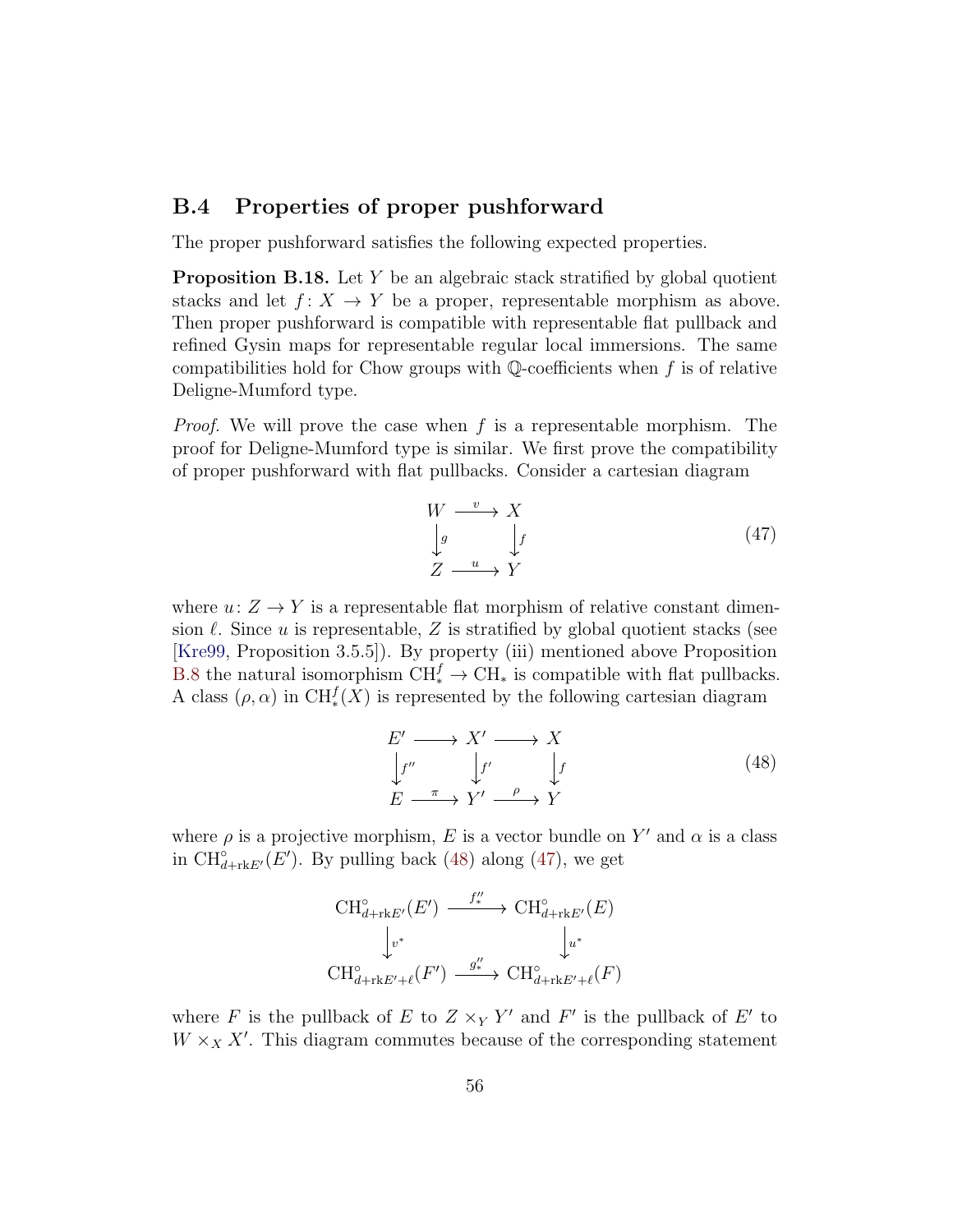for naive Chow groups. Therefore the following diagram

$$
\begin{array}{ccc}\n\text{CH}_d^f(X) & \xrightarrow{f_*} & \text{CH}_d(Y) \\
\downarrow_{v^*} & & \downarrow_{u^*} \\
\text{CH}_{d+\ell}^g(W) & \xrightarrow{g_*} & \text{CH}_{d+\ell}(Z)\n\end{array}
$$

commutes.

The compatibility with regular local immersions states that for a Cartesian diagram [\(47\)](#page-55-1) with u a regular local immersion, we have  $u^! f_* = g_* v^!$ . Note that here the pushforward by  $q$  is well-defined since the assumption that Y is stratified by global quotient stacks together with the representability of  $u$ implies that  $Z$  likewise is stratified by global quotient stacks, using [\[Kre99,](#page-70-1) Proposition 3.5.5]. Then the desired compatibility also follows from a formal argument as above (see [\[BHP](#page-68-0)<sup>+</sup>20, Proposition 18]).  $\Box$ 

The following proposition is a generalization of [\[Vis89,](#page-71-0) Lemma 3.8] to algebraic stacks.

<span id="page-56-0"></span>**Proposition B.19.** Let  $X$  and  $Y$  be algebraic stacks, finite type over a field k and stratified by global quotient stacks. Let  $f: X \to Y$  be a proper, surjective morphism of relative Deligne-Mumford type. Then the pushforward

$$
f_*\colon \text{CH}_d(X,\mathbb{Q})\to \text{CH}_d(Y,\mathbb{Q})
$$

is surjective for all d.

Proof. By the assumption of being stratified by global quotient stacks, there exists a nonempty open substack  $U \subset Y$  isomorphic to a quotient  $U \cong [T/G]$ of a quasi-projective scheme  $T$  by a smooth, connected linear algebraic group G acting linearly on T. Let  $Z = Y \setminus U$  be the complement. Consider a commutative diagram

$$
\mathrm{CH}_{d}(f^{-1}(Z), \mathbb{Q}) \longrightarrow \mathrm{CH}_{d}(X, \mathbb{Q}) \longrightarrow \mathrm{CH}_{d}(f^{-1}(U), \mathbb{Q}) \longrightarrow 0
$$
  
\n
$$
\downarrow \qquad \qquad \downarrow \qquad \qquad \downarrow \qquad (49)
$$
  
\n
$$
\mathrm{CH}_{d}(Z, \mathbb{Q}) \longrightarrow \mathrm{CH}_{d}(Y, \mathbb{Q}) \longrightarrow \mathrm{CH}_{d}(U, \mathbb{Q}) \longrightarrow 0
$$

with exact rows from the excision sequences and vertical arrows from the proper pushforwards by  $f$  as defined above. Commutativity of the squares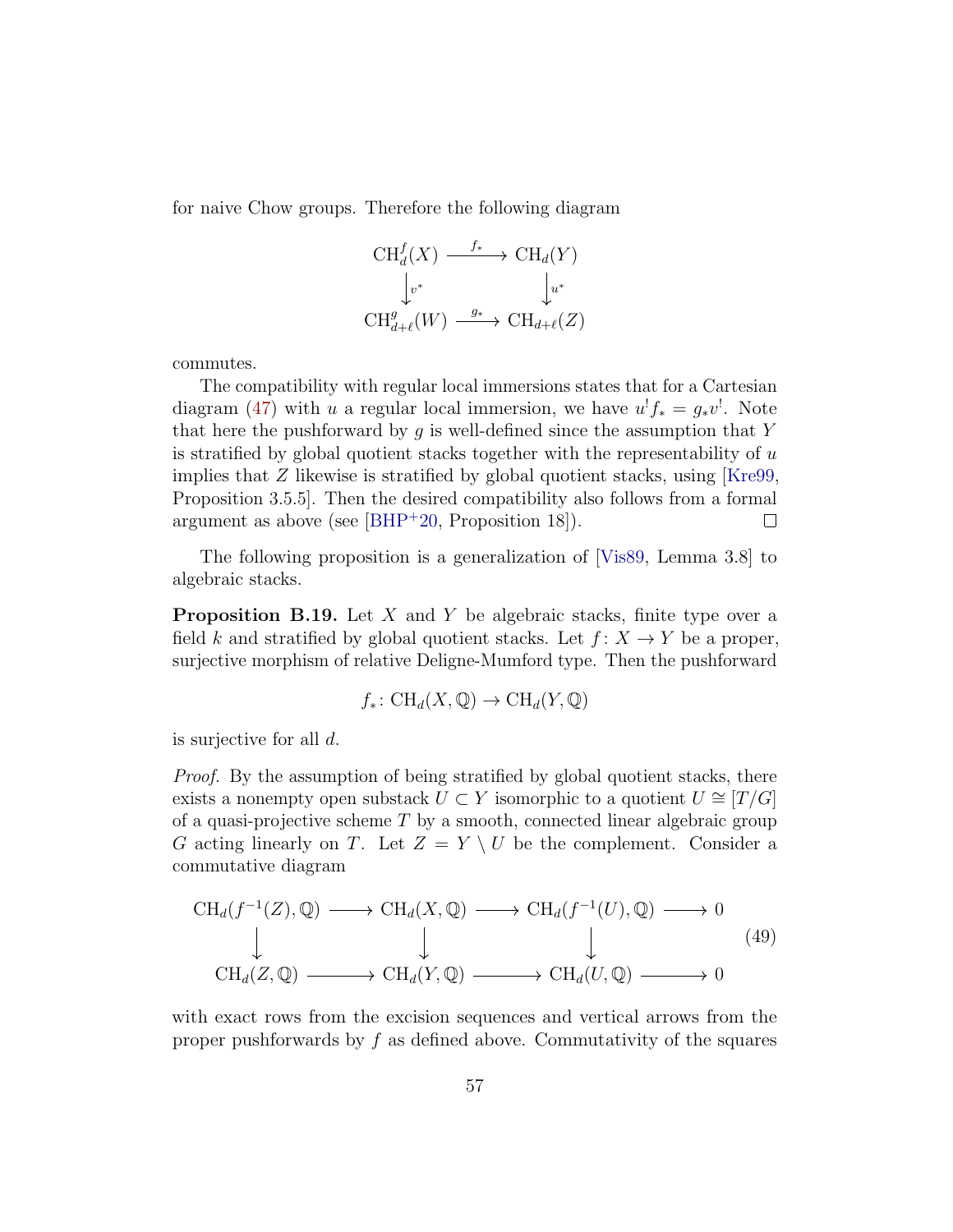follows from the compatibility of proper pushforward with compositions of proper maps and pullbacks by flat maps. The pushforward  $f_*$  is surjective over Y if it is surjective over U and Z by the four lemma. Since the assumptions of the proposition hold for  $Z$  and since  $Y$  is of finite type, we can reduce by Noetherian induction to showing the statement over U.

By [\[Kre99,](#page-70-1) Proposition 3.5.10], the global quotient  $U$  admits a vector bundle  $\pi : E \to U$  such that E is represented by a scheme off a locus of arbitrarily high codimension. Moreover, the pullback  $\pi^*$  induces an isomorphism of Chow groups. Let  $V = f^{-1}(U)$  and  $E' = (f|_V)^*E \to V$  be the pullback of E under f. It suffices to show that the pushforward under  $E' \to E$ is surjective because of the compatibility of proper pushforward with flat pullback. This computation can be done away from the locus where  $E$  is not a scheme because we work in a fixed dimension d. Thus we have reduced to the case where the target is a scheme.

Now assume that  $f: X \to Y$  is as in the proposition and Y is a scheme. Then the domain is a Deligne-Mumford stack because f is assumed to be of relative Deligne-Mumford type. By [\[EHKV01,](#page-69-1) Theorem 2.7], such a stack admits a finite surjective morphism from a scheme. This means that the machinery of Chow groups as developed by Vistoli in [\[Vis89\]](#page-71-0) is applicable. By [\[Vis89,](#page-71-0) Lemma 3.8], the pushforward f<sup>∗</sup> is surjective on naive Chow groups (with  $\mathbb Q$ -coefficients). Since Y is a scheme, the naive Chow groups agree with those defined in [\[Kre99\]](#page-70-1), so for every cycle on Y there exists a naive cycle on  $X$  pushing forward to it. Finally, for naive cycles on  $X$ , the definition of proper pushforward agrees with the naive pushforward, so we are done.  $\Box$ 

Remark B.20. Even in very good situations, the pushforward by proper, surjective maps of finite type stacks is *not* surjective on naive Chow groups. Indeed, for  $n \geq 1$  consider the map

$$
f: [\mathbb{P}^n/\mathrm{PGL}_{n+1}] \to B\mathrm{PGL}_{n+1},
$$

where  $PGL_{n+1}$  acts in the usual way on  $\mathbb{P}^n$ . Then f is a representable, proper surjective morphism of quotient stacks and in fact we claim that it is also projective. To see the latter, note that the line bundle  $\mathcal{O}_{\mathbb{P}^n}(n+1)$  on  $\mathbb{P}^n$  is  $PGL_{n+1}$ -linearizable (see e.g. [\[Bri18,](#page-68-1) Example 3.2.7]). Thus it descends to a line bundle on  $[\mathbb{P}^n/\mathrm{PGL}_{n+1}]$  which is relatively very ample for f. Therefore, the proper morphism  $f$  is indeed projective. However, even though  $f$  has all these nice properties, the pushforward  $f_*$  still vanishes on naive Chow groups.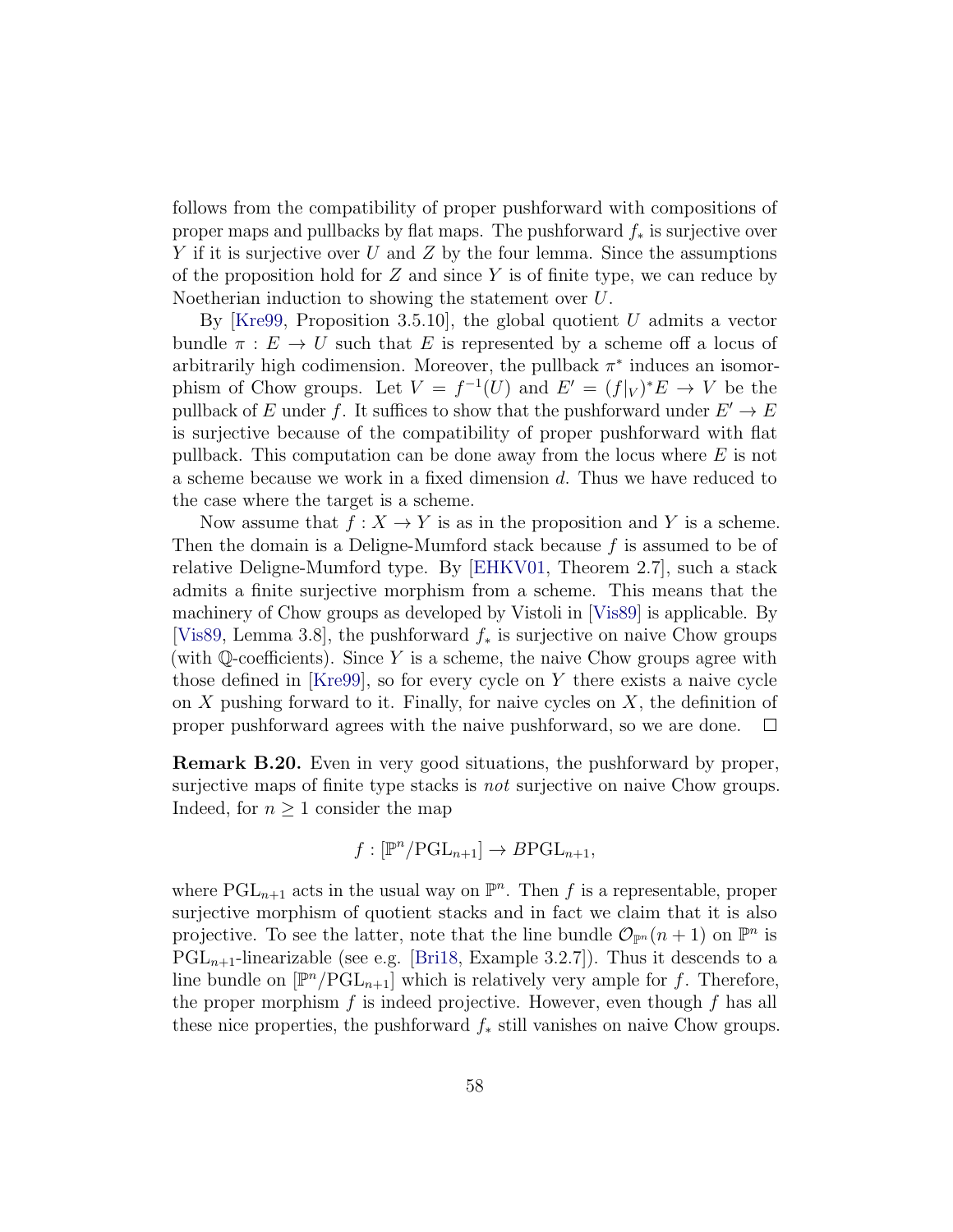Let  $V \to [\mathbb{P}^n/\mathrm{PGL}_{n+1}]$  be an integral closed substack. Let  $V_{\mathbb{P}^n}$  be the fiber product



Then  $V_{\mathbb{P}^n}$  is a closed subscheme of  $\mathbb{P}^n$  which is invariant under  $PGL_{n+1}$  so  $V_{\mathbb{P}^n} = \mathbb{P}^n$  and thus also  $V = [\mathbb{P}^n/\mathrm{PGL}_{n+1}]$ . On the other hand f is relative dimension *n* hence  $f_*[V]=0$ . We are grateful to Andrew Kresch, who pointed out this example to us.

Remark B.21. Since the proper pushforward constructed in this section is compatible with flat pullbacks, it follows immediately from the definition of Chow groups of locally finite type stacks in the previous section that these inherit the proper pushforward construction. In particular, Theorem [B.17](#page-54-0) and Proposition [B.18](#page-55-2) remain true for stacks only locally of finite type.

On the other hand, Proposition [B.19](#page-56-0) remains true for algebraic stacks  $X, Y$  which are Lindelöf and stratified by global quotient stacks (as is the case for the stacks  $\mathfrak{M}_{q,n,a}$  described in Section [2.2\)](#page-15-0).

Indeed, let  $U_i$  be a finite type cover of Y, then  $V_i = f^{-1}(U_i)$  is also finite type since f is proper. Let  $K_i$  be the kernel of the proper pushforward  $f_*$ :  $CH_*(V_i) \to CH_*(U_i)$ , then applying the proposition we have a commutative diagram



The columns are exact by Proposition [B.19](#page-56-0) and the middle and the bottom rows are exact by [\[Kre99,](#page-70-1) Proposition 2.3.6]. Applying a small variant of the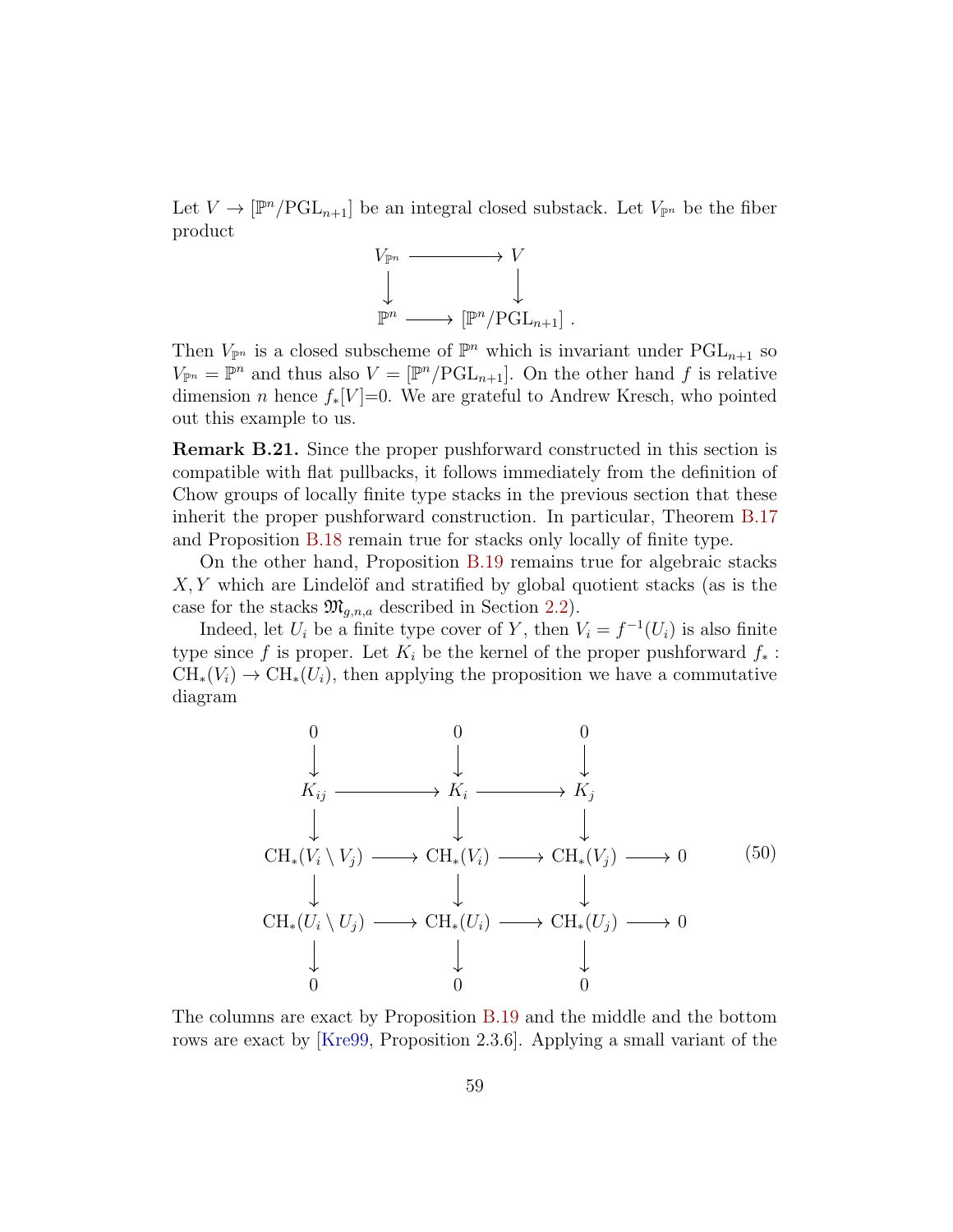Snake lemma<sup>[20](#page-59-1)</sup> we see that the maps  $K_i \to K_j$  of the directed system  $(K_i)_i$ are surjective, so this system is Mittag-Leffler (see [\[Sta20,](#page-70-2) [Tag 0596\]](https://stacks.math.columbia.edu/tag/0596)). Then it follows from [\[Sta20,](#page-70-2) [Tag 0598\]](https://stacks.math.columbia.edu/tag/0598) that the induced map

$$
CH_*(X) = \varprojlim_i CH_*(V_i) \longrightarrow \varprojlim_i CH_*(U_i) = CH_*(Y)
$$

is indeed surjective.

## <span id="page-59-0"></span>C Operational Chow groups for algebraic stacks

In this section we give a definition of operational Chow classes for algebraic stacks which we assume throughout to be locally finite type over k.

<span id="page-59-2"></span>**Definition C.1.** An operational class c in the  $p$ -th operational Chow group  $\operatorname{CH}^p_{\operatorname{OP}}(X)$  is a collection of homomorphisms

$$
c(g) \colon \text{CH}_m(B) \to \text{CH}_{m-p}(B)
$$

for all morphisms  $g: B \to X$  where B is an algebraic stack of finite type over  $k$ , stratified by global quotient stacks and for all integers  $m$ , compatible with representable proper pushforward, flat pullback, and refined Gysin pullback along representable lci morphisms (see [\[Ful98,](#page-69-2) Section 17.1]). In particular the compatibility with refined Gysin pullback means the following compatibility condition: consider a diagram

$$
B' \longrightarrow Z'
$$
  
\n
$$
\downarrow f' \qquad \downarrow f
$$
  
\n
$$
B \longrightarrow Z
$$
  
\n
$$
\downarrow g
$$
  
\n
$$
X
$$

where  $g : B \to X$  is a morphism from an algebraic stack B of finite type over k, stratified by global quotient stacks,  $f: Z' \to Z$  is a representable

<span id="page-59-1"></span> $20$ Note that in comparison to the usual situation of the Snake lemma, we don't have injectivity of the map  $i_* : \operatorname{CH}_*(U_i \setminus U_j) \to \operatorname{CH}_*(U_i)$ . This can be repaired by replacing  $CH_*(U_i \setminus U_j)$  with  $CH_*(U_i \setminus U_j)/\ker(i_*)$  and observing that the map from  $CH_*(V_i \setminus V_j)$  is still surjective.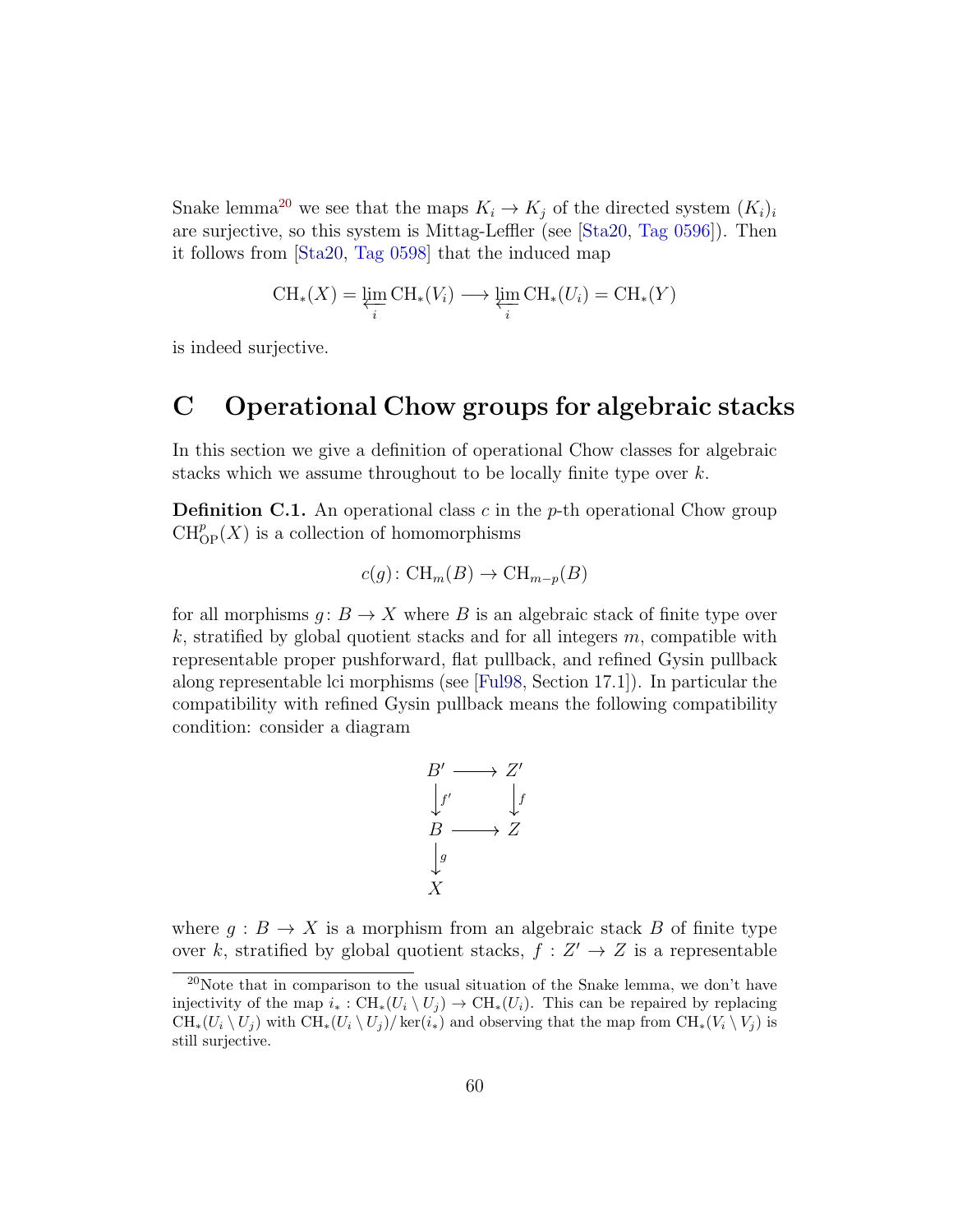lci morphism and Z ′ is stratified by global quotient stacks and the square in the diagram is Cartesian. Then we require that for all  $c \in \mathrm{CH}^*_{\mathrm{OP}}(X)$  and  $\alpha \in CH_*(B)$  we have

$$
f'(c(g) \cap \alpha) = c(gf') \cap f' \alpha \text{ in } CH_*(B').
$$

This notion of operational Chow group of algebraic stacks shares the following formal properties of operational Chow group of schemes: it is a contravariant functor for all morphisms and has the structure of an associative Q-algebra coming from composing two operations. Note that for the functoriality under all morphisms, it is important that we did not restrict the morphisms  $g : B \to X$  in the definition above e.g. to be representable. Otherwise we would only get functoriality under representable morphisms.

**Example C.2.** Let E be a vector bundle on X, then its r-th Chern class

$$
c_r(E) \in \operatorname{CH}^r_{\mathsf{OP}}(X)
$$

is naturally an operational class on X. Given  $g : B \to X$  it acts by

$$
(c_r(E))(g): \operatorname{CH}_m(B) \to \operatorname{CH}_{m-p}(B), \alpha \mapsto c_r(g^*E) \cap \alpha
$$

where the Chern class of  $g^*E$  and its action on the cycle  $\alpha$  on B are as defined in [\[Kre99\]](#page-70-1).

We start with a small observation: the operational Chow group of  $X$  can be computed on a suitable finite-type cover of X.

<span id="page-60-0"></span>**Lemma C.3.** Let X be a locally finite type algebraic stack over k. Let  $(\mathcal{U}_i)_{i\in I}$ be a directed system of finite type open substacks of X whose union is all of X. Then the flat pullbacks  $j_i^*$  by the inclusions  $j_i: \mathcal{U}_i \to X$  induce a map

$$
\Phi : \operatorname{CH}^*_{\operatorname{OP}}(X) \to \varprojlim_{i \in I} \operatorname{CH}^*_{\operatorname{OP}}(\mathcal{U}_i)
$$

and this map  $\Phi$  is an isomorphism.

*Proof.* The proof, which uses the fact that each map  $B \to X$  from a finite-type stack B must factor through one of the  $\mathcal{U}_i$  by Noetherian induction, goes verbatim as the proof presented in [\[BHP](#page-68-0)<sup>+</sup>20, Corollary 15].  $\Box$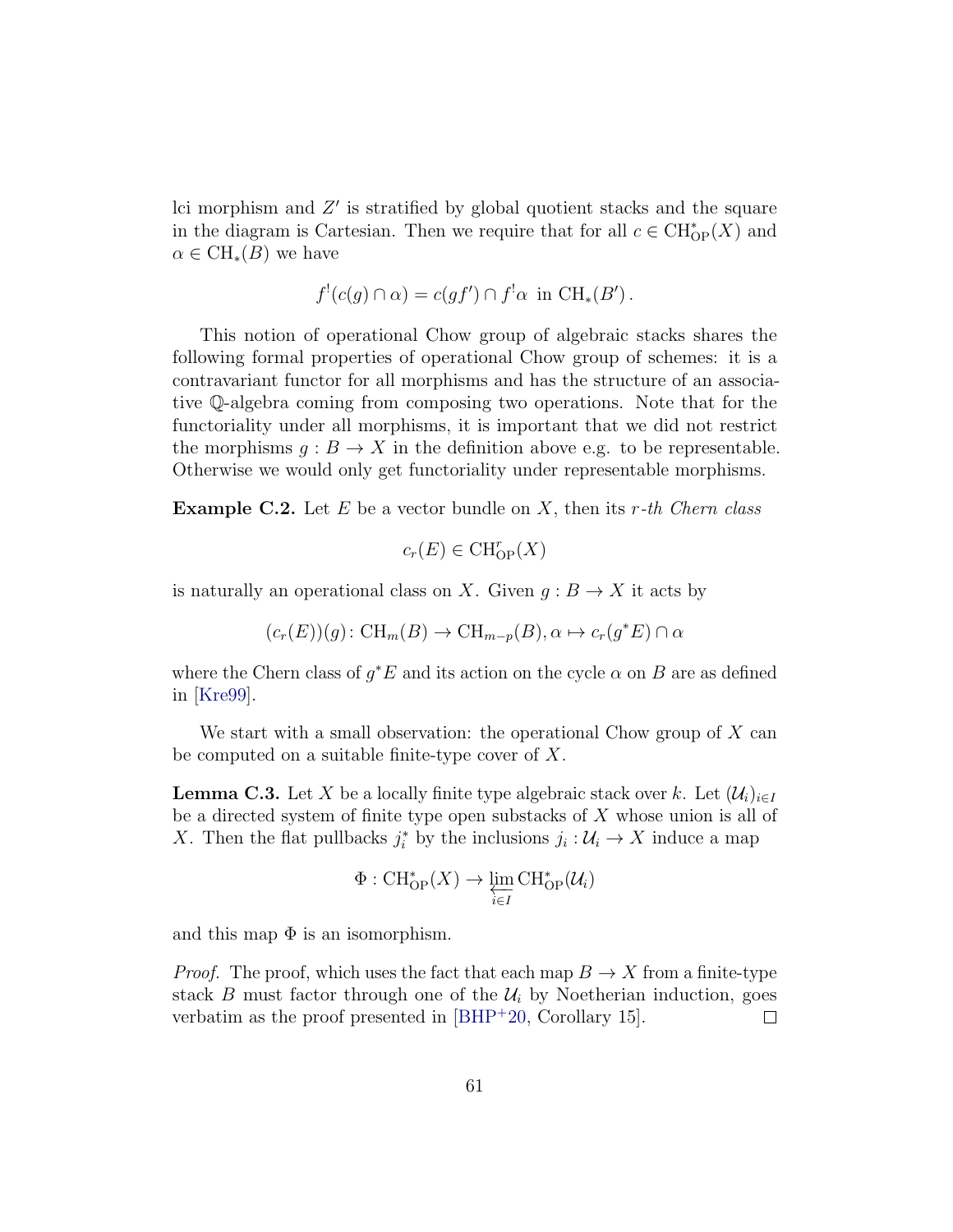**Lemma C.4.** Let  $f: X \to Y$  be a representable, proper, flat morphism of relative dimension d. Then there is a pushforward map

$$
f_*\colon \mathrm{CH}^*_{\mathrm{OP}}(X) \to \mathrm{CH}^{*-d}_{\mathrm{OP}}(Y)
$$

defined as follows. For a cartesian diagram

$$
\begin{array}{ccc}\nC & \xrightarrow{f'} & B \\
\downarrow g' & & g \\
X & \xrightarrow{f} & Y\n\end{array} \tag{51}
$$

and  $c \in \mathrm{CH}^*_{\mathrm{OP}}(X)$ ,

$$
(f_*c)(g) \cdot \alpha = f'_*(c(g') \cdot (f')^*\alpha), \text{ for } \alpha \in \mathrm{CH}_*(B).
$$

If  $f: X \to Y$  is a representable, proper, lci morphism of relative dimension d, the pushforward map is similarly defined by the formula

$$
(f_*c)(g) \cdot \alpha = f'_*(c(g') \cdot f^!\alpha), \text{ for } \alpha \in \text{CH}_*(B)
$$

using the refined Gysin pullback. For a morphism  $f$  which is representable, flat and lci, the two definitions coincide.

*Proof.* We check that the collection of maps  $f_*c$  defines an operational Chow class. We will only give a proof for the case that  $f$  is lci, the proof for flat morphisms is similar. The fact that the two notions coincide for  $f$  both flat an lci follows from the formula and the fact that the flat pullback and the lci pullback of cycles coincide.

Let  $h: B' \to B$  be a representable proper morphism and consider the following cartesian diagram

$$
C' \xrightarrow{f''} B'
$$
\n
$$
\downarrow h'
$$
\n
$$
C \xrightarrow{f'} B
$$
\n
$$
\downarrow g'
$$
\n
$$
X \xrightarrow{f} Y.
$$
\n(52)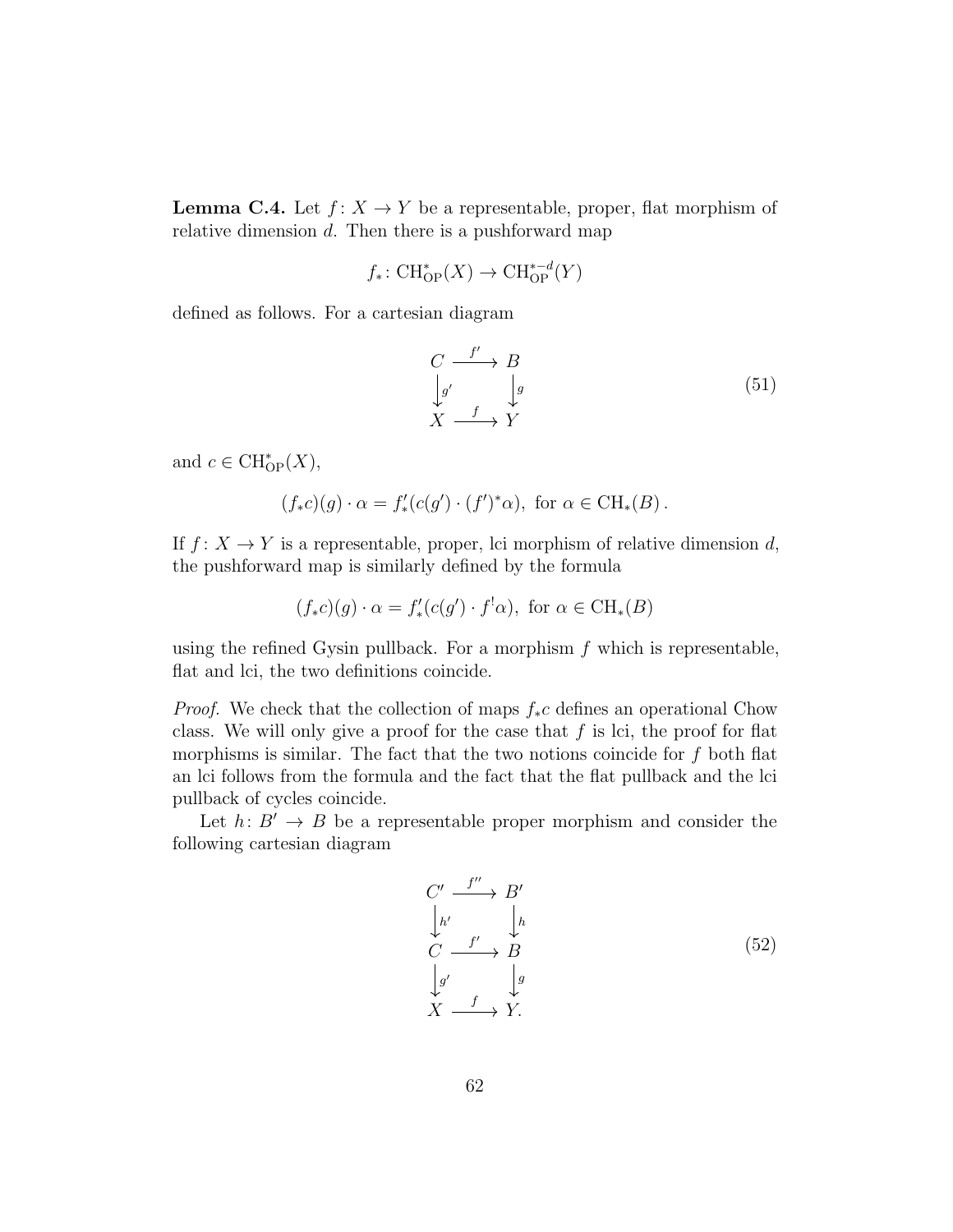For  $c \in \text{CH}_{\text{OP}}^{*}(X)$  and  $\alpha \in \text{CH}_{*}(B')$  we have

$$
h_*(f_*c)(g \circ h)(\alpha) = h_* \left( f''_*(c(g' \circ h') \cdot f^! \alpha) \right)
$$
  
=  $f'_*(h'_*(c(g' \circ h') \cdot f^! \alpha))$   
=  $f'_*(c(g') \cdot h'_* f^! \alpha)$   
=  $f'_*(c(g') \cdot f^! h_* \alpha) = (f_* c)(g)(h_* \alpha),$ 

where the third equality uses the compatibility with proper pushforward for the operational class  $c$  and the fourth equality uses compatibility of Gysin pullback and proper pushforward in Proposition [B.18.](#page-55-2)

Similarly let  $h: B' \to B$  be a flat morphism and  $\beta \in CH_*(B)$ , then we have

$$
(f_*c)(g \circ h)(h^*\beta) = f''_* (c(g' \circ h') \cdot f^!h^*\beta)
$$
  
=  $f''_* (c(g' \circ h') \cdot (h')^*f^!\beta)$   
=  $f'''_* ((h')^* (c(g') \cdot f^!\beta))$   
=  $h^*f'_* (c(g') \cdot f^!\beta) = h^*(f_*c)(g)(\beta),$ 

where the second equality uses compatibility of Gysin maps with flat pullbacks, the third equality uses that  $c$  is compatible with flat pullbacks and the fourth equality uses that pushforwards are compatible with flat pullbacks.

Let  $j: B \to Z$  be a morphism and  $h: Z' \to Z$  be a (representable) regular local immersion where  $Z'$  is stratified by global quotient stacks. Consider the fiber diagram

$$
C' \xrightarrow{f''} B' \xrightarrow{j'} Z'
$$
  
\n
$$
\downarrow h''
$$
  
\n
$$
C \xrightarrow{f'} B \xrightarrow{j} Z
$$
  
\n
$$
\downarrow g'
$$
  
\n
$$
X \xrightarrow{f} Y
$$

.

For  $\alpha \in \mathrm{CH}_*(B)$  we have

$$
h'(f_*c)(g)(\alpha) = h'(f'_*(c(g') \cdot f'\alpha))
$$
  
=  $f''_*(h'(c(g') \cdot f'\alpha))$   
=  $f''_*(c(g' \circ h'') \cdot h'f'(\alpha))$   
=  $f''_*(c(g' \circ h'') \cdot f'h'(\alpha)) = (f_*c)(g \circ h')(h' \alpha)$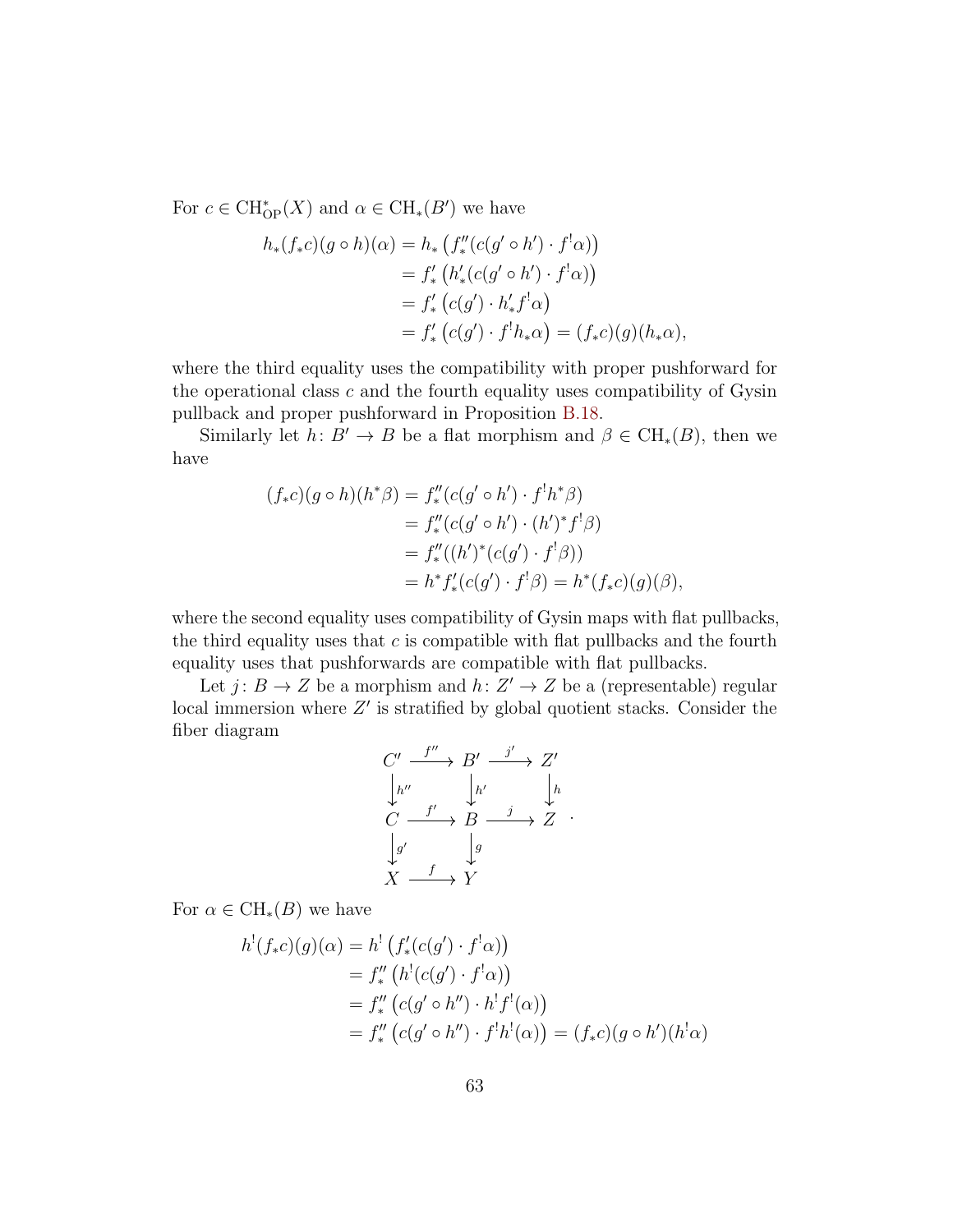where the fourth equality comes from the commutativity of refined Gysin pullback([\[Kre99,](#page-70-1) Section 3.1]) and the second equality comes from Proposition [B.18.](#page-55-2)  $\Box$ 

**Lemma C.5.** Let X be an equidimensional algebraic stack of dimension  $n$ which is stratified by global quotient stacks. Then there exists a well-defined map

<span id="page-63-0"></span>
$$
\cap [X]: CH^*_{OP}(X) \to CH_{n-*}(X).
$$
\n(53)

*Proof.* Let  $(\mathcal{U}_i)_{i\in I}$  be a directed system of finite type open substacks of X whose union is all of X. Given  $c \in \text{CH}_{\text{OP}}^{*}(X)$ , for each open embedding  $\iota_i: \mathcal{U}_i \to X$  we consider the cycle  $c(\iota_i) \cdot [\mathcal{U}_i] \in \mathrm{CH}_*(\mathcal{U}_i)$ . For a given  $i \in I$  let  $\ell \in I$  be an element such that  $\mathcal{U}_{\ell}$  contains  $\mathcal{U}_{i}$ . Let  $\iota_{i\ell} : \mathcal{U}_{i} \to \mathcal{U}_{\ell}$  be the open embedding. Since an operational Chow class commutes with the flat pullback, we have

$$
\iota_{i\ell}^*(c(\iota_{\ell})\cdot[\mathcal{U}_{\ell}])=c(\iota_i)\cdot(\iota_{i\ell}^*[\mathcal{U}_{\ell}])=c(\iota_i)\cdot[\mathcal{U}_i].
$$

Therefore the collection of cycles  $c(\iota_i) \cdot [\mathcal{U}_i]$  gives a well-defined element in  $\varprojlim_{i \in I} \operatorname{CH}_*(\mathcal{U}_i).$  $\Box$ 

The following theorem is an analogy of the Poincaré duality for smooth stacks.

<span id="page-63-1"></span>**Theorem C.6.** Let X be a smooth equidimensional algebraic stack of dimension *n* stratified by global quotient stacks. Then the canonical map  $(53)$ with  $\mathbb Q$ -coefficients is an isomorphism of associative  $\mathbb Q$ -algebras.

Proof. In the following proof all Chow groups are with Q-coefficients. By Lemma [C.3](#page-60-0) we see that both sides of [\(53\)](#page-63-0) can be defined as the inverse limit over a cover of X by finite-type open substacks  $\mathcal{U}_i$  and the map [\(53\)](#page-63-0) is the map induced by the compatible system of maps

$$
\cap [\mathcal{U}_i]: \mathrm{CH}^*_{\mathrm{OP}}(\mathcal{U}_i) \to \mathrm{CH}_{n-*}(\mathcal{U}_i), c \mapsto c(\mathrm{id}) \cdot [\mathcal{U}_i].
$$

Thus it suffices to prove the result for  $X$  of finite type over  $k$ .

To start, there exists a map

$$
\Phi: \operatorname{CH}_{n-*}(X) \to \operatorname{CH}^*_{\mathcal{O}P}(X) \tag{54}
$$

constructed in [\[BHP](#page-68-0)+20, Section 2.3]. Given  $\beta \in \mathrm{CH}_{n-*}(X)$  and  $\varphi : B \to X$ from an algebraic stack finite type over  $k$ , stratified by global quotient stacks,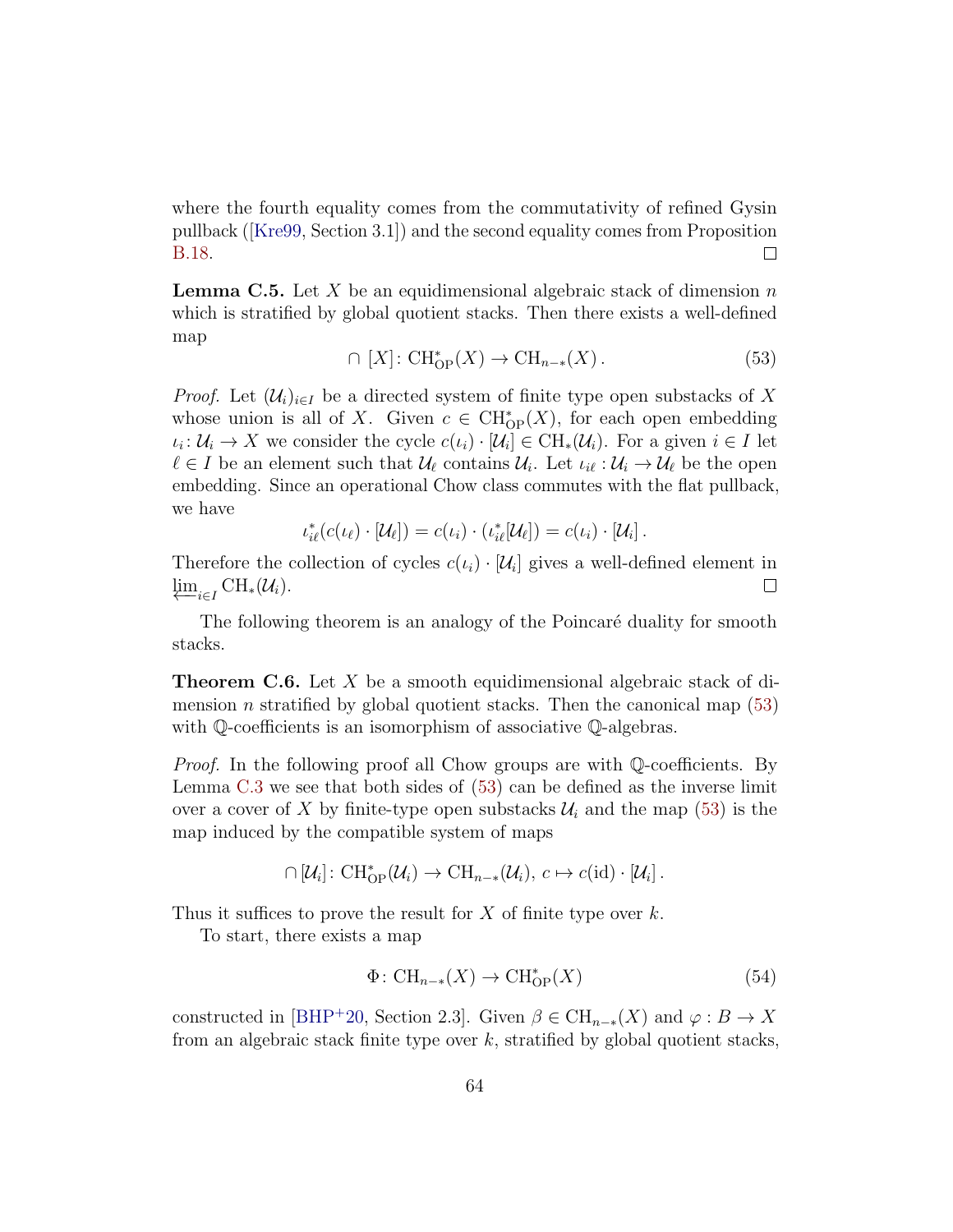consider the graph morphism  $\varphi_B : B \to B \times X$ . Then  $\varphi_B$  is representable and regular local immersion because X is smooth over k. The map  $\Phi$  is defined by

$$
\Phi(\beta)(\varphi): \text{CH}_*(B) \to \text{CH}_*(B), \alpha \mapsto \varphi_B^! (\alpha \times \beta) .
$$

We show that  $\Phi$  is the inverse of  $\cap [X]$  following the parallel argument in [\[Ful98,](#page-69-2) Chapter 17]. We note that from the definition of  $\Phi$  it is easy to see that it is multiplicative, using that the product in  $\mathrm{CH}_{*}(X)$  is defined by  $\beta_1 \cdot \beta_2 = \Delta^!(\beta_1 \times \beta_2)$ , where  $\Delta \colon X \to X \times X$  is the diagonal morphism.

Let  $p_2: X \times X \to X$  be the projection to the second factor. For all  $\beta \in \text{CH}_{*}(X)$ , we have

$$
\Delta^! ([X] \times \beta) = \Delta^! p_2^* \beta = \Delta^! p_2^! \beta = \beta
$$

by the functoriality of the Gysin pullback. It shows that  $\Phi(\beta) \cap |X| = \beta$ .

We prove the other direction. For  $c \in \text{CH}_{\text{OP}}^{*}(X)$  and  $\alpha \in \text{CH}_{*}(B)$  it is sufficient to prove that

$$
\varphi_B^! \left( \alpha \times (c(\mathrm{id}) \cdot [X]) \right) = c(\varphi) \cdot \alpha \, .
$$

Let  $p_2: B \times X \to X$  be the projection to the second factor. We first prove

<span id="page-64-1"></span>
$$
\alpha \times (c(\text{id}) \cdot [X]) = c(p_2) \cdot (\alpha \times [X]) \text{ in } \text{CH}_*(B \times X). \tag{55}
$$

When B is equidimensional and  $\alpha$  is the class of the fundamental class  $|B|$ , the equality follows from the compatibility of c with flat pullback by  $p_2$ :

<span id="page-64-0"></span>
$$
[B] \times (c(\text{id}) \cdot [X]) = p_2^* (c(\text{id}) \cdot [X]) = c(p_2) \cdot [B \times X]. \tag{56}
$$

A general class  $\alpha$  can be represented as  $(f, \alpha_0)$  where  $f: Y \to B$  is a projective morphism and E is a vector bundle on Y and  $\alpha_0 \in \mathrm{CH}_*^{\circ}(E)$ . Adding a trivial component to Y we may assume f is surjective. By Proposition [B.19](#page-56-0) and the homotopy invariance property it is enough to check this equality for a class in  $\text{CH}^{\circ}_*(E)$ . A class in  $\text{CH}^{\circ}_*(E)$  can be written as a linear combination of classes [V] where  $j: V \to E$  are integral closed substacks. Thus it suffices to show the statement for  $\alpha_0 = [V]$ . For this, consider the composition of maps

$$
V \times X \xrightarrow{J=j \times id} E \times X \xrightarrow{p_2} X.
$$

By the definition of exterior product we have

$$
J_{*}([V] \times (c(\mathrm{id}) \cdot [X])) = j_{*}[V] \times (c(\mathrm{id}) \cdot [X])
$$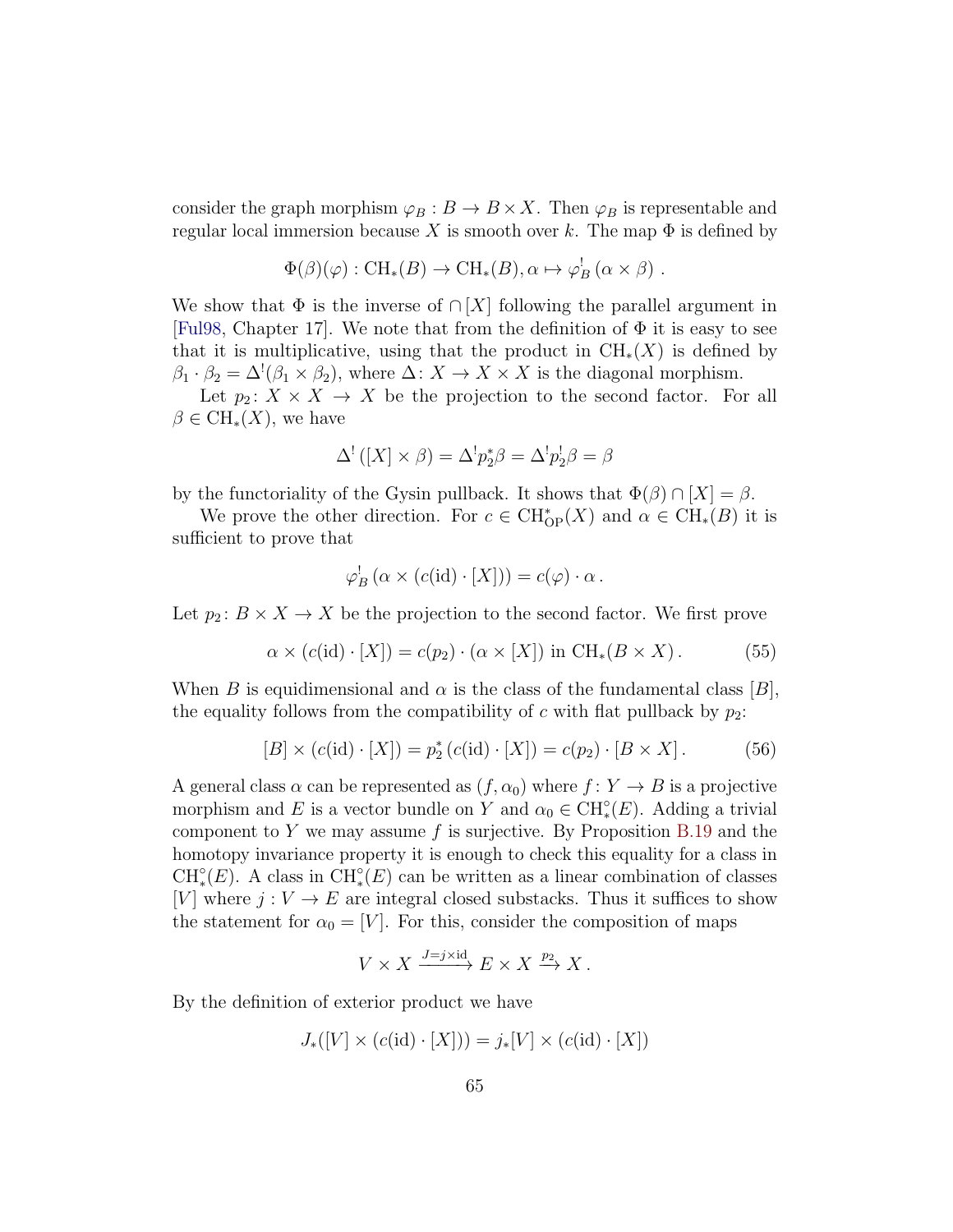in  $\text{CH}_*(E \times X)$ . Then we get

$$
j_*[V] \times (c(\mathrm{id}) \cdot [X]) = (J)_*([V] \times c(\mathrm{id}) \cdot [X])
$$
  
=  $(J)_*(c(p_2 \circ J) \cdot [V \times X])$   
=  $c(p_2) \cdot J_*[V \times X]$   
=  $c(p_2) \cdot (j_*[V] \times [X])$ 

where the second equality follows from the proven case [\(56\)](#page-64-0) and the third equality follows from the compatibility of proper pushforward. Using [\(55\)](#page-64-1) we then have

$$
\varphi_B^! \left( \alpha \times (c(\mathrm{id}) \cdot [X]) \right) = \varphi_B^! \left( c(p_2) \cdot (\alpha \times [X]) \right)
$$

$$
= c(\varphi) \cdot \varphi_B^! \left( \alpha \times [X] \right) = c(\varphi) \cdot \alpha
$$

which proves the theorem.

The above theorem gives the commutativity of operational Chow group under assumptions.

**Corollary C.7.** Let  $X$  be an algebraic stack stratified by global quotient stacks.

- a) When X is smooth over k,  $\text{CH}^*_{\text{OP}}(X)_{\mathbb{Q}}$  is a commutative ring.
- b) When  $char(k) = 0$ ,  $CH^*_{OP}(X)_{\mathbb{Q}}$  is a commutative ring.

Proof. We adapt the proof of [\[Ful98,](#page-69-2) Example 17.4.4]. Part a) is a direct consequence of Theorem [C.6](#page-63-1) since the intersection product of [\[Kre99\]](#page-70-1) is commutative:

$$
\alpha \cdot \beta = \Delta^{!}(\alpha \times \beta) = \Delta^{!}(\beta \times \alpha) = \beta \cdot \alpha
$$

for  $\alpha, \beta \in \text{CH}_*(X)$  and where  $\Delta : X \to X \times X$  is the diagonal, which is invariant under switching the factors of  $X \times X$ .

The proof of b) relies on functorial resolution of singularities. When  $char(k) = 0$ , the resolution of singularities can be done functorially with respect to smooth morphisms, see [\[EV98\]](#page-69-3). Therefore we can find a smooth stack  $\tilde{X}$  and a representable, surjective, birational morphism  $p : \tilde{X} \to X$ . Since X is stratified by global quotient stacks and p is representable,  $\widetilde{X}$  is also stratified by global quotient stacks. Therefore the commutativity of  $\text{CH}^*_{\text{OP}}(X)_{\mathbb{Q}}$  follows because the pullback  $p^*$  on  $\text{CH}^*_{\text{OP}}(-)_{\mathbb{Q}}$  is injective.  $\Box$ 

 $\Box$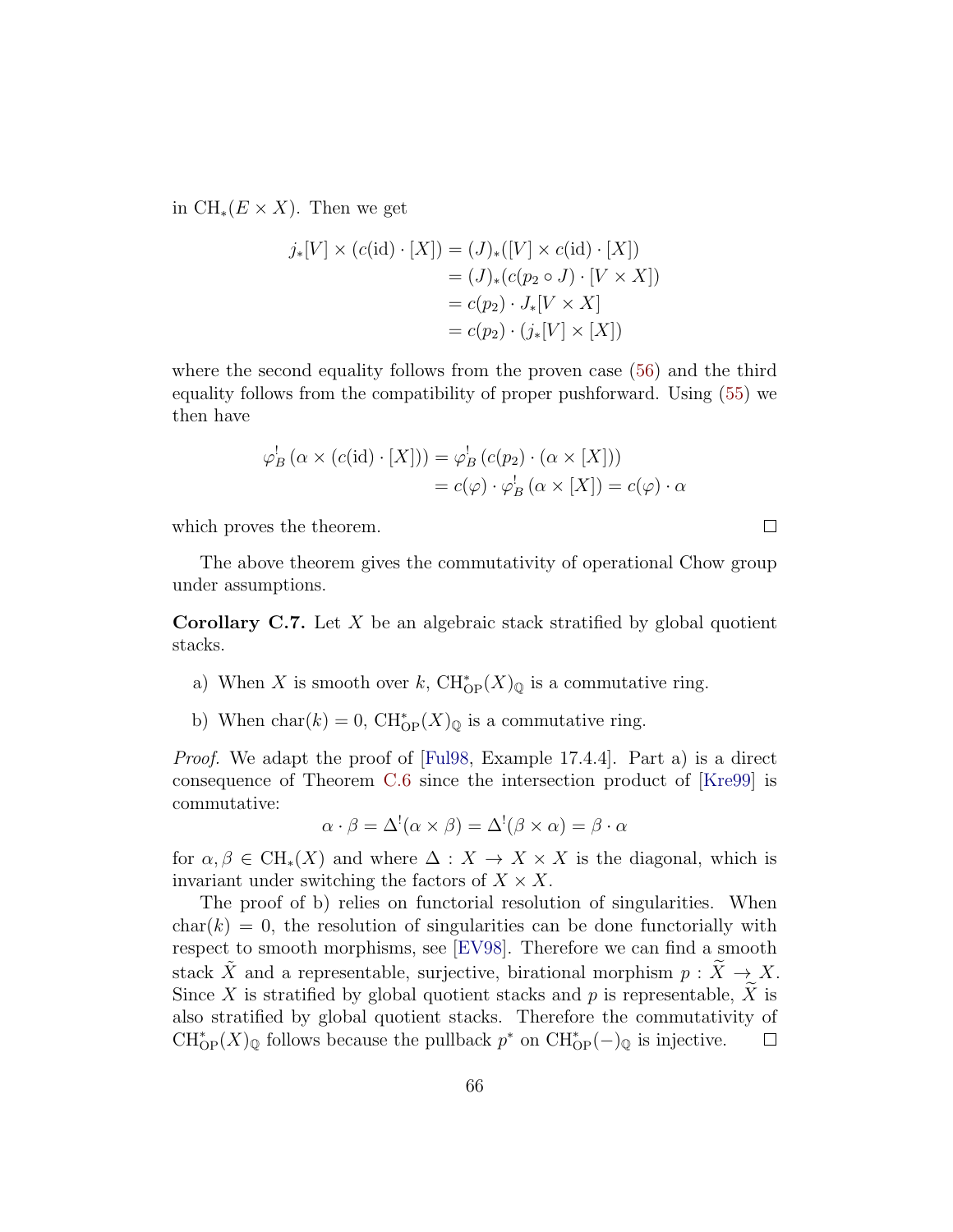When  $k$  is a perfect field, the commutativity of rational operational Chow groups of schemes follows from de Jong's alteration ([\[dJ96\]](#page-69-4)). However, the authors do not know whether a functorial (with respect to smooth morphisms) construction of alteration is possible. Hence we cannot prove for now the commutativity of operational Chow groups for algebraic stacks over a perfect field of positive characteristic.

However, we note that nonetheless all results and formulas concerning tautological classes discussed in the main text are valid over arbitrary fields. Indeed, the operational classes only appear in intermediate steps of some of the computations and while these contain some examples of non-smooth spaces (like the universal curve over the space  $\mathfrak{M}_{\Gamma}$ ), we are never in the position of having to exchange orders of multiplication of operational classes on these singular spaces.

In the main part of the paper we use Theorem [C.6](#page-63-1) above to realize tautological classes in  $\text{CH}_{*}(\mathfrak{M}_{g,n,a})$  as operational Chow classes. The following lemma is then useful when for doing calculus between tautological classes.

Lemma C.8. Consider the following commutative diagram



where all stacks are locally of finite type over  $k$ , equidimensional, stratified by global quotient stacks and the square in the middle is a cartesian square. Suppose f is representable, proper and  $\pi$  is representable, proper, flat and p is representable, proper, birational. For  $\alpha \in \mathrm{CH}^*_{\mathrm{OP}}(X)$ 

$$
\pi^* f_* (\alpha \cap [X]) = r_* (s^* \alpha \cap [U]) \text{ in } CH_*(Z, \mathbb{Q}).
$$

Proof. Using the compatibility of proper pushforward and flat pullback of the cycle  $\alpha \cap [X]$  in  $\text{CH}_*(X,\mathbb{Q})$  and the fact that, by definition,  $\alpha$  is compatible with flat pullback by  $\pi'$ , we have

$$
\pi^* f_* (\alpha \cap [X]) = f'_* (\pi')^* (\alpha \cap [X])
$$
  
=  $f'_* (((\pi')^* \alpha) \cap (\pi')^* [X])$   
=  $f'_* (((\pi')^* \alpha) \cap [W])$ .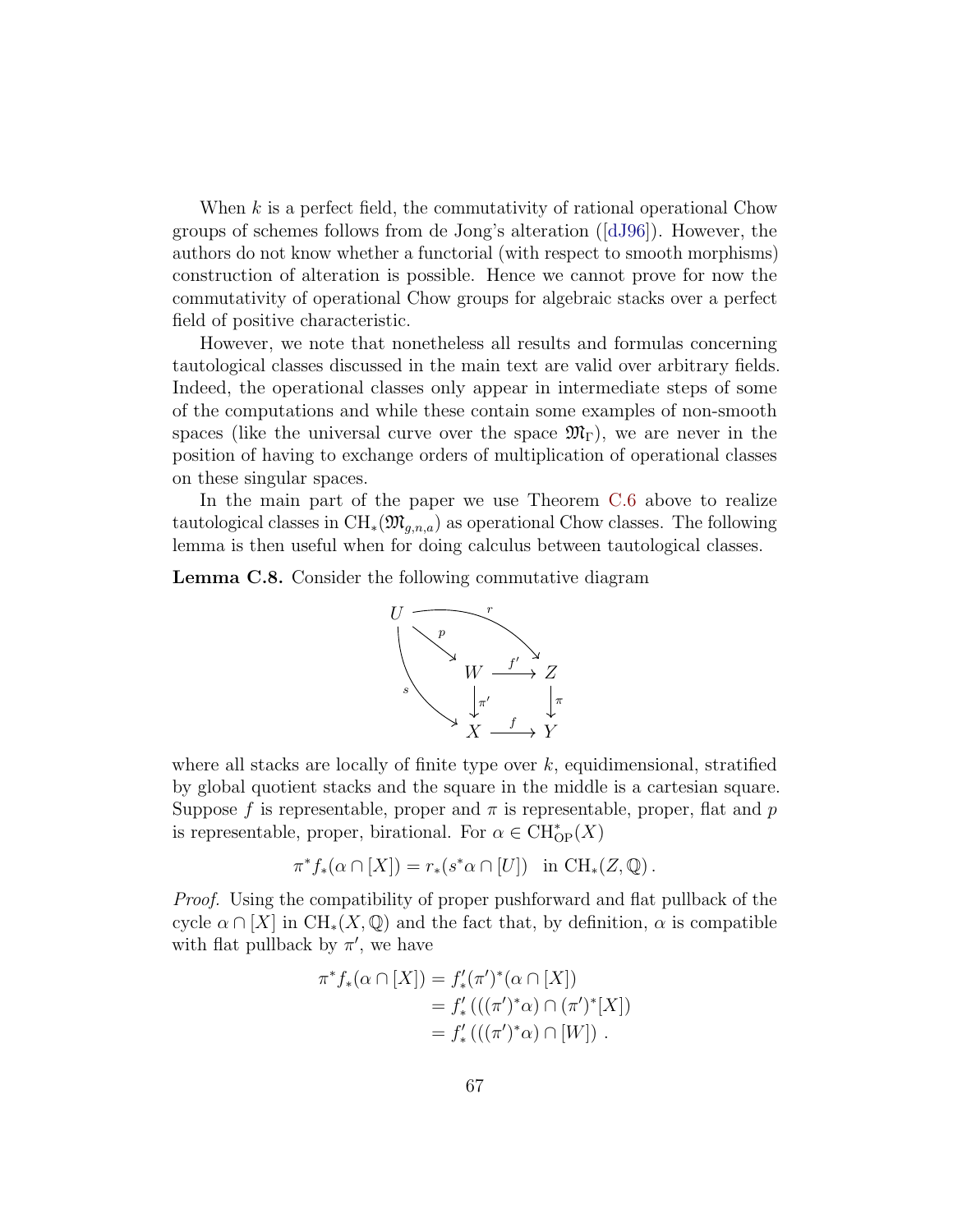Since  $p_*[U] = W$ , we use the projection formula for the proper morphism p and obtain

$$
f'_{*}(((\pi')^{*}\alpha) \cap [W]) = f'_{*}(((\pi')^{*}\alpha) \cap p_{*}[U])
$$
  
=  $f'_{*}(p_{*}((p^{*}(\pi')^{*}\alpha) \cap [U]))$   
=  $r_{*}(s^{*}\alpha) \cap [U].$ 

This proves the identity.

We conclude the section by comparing the approach to operational classes above to the one taken in the paper [\[BHP](#page-68-0)<sup>+</sup>20]. This paper studies the intersection theory of the universal Picard stack  $\mathfrak{Pic}_{a,n}$  of the universal curve  $\mathfrak{C}_{g,n} \to \mathfrak{M}_{g,n}$ . However, instead of studying the operational Chow classes defined above, this paper considers operational Chow groups  $\text{CH}^*_{op}(\mathfrak{Pic}_{g,n})$ where the test spaces  $B \to X$  are restricted to be finite type *schemes*. A class  $c \in \mathrm{CH}^p_{\mathrm{op}}(X)$  on a locally finite type algebraic stack X over k is a collection of operations

$$
c(\varphi): \text{CH}_*(B) \to \text{CH}_{*-p}(B)
$$

for every morphism  $\varphi : B \to X$  where B is a scheme of finite type over k, satisfying compatibility conditions as in Definition [C.1,](#page-59-2) see [\[BHP](#page-68-0)+20, Definition 10] for details. We have comparison maps between  $\text{CH}^*_{\text{OP}}, \text{CH}^*_{\text{op}}$  and  $CH^*$ <sup>[21](#page-67-0)</sup> As explained in [\[BHP](#page-68-0)<sup>+</sup>20, Section 2.3], for X smooth, equidimensional and admitting a stratification by global quotient stacks, there exists a natural map

<span id="page-67-1"></span>
$$
CH^*(X) \to CH^*_{op}(X). \tag{57}
$$

On the other hand for any algebraic stack  $X$ , there exists a natural map

<span id="page-67-2"></span>
$$
CH^*_{\text{OP}}(X) \to CH^*_{\text{op}}(X) \tag{58}
$$

defined by the restriction. The following statement is a direct consequence of Theorem [C.6.](#page-63-1)

**Corollary C.9.** When  $X$  is an equidimensional smooth Deligne-Mumford stack over  $k$ , the comparison maps  $(57)$  and  $(58)$  are isomorphisms.

 $\Box$ 

<span id="page-67-0"></span><sup>&</sup>lt;sup>21</sup>For the remainder of the section we assume that X is equidimensional and write  $CH<sup>*</sup>(X)$  for the Chow ring indexed by codimension, to emphasize that the comparison maps below are morphisms of graded rings.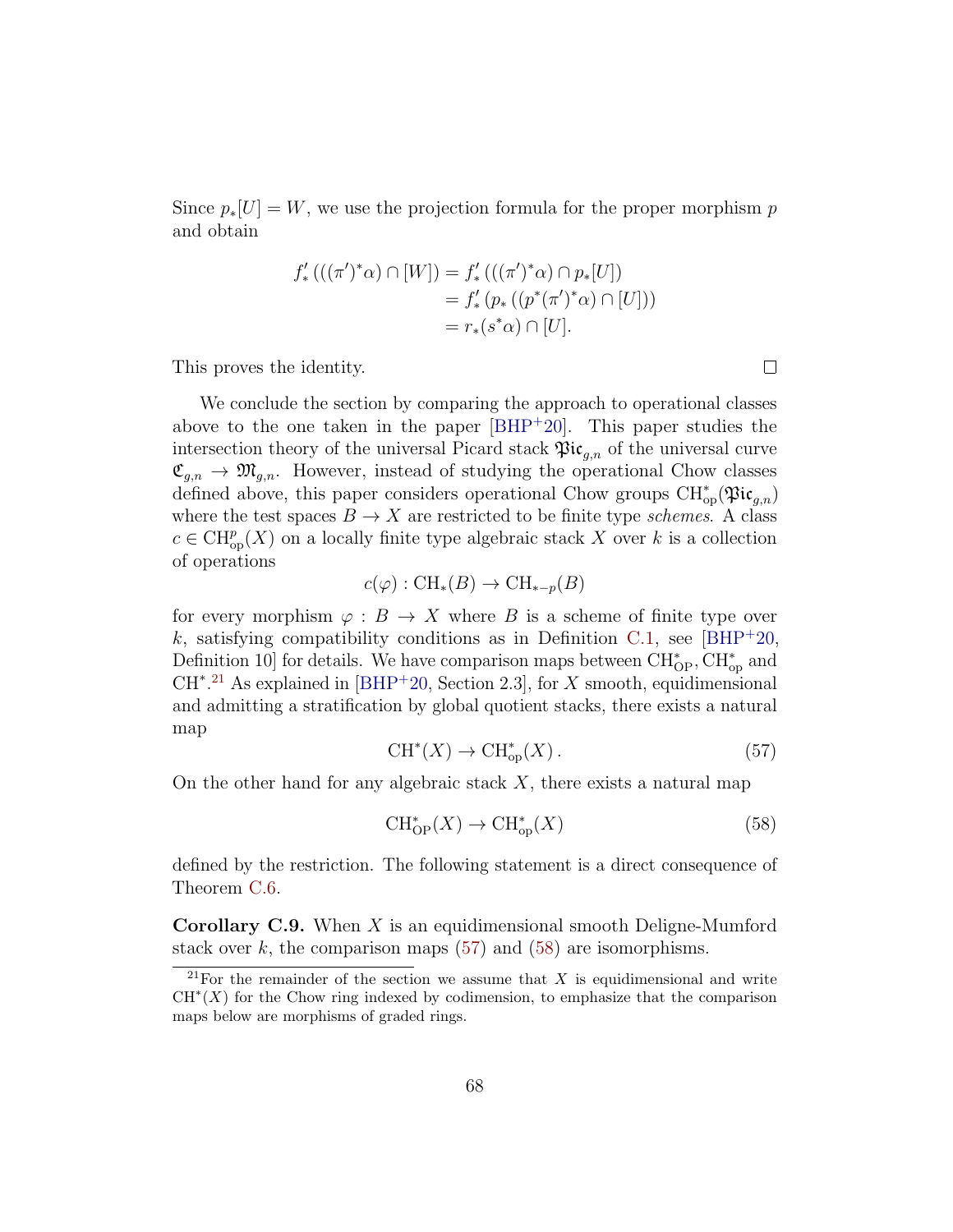Proof. Indeed, for the two maps

$$
\operatorname{CH}^*(X)\to\operatorname{CH}^*_{\rm OP}(X)\to\operatorname{CH}^*_{\rm op}(X)
$$

we have that the first is an isomorphism by Theorem [C.6](#page-63-1) and the composition is an isomorphism by  $[BHP^+20, \text{ Lemma } 15]$  and thus also the second map must be an isomorphism.  $\Box$ 

## References

- [ACFW13] Dan Abramovich, Charles Cadman, Barbara Fantechi, and Jonathan Wise. Expanded degenerations and pairs. Comm. Algebra, 41(6):2346–2386, 2013.
- [ACG11] Enrico Arbarello, Maurizio Cornalba, and Phillip A. Griffiths. Geometry of algebraic curves. Volume II, volume 268 of Grundlehren der Mathematischen Wissenschaften [Fundamental Principles of Mathematical Sciences. Springer, Heidelberg, 2011. With a contribution by Joseph Daniel Harris.
- [AK16] Jarod Alper and Andrew Kresch. Equivariant versal deformations of semistable curves. Michigan Math. J., 65(2):227–250, 2016.
- [Beh97] Kai Behrend. Gromov-Witten invariants in algebraic geometry. Invent. Math., 127(3):601–617, 1997.
- <span id="page-68-0"></span>[BHP<sup>+</sup>20] Younghan Bae, David Holmes, Rahul Pandharipande, Johannes Schmitt, and Rosa Schwarz. Pixton's formula and Abel-Jacobi theory on the Picard stack.  $arXiv$  e-prints, page arXiv:2004.08676, April 2020.
- [BM96] Kai Behrend and Yuri Manin. Stacks of stable maps and Gromov-Witten invariants. Duke Math. J.,  $85(1)$ :1–60, 1996.
- <span id="page-68-1"></span>[Bri18] Michel Brion. Linearization of algebraic group actions. In Handbook of group actions. Vol. IV, volume 41 of Adv. Lect. Math. (ALM), pages 291–340. Int. Press, Somerville, MA, 2018.
- [BS21] Younghan Bae and Johannes Schmitt. Chow rings of stacks of prestable curves II. arXiv e-prints, page arXiv:2107.09192, July 2021.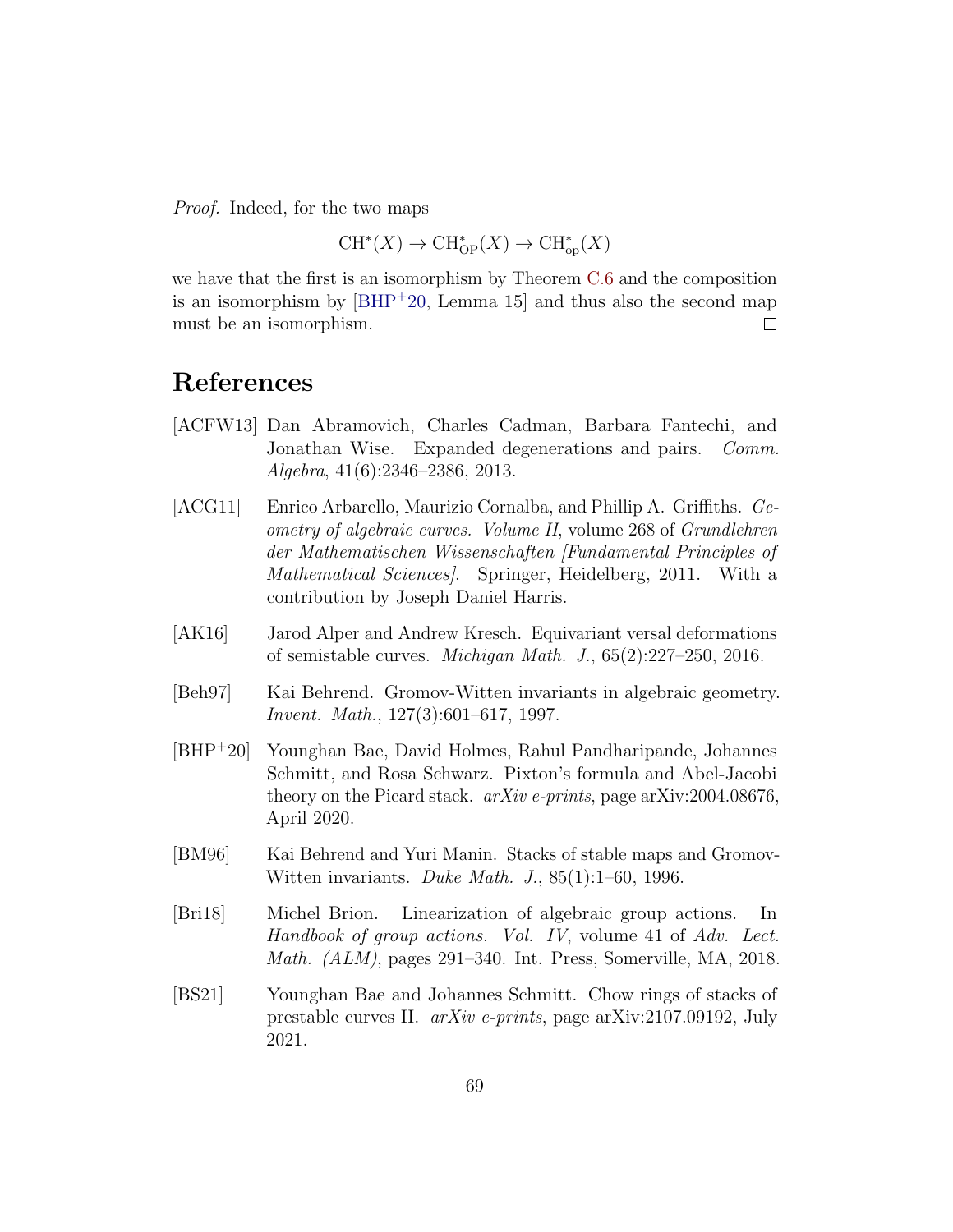- [Cos06] Kevin Costello. Higher genus Gromov-Witten invariants as genus zero invariants of symmetric products. Ann. of Math.  $(2)$ , 164(2):561–601, 2006.
- <span id="page-69-4"></span>[dJ96] A. J. de Jong. Smoothness, semi-stability and alterations. Inst. Hautes Etudes Sci. Publ. Math.,  $83:51-93$ , 1996.
- <span id="page-69-0"></span>[EG98] Dan Edidin and William Graham. Equivariant intersection theory. Invent. Math., 131(3):595–634, 1998.
- <span id="page-69-1"></span>[EHKV01] Dan Edidin, Brendan Hassett, Andrew Kresch, and Angelo Vistoli. Brauer groups and quotient stacks. Amer. J. Math., 123(4):761– 777, 2001.
- <span id="page-69-3"></span>[EV98] S. Encinas and O. Villamayor. Good points and constructive resolution of singularities. Acta Math., 181(1):109–158, 1998.
- <span id="page-69-2"></span>[Ful98] William Fulton. Intersection theory, volume 2 of Ergebnisse der Mathematik und ihrer Grenzgebiete. 3. Folge. A Series of Modern Surveys in Mathematics. Springer-Verlag, Berlin, second edition, 1998.
- [Ful10a] Damiano Fulghesu. The Chow ring of the stack of rational curves with at most 3 nodes. Comm. Algebra, 38(9):3125–3136, 2010.
- [Ful10b] Damiano Fulghesu. The stack of rational curves. Comm. Algebra, 38(7):2405–2417, 2010.
- [Ful10c] Damiano Fulghesu. Tautological classes of the stack of rational nodal curves. Comm. Algebra, 38(8):2677–2700, 2010.
- [Gat03] Andreas Gathmann. Topological recursion relations and Gromov-Witten invariants in higher genus. *arXiv Mathematics e-prints*, page math/0305361, May 2003.
- [GP03] Tom Graber and Rahul Pandharipande. Constructions of nontautological classes on moduli spaces of curves. Michigan Math.  $J.$ , 51(1):93–109, 2003.
- [JPPZ20] Felix Janda, Rahul Pandharipande, Aaron Pixton, and Dimitri Zvonkine. Double ramification cycles with target varieties. Journal of Topology, 13(4):1725–1766, 2020.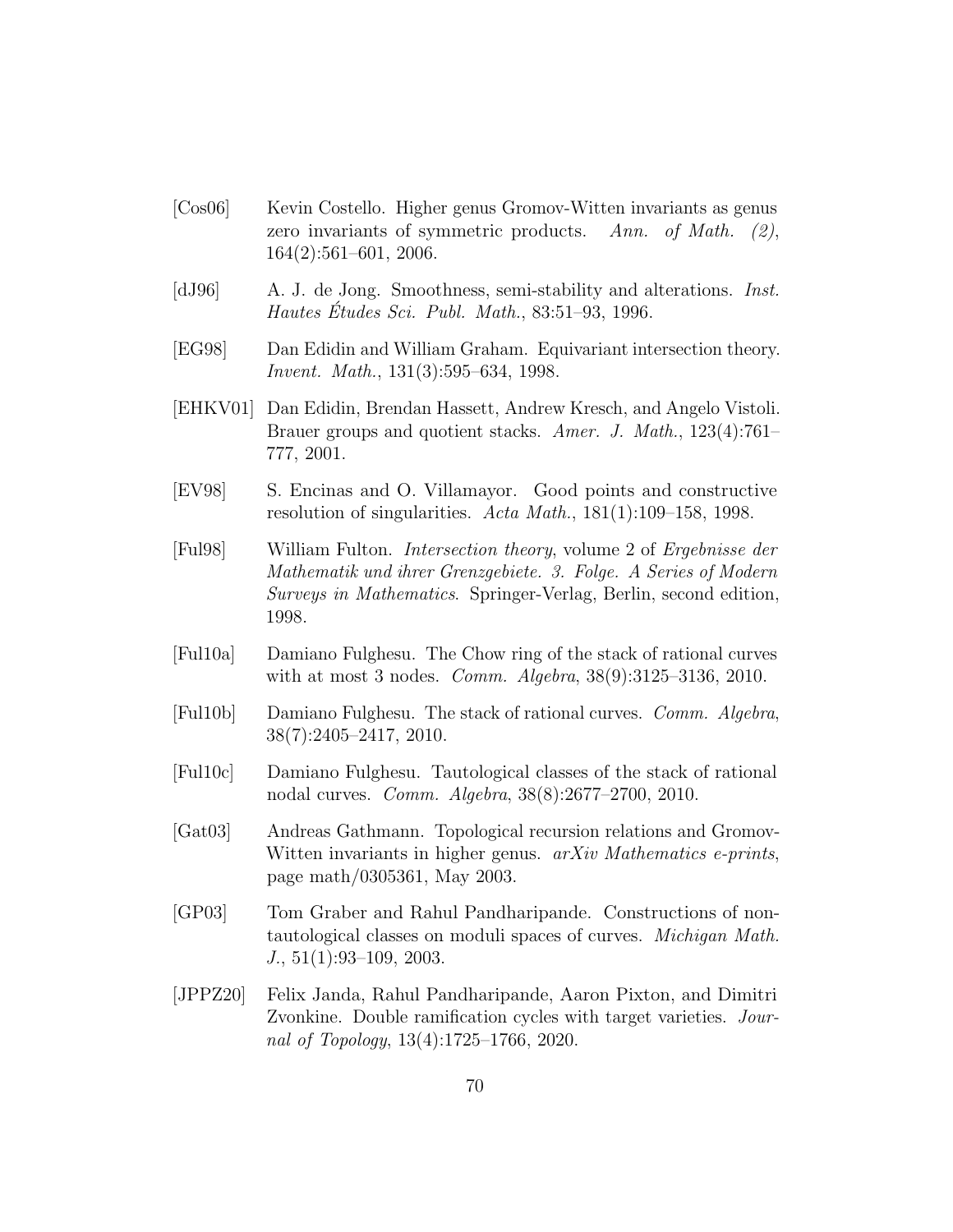- <span id="page-70-1"></span>[Kre99] Andrew Kresch. Cycle groups for Artin stacks. Invent. Math., 138(3):495–536, 1999.
- [Kre13] Andrew Kresch. Flattening stratification and the stack of partial stabilizations of prestable curves. Bull. Lond. Math. Soc., 45(1):93–102, 2013.
- <span id="page-70-3"></span>[LMB00] Gérard Laumon and Laurent Moret-Bailly. *Champs algébriques*, volume 39 of Ergebnisse der Mathematik und ihrer Grenzgebiete. 3. Folge. A Series of Modern Surveys in Mathematics [Results in Mathematics and Related Areas. 3rd Series. A Series of Modern Surveys in Mathematics]. Springer-Verlag, Berlin, 2000.
- [LMvW13] Kurt Luoto, Stefan Mykytiuk, and Stephanie van Willigenburg. An introduction to quasisymmetric Schur functions. Springer-Briefs in Mathematics. Springer, New York, 2013. Hopf algebras, quasisymmetric functions, and Young composition tableaux.
- [Mum83] David Mumford. Towards an enumerative geometry of the moduli space of curves. In *Arithmetic and geometry, Vol. II*, volume 36 of Progr. Math., pages 271–328. Birkhäuser Boston, Boston, MA, 1983.
- <span id="page-70-0"></span>[Oes19] Jakob Oesinghaus. Quasisymmetric functions and the Chow ring of the stack of expanded pairs. Res. Math. Sci., 6(1):Paper No. 5, 18, 2019.
- [Pix18] Aaron Pixton. Generalized boundary strata classes. In Geometry of moduli, volume 14 of Abel Symp., pages 285–293. Springer, Cham, 2018.
- [Rom05] Matthieu Romagny. Group actions on stacks and applications. Michigan Math. J., 53(1):209–236, 2005.
- <span id="page-70-2"></span>[Sta20] The Stacks Project Authors. Stacks Project. [https://stacks.](https://stacks.math.columbia.edu) [math.columbia.edu](https://stacks.math.columbia.edu), 2020.
- [SvZ20] Johannes Schmitt and Jason van Zelm. Intersections of loci of admissible covers with tautological classes. Selecta Math. (N.S.), 26(5):Paper No. 79, 69, 2020.